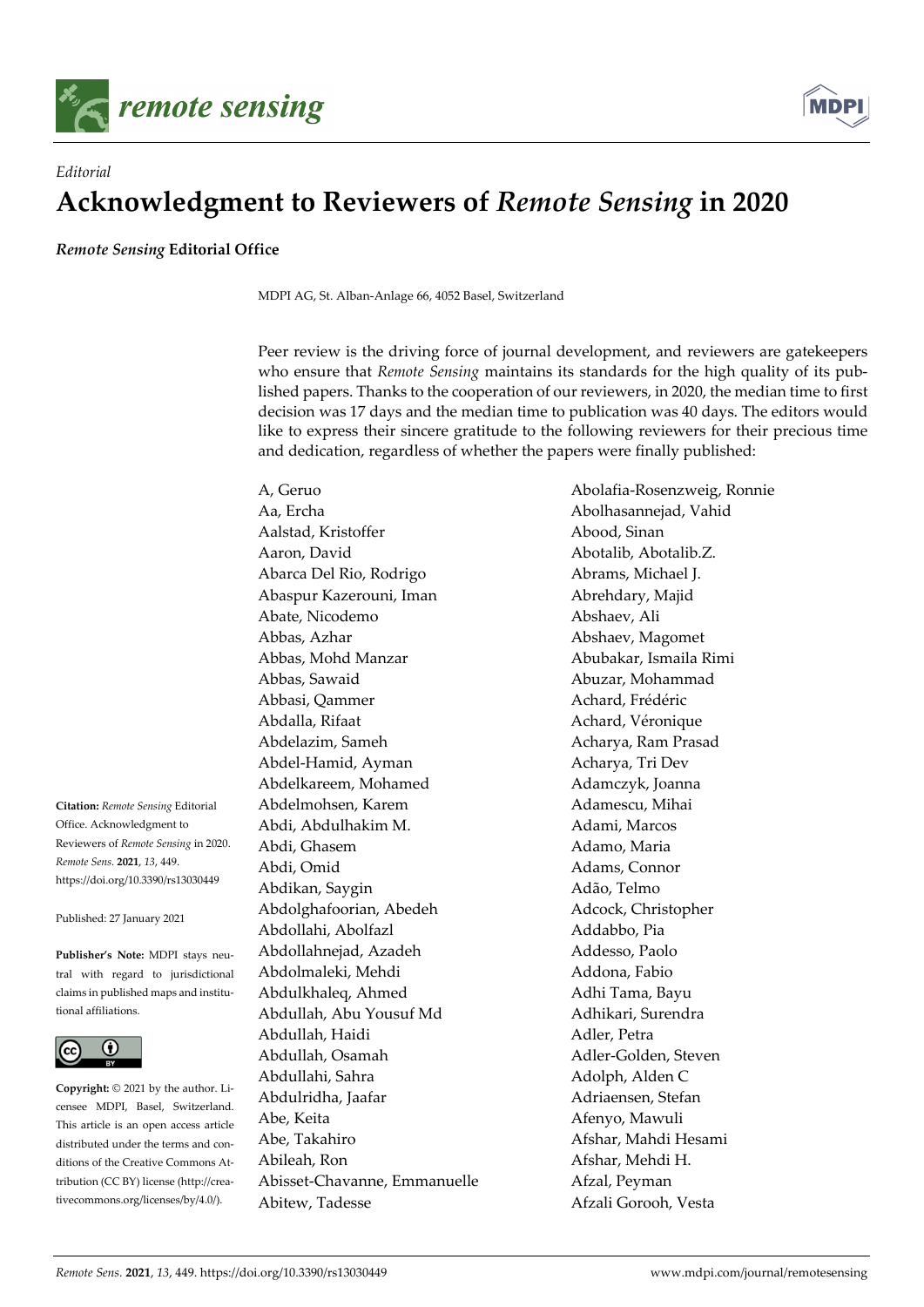Aga, Alemu O. Akoğlu, Goze Agapiou, Athos Ákos, Török Agathangelidis, Ilias Alados, Concepcion Agathos, Alexander **Alahmadi**, Mohammed Aggarwal, Hemant Alam, Edris Aggrey, John Alanis, Alma Y. Aghababaei, Hossein Alappattu, Denny P. Agnol Da Silva, Ricardo Dal Albano, Christine M. Ago, Expédit Evariste **Albano**, Matteo Agrafiotis, Panagiotis Alber, Merryl Agram, Piyush **Albéri**, Matteo Agrillo, Emiliano **Albertini**, Marcelo Keese Agüera-Vega, Francisco Albizu, Igor Aguilar Maldonado, Jesús A Albizua, Lourdes Aguilar, Manuel Ángel **Aleksandrowicz**, Sebastian Aguilar-González, Abiel **Alekseeva**, Tatiana Aguilera, Cristhian Alemu, Woubet Gashaw Aguirre, Carlos Alevizos, Evangelos Ahamed, Tofael **Alexakis**, Dimitrios D. Ahl, Robert Alexander, Cici Ahmad, Muhammad Alexandrakis, George Ahmad, Waqar **Alexandri**, Georgia Ahmad, Ziauddin Alexandridis, Thomas Ahmadi, Behzad Alexandru, Onaca Ahmed, Farzana **Alghamdi**, Ali Ahmed, Khaled Galal Alhammoud, Bahjat Ahmed, M. Razu Alhamwi, Alaa Ahmed, Mohamed AlHichri, Haikel Ahmed, Mukhtar Ali, Abebe M. Ahmed, Samir Ali, Abebe Mohammed Ahmed, Wael Ali, Abid Ahn, Ho-Yong Ali, Md. Arfan Ahn, Jae-Hyun Ali, Meer Mohammed Ahn, Myoung Hwan Ali, Tarig Ahn, Myoung-Hwan Alibakhshikenari, Mohammad Ahn, Yu-Hwan Alidoost, Fatemeh Ahsbahs, Tobias Alifu, Haireti Aiazzi, Bruno Alikas, Krista Aichi, Masaatsu Alisaac, Elias Aimaiti, Yusupujiang **Alissa**, Samieh Aina, Yusuf Alizad, Karim AI-Najjar, Husam Abdulrasool H. Alizadeh, Babak Ainsworth, Thomas **Al-Khaldi**, Mohammad M. Aitkenhead, Matt Allan, Blake M. Ajadi, Olaniyi Allan, Richard Akbari, Hashem Allasia, Paolo Akca, Devrim Alleaume, Samuel Akcay, Ozgun Allegra, Dario Akhtar, Fazlullah Allende-Alba, Gerardo Akihiko, Morimoto Almagbile, Ali Akmalov, Shamshodbek Al-Mashharawi, Samir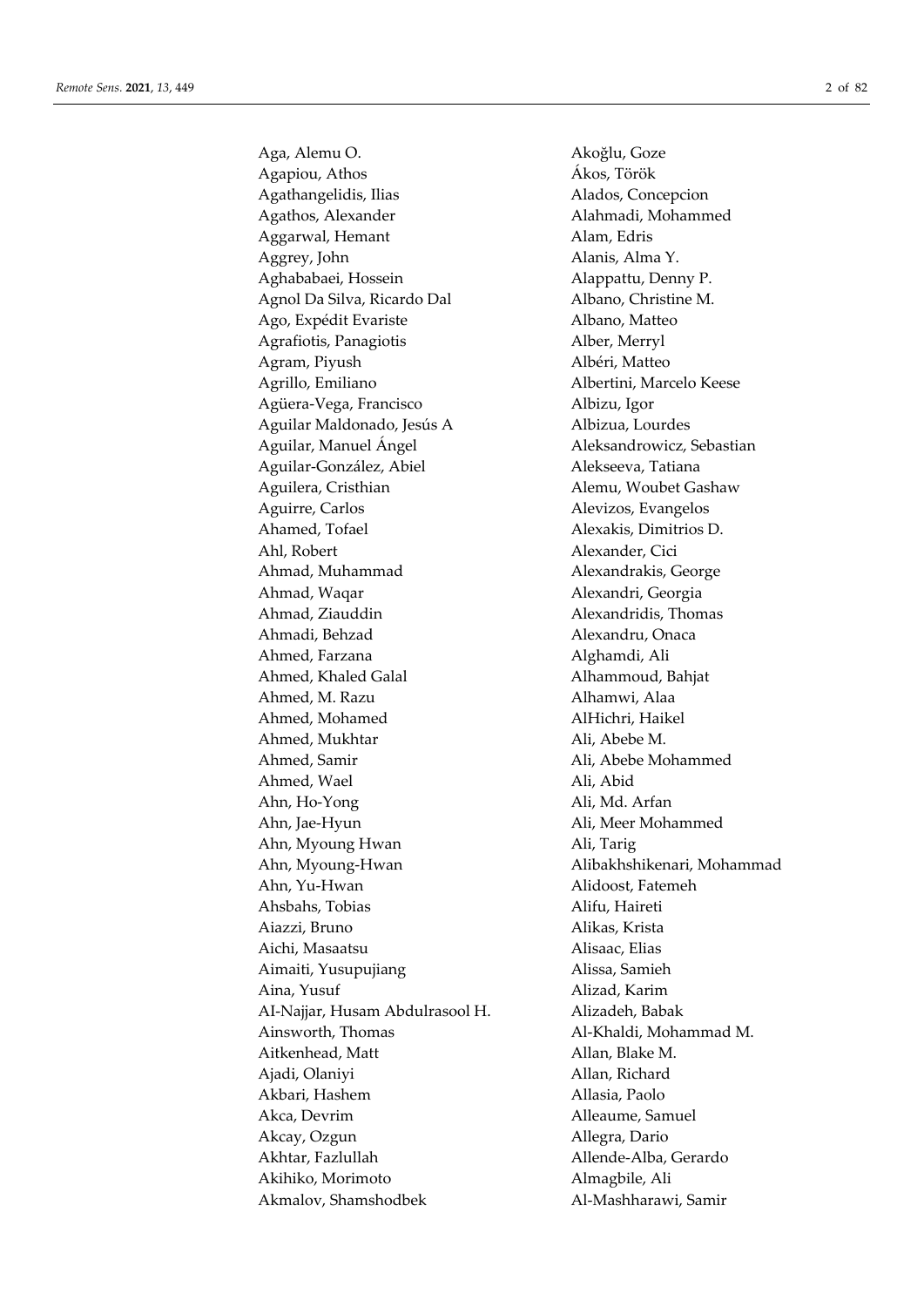Al-Masrahy, Mohammed Amigo, Jose Manuel Almeida, André Quintão De Amigo, José-Manuel Almeida, Catherine Torres De Amin, Ullah Almeida, Emerson Rodrigo **Amini**, Heresh Almeida, Marcos **Amir Hosein, Oveis** Almeida, Thomas **Amirkhiz, Reza Goljani** Almonacid, Boris **Amor, Margarita** Al-Murib, Muhanned D. Amory-Mazaudier, Christine Almutairi, Zeyad Amosu, Adewale Al-Najjar, Husam Ampatzidis, Dimitrios Al-Nasrawi, Ali K. M. Amundarain Irizar, Aiert Alonso, Jose Juan An, Lu Alonso-Benito, Alfonso An, Nan Alonzo, Michael **Anache**, Jamil A.A. Alory, Gaël Anagnostopoulos, Georgios Alpers, Werner Anagnostopoulou, Christina Al-qaness, Mohammed A. A. Anantrasirichai, Nantheera Algurashi, Abdullah Anas, Andrea Roxanne J. Al-Rawabdah, Abdullah Anastasiou, Evangelos Al-Rawabdeh, Abdullah Ancin-Murguzur, Francisco Javier Al-Ruzouq, Rami Ancione, Giuseppa Alsadik, Bashar **Ancora**, Daniele Alsalam, Bilal H. Ancuti, Codruta Orniana Alsweiss, Suleiman Andela, Niels Al-Tahir, Raid Anderlini, Enrico Altamirano-Robles, Leopoldo Carlos Andersen, Brannon Altman, Safra **Anderson, Carlton P.** Anderson, Carlton P. Altstädter, Barbara anderson, Eric Alvarado-Uribe, Joanna **Anderson**, James Alvarez Mendoza, Cesar Ivan Anderson, Jeffrey Alvarez-Mozos, Jesus **Anderson**, Neil Alves De Oliveira, Luciano **Anderson**, Sharolyn Alves De Oliveira, Raquel Anderson, Stuart Alves, Tiago M. Andersson, Magnus Alvim, Debora Souza Ando Junior, Oswaldo Hideo Aly, Mohamed Ando, Yoshiaki Al-Yaari, Amen **Andrea**, Bisignano Amanambu, Amobichukwu Andreas, Koch Amani, Meisam **Andreeva Kilifarska**, Natalya Amankwah, Anthony **Andrei, Constantin-Octavian** Amante, Christopher J. Andrei, Lobiuc Amantov, Aleksey Andreić, Željko Amaral, Cibele H. Amaral, Cibele H. Amaral, Silvana **Andresen**, Christian G. Amaro-Mellado, José L. Andriolo, Umberto Amato, Umberto **Andronache**, Ion C. Amazirh, Abdelhakim **Aneece**, Itiva Ambrožič, Tomaž **Aneece**, Itiya P Amediek, Axel Aneece, Itiya P. Amer, Reda Anenkhonov, Oleg Amezcua, Javier **Anfuso**, Giorgio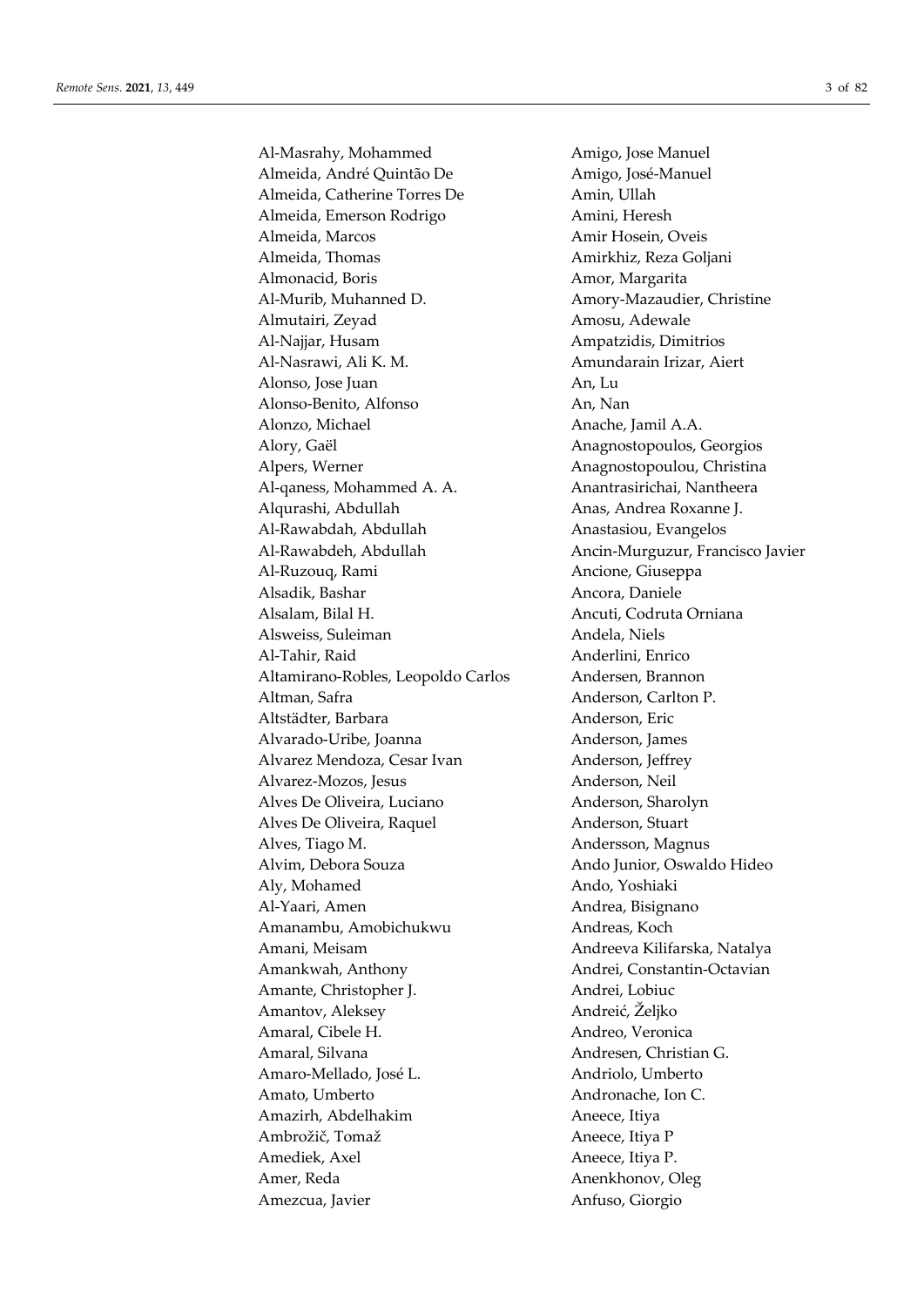Angelats, Eduard **Armstrong**, Roy A. Angelini, Federico **Armstrong**, William Angelliaume, Sebastien **Arnal Barbedo**, Jayme Garcia Anguelova, Magdalena D. (Arnoso, Jose) Anh, Duong Tran Arnqvist, Johan Anigacz, Wojciech **Arpino**, Fausto Annette, Miltenberger Arranz-Justel, Jose Juan Annis, Antonio Arribas, Juan Ignacio Ansari, Kutubuddin Arrogante-Funes, Patricia Ansmann, Albert **Arrouaus**, Dominique Anstee, Janet **Arroyo-Mora**, J. Pablo Antal, Hiba **Arrue**, Begoña C. Anthes, Richard Arseni, Maxim Anthony, Stephen Arshad, Bilal Antoine, David Artese, Giuseppe Antón, Daniel Artese, Serena Antonucci, Francesca **Artur**, Grządziel Anzidei, Marco **Aruga, Kazuhiro** Aruga, Kazuhiro Aoki, Yosuke **Aryal, Jagannath** Apke, Jason M Aryal, Yog Aplin, Paul **Arza, Marcos** Apostol, Bogdan Arza-García, Marcos Appendini, Christian Asaka, Tomohito Appleby, Graham Asăndulesei, Andrei Aragon, Bruno **Asanuma**, Ichio Aralova, Dildora **Asawa, Takashi** Arandjelovic, Ognjen Asch, Theodore Araszkiewicz, Andrzej **Aschonitis, Vassilis George** Arazuri, Silvia **Ash**, Joshua Arbelo, Manuel **Ashapure**, Akash Archer, Matthew Asharaf, Shakeel Ardila, Juan Pablo Ashby, Jeffrey Ardiny, Hadi **Ashfaq Khan, Muhammad** Arenas-Castro, Salvador Asplin, Matthew Argenti, Fabrizio **Assumma**, Vanessa Argentiero, Ilenia **Atanassova**, Stefka Argenziano, Pasquale Atchison, Justin A. Argolo Dos Santos, Robson Athanassiadou, Maria Argüello, Francisco **Atique, Usman** Argyridis, Argyros Atkins, Jeff Argyriou, Athanasios V. Atkinson, Alan D. Argyrouli, Athina Atkinson, Nigel Arías Pérez, Benjamín Atlas, Robert M. Arias, Luis **Attia, Ahmed** Arief, Hasan Asy'ari Aubard, Valentine Arion, Felix Aubry, Augusto Ariza Salamanca, Antonio Jesús Aubry-Kientz, Mélaine Ariza-Lopez, Francisco Javier Auda, Yves Armadillo, Egidio Audebert, Nicolas Armand, Albergel **Auer**, Stefan

Annane, Bachir Arques-Orobon, Francisco Jose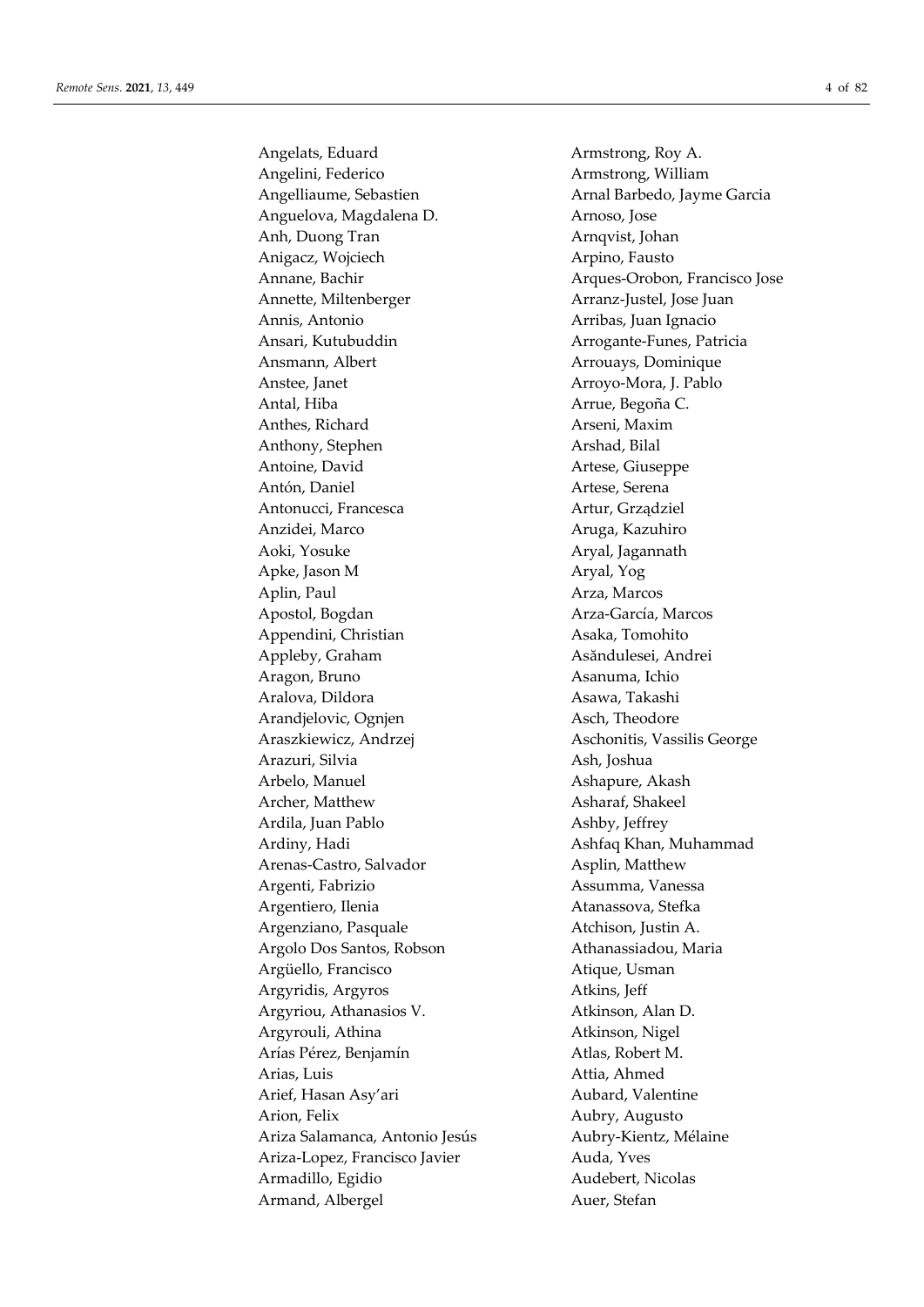Aufaristama, Muhammad Bai, Geng (Frank) Augros, Clotilde Bai, Shibiao Augustin, Patrick Bai, Tiecheng Augustynek, Tomasz **Bai**, Weihua Aulicino, Giuseppe Bai, Xueshi Aung, Zeyar Baier, Gerald Autrey, Bradley Bailey, Sean Ávalos, Juan Gerardo Bainbridge, Scott Avanaki, Kamran Baiocchi, Valerio Avanthey, Loïca Baird, Thomas Avesani, Diego Bais, Abdul Avila, Alvaro Javier **Bajgain**, Rajen Avisse, Nicolas Bajić, Dragoljub Avola, Giovanni Bajocco, Sofia Avouris, Dulcinea Bakas, Nikolaos Avtar, Ram Bakator, Mihalj Awad, Mohamad Bakdi, Azzeddine Awaya, Yoshio Baker, Jess Ayala-Cabrera, David Baker, Robert L. Aydin, Burchan Bakuła, Krzysztof Ayoobi, Iman Balado Frias, Jesus Ayoub, Naeem Balado Frías, Jesús Ayzel, Georgy **Balaweider**, Monika Azadbakht, Mohsen Bałazy, Radomir Azadi, Hossein Balbarani, Sebastián Azañón Hernández, Jose Miguel Balboa-García, Jose Luis Azar, Ramin Balčiauskas, Linas Azarang, Arian **Balcik**, Filiz Bektas Azevedo, Fábio Baldwin, Douglas Baath, Gurjinder Balenović, Ivan Baba, Wassim Mohamed Baležentienė, Ligita Babaeian, Ebrahim Ball, John E. Babcock, Chad Ballesteros, Dora M. Bacco, Manlio Ballinger, Tom Bachhofner, Stefan Baloch, Zafar Bachmann, Roger Balsa, José Backes, André Ricardo **Balsa-Barreiro**, Jose Bader, Brett W. Balsi, Marco Badescu, Gabriel Balss, Ulrich Badger, Merete Balz, Timo Badgley, Grayson Balzarini, Monica Badulin, Sergei Banan, Zoya Badulin, Sergei I. Banaszek, Anna Baena, Susana Banaszek, Łukasz Baer, Gidon Banaszuk, Piotr Baeza, Santiago Bancheri, Marialaura Bagaglini, Leonardo Bandara, Ranmalee Baghdadi, Nicolas Bandini, Filippo Baghdadi, Nicolas N. Banerjee, Bikram Bahadur Thapa, Rajesh Banerjee, Ruman Bahrani, Navid Banks, Andrew Clive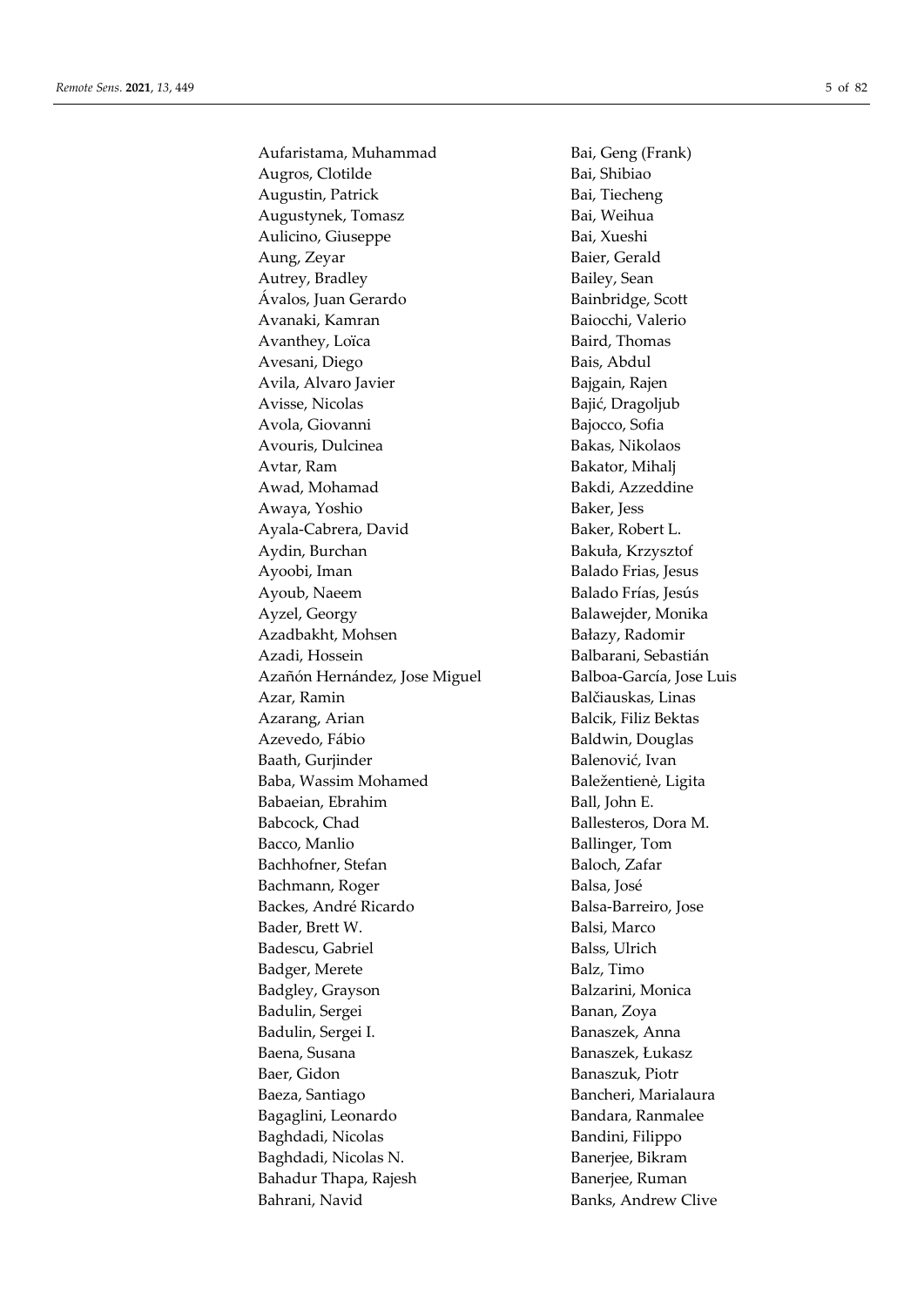Bannari, Abderrazak **Bannari, Abderrazak** Barua, Shaibal Bannister, Ross Barwicki, Jan Baños Navarro, Raúl Baryła, Anna Banwell, Alison Bas, Tim Le Baradello, Luca Basbas, Socrates Barahona, Donifan **Bascietto, Marco** Baraka, Moustafa Bash, Eleanor Barakeh, Zaher Al Basha, Elizabeth Baranova, Ekaterina Bašić, Tomislav Barata, Teresa Bassiouni, Maoya Baray, Jean Luc Bassoli, Elisa Barb, Adrian S. Basterrechea Chertudi, Daniel Barber, Matías **Bastos**, Maria Luísa Barbier, Nicolas Basuki, Tyas Mutiara Barbin, Douglas Batchuluun, Ganbayar Barbosa, Henrique De Melo Jorge Bathrellos, George Barbosa, Humberto Battachariya, Biswa Barbu, Nicu Battaglia, Alessandro Barcelo, Caren Battaglia, Michael J. Barentine, John Battistini, Simone Barentine, John C. Bauer, Sebastian Barjaktarović, Marko Č. Bauer-Marschallinger, Berhard Barker, Jason Bauer-Pfundstein, Matthias Barker, Michael Kenneth Baumann, Sabine Barney Smith, Elisa Baumann-Stanzer, Kathrin Barnoaiea, Ionuț Bavle, Hriday Barone, Pier Matteo **Bayarri**, Vicente Barr, Jordan G. Bayat, Nozhan Barra, Anna Bayler, Eric Barrado, Cristina Baynard, Christopher Barragan, Ruben Bazanowski, Maciej Barrell, Jeffrey Bazi, Yakoub Barrena-González, Jesús Bažok, Renata Barrett, Alexander Bazzi, Hassan Barrett, Andrew Bazzino Ferreri, Gaston A. Barrile, Vincenzo Beach, Robert Barrios, Miguel Beamish, Alison Barriot, Jean-Pierre Beaudoing, Hiroko Kato Barros, Pedro Paulo Da Silva Beben, Damian Barros, Pedro Paulo Silva Becek, Kazimierz Barrowclough, Oliver Becerril, Hilario Barsanti, Michele Bech, Joan Barsi, Julia **Bechini, Renzo** Barth, Alexander Becht, Michael Bartold, Maciej Beck, Hauke Barton, Craig Beck, John Barton, Eric Desmond Becker, Marcelo Barton, Iván Becker, Richard Bartoš, Karol Becker, Thorsten Bartrina, Joan Beckers, Joost Bartsch, Annett Bednárik, Martin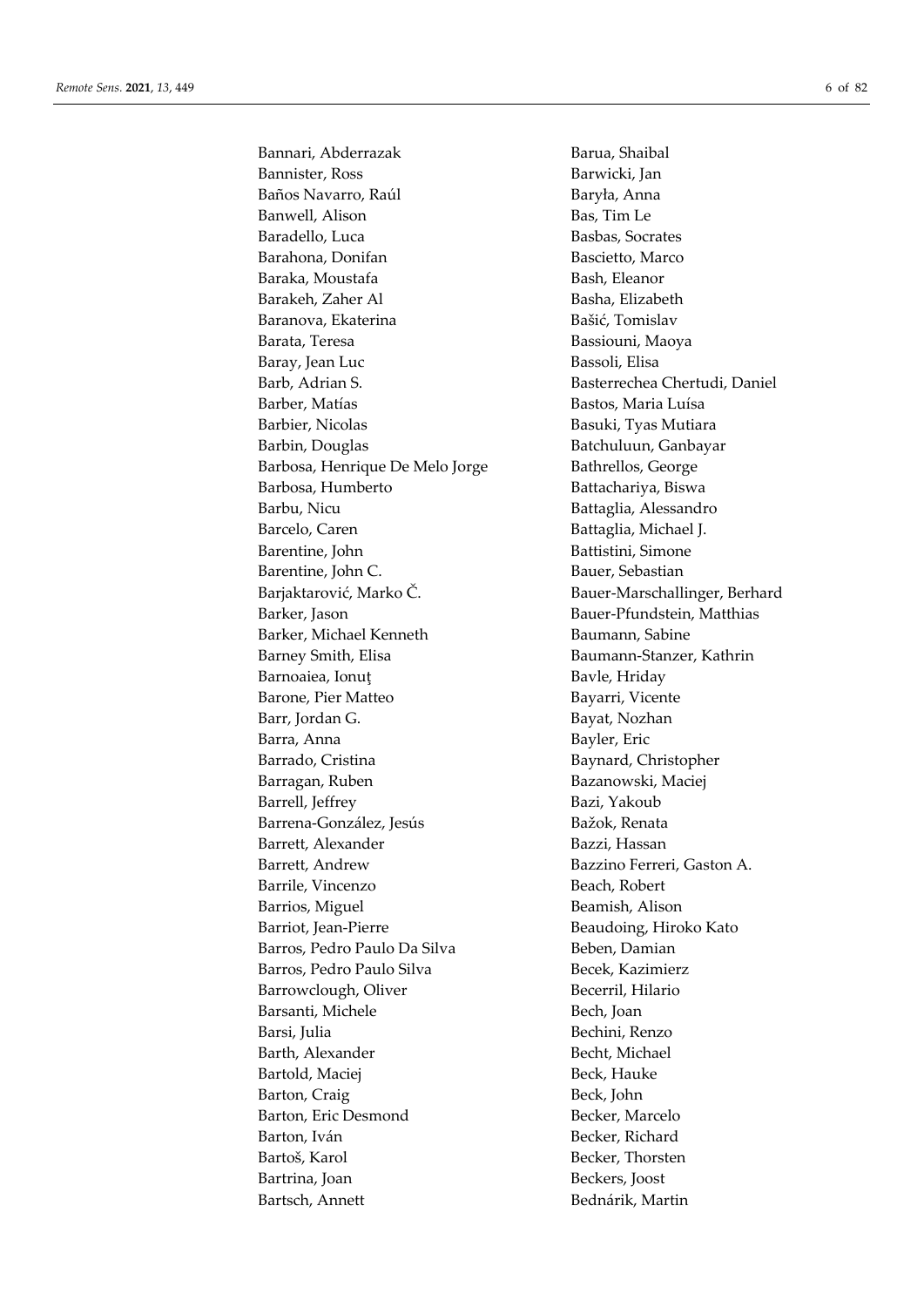Bednarz, Lukasz **Berglund, Robin** Beeri, Ofer Bergsma, Erwin W. J. Beeson, Peter C. Bergstedt, Helena Begin, Daniel Berhane, Tedros M. Bégin, Daniel Berisford, Daniel F. Begue, Agnes Bernacki, Bruce Behnamian, Amir **Bernardo, Nariane** Beierkuhnlein, Carl Berngardt, Oleg I. Bejan, Iustinian Bernier, Monique Beksi, William J. **Berta**, Alen Belanovic Simic, Snezana Bertacchi, Andrea Belart, Joaquin Bertalan, László Belay, Ashebir Sewale Bertin, Stéphane Belda, Santiago Bertocci, Francesco Belfiore, Oscar Rosario Bertocci, Stefano Belikov, Dmitry Bertolo, Davide Bell, Shaun Bertoni, Duccio Bell, Tom W Besic, Nikola Bellacicco, Marco Besse Rimba, Andi Bellasio, Roberto Betancourt, Diego Belletti, Barbara Bettencourt, João Paulo Bellocchio, Enrico Bettenhausen, Michael H. Bello-Rodríguez, Víctor Bettina, Weber Bellucci, Giancarlo Bettineschi, Cinzia Beltrame, Carlo Betz, Florian Ben Abbes, Ali Beuth, Frederik Benali, Akli Bevington, Alexandre R. Bendig, Juliane Beyer, Florian Bendini, Hugo Do Nascimento Beylich, Achim Bendor, Eyal Bezdan, Atila Benedetti, Elisa Bezkorovaynaya, Irina Benedetto, Alessandro Di Bhadra, Sourav Benhalouche, Fatima Zohra Bhandari, Santosh Beniamino, Gioli Bhanja, Soumendra Benitez-Garcia, Gibran Bhardwaj, Anshuman Benitez-Restrepo, Hernan Dario Bhattarai, Keshav Benjankar, Rohan Bhattarai, Nishan Benmergui, Joshua **Bhattarai**, Santosh Ben-Moshe, Boaz Bhuiyan, Ehsan Bennett, Michael Bhuyian, Md. Benninga, Harm-Jan F. Biagi, Ludovico Bentel, Katrin Biagi, Pier Francesco Bentes, Carlos **Bialek**, Aga Bento-Gonçalves, António Bialik, Robert Benz, Susanne Bianconi, Francesco Berezowski, Tomasz Biausque, Melanie Berg, Aaron Bielski, Stanisław Bergeot, Nicolas Bienes, Ramón Berger, Katja **Biggs**, Trent Berger, Laurent Bihlo, Alexander

Bennett, Marvin E. Bhuiyan, Mohammad Zahidul H.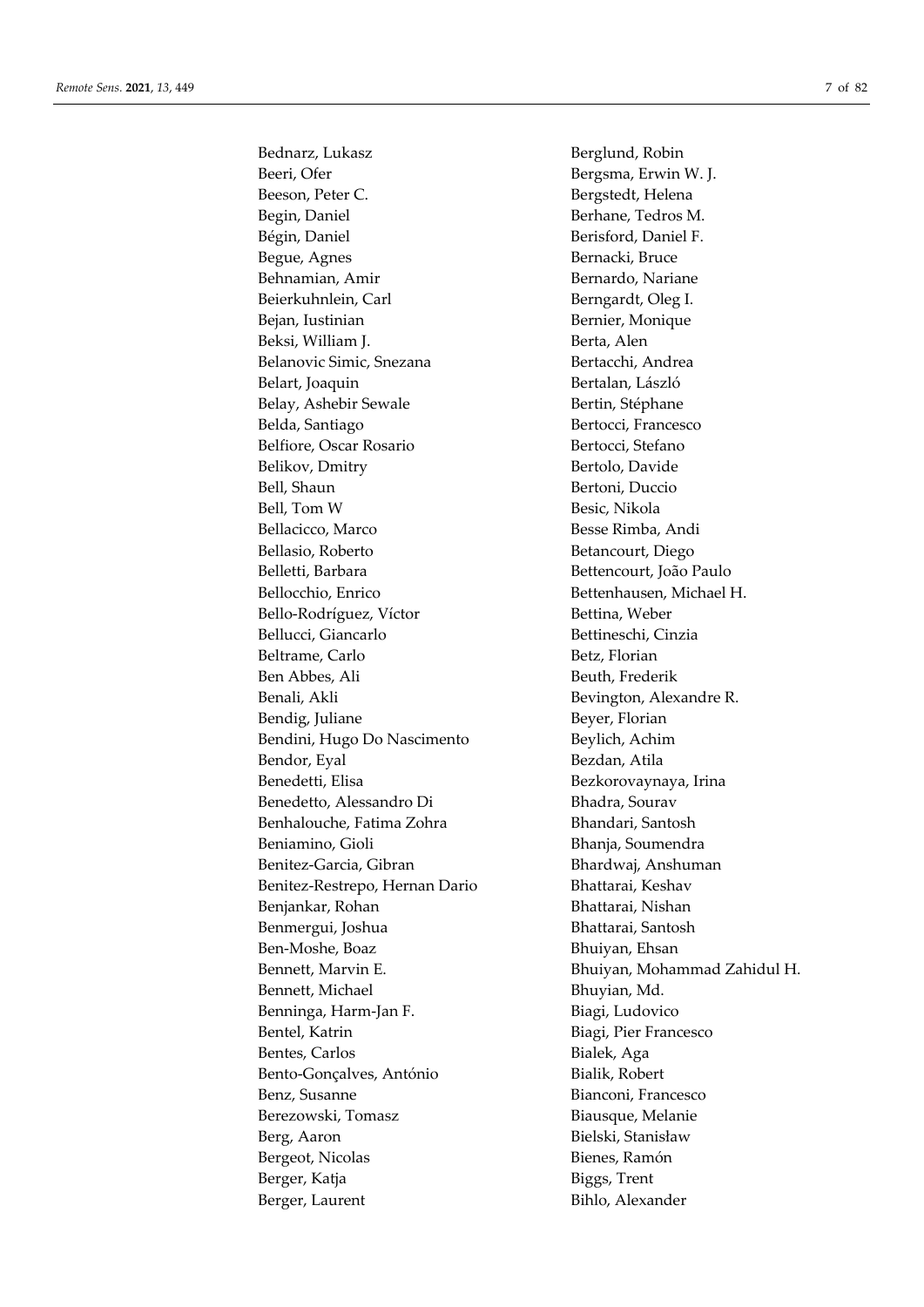Bijak, Szymon Blumler, Mark Bijker, Wietske Boanca, Paunita Bilal, Muhammas **Bobkowska**, Katarzyna Bilasco, Stefan Bobulska, Lenka Bilbao, Julia Bobylev, Nikolai Bilham, Roger Bochenek, Zbigniew Billah, Mirza Bočić, Neven Bilous, Andrii Bodini, Matteo Bindzarova Gergelova, Marcela Boeke, Robyn Bingham, Frederick Bogawski, Paweł Binh, Doan Van Bogdan, Ileana Bini, Monica Bogdan, Mihai Binietoglou, Ioannis Bohm, Emanuele Binzhong, Zhou Boisvert, Linette Biondi, Filippo Boke Olén, Niklas Biondi, Riccardo Boldrini, Enrico Birk, Andreas Boldyrev, Anton S. Biron, Katerina **Bollian**, Tobias Birylo, Monika Boltiziar, Martin Bisaglia, Carlo Boluwade, Alaba Bisceglie, Maurizio Di Bona, Stefano Bishop, Michael P. **Bonafoni**, Stefania Bispo, Polyanna Da Conceição Bonali, Fabio Luca Biswas, Sounak Bonenberg, Lukasz Bitar, Ahmad W. Bonfil, David Bitelli, Gabriele Boni, Giorgio Bitencourt, Marisa Boniface, Karen Bittner, Ksenia **Bonifácio, Luís Filipe Prazeres** Biudes, Marcelo Sacardi Bonnema, Matthew Bizjak, Marko **Bonora**, Valentina Błachowicz, Tomasz Bontemps, Sophie Blackburn, Lindy Boodoo, Sudesh Blackett, Matthew Boori, Mukesh Singh Blagojevic, Bosko Booth-Rea, Guillermo Blahut, Jan Booysen, René Blanch, Juan Bora, Ganesh C. Blanco Heras, Dora Borbas, Eva Blanco, Juan Bordogna, Gloria Blanco, Víctor Bordoni, Federica Blanco-Sacristán, Javier Bordoni, Massimiliano Błaszczak-Bąk, Wioleta Borfecchia, Flavio Blatchford, Megan Borghi, Alessandra Bleiweiss, Max P. Borghi, Francesca Blenkinsopp, Chris Borja, Maria Olga Blesius, Leonhard Borkowski, Piotr Bliss, Angela C. Borowska-Stefańska, Marta Blišťan, Peter Borrelli, Luigi Blix, Katalin Borruso, Giuseppe Blondel, Philippe Borsche, Michael Blonski, Slawomir Borsoi, Ricardo Augusto

Bilanow, Stephen Bobrowiec, Paulo Estefano Dineli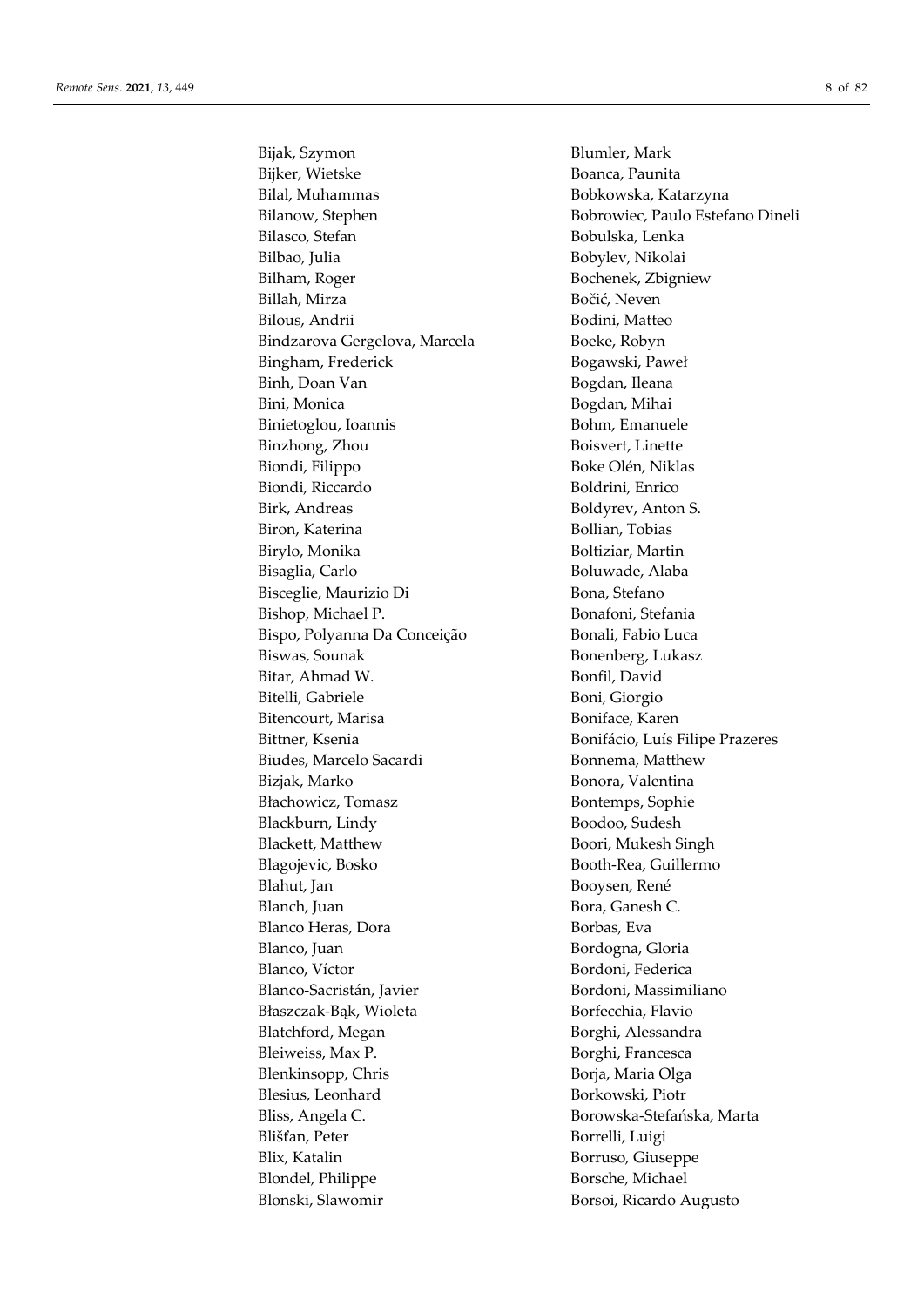Bortoli, Daniele Bréon, François-Marie Borza, Diana **Bresciani**, Mariano Borzì, Iolanda Breuß, Michael Bos, Machiel Brewin, Bob Bosch-Lluis, Xavier Breyiannis, George Boscutti, Francesco Brida, Giorgio Bosisio, Ada Vittoria **Brigante**, Raffaella Bosser, Pierre Bright, Benjamin C. Boston, Clare Brindley, Helen Botto, Anna Bringer, Alexandra Bouali, El Hachemi Brinkhoff, James Bouali, Marouan Brinkmann, Katja Boudhar, Abdelghani Brinkworth, Russell Boulet, Gilles Brito, Graça Bourassa, Mark Brivio, Pietro A. Bourennane, Salah Briz-Redón, Álvaro Bourgeois, Jean Brkić, Dejan Bouroubi, Yacine **Britannia** Brkljač, Branko Boutsi, Argyro-Maria Brocca, Luca Bouwmans, Thierry Brockmann, Carsten Bouzinac, Catherine Brockmann, Jan Martin Bovenga, Fabio Broday, David Bowen, Brenda Brodsky, Lukas Bowman, Daniel Brom, Jakub Boyan, Kuang Bronisz, Karol Boyd, Doreen Brook, Anna Boyd, Dylan Ray Brooks, Evan Bożek, Piotr Brousse, Oscar Bozzano, Roberto Brovkina, Olga Braaten, David Brown, Adam Bracho Mujica, Gennady Brown, Christopher Brack, Andreas Brown, Dana Bradley, Patrick Erik Brown, Ian Bradtke, Katarzyna Brown, Luke Brajard, Julien Brown, Molly Brancato, Virginia Brück, Holger Brandes, Christian Brugger, Peter Brandolini, Filippo Brühl, Christoph Brandon, Christine Bruin, Sytze De Brands, Edwin Brunke, Michael A. Braun, Alexander Brunn, Ansgar Braunmiller, Jochen Bruno, Maria Francesca Brazel, Anthony Brus, Jan Brcic, David Bubola, Marijan Bregoli, Francesco Bucci, Giovanna Breidenbach, Johannes Buchholz, Rebecca R. Brennan, James Buddenbaum, Henning Brenner, Claire Budge, Scott E. Brenning, Alexander Budillon, Alessandra Brenowitz, Noah Budinska, Ivana

Brell, Maximilian Buckingham, Christian E.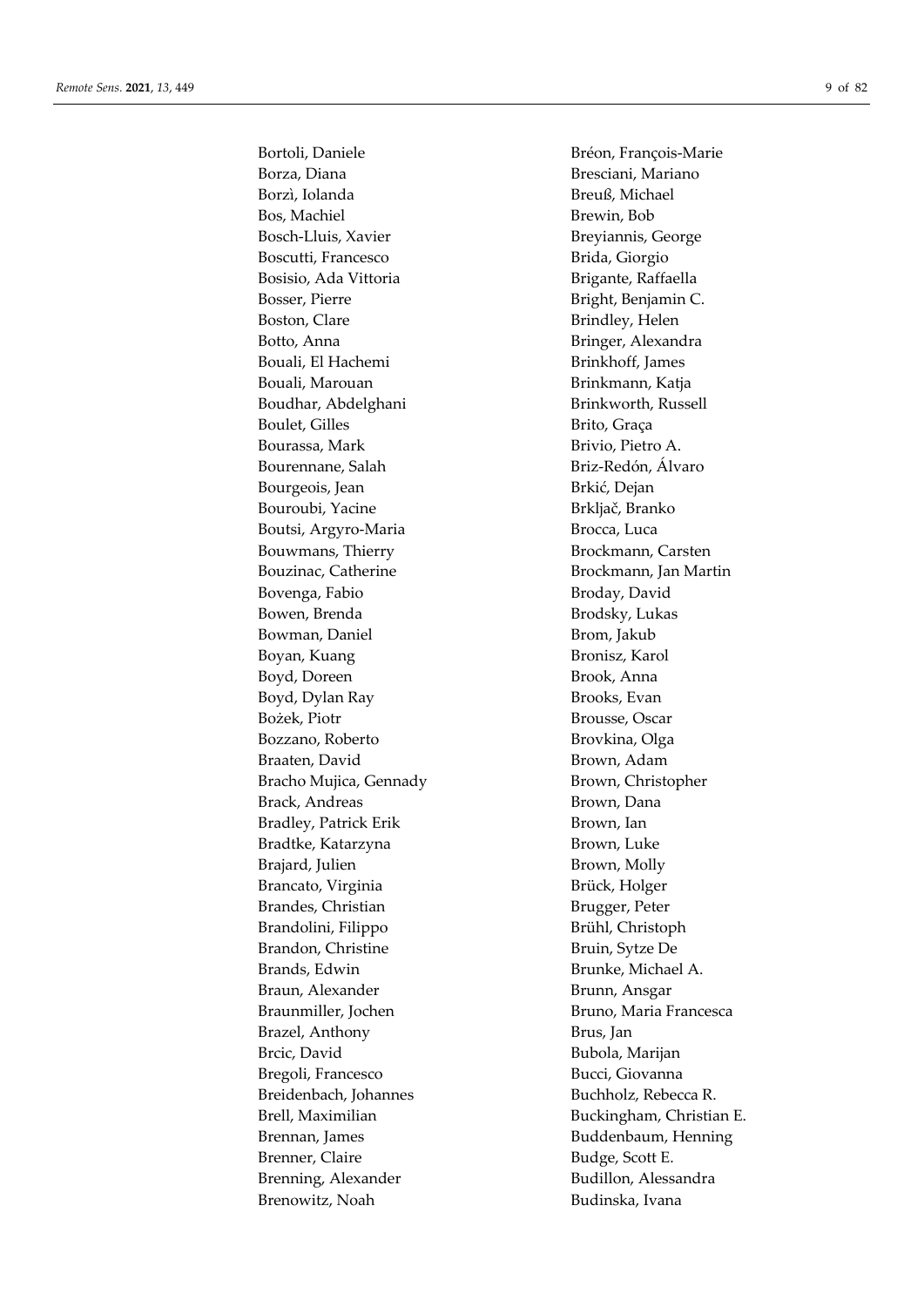Bukin, Oleg Calama, Rafael Bukoski, Jacob Calantropio, Alessio Bulatov, Dimitri Calbet, Xavier Buler, Jeffrey Calbó, Josep Bullock, Eric Calcan, Andreea Bulmer, Chuck E. Caldeira, Bento Bülow, Heiko Calef, Matthew T. Bunce, James Calera, Alfonso Bunting, Erin Calheiros, Tomás Buongiorno, Fabrizia Calì, Michele Buono, Andrea Callahan, Philip Burai, Péter Calleja, Javier Fernández Burdun, Iuliia Callejo, Miguel Ángel Manso Burdziakowski, Paweł Calvari, Sonia Burgdorf, Martin Calvet, Jean-Christophe Burgos, Mateo Calvini, Rosalba Burian, Adina **Calvo**, Leonor Burnett, Jonathan Calvo-Alvarado, Julio César Burnside, Niall **Calzolari**, Maria Costanza Burov, Angel Calzolari, Marta Burrows, Katy Camacho-Lara, Sergio Burt, Andrew Camarretta, Nicolò Bury, Grzegorz Camino, Carlos Busch, Jonah Camiz, Sergio Buschmann, Alejandro Campagnaro, Thomas Busico, Gianluigi Campagnolo, Manuel Bustos-Terrones, Yaneth Camparo, James Butt, Jemil Avers Campbell, Lindsay Buttafuoco, Gabriele Campbell, Michael Butts-Wilmsmeyer, Carolyn Campos, Mariana Batista Bystrov, Aleksandr Campos, Néstor Caballero, Daniel Campos, Ricard Cabboi, Alessandro Campos-Taberner, Manuel Cabeza-Lainez, Jose M. Camps, Adriano Cabezas, José Campus, Paola Cabo, Carlos Canales, Fausto Cabrera Santana, Pedro Jesús Cancela, Javier Cabrera, Francisco Candy, Brett Cabrera, Humberto Canga, Elena Caccavale, Mauro Cannon, Kevin Caceres, Máximo Larry López Cannon, Paul Cachorro, Victoria E. Cano-Espinosa, Carlos Cadeddu, Maria Canovas-Garcia, Fulgencio Caduff, Rafael Cantoro, Gianluca Caesarendra, Wahyu Cantrak, Djordje Cafolla, Daniele Cao, Chang Cai, Liping Cao, Changyong Cai, Yaping Cao, Liqin Cairo, Carolline Cao, Ruyin

Buffington, Kevin Calabrò, Emanuele Bustos-Korts, Daniela Campanharo, Wesley Augusto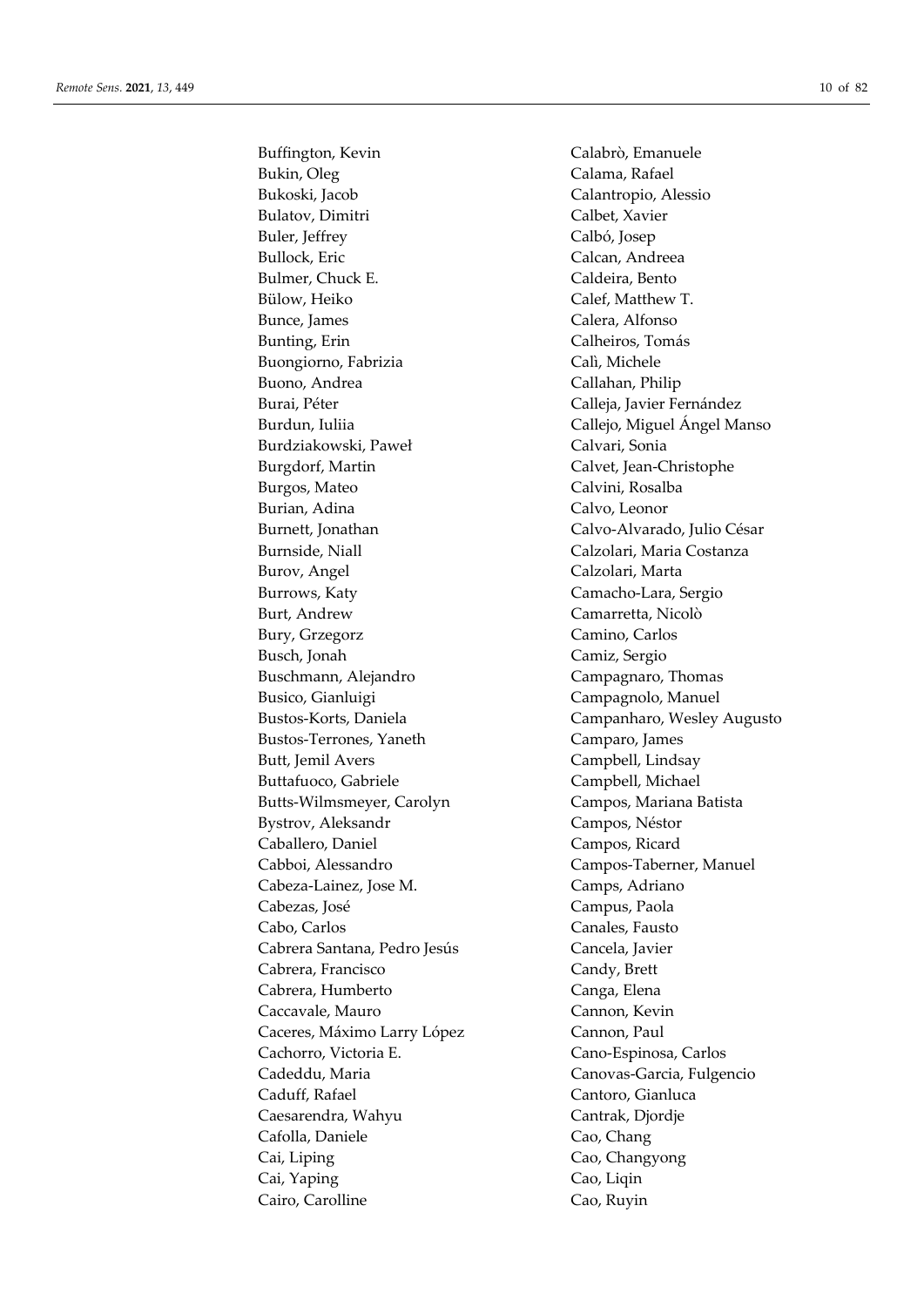Cao, Suzhi Carrasquero-Durán, Armando Caparrini, Francesca Carratelli, Eugenio Pugliese Capelli, Achille Carratù, Marco Capello, Marco Carreno-Luengo, Hugo Capineri, Lorenzo Carrere, Véronique Capobianco, Giuseppe Carrillo, José M. Capodici, Fulvio Carrión-Prieto, Paula Capolupo, Alessandra Carroll, Mark Caporali, Alessandro Carson, Mark Caporossi, Paolo Cartalis, Constantinos Capozzoli, Luigi Carton, Xavier Capra, Alessandro Caruso, Giovanni Capra, Gian Franco Caruzzo, Amaury Capra, Lucía Carvalho, Filipe Capraro, Flavio Carvalho, João Capuano, Vincenzo Casa, Raffaele Carbajal Henken, Cintia Carbajal Casal, Gema Carbone, Paolo Casale, Giuseppe Rocco Carbonell Carrera, Carlos Casalino, Gabriella Carbonneau, Patrice Casati, Barbara Cardaci, Alessio Cascianelli, Silvia Cardarelli, Ettore Caseiro, Alexandre Cardellach, Estel Casella, Vittorio Cardenal-Escarcena, Javier Caselles, Oriol Cardenas, Ramón Alberto Mollineda Caselles, Vicente Cardona-morales, Oscar Casiello, Grazia Cardoso, Renata Dos Santos Caspari, Gino Carey, Lawrence Cassé, Vincent Carfì, Salvatore Cassol, Henrique Carfora, Maria Francesca Castagno, Jeremy Caridade, Cristina Castaldi, Fabio Cariou, Claude Castaldo, Raffaele Carl, Christin Castañeda, Carmen Carletta, Stefano Castellanos, Paola Carli, Emanuela Castelli, Giulio Carlin, Jacob Casterad, María Auxiliadora Carlos Fernandez-Diaz, Juan Castillejo, Isabel Carlos Ramirez, Reyes Castillejo-Gonzalez, Isabel Luisa Carlson, Barbara E. Castillo, Jose Alan A. Carlson, Daniel F. Castro Santana, Níckolas Carlson, Toby Castro, Sandra Carminati, Fabien Castro, Saulo Carmon, Nimrod Casu, Francesco Carmona, Emiliano Casula, Giuseppe Carmona, Facundo Catalan, Patricio Caronni, Sarah Catalão, João Caroti, Gabriella Catapano, Ilaria Carpentieri, Gerardo Catita, Cristina Carr, James L. Catry, Thibault Carr, Rachel Causa, Flavia Carrascosa, Francisco Cavallaro, Luca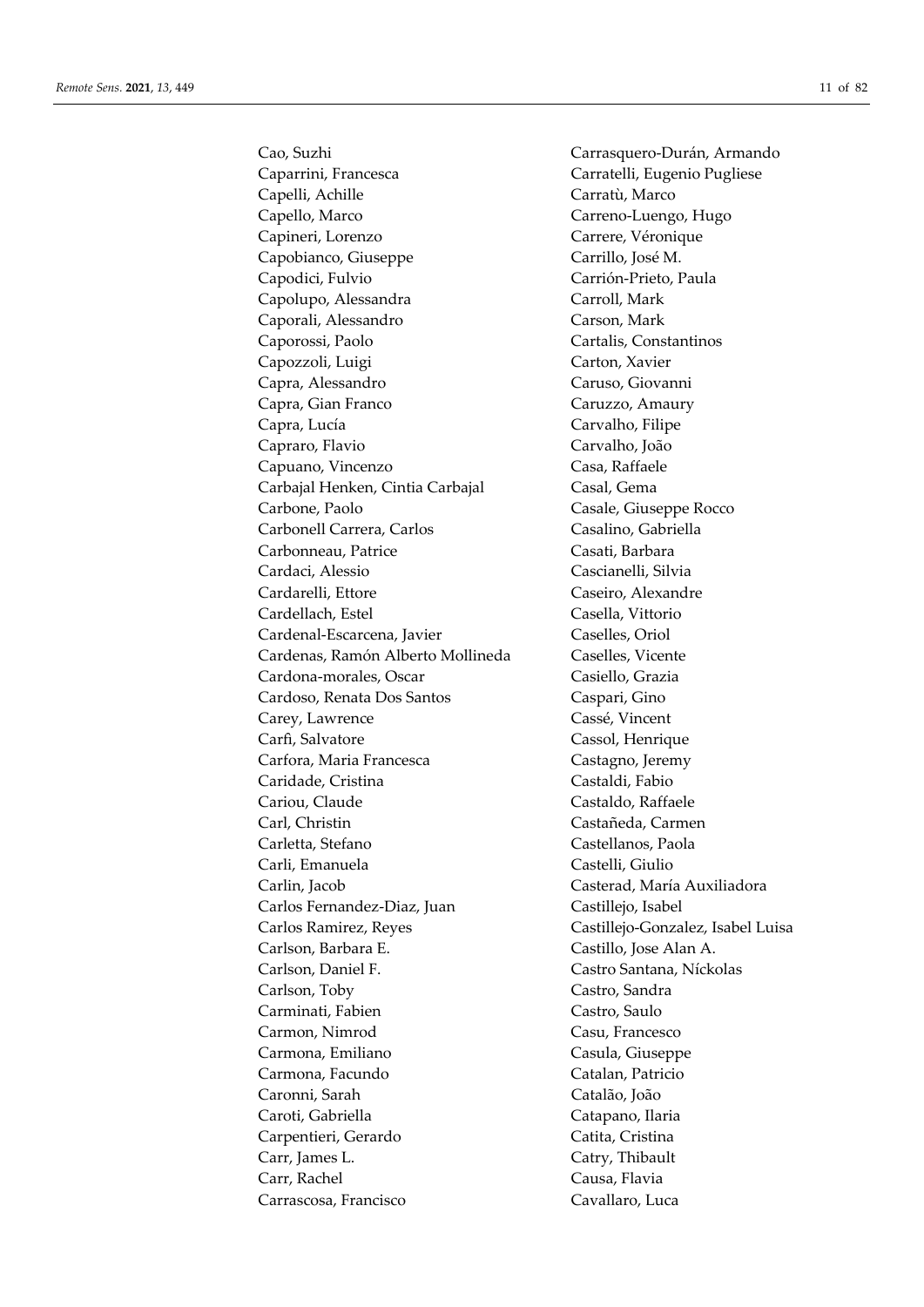Cavalli, Marco Chang, Yi Cavalli, Rosa Chang, Young Ki Caya, Alain Changliang, Shao Cazacu, Marius Mihai Chan-Hon-Tong, Adrien Cazcarra-Bes, Victor Chanzy, Andre Cefalo, Raffaela Chao, Benjamin F Celesti, Marco Chaparro, David Celli, Daniele Chaplot, Vincent Cen, Yi Chapman, Bruce Cendrero-Mateo, M. Pilar Chapron, Bertrand Centeno, Jorge Antonio Silva Charalampopoulos, Loannis Cera, Valeria Charizopoulos, Nikos Cerasoli, Sofia Charlton-Perez, Cristina Cerasuolo, Giovanni Charvat, Karel Cerdà, Artemi Chasmer, Laura Cermak, Jan Chatani, Satoru Cerra, Daniele Chatfield, Robert B. Cerrillo-Cuenca, Enrique Chatterjee, Ayan Cervi, Eric Chatterjee, Samrat Cesarini, Andrea Chatterjee, Snehamoy Česnulevičius, Algimantas Chattopadhyay, Surajit Chadwick, K. Dana Chau, Kwok-wing Chaffe, Pedro Chaubey, Jai Prakash Chai, Young Ho Chavanne, Cédric Chaichitehrani, Nazanin Che, Erzhuo Chakhar, Amal Che, Tao Chakraborty, Sudip Checa-Garcia, Ramiro Chakravarty, Sumit Chelli, Francesco M. Chalopin, Claire Cheloni, Daniele Chambel, Luis Chemura, Abel Chamberlain, Elizabeth Chen, Albert Chami, Malik Chen, Assaf Chamoso Santos, Pablo Chen, Bin Chan, Benny Kwok Kan Chen, Chen, Chen Chan, Ka Lok Chen, Cheng Chan, Raymond Hon-fu Chen, Chen-Tung Arthur Chand, Mohan Bahadur Chen, Chien-yuan Chandanpurkar, Hrishikesh Arvind Chen, Chi-Hua Chandra, Rohitash Chen, Chuanfa Chang, Anjin Chen, Dongmei Chang, Guobin Chen, Erxue Chang, Heejun Chen, Fulong Chang, Hsiao-Tung Chen, Gang Chang, Huan Chen, Haonan Chang, Jiyul Chen, Jiahong Chang, Ju Yong Chen, Jiawei Chang, Lena Chen, Kejie Chang, Tony Chen, Kongzhe Chang, Wei-Yu Chen, Liang Chang, Xin Chen, Liang-Bi

Chakraborty, Tirthankar Cheema, Muhammad Jehanzeb Masud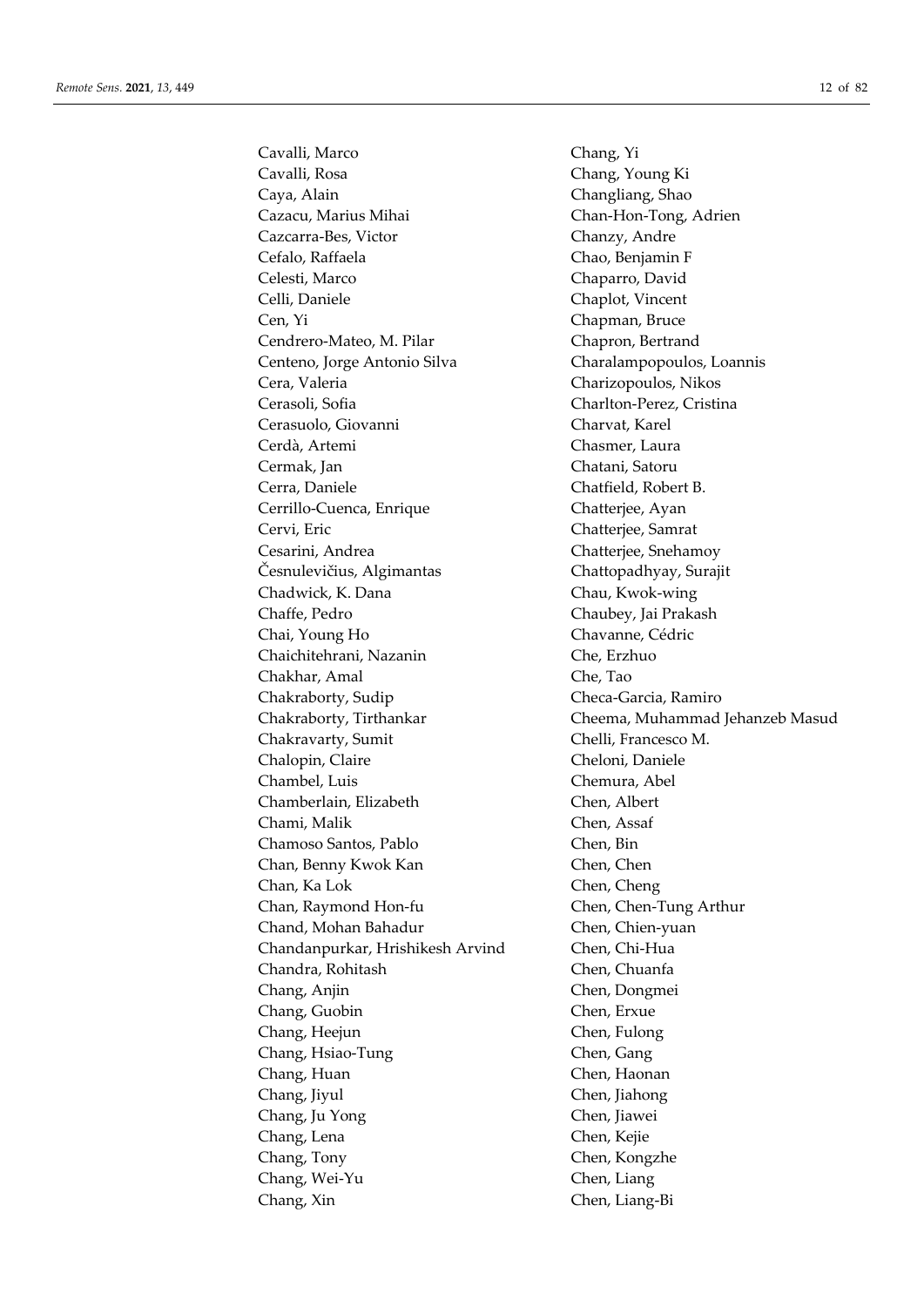Chen, Maolin Chew, Robert F. Chen, Mi Chhetri, Parveen Chen, Mo Chi Hsu, Feng Chen, Qiang Chi, Hong Chen, Roufei Chi, Junhwa Chen, Ru Chianucci, Francesco Chen, Ruiyao Chiba, Takashi Chen, Shen-Liang Chickadel, Chris Chen, Shu-Hua Chien, Hwa Chen, Shuiming Chiesi, Marta Chen, Song Chao Chini, Marco Chen, Su-Chin Chintakunta, Harish Chen, Tao Chipman, Jonathan Chen, Tiexi Chiriloaei, Francisca Chen, Tsu-Wei Chishtie, Farrukh Chen, Walter Chiteculo, Vasco Chen, Wei (Xi'an University of Science Chiuri, Andrea and Technology) Chiuri, Andrea Chen, Wei (Zhejiang University) Chmielewski, Szymon Chen, Wei-Bo Cho, Hyun Jung Chen, Wei-Nai Cho, Ik-Soon Chen, Xi Cho, Jaeil Chen, Xianfeng Cho, Kyung Hwa Chen, Xiaolong Cho, Younghyun Chen, Xiyuan Choe, Yoonsik Chen, Xuehong Choi, Chuluong Chen, Yewang Choi, Jaewan Chen, Yi-Chin Choi, Jin Chen, Yingnong Choi, Jong-Kuk Chen, Yumin Choi, Myungje Chen, Zezong Choi, Yonghan Chen, Zuoqi Choi, Yosoon Cheng, Eva Chong, Alvin Cheng, Gong Chormański, Jarosław Cheng, Jie Chou, Tien-Yin Cheng, Ke-Sheng Chowdhury, Piyali Cheng, Lan Chowdhury, Sourangsu Cheng, Lijing Chowdhury, Subir Cheng, Tao Christensen, Jay R. Cheng, Tiantao Christian, Wolkersdorfer Cheng, Weiming Christman, Zachary Cheng, William Y. Y. Christodoulakis, John Cheng, Xianghong Christof, Lüpkes Chénier, René Christopoulou, Anastasia Chennu, Arjun Chronopoulos, Spyridon K. Chernyi, Sergei Chu, Hone-Jay Chernyshov, Pavel Chua, Ming-Yam Chesnokova, Tatyana Yu Chuang, Cheng-Hung Cheval, Sorin Chuang, Ting-Wu Chevalier, Cristele Chuang, Tzu-Yi Chew, Clara Chuang, Yung-Chung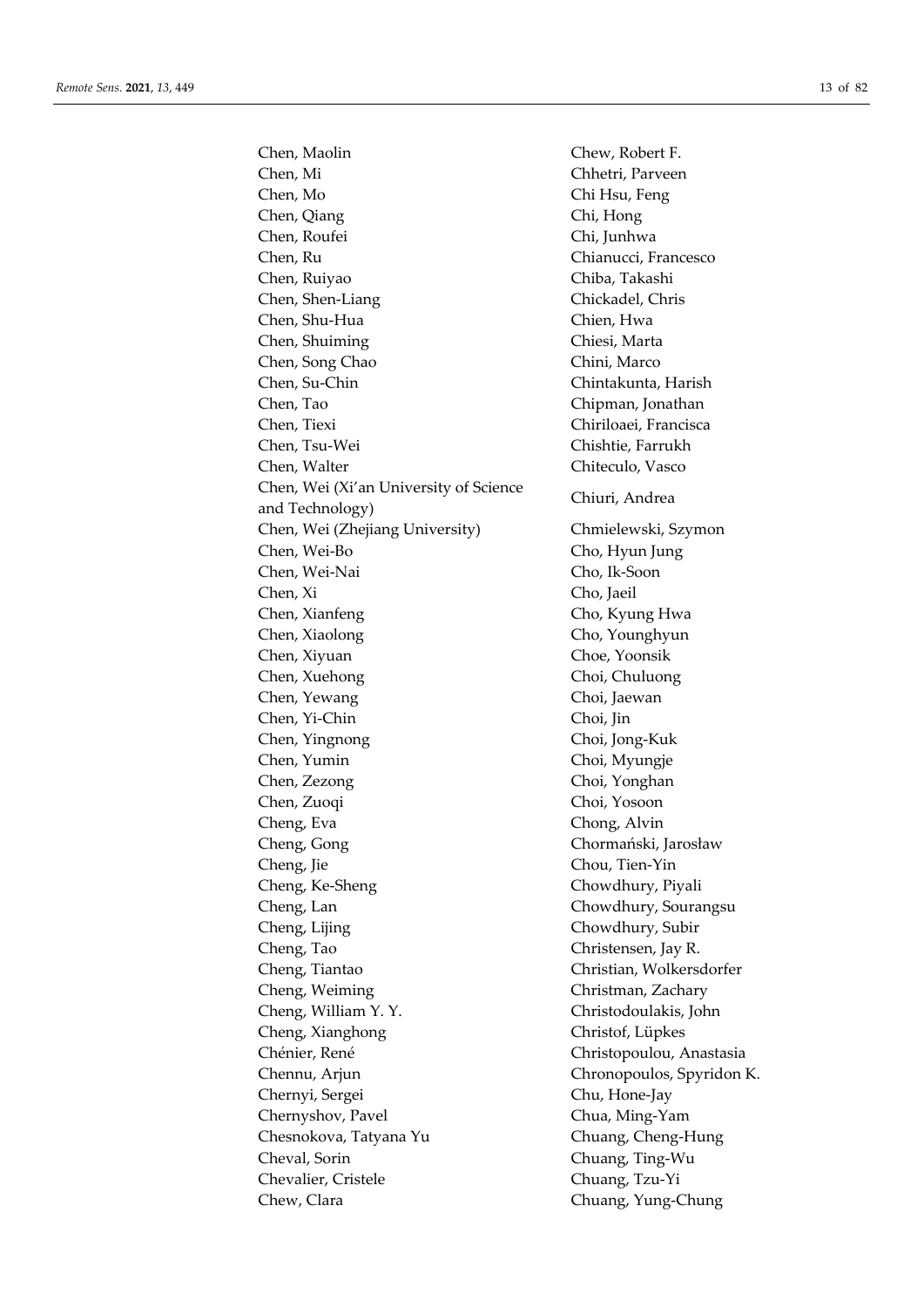Chudley, Tom Codegone, Giulia Chudnovsky, Alexandra Coelho, Celeste Chukin, Vladimir Coelho, João Chun, Jong Ahn Coffin, Alisa Chung, Kao-Shen Cogato, Alessia Chung, Woodam Coïsson, Pierdavide Chung, Yong Suk Colaco, Andre Chunga, Kervin Colaizzi, Paul Churnside, James Colazo, Juan Cruz Ciampalini, Andrea Cole, Charles Andrew Ciampitti, Ignacio Cole, Jason N.S. Cianchini, Gianfranco Coleman, André Ciancia, Emanuele Colesie, Claudia Cianfarra, Paola Colin, Elizabeth Ciani, Daniele Coll, César Ciavola, Paolo Collins, Angela Ciecholewski, Marcin Collister, Brian Ciećko, Adam Colom, Miguel Cieślak, Iwona Colombatti, Giacomo Cieśliński, Roman Colombero, Chiara Ciężkowski, Wojciech Colombo, Claudio Cigna, Francesca Colombo, Roberto Cillero Castro, Carmen Colosimo, Gabriele Cimini, Domenico Colpaert, Alfred Cimurs, Reinis Coluzzi, Rosa Ciobanu, Cătălin Bogdan Combes, Didier Ciocca, Gianluigi Comin, César Henrique Cionco, Rodolfo Gustavo Comite, Davide Ciotti, Aurea Conde, Francisco Carreño Cipriani, Angelo Condé, Tiago M. Cira, Calimanut-Ionut Conesa, Francesc C. Ciracì, Enrico Conforti, Massimo Circiu, Mihaela-Simona Confuorto, Pierluigi Ciren, Pubu Congalton, Russell Cirillo, Flavio Connell, Jerome O Cislaghi, Alessio Connor, Charles Cissell, Jordan Constantin, Nistor Cissell, Jordan R. Conti, Alessandro Ciuonzo, Domenico Conti, Livio Clarke, Keith C. Contini, Daniele Claverie, Martin Contreras-López, Manuel Clements, Craig Contreras-Medina, Luis Clerc, Sébastien Contreras-Reyes, Javier E. Clevers, Jan Convertino, Matteo Coakley, Kevin J. Conyers, Lawrence B. Coatanhay, Arnaud Cooley, Sarah W. Coates, Adam Cooper, Matthew A. Coburn, Craig A. Coopman, Quentin Cocchi, Luca Coppo, Peter

Ciaccheri, Leonardo Coldewey-Egbers, Melanie Clapuyt, François Conticello, Federico Rosario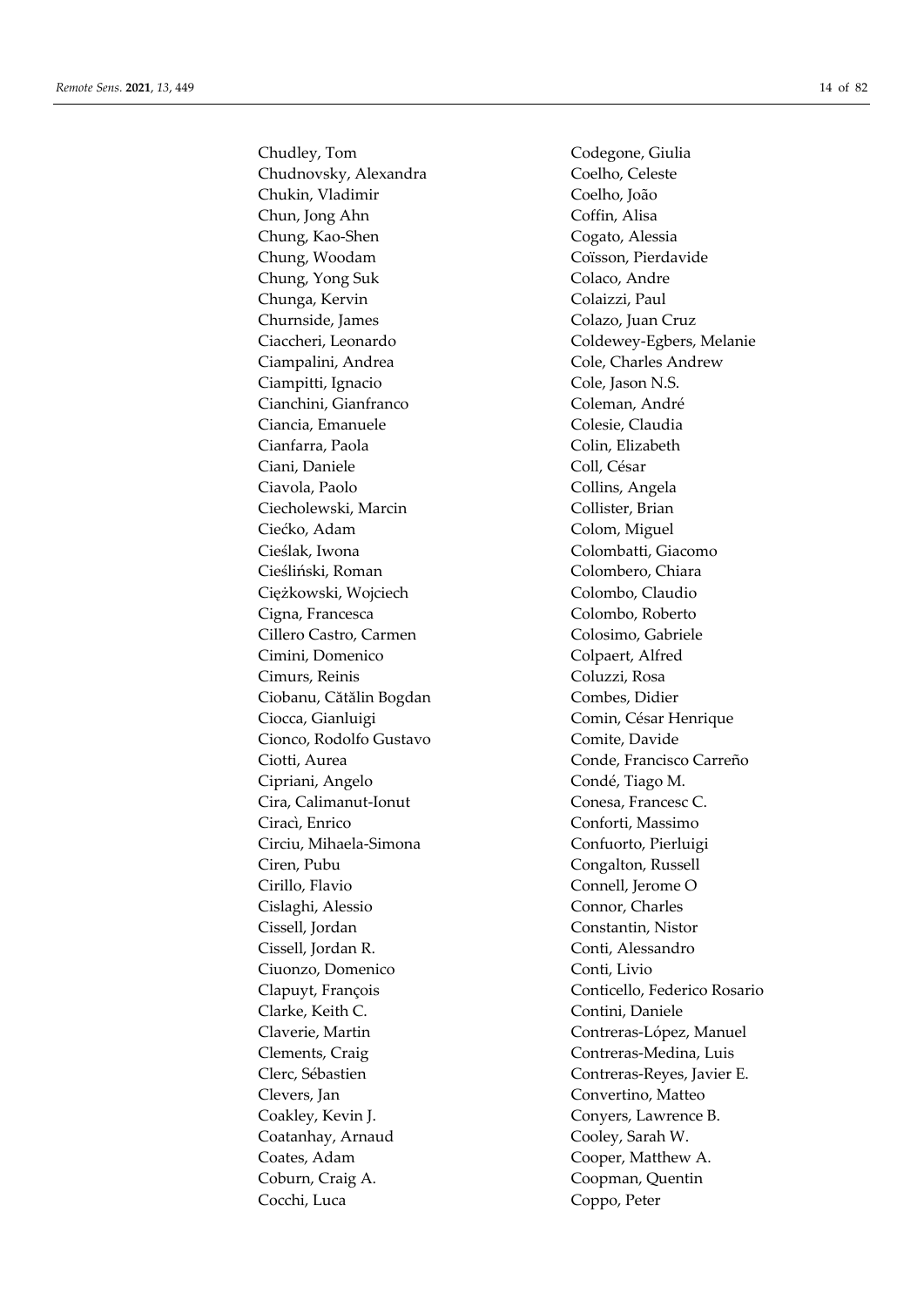Corbari, Chiara Crippen, Robert E. Corbau, Corinne Cristian, Coman Corbella, Ignasi Cristian, Grava Corbelle Rico, Eduardo Jose Crnojevic, Vladimir Corbí, Hugo Croce, Pietro Cordon, Gabriela Crosetto, Michele Coren, Franco Crosman, Erik Cork, Susan Croteau, Michael Cornillon, Peter Crouch, Jake Corominas, Jordi Crout, Richard L. Corradi, Federico Crow, Wade Corradino, Claudia Crowell, Sean Correia, Alexandre Crowley, Morgan A. Corsini, Massimiliano Cruvinel, Paulo E. Coscieme, Luca Cruz, Henry Cosentino, Antonino Csillik, Ovidiu Cosenza, Diogo Nepomuceno Csiszar, Ivan Cosh, Michael Csomós, György Cosoli, Simone Cuccoli, Fabrizio Costa Freitas, Maria De Belém Cudahy, Thomas John Costa, Felipe Denardin Cudlín, Pavel Costa, Gilson A.O.P. Cuenca, María Arias Costa, Hugo Cuesta, Eduardo Costa, Stefania Cui, Guotao Costabile, Pierfranco Cui, Tengfei Costache, Romulus Cui, Zongyong Costache, Romulus-Dumitru Cuiñas, Iñigo Costa-García, José Manuel Cummings, Anthony Costanzo, Antonio Cunliffe, Andrew Costanzo, Sandra Cura, Rémi Cotroneo, Yuri Curran, Sir Paul Cotton, David Currey, Chris Courault, Dominique Custodio, Danilo Courtney, Jane Cusworth, Daniel Coutinho, Artur Cutter, George Cox, Christopher J. Ćwiąkała, Paweł Cox, Daniel Czaplewski, Raymond Cox, Leif Czarnogorska, Magdalena Cox, Rónadh Czerniawski, Thomas Cozot, Remi Czyża, Szymon Cozzolino, Marilena **D'Acierno**, Luca Crabbe, Richard Azu D'Adamo, Raffele Craciunescu, Teddy D'Addabbo, Annarita Crapper, Martin D'Addezio, Joseph Crawford, Alex D D'Alessandro, Felice Crawford, Christopher **D'Andrea**, Andrea Cremonini, Roberto D'Annibale, Enzo Cresswell, Richard D'Urso, Guido

Corti, Martina Cruz, Carla Bernadete Madureira Costantino, Domenica Cunha, Ana Paula Martins Do Amaral Crespo-Peremarch, Pablo D'Oliveira, Marcus Vinicio Neves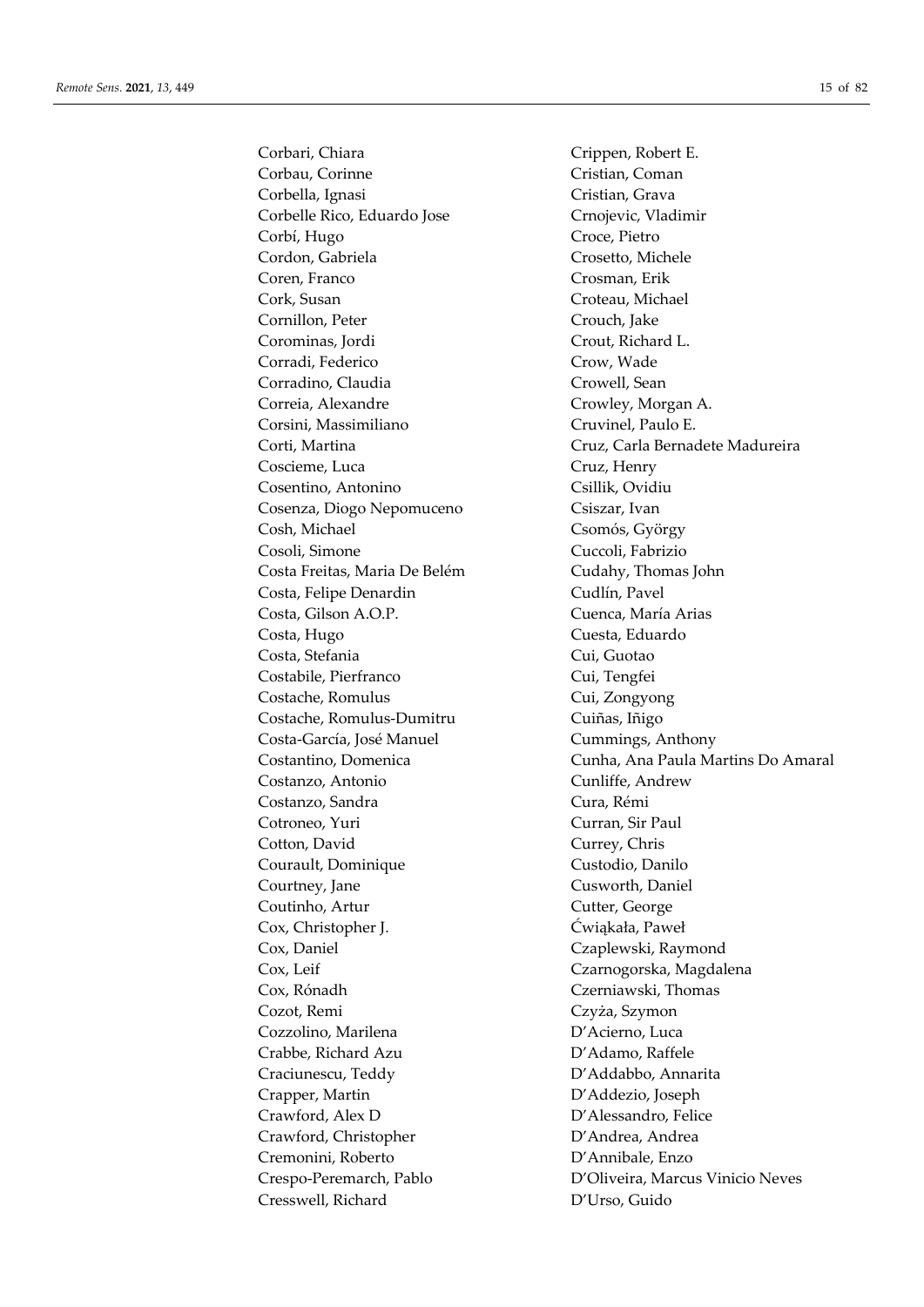Da Conceicao Bispo, Polyanna Dash, Prasanjit Da Silva Rotta, Luiz Henrique Dashti, Hamid Da Silva, André Barros Cardoso Datta, Rahul Da Silva, Ramon Felipe Bicudo Daughtry, Craig Dabbiru, Lalitha Dauteuil, Olivier Dabboor, Mohammed Davaasuren, Narangerel Dąbek, Paweł B. David, João Dabiri, Zahra Davids, Corine Dabove, Paolo Davis, Aaron Dąbrowski, Paweł Davis, Amelie Dabrowski, Pawel S. Davis, Dylan Dąbski, Maciej Davis, Robert E. Dahal, Subash Davis, Tyler W. Dahmane, Mohamed Dawidowicz, Agnieszka Dahyot, Rozenn Dawson, Kyle Dai, Junhu Day, Mackenzie Dai, Keren Day, Stephanie Dailidiene, Inga **Dayal, Kavina** Dainelli, Riccardo Dayoub, Nadim Daldegan, Gabriel De Alban, Jose Don T. Dalerum, Fredrik De Almeida, António Campar Dalmedico, Nicolas De Angelis, Alessio Damaševičius, Robertas De Angelis, Guido Damm, Alexander De Arruda, Henrique F. Dana, Iulia De Biasio, Francesco Danchovski, Ventsislav De Carolis, Giacomo Danezis, Chris De Donato, Philippe Dang, Ji De Gaetani, Carlo Iapige Dang, Thanh Duc De Gregorio, Ludovica Dangal, Shree De Guidi, Giorgio Daniel, Nita Mihai De Keukelaere, Liesbeth Daniels, Tom De Kloe, Jos Danilo, Céline De La Llana Calvo, Álvaro Dănisor, Cosmin De Luca, Claudio Dao, Phuong D. De Luca, Davide Luciano Dapo, Almin De Marchi, Massimo Darbeheshti, Neda De Marco, Raffaella Darbyshire, Robyn De Martino, Andrea Daróczy, Bálint De Michele, Carlo Darques, Régis De Michele, Marcello Darrozes, José De Miguel, Argimiro Das, Anup De Oliveira Moraes, Alison Das, Bhabani Sankar De Oliveira, Aline Macedo Dasallas, Lea De Oliveira, Gabriel Dasgupta, Antara De Oliveira, Julio Cesar

Dal Sasso, Silvano De Aguiar, Claudinei Rodrigues Daneshgar, Samira **De Costa Trindade Amorim, Margarete** Cristiane Danish, Subhan De Lima Monteiro, Davies William Darvishi, Mehdi De Moraes Frasson, Renato Prata Darwish, Talal De Morais, Marcos Vinicius Bueno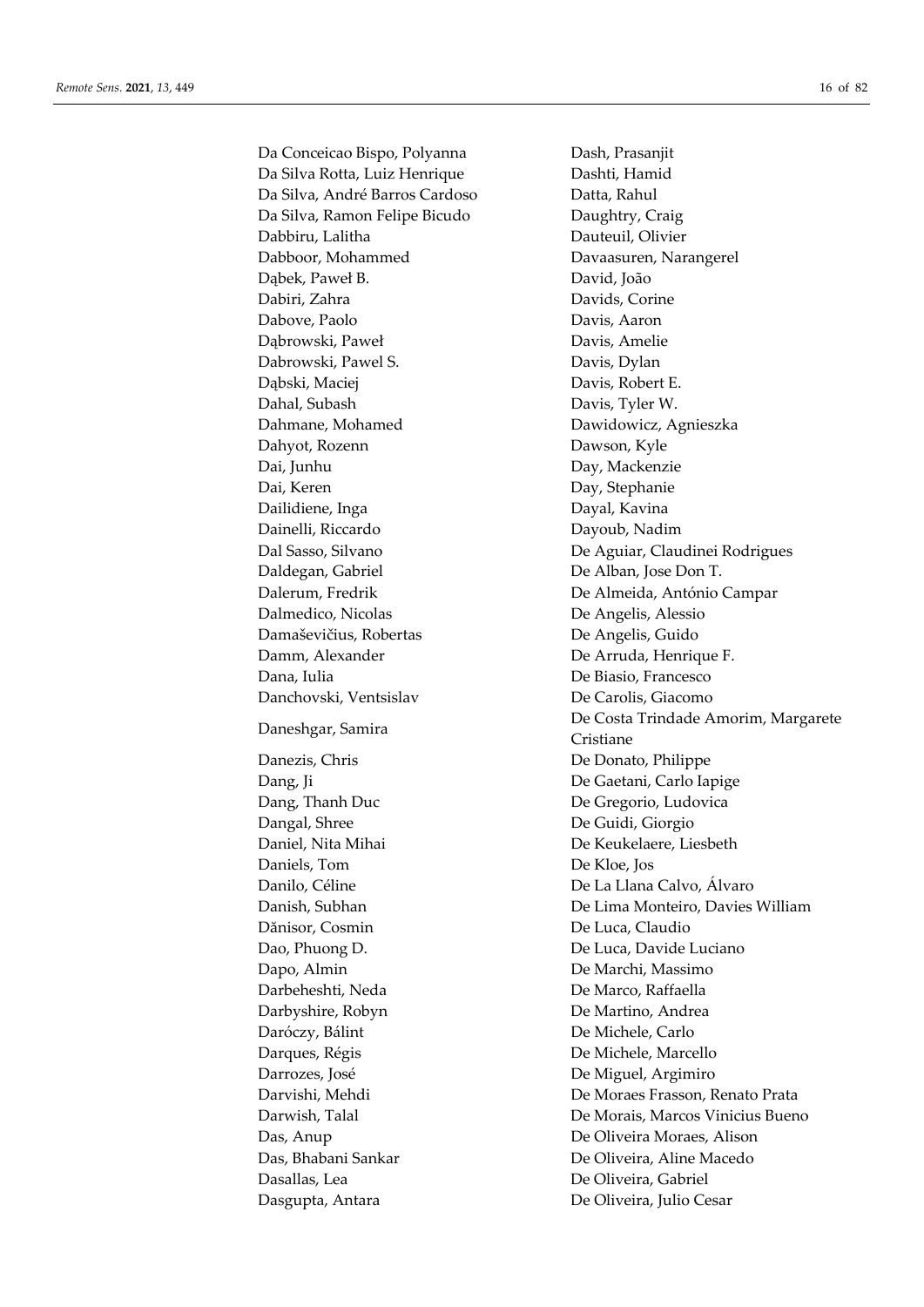De Oliveira, Mario Anderson Demattê, José De Pablo, Miguel Ángel **Dematteis**, Niccolò De Pinho, Carolina Moutinho Duque DeMers, Michael De Sanjosé Blasco, José Juan Demertzis, Konstantinos De Santi, Francesca Demir, Nusret De Santis, Rosa Demirel, Mehmet Cüneyd De Silva, Varuna Demontoux, François De Smet, Timothy S Dempewolf, Jan De Souza Mendes, Flávia **Demyanov**, Vladislav De Souza, Eniuce Menezes Deneke, Hartwig De Souza, Romina Deng, Jifeng De Toro, Pasquale Deng, Qinghai de Vandevoorde, Tim Van Deng, Wu DeAngelis, Donald Deng, Xiaoli Debaene, Guillaume Deng, Yingbin Debnath, Mithu Deng, Yunbin Dechambre, Monique Denisenko, Valery V. Dechesne, Clement Deniziak, Stanisław Declercq, Pierre-Yves Dennis, Eli Declercq, Ynse Dente, Elad Decroze, Cyril Deo, Manoj Decuyper, Mathieu Dercas, Nicholas Deery, David Derimian, Yevgeny Defraigne, Pascale Derin, Yagmur Degerickx, Jeroen Dérobert, Xavier Dehls, John Derron, Marc-Henri Dehnavi, Sahar Deschaud, Jean-Emmanuel Deilami, Kaveh Deumlich, Detlef Dekavalla, Maria Deutscher, Janik Del Barrio, Gabriel Dev, Soumyabrata Del Core, Giuseppe Deveerasetty, Kranthi Kumar Del Negro, Ciro Devenish, Christian Del Soldato, Matteo **Devitt**, Dale Del Valle Villalonga, Laura Devleeschouwer, Xavier Delaney, Keith B. Dewan, Ashraf M. Delene, David J. Dewi, Ratna Sari Delgado Blasco, Jose Manuel Dewitte, Steven Delgado, Carmen Dhakal, Kundan Delgado, Jorge Dharmalingam, Selvaraj Delgado, Rafael Dhib, Saoussen Delgado-Bonal, Alfonso Dhungel, Sulochan Delichatsios, Michael A. Di Bella, Alessandro Deligiannakis, Georgios Di Benedetto, Alessandro Delipetrev, Blagoj Di Ciaccio, Fabiana Dell, Bernard Di Giuseppe, Edmondo Dell'Acqua, Fabio Di Martire, Diego Dell'Isola, Francesco Di Matteo, Lucio Delle Donne, Dario **Di Risio**, Marcello Delman, Andrew Di Traglia, Federico Delsouc, Analia Di, Wang Demarchi, Luca Diaconita, Vlad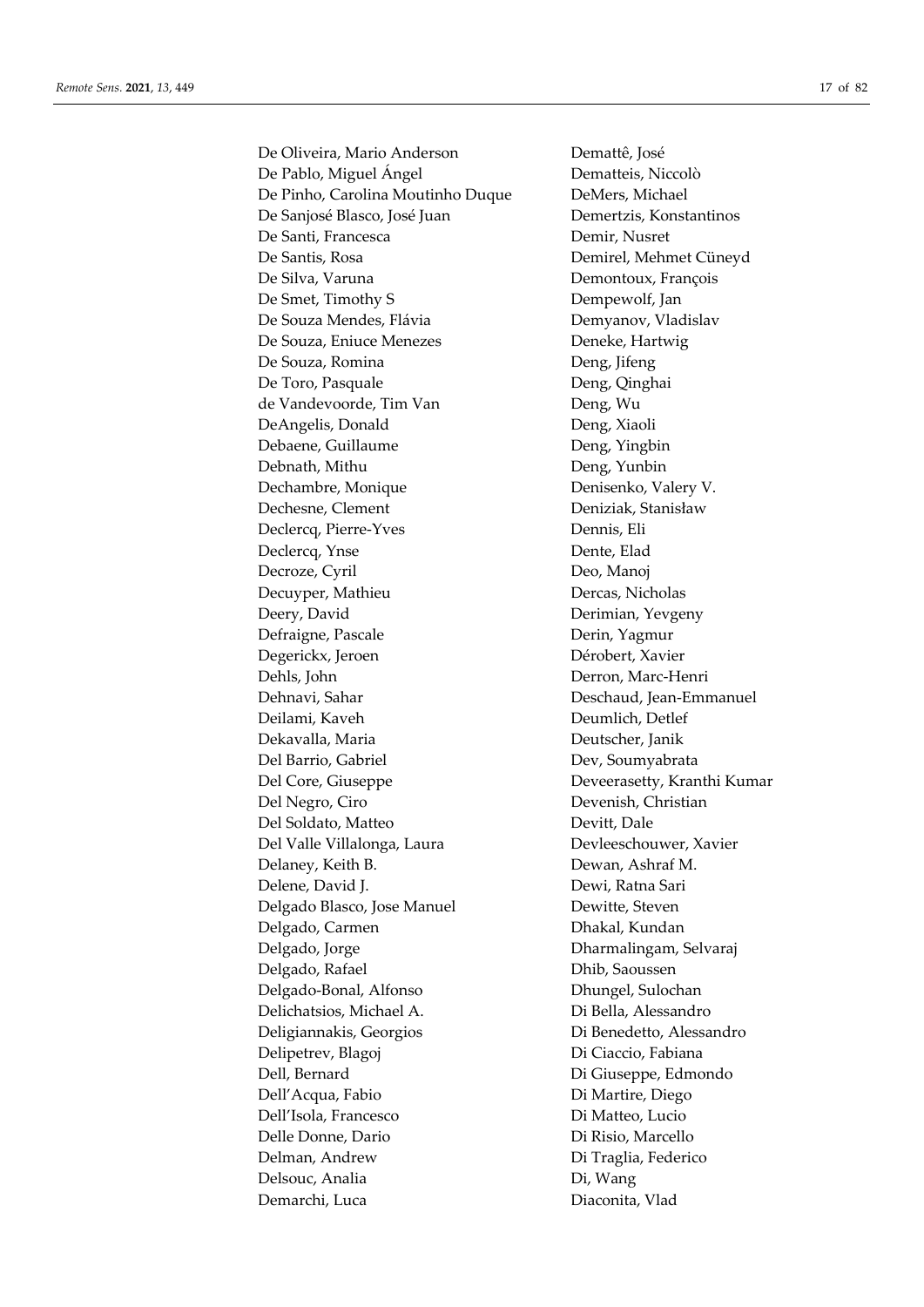Diaconu, Daniel Constantin Dolinar, Erica Diak, George R. Domeneghetti, Alessio Diakogiannis, Foivos I. Domingo, Dario Diament, Michel Domínguez, Luis Vergara Diao, Chunyuan Dominici, Donatella Dias, Tiago Donadio, Carlo Diaz-Balteiro, Luis Donati, Davide Diaz-Barradas, Mari Cruz Donato, Summa Díaz-Cuevas, Pilar Donchyts, Gennadii Díaz-Vilariño, Lucia Donezar, Uxue Dibb, Jack Dong, Changming DiCarlofelice, Alessandro Dong, Chunyu Diehl, Robb Dong, Feifei Diémoz, Henri Dong, Jili Diez, Yago Dong, Pinliang Dilo, Arta **Dong**, Qinghan Dilts, Tom Dong, Shaochun DiMiceli, Charlene M. Dong, Taifeng Dimitriadis, Panayiotis Dong, Xichao Dimitriou, Elias Dong, Zhen Dimitrova, Reneta Dong, Ziqian Dimou, Anastasios Dongen, Eef Van Dimov, Dimo Donlon, Craig Dimuccio, Luca Donner, Reik Dinardo, Salvatore Donovan, Victoria M. Dinelli, Bianca Maria Dordas, Christos A Ding, Jiachen Dörgeloh, Werner Dinis, Maria Alzira Pimenta Dornbusch, Uwe Dinoi, Adelaide Doro, Kennedy Dinssa, Etefa Guyassa **Dorshow**, Wetherbee Dionisi, Davide Dos Reis, João Bosco Coura Disney, Mathias Dos Santos Prol, Fabricio Dissanayake, Dmslb Dos Santos, Renato César Ditmar, Pavel Dostál, Ivo Djaman, Koffi **Dostálová**, Alena Djurović, Igor Dou, Wen Dlapa, Pavel **Douglas**, Krause Dobešová, Zdena Douglass, Matthew Dobinski, Wojciech Douglass, Rick Dobrinić, Dino Doulamis, Anastasios Dobslaw, Henryk Doulamis, Nikolaos Dodet, Guillaume Doviak, Richard Doelling, Dave Dow, Douglas Doglioni, Angelo Dowling, Thomas Doke, Ryosuke Dozier, Jeff Dokladalova, Eva Dragicevic, Arnaud Z. Dokoohaki, Hamze Drago, Carlo Dokou, Zoi Drakopoulos, Georgios Dold, Christian Drap, Pierre Dolgikh, Grigory Ivanovich Drapikowski, Paweł

Disperati, Leonardo Dos Santos, Carlos Antonio Costa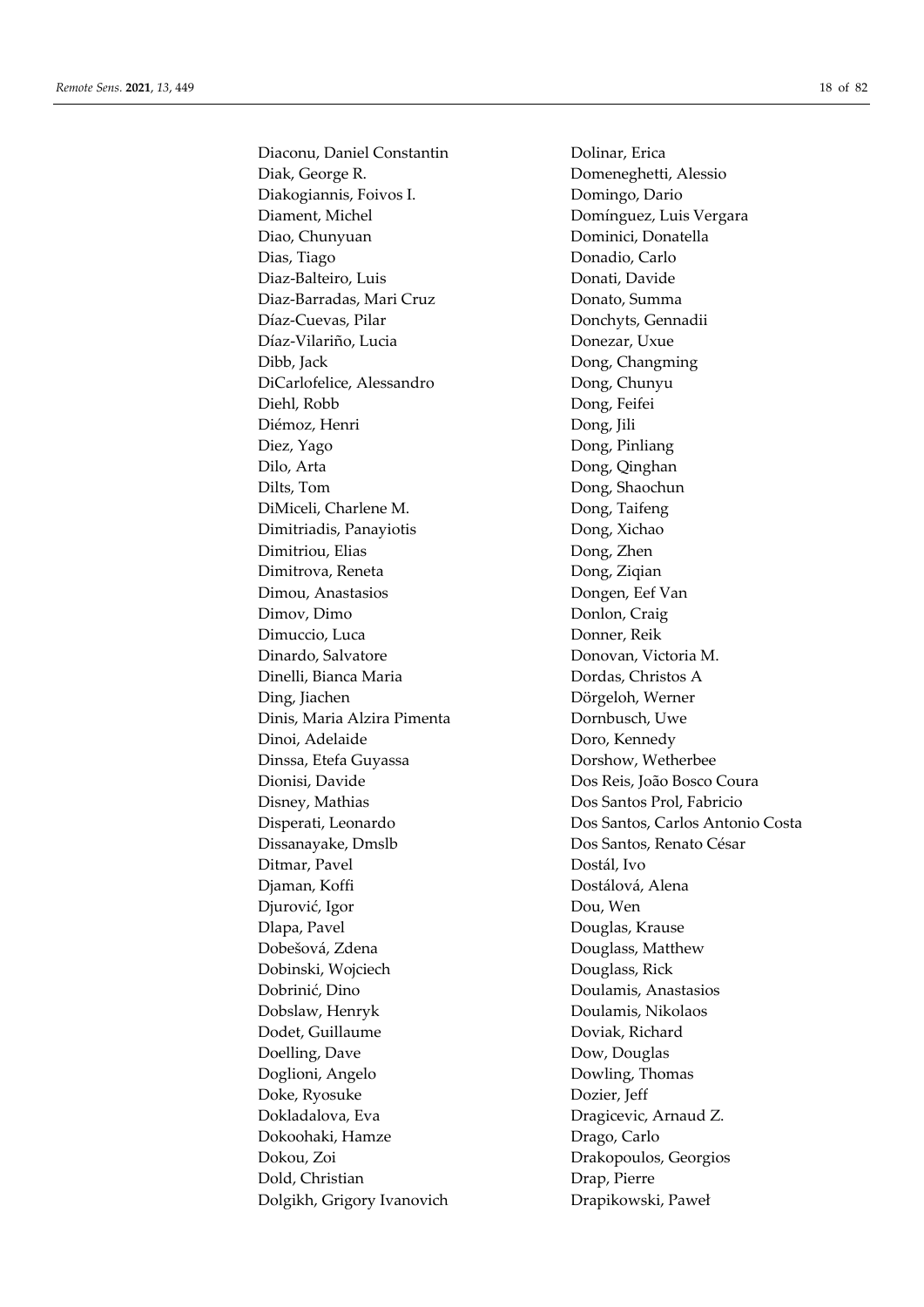Drobnjak, Siniša Ebinuma, Takuji Drolet, Guillaume Eckardt, Robert Drouin, Vincent Eckert, Sandra Drusa, Marián Ediriweera, Sisira Druzhinin, Oleg Edler, Dennis Drzewiecki, Wojciech Edwards, Everard Du, Huaqiang **Efremova**, Boryana Du, Jinyang **Egea-Roca**, Daniel Du, Shouji Egerton-Warburton, Louise Du, Yanling Egidarev, Eugene G. Du, Yongming **Egli**, Sebastian Du, Yun Eguchi, Nawo Duan, Jianbin Ehbrecht, Martin Duan, Si-Bo Eineder, Michael Duan, Weili **El Kenawy**, Ahmed Duarte, Lia El-Ashmawy, Nagwa Duarte-Carvajalino, Julio M. Elbahnasawy, Magdy Dubbini, Marco Elbouz, Marwa Dube, Timothy Eleftheratos, Kostas Dubovyk, Olena Elghamrawy, Haidy Dubroca, Laurent Elhattab, Ahmed Ducati, Jorge Ricardo Elias, Panagiotis Duce, Stephanie Elken, Jüri Duchesne-Onoro, Rocio R. Ellenburg, Lee Ducke, Benjamin Ellenson, Ashley Dudczyk, Janusz Elliot, Thomas Duguay, Yannick Elmahdy, Samy Duine, Gert-Jan Elmes, Arthur Duma, Virgil-Florin Elmi, Omid Dumić, Emil El-Rawy, Mustafa Dumitrescu, Alexandru ElSaadani, Mohamed Dunai, Larisa Elsakov, Vladimir Duncan, Bryan El-Shafie, Ahmed Dunea, Daniel Elsheikh, Mohamed Dungan, Jennifer Elvidge, Sean Duplančić Leder, Tea **Elżbieta**, Bielecka Durán-Alarcón, Claudio Emberson, Robert Durand, Michael Emil, Bayramov Durcik, Matej Emmer, Adam Durkin, William J. Emmerik, Tim Van Dutra, Andeise Cerqueira Emmitt, George D Dutra, Emanuel Emmitt, Joshua Dvornikov, Yury Empler, Tommaso Dworak, Volker Enciso, Juan M. Dyer, Jamie Enderlin, Ellyn M. Dysarz, Tomasz Endsley, K. Arthur Dzambo, Andrew M. Eneva, Mariana Dzikuć, Maciej **Engel, Frank L.** Eastman, Roger D. Engelbrecht, Jeanine Ebel, Patrick Engelstad, Peder S.

Dwomoh, Francis Encarnacao, Joao Gregorio Teixeira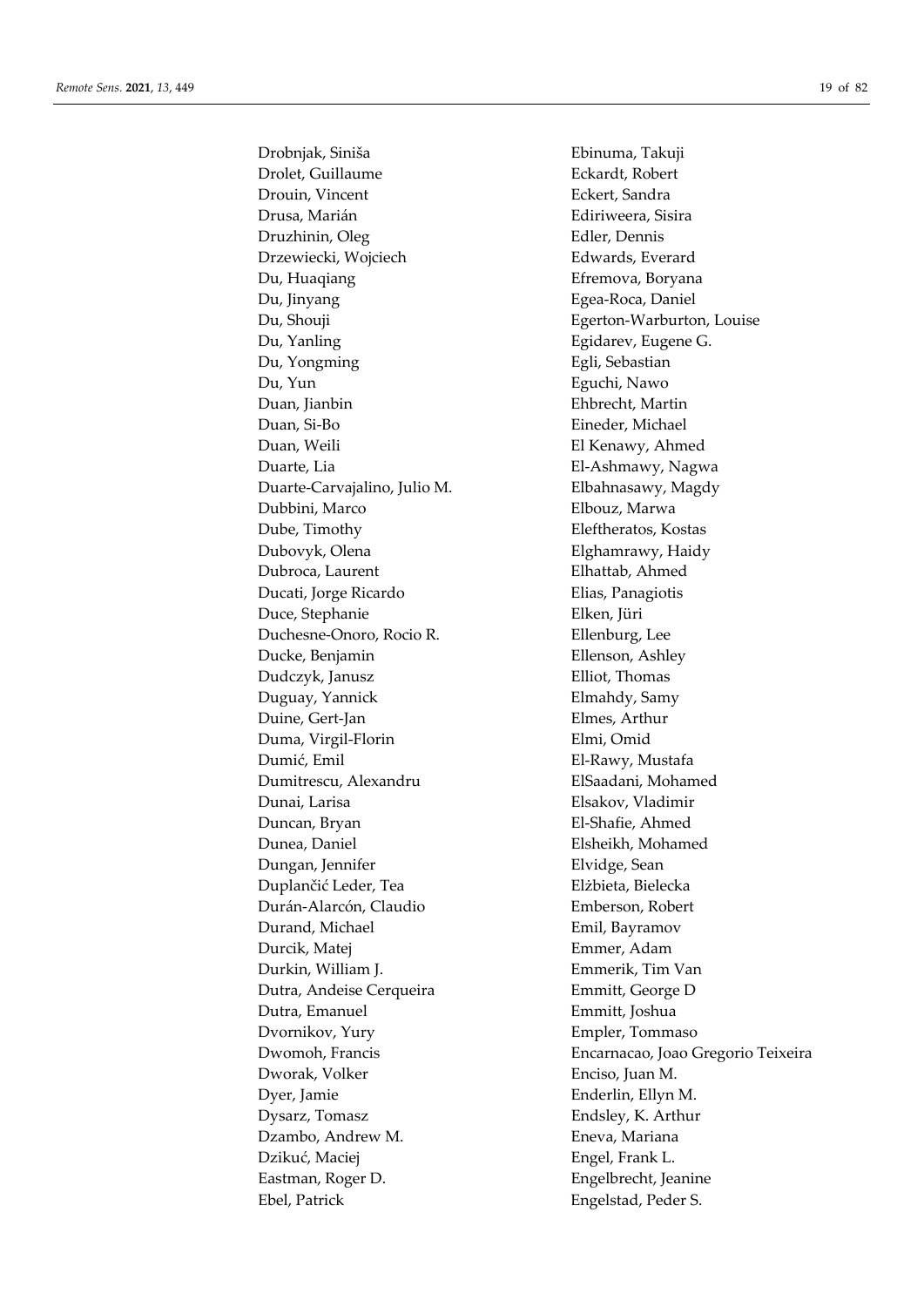Engler, Evelin Ezzahar, Jamal Engram, Melanie Fabris Rotelli, Inger Enwright, Nicholas M. Fabris, Massimo Eo, Yang Dam Fagin, Todd Eplee, Gene Fagua, J. Camilo Eppelbaum, Lev Fairbairn, David Epstein, Scott A Faka, Antigoni Erasmi, Stefan Fakiris, Elias Erdélyi, Ján **Falanga Bolognesi, Salvatore** Erdle, Klaus Falasca, Serena Eresmaa, Reima Falcão, Ana Paula Erickson, Michael Jon Falck, Aline Schneider Erinjery, Joseph Falcone, James A. Erives, Hector Falconer, Robin Ermakov, Dmitry Falconieri, Alfredo Ermida, Sofia L. **Fallati**, Luca Ermoshkin, Alexey V. Fallen, Chris Eroglu, Orhan Fan, Fenglei Er-Raki, Salah **Fan**, Hongchao Erudel, Thierry Fan, Jinlong Esch, Thomas Fan, Xingwang Escobar Villanueva, Jairo R. **Fanea-Ivanovici**, Mina Eshagh, Mehdi **Fang**, Haiyan Esmaeili, Kamran Fang, Hongliang Esmaili, Rebekah Fang, Li Esnaola, Ganix **Fang**, Scott Xiang España, Raquel Martínez **Fang**, Yuanhao Espejo-García, Borja Fang, Zheng Espey, Brian Fanti, Riccardo Espinosa, Víctor Faour, Ghaleb Espinoza, Carlos Zúñiga Faraslis, Ioannis Espinoza, Gonzalo **Fareed**, Nadeem Esposito, Carmen Farella, Elisa Mariarosaria Essien, Etido Farid, Muhammad Shahid Estornell, Javier **Farnsworth, Andrew** Estrela, Vania V. Farolfi, Gregorio Ettinger, Ailene K. Farooque, Aitazaz Eudes, Alexandre Farr, Thomas Evangelista, Stefania Faruolo, Mariapia Evangelos, Maltezos Farzaneh, Saeid Evans, Damian Fasoula, Angie Evans, Frank Fassbinder, Jörg W. E. Evans, Ian S<br>Fassnacht, Steven R. Evaristo, Raquel Fatehi, Parviz Even, Markus Fava, Maria Clara Everett, Mark Favaretto, Chiara Ewertowski, Marek Fayad, Ibrahim Exarchos, Dimitrios A. Fayne, Jessica Exertier, Pierre Fedeli, Alessandro Eyji Sano, Edson Federico, Stefano

Esquivel-Hernández, Germain Farias, Wendell Rondinelli Gomes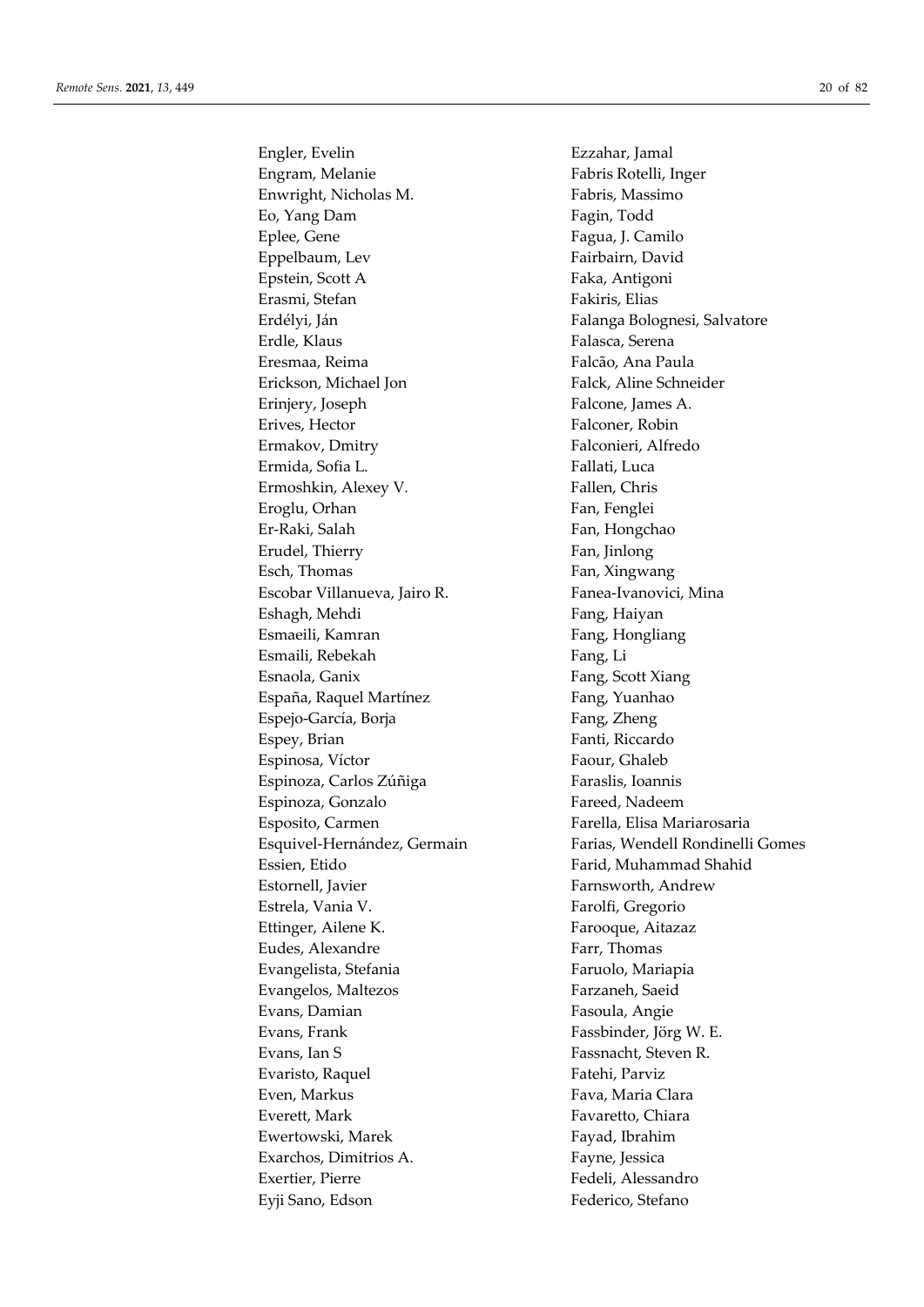Fedorov, Alexander Ferreira, Manuel Fedotov, Alexander Ferreira, Matheus Pinheiro Fei, Tai Ferreira, Paulo Victor R. Feito Higueruela, Francisco R. Ferreira, Vagner G. Feldens, Peter Ferrero, Marco Feldman, Daniel Ferrier, Graham Felicetti, Leonard Ferro-Famil, Laurent Fell, Frank Ferster, Brady S. Fencik, Robert Ferus, Martin Feng, Cong Fiani, Margherita Feng, Li Fiaschi, Simone Feng, Lian Fickert, Thomas Feng, Min Fidani, Cristiano Feng, Ruyi Figueiredo Prado, Luciana Fenoglio-Marc, Luciana Figueiredo, Cosme Alexandre O.B. Feofilov, Artem Fikfak, Alenka Feoli, Enrico Filazzola, Alessandro Ferecatu, Marin Filchev, Lachezar Fernandes, Carlos Marcello Dias Filchev, Lachezar Hristov Fernandes, Francisco Filgueiras, Roberto Fernandes, Joana Filimonov, Mikhail Yur'evich Fernandes, Marcelo Filipovic, Lana Fernandes, Maria R. **Filippa**, Gianluca Fernandes, Maria Rosário Filipponi, Federico Fernandes, Paulo Filmer, Mick S. Fernandes, Steven Filzwieser, Roland Fernández Jaramillo, Arturo Alfonso Fingas, Merv Fernandez, Helena Fiorentino, Costanza Fernández, Julio Blanco Fiori, Lorenzo Fernández, María García **Fiorillo**, Edoardo Fernández, Susana Fiorini, Lidia Fernández, Tomás Fiorini, Lorena Fernández., Ignacio Fiorino, Steven Fernández-García, Victor Fischer, Christine Fernández-González, Federico Fischer, Jens V. Fernández-Isabel, Alberto Fischer, Milan Fernández-Lozano, Javier Fisher, Adrian Fernández-Manso, Alfonso Fisher, Daniel Fernandez-Rodriguez, Santiago Fisher, Daniel K. Ferrandez-Villena, Manuel Fisher, Jolene Ferrandiz, Jose Manuel Fisher, Joshua B. Ferrando, Ilaria **Films** Fissi, Silvia Ferrarese, Silvia **Fitch, G. Michael** Ferrari, Federica Fleming, Kevin Ferrario, Maria Francesca Fletcher, Andrew Ferraris, Stefano Fletcher, Reginald Ferraro, Ralph Fletcher, Reginald S Ferraz, Antonio Fletcher, Steven Ferreira, Ana Navarro Fletcher, Steven J. Ferreira, André G. **Flood**, Neil Ferreira, Hugo Flores Magdaleno, Hector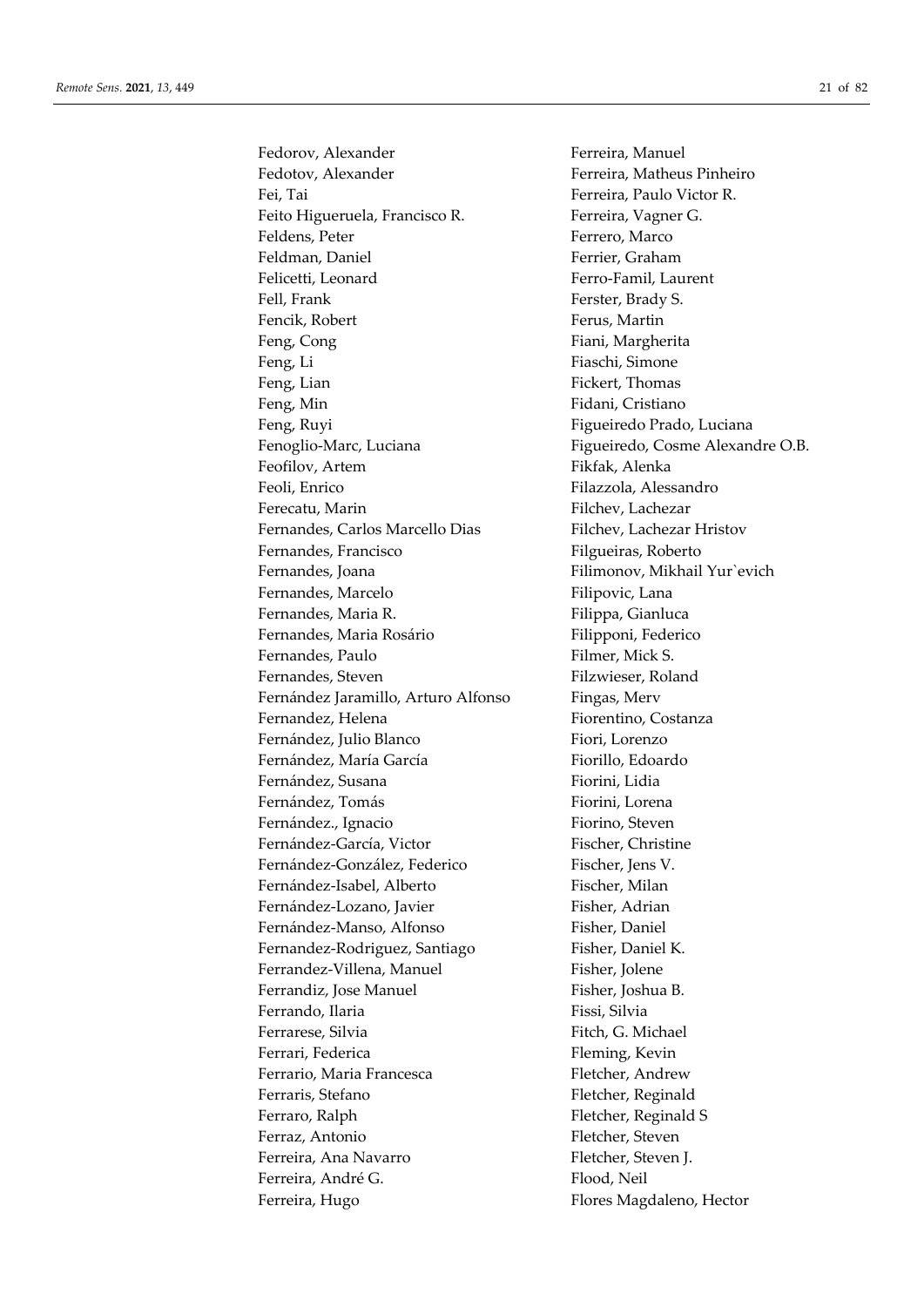Flores Romero, Juan Jose Fragkos, Konstantinos Flores Tapia, Daniel Fraile, Roberto Flores, Gerardo Francesca, Calastrini Flores, Juan J. **Franch-Pardo**, Iván Flores-Fuentes, Wendy Francioni, Mirko Floriano, Andrés García Franks, Shannon Floridia, Claudio Franks, Sharon Floris, Antonio Frantz, David Floris, Mario Franzini, Marica Foerst, Markus Frappart, Frédéric Fok, Hok Sum Fraser, Clive Folini, Doris Sylvia Frech, Michael Foltz, Gregory Frederick, Numbisi N. Fonod, Robert Freeman, Anthony Fonseca, Ana Freeman, Vahid Fonseca, José Frelich, Lee Fonseca-Luengo, David French, Andrew N. Fontanelli, Giacomo Freni, Gabriele Fonte, Cidália Costa Freund, Friedemann Foody, Giles Frey, Julian Foolad, Foad Frey, Sandor Forbrich, Inke Freymueller, Jeff Forero, Manuel **Fixall** Friedt, Jean Michel Forkuor, Gerrald Friesen, John Forlani, Gianfranco Fritsch, Dieter Formby, John Frodella, William Formichella, Valerio Frohn, Lise M. Formisano, Antonio Frolov, Denis Fornacca, Davide From, Andrew Fornaro, Gianfranco Frontoni, Emanuele Foroughi, Ismael **Fryskowska**, Anna Forristall, George Z. Fu, Chiung-Shiuan Förste, Christoph Fu, Dongjie Förster, Michael Fü, Haiqiang Fortunato, Eduardo Fu, Peng Fortunato, Marco Fu, Shu Fosson, Sophie Fu, Yuning Foti, Giandomenico Fuchs, Julia Foucher, Philippe Fuchs, Marc Foucher, Pierre-Yves Fuentes Reyes, Mario Foucher, Samuel **Fuentes**, Alvaro Fountas, Spyros Fuentes, Ignacio Fountoulakis, Ilias Fuentes, Raul Fournier, Georges Fuentes-Yaco, César Fournier, Richard Fujibe, Fumiaki Fowler, Alison Fujimura, Atsushi Fowler, Boyd Fujino, Takeshi Fox, Neil I. Fujita, Mikiko Fraedrich, Klaus Fukunaga, Atsuko

Follmann, Alexander Fredenslund, Anders M. Fournet, Florence Fuentes, Valeriano Méndez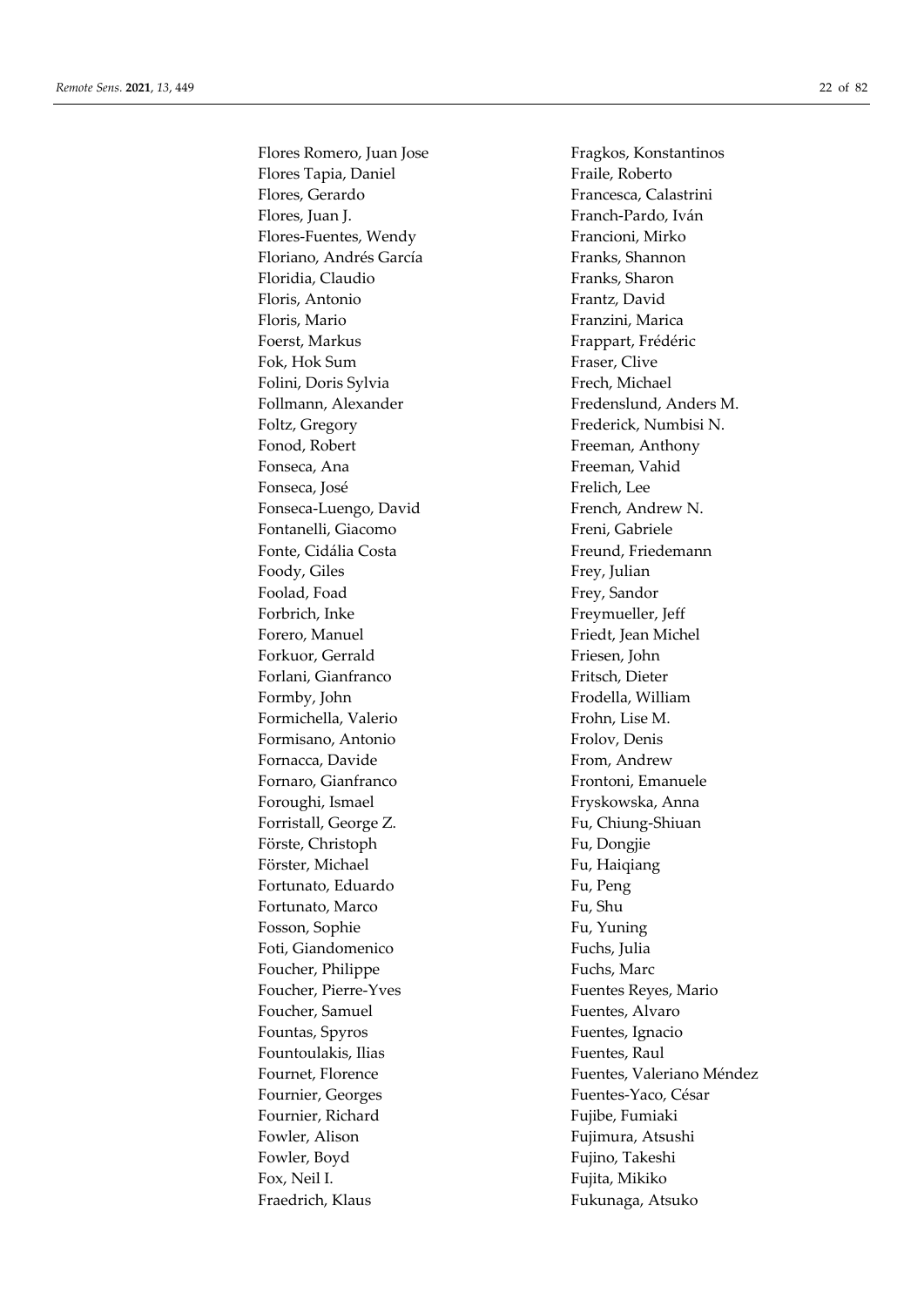Fukushima, Yo Galvao, Lenio Funari, Marco Francesco Galve, Joan Miquel Funatsu, Beatriz M. Galve, Jorge Pedro Funk, Roger Gama, Fábio Furlan Furniss, Tucker J. Gama, Filipa Fürsattel, Peter Gamache, Robert R. Furuya, Masato Gamidullaeva, Leyla Furuya, Naoyuki Gan, Guojing Furxhi, Orges Ganagina, Irina Fusco, Adele Ganas, Athanassios Fusco, Giannetta Ganatsas, Petros Fusté-Forné, Francesc Ganci, Gaetana Fustos, Ivo Ganesan, Kavitha Fuzzo, Daniela Ganguli, Swetava Gabara, Grzegorz Ganyushkin, Dmitry A. Gabella, Marco Gao, Bo-Cai Gabl, Roman Gao, Chunchun Gabler, Manuel Gao, Han Gabriel, Jose Luis Gao, Kai Gabriel-Martin, Ivan Gao, Lianru Gadal, Sebastien Gao, Meng Gadedjisso-Tossou, Agossou Gao, Qi Gądek, Wiesław Gao, Shang Gaffey, Clare Gao, Shanhong Gafurov, Artur Gao, Weijun Gagliardini, Olivier Gao, Xizhang Gai, Shaoyan Gao, Yan Gaida, Timo C. Gao, Yongxin Gajbhiye, Sarita Gao, Zhi Gajski, Dubravko Garand, Louis Gala, Tekleab S. Garcia Morales, Ricardo Galdi, Carmela **García Texas García Tejero, Iván Francisco** Galdies, Charles Garcia, David Gålfalk, Magnus García, M. Ángeles Galgamuwe A., Pabodha G. Garcia, Matthew Galia, Tomáš Garcia, Virginia Gallacher, David García-Lamont, Farid Gallagher, Michael Garcia-Lazaro, Jose Rafael Gallagher, Neal García-Marín, Ramón Gallay, Michal García-Mateos, Ginés Gallegos-Funes, Francisco Garcia-Molsosa, Arnau Galleguillos, Mauricio Garcia-Mondéjar, Albert Gallo, Kevin García-Morales, Ricardo Gallucci, Francesco Garcia-Pedrero, Angel Gallwey, Jane Garcia-Pedrero, Angel M. Galo, Maria De Lourdes B. Trindade Garcia-Pineda, Oscar Galo, Maria De Lourdes Bueno Trindade García-Romero, Leví Galo, Mauricio Garcia-Santos, Vicente Galvani, Alessandro Garcia-Yeguas, Ara Celi Galvani, Emerson Gardiner-Garden, Robert Galvanin, Edinéia Aparecida Dos Santos Gargiulo, Massimiliano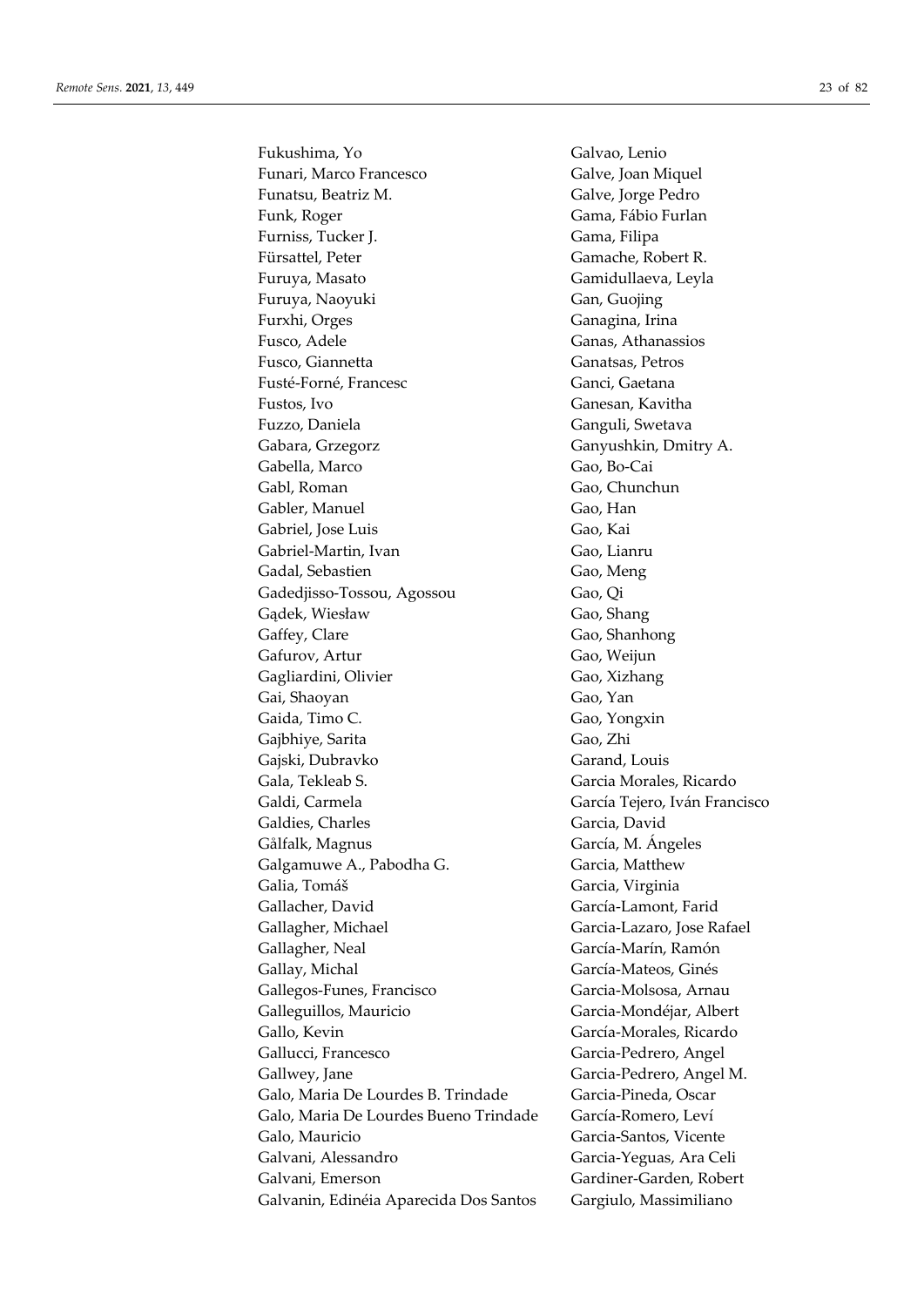Gargoum, Suliman Georgiadis, Teodoro Garioud, Anatol Georgiev, Christo Garmatyuk, Dmitriy Georgopoulos, Andreas Garnero, Gabriele Georgoulias, Aristeidis Garousi-Nejad, Irene Georgoulias, Aristides Garrett, Joseph L Gerasimov, Vladislav V. Garrido Velarde, Jacinto Gerbeth, Daniel Garrido, Iván Garrido Geresdi, István Garrison, Ervan Gerhard, Gerold Garrote Revilla, Julio Gerhards, Max Garrote, Julio Gerla, Phil Garroutte, Erica L. Gerlach, Christian Garvanov, Ivan Gerlein-Safdi, Cynthia Garza-Castañón, Luis Eduardo Germani, Chiara Garza-Pérez, Joaquin Rodrigo Gestal, Marcos Garzelli, Andrea Ghada, Wael Garzon-Lopez, Carol Ximena Ghaffarian, Saman Gasdia, Forrest Ghafouri-Azar, Mona Gašinec, Juraj Ghahremani, Morteza Gąsiorowski, Dariusz Ghajar, Shayan Gašparović, Mateo Ghandour, Ali J. Gastoł, Maciej Ghanmi, Helmi Gates, Andrew Ghannam, Khaled Gatti, Andrea Gharechelou, Saeid Gatziolis, Demetrios Gharibbafghi, Zeinab Gautam, Deepak Gharineiat, Zahra Gauthier, Yves Ghavidel, Ali Gauthreaux, Sidney Ghermandi, Grazia Gavazzi, Bruno Ghilain, Nicolas Gawronek, Pelagia Ghoneim, Eman Gay, Michel Ghosh, Tilottama Ge, Cui Gialampoukidis, Ilias Ge, Yunfeng Giampouras, Paris Gebru, Belay Manjur Giannakaki, Eleni Gebru, Negasi Giannakas, Filippos Geiger, Alain Giannaros, Theodore M. Geldera, Brian Giannetti, Filippo Geli, Hatim Giannetti, Francesca Gelybó, Györgyi Giannico, Vincenzo Gemitzi, Alexandra Giannini, Fernanda Gencaga, Deniz Giannone, Francesca Genchi, Sibila A. Giano, Salvatore Ivo Geng, Tao Giardina, Giorgia Geng, Xun Giardino, Alessio Gennaro, Massimo Giardino, Claudia Genova, Antonio Gibson, John Gentile, Sabrina Gibson, Lesley Georganos, Stefanos Gichenje, Helene George-Jaeggli, Barbara Gierach, Michelle Georgescu, Puiu Lucian Gierens, Klaus Georgiadis, Charalampos Gierz, Lukasz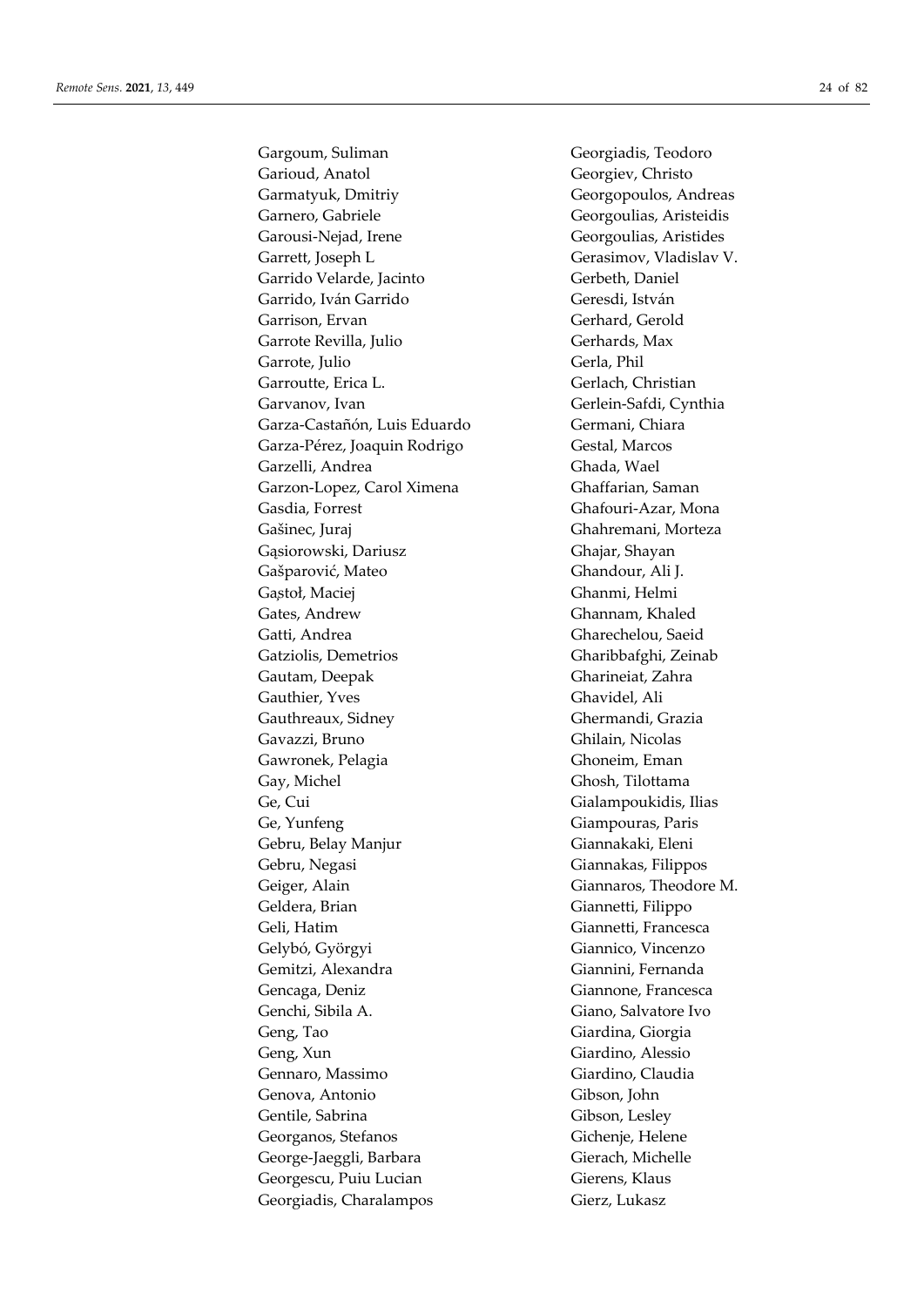Gignac, Charles Goga, Nicolae Gigovic, Ljubomir Gohari, Soheil Gil Docampo, María Luz Gohin, Francis Gil, Emilio Goïta, Kalifa Gilewski, Paweł Gojda, Martin Gilewski, Paweł Grzegorz **Gokaraju, Balakrishna** Gill, Rajan Gökkaya, Kemal Gillerson, Alexander Gokon, Hideomi Gilliot, Jean-Marc Gołaszewski, Janusz Gillmann, Christina Goldberg, Dara Giménez Morera, Antonio Goldblatt, Ran Gimona, Alessandro Goli, Ali Gioia, Ciro Golian, Saeed Gioia, Dario Golkowski, Mark Giordan, Daniele Golston, Levi Giovanacci, David Golubkov, Maxim Giovanni, Argenti Golubovic, Nevena Giovanni, Onorato Golyandina, Nina Giraldo, Alan Gomes, Alessandra Giraud, Rémi Gomes, António Alberto Girelli, Valentina Alena Gomes, Eduardo Girolamo-Neto, Cesare Di Gomes, Rahul Gitis, Valeri Gómez Déniz, Luis Giuliani, Gregory Gómez Doménech, Igor Giuliani, Roberta Gómez, Jairo A. Giusti, Elisa Gómez, Luis Gkiougkis, Ioannis Gomez-Donoso, Francisco Gladan, Živana Ninčević Gómez-Enri, Jesús Glaser, John Gómez-Giráldez, Pedro J Glavan, Matjaž **Gómez-Gutiérrez, Alvaro** Glazovsky, Andrey Gómez-Ortiz, David Gleich, Dusan Gomez-Pazo, Alejandro Glennie, Craig Gomez-Ruiz, Jose Antonio Glotch, Timothy Gomiz Pascual, Juan Jesús Glowienka, Ewa Gonçalves, Artur Gnyp, Martin L. Gonçalves, Gil Go, Sujung Gonçalves, João F. Gobeawan, Like Gonçalves, Wesley Nunes Gobo, João Paulo Assis Goncharenko, Larisa Gobron, Nadine Gong, Adu Godah, Walyeldeen Gong, Jie Goddijn-Murphy, Lonneke Gong, Zhixiong Godio, Alberto Gonizzi Barsanti, Sara Godø, Olav Rune Gonsamo, Alemu Godone, Danilo González, Juan José Fuldain Goebbels, Steffen Gonzalez, Marcela Goettsche, Frank-M. González-Pérez, Alberto

Gitas, Ioannis Gómez Carrasco, Cosme Jesús Głowacki, Tadeusz Gonçalves Antunes, João Francisco Gnatowski, Tomasz Gonçalves, Eder Mateus Nunes Goethals, Peter González-Jaramillo, Víctor Hugo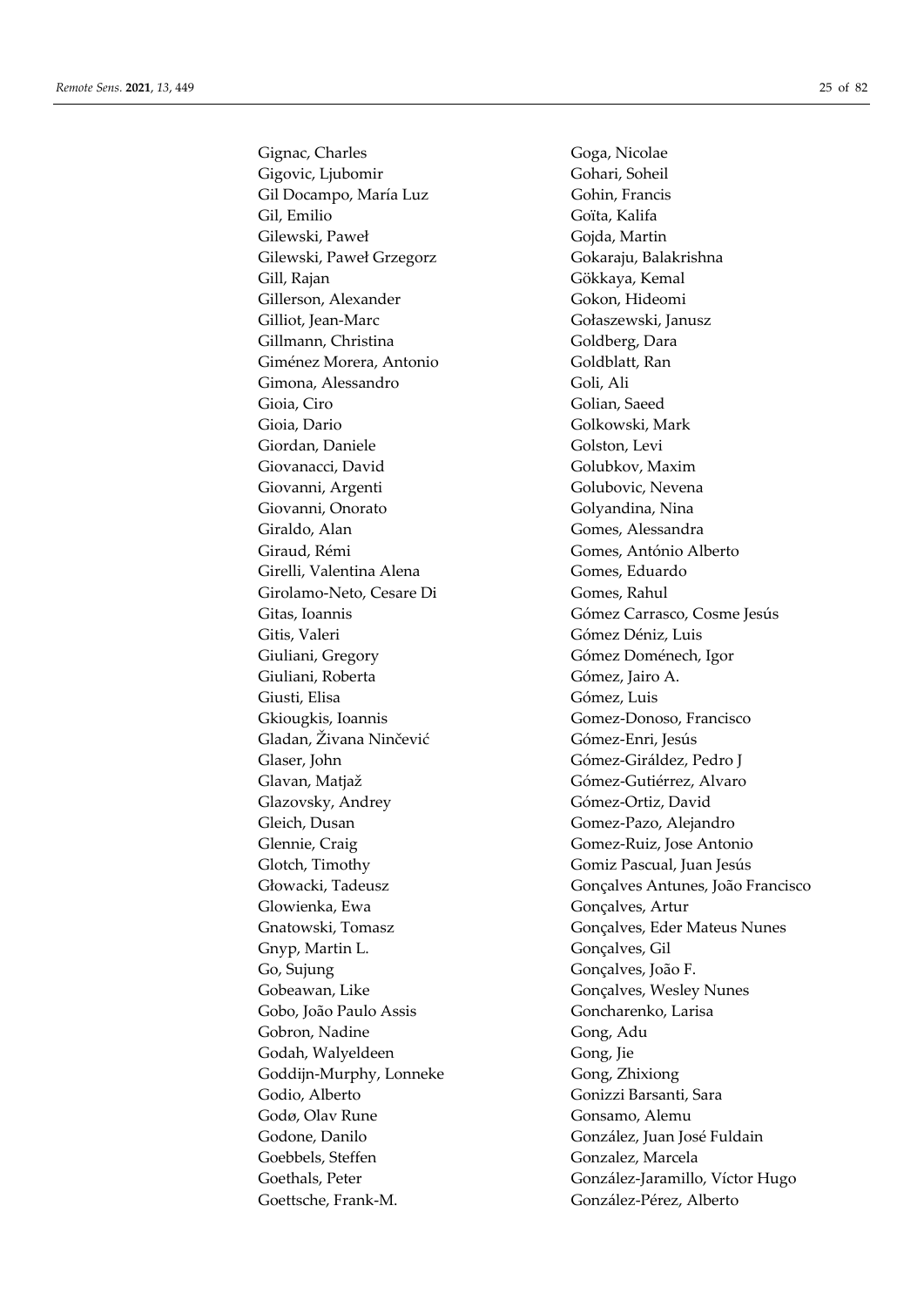Gonzalez-Silvera, Adriana Green, David R. González-Sosa, Enrique Green, Sarah A. González-Villanueva, Rita Greenwald, Thomas Gonzalo, Consuelo Gregori, Giovanni Gonzalvez, Pablo Rodriguez Greinert, Andrzej Good, Stephen Greybush, Steven Goodin, Douglas G. Gregić, Marijan Goodman, Seth Gribanov, Konstantin Goodrich, Gregory B. Grieco, Giuseppe Gopalakrishnan, Ranjith Griffiths, Stephen Gopalakrishnan, Varsha Griggs, Erin Gopinath, Girish Grigillo, Dejan Gorbenkova, Elena Grigoras, Ion Gorbunov, Michael Grigoriadis, Vassilios N. Górecki, Tomasz Grilli, Eleonora Gorretta, Nathalie Grimaldi, Stefania Gorroño, Xavier Gristey, Jake Gorte, Ben Grochala, Aleksandra Gossn, Juan Ignacio Groen, Thomas Goswami, Santonu Groh, Andreas Gotor, Alicia Ayerdi Grøn, Ole Gourgiotis, Anestis Grooms, Ian Gournia, Charikleia Gross, Barry Govaerts, Yves Große-Stoltenberg, André Govedar, Zoran Grossi, Giovanna Govedarica, Miro Grossmann, Katja Govorcin, Marin Grottoli, Edoardo Gower, Jim Gruber, Christian Goya, Jon Gruber, Florian Gozzini, Bernardo Gruber, Thomas Gozzo, Luiz Felippe Gruen, Armin Grabska, Ewa Grulke, Nancy E. Gracchi, Teresa Grunst, Melissa Gracia Prieto, Francisco Javier Gryning, Sven-Erik Gracias, Nuno Grytsai, Asen Grădinaru, Simona R. Grzempowski, Piotr Grafton, Miles Gu, Jianyu Graham, Laura Gu, Lingjia Grammalidis, Nikos Gu, Xihui Grams, Heather M. Gu, Zhepei Granero-Belinchon, Carlos Guallpa, Mario Granlund, Lars Guan, Lei Grasso, Nives Guan, Qingyu Graven, Olaf Guang, Zheng Graves, Tabitha Guanter, Jorge Martínez Graw, Valerie Guarnieri, Andrea Monti Graz, Patrick Guenther, Frank Graziani, Alberto Guerard, Jennifer J. Graziano, Maria Daniela Guermazi, Henda Green, Adam S. Green Guerova, Guergana

Grafius, Darren Grzybowski, Jose Mario Vicensi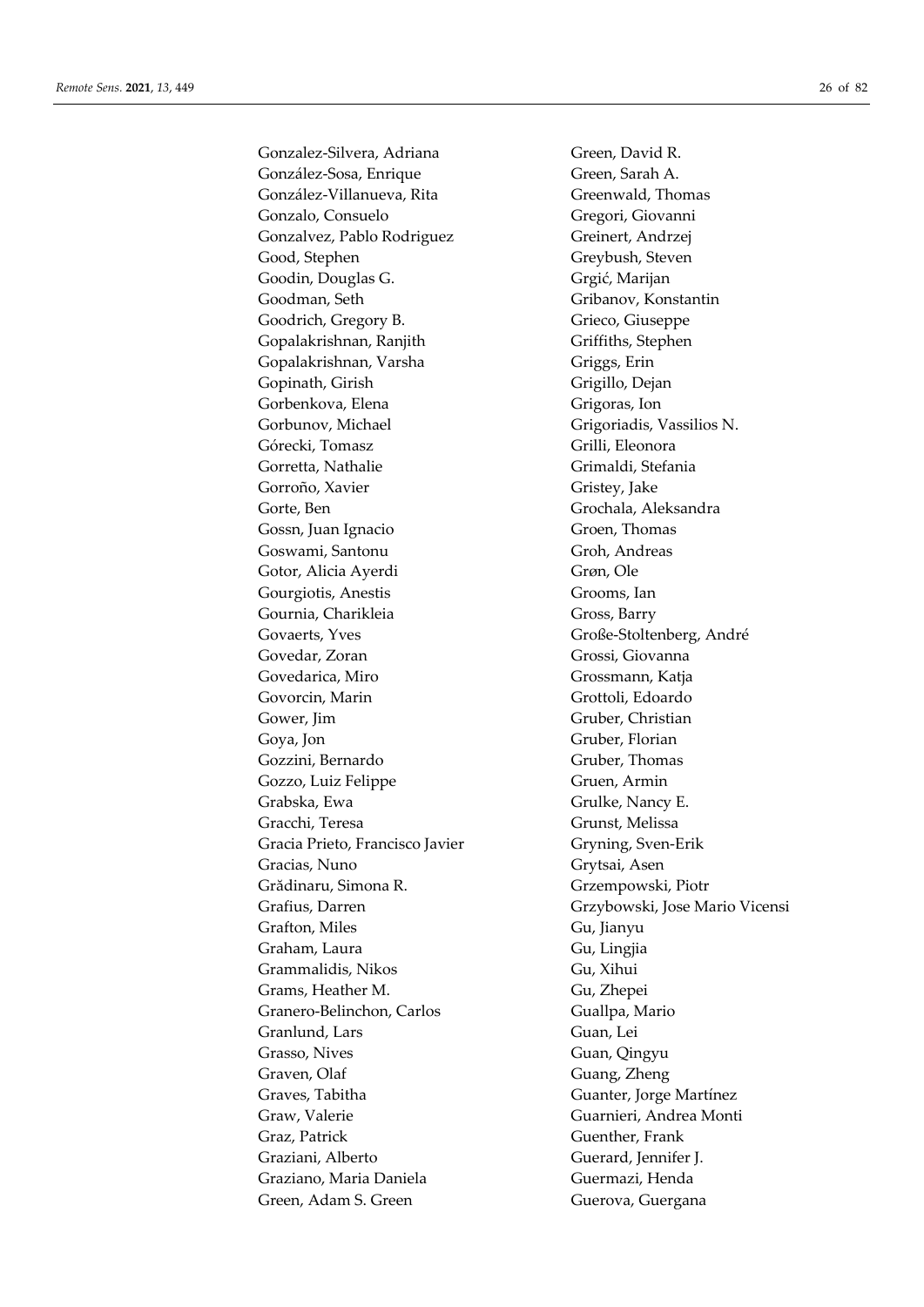Guerra Cobian, Victor Hugo Gyawali, Buddhi Guerra, Juan **Ha, Lan Thanh** Guerra, Maria Grazia **Haack**, Barry Guerrero-Ginel, José Emilio Haapanen, Reija Guerrero-Rascado, Juan Luis Habermeyer, Martin Guerriero, Leila **Habib**, Adnane Guerriero, Luigi **Habyarimana**, Ephrem Guevara, Mario **Hacker**, Joshua Guglielmetti, Fabrizia Hackert, Eric Guida, Domenico Hadaś, Edyta Guidi, Gabrielle Haddad, Bouchra Guihou, Karen **Hadimlioglu**, I. Alihan Guijarro, José Antonio Hadjisolomou, Ekaterini Guillaume, Mireille Haensel, Stephanie Guillén, María Luz **Haest**, Birgen Guillot, Amandine Haffner, Oto Guinard, Stephane Hagan, Donald Guindon, Luc **Hagara**, Martin Guisado-Pintado, Emilia Häggström, Ingemar Gulbeyaz, Onder Hagolle, Olivier Gultepe, Ismail **Hajduch**, Guillaume Gumaei, Abdu **Hajime, Kayanne** Gumbricht, Thomas **Hajj**, Mohammad El Gumma, Murali Krishna **Hakansson**, Nina Gunn, Grant Halabuk, Andrej Guo, Baofeng **Halenka**, Tomáš Guo, Dejun Halios, Christos Guo, Hong **Haller**, Merrick Guo, Meng Hallo, Miroslav Guo, Qiandong **Halpin**, Patrick Guo, Wanqin **Hamada**, Yuki Guo, Wen-Dar Hamaguchi, Ryuhei Guo, Yi Hamann, Ulrich Guo, Yiqing Hamedianfar, Alireza Guo, Zhe Hamido, Said A. Guo, Zhou Hamm, Nicholas Gupta, Lalit **Hammer**, Annette Gupta, Pawan **Han, Congzheng** Gurbuz, Sevgi Zubeyde **Han**, Daehyeon Gurlin, Daniela Han, Dong Yeob Gurshin, Christopher W.D. Han, Ge Gusti, Mykola Han, Heechan Guterman, Hugo Han, Hyangsun Gutiérrez López, Alfonso Han, Junwei Gutierrez, Antonio Han, Lijian Gutierrez, Miguel Angel Han, Seungwoo Gutiérrez-Gordillo, Saray Han, Soo Hee Gutiérrez-Miceli, Federico Han, Xianhua Guzy, Artur Han, Youkyung Guzzi, Donatella Han, Yuxing Gwak, Jeonghwan **Hanavan**, Ryan P.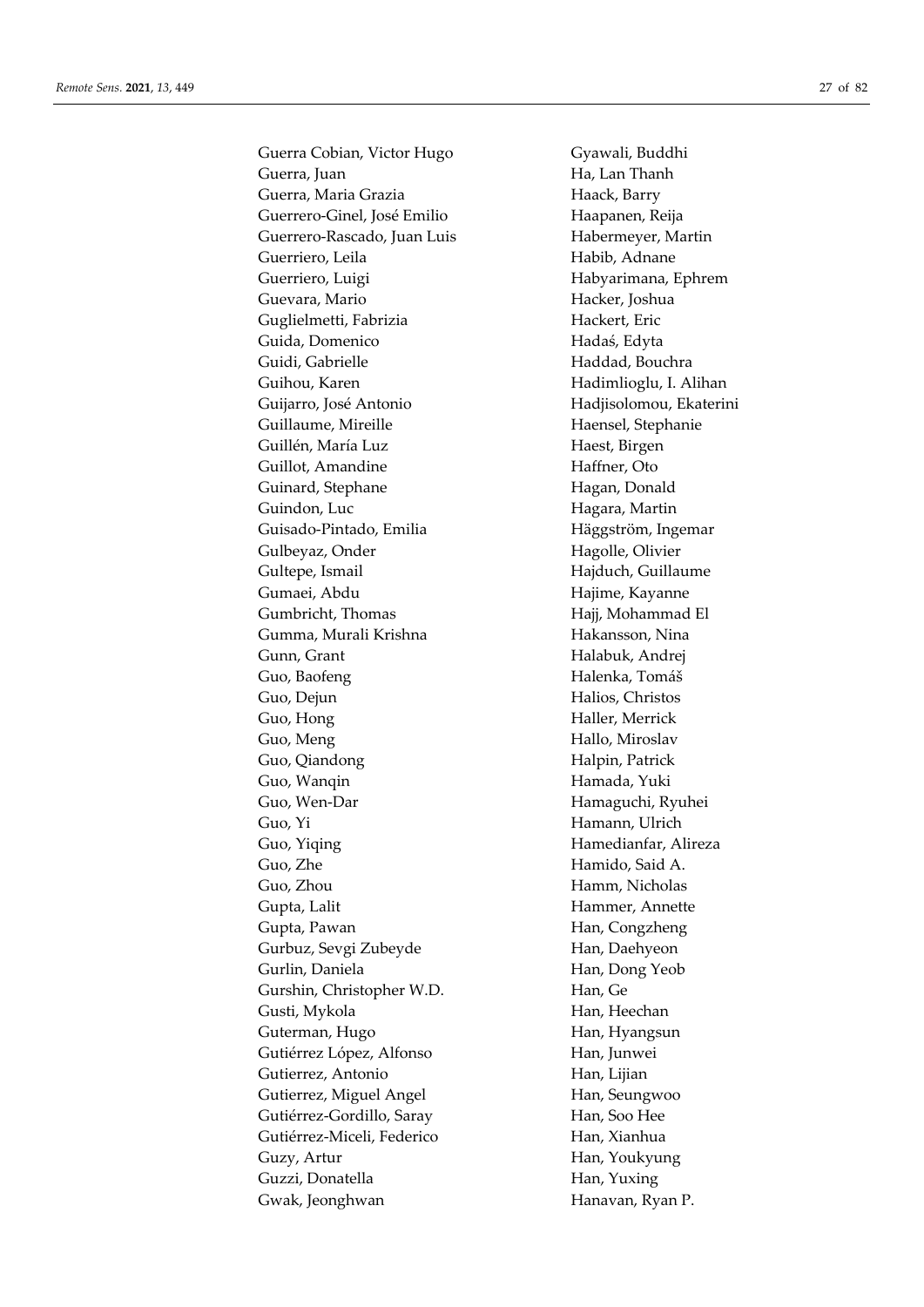Hand, Emily **Havenith**, Hans-Balder Handayani, Hepi H. **Haverkamp**, Paul J. Hanink, Dean M. **Hawes**, Ian Hank, Tobias Hawkness-Smith, Lee Hanschmann, Timo Hawman, Peter Hansen, Carly Hyatt Hayakawa, Yuichi Hanson, Brian Hayashi, Masato Hantson, Wouter Hazelwood, Richard A. Hao, Dalei He, Baojie Hao, Pengyu He, Bao-Jie Hao, Qun He, Cenlin Hao, Xianjun **He, Fangning** Hao, Zengzhou He, Jinxin Haoyuan, Hong He, Liming Haraguchi, Akira **He, Mingzhu** Harder, Phillip He, Shaoming Hardy, Andy He, Shengping Hardy, Ryan A. **He**, Xianqiang Hare, Timothy **He**, Yaqian Harikumar, Aravind He, Yijun Harirchian, Ehsan He, Yun Harkat, Houda He, Yunze Harkey, Monica He, Yuxiang Harmel, Tristan Healey, Sean Haro Monteagudo, David Hearn, Gareth James Haro-Carrión, Xavier Hébert, Philippe-Jean Harris, Ray **Heddam**, Salim Harris, Trevor J. **Hefferan**, Kevin Patrick Hart, Murdock Heidarpour Shahrezaei, Iman Hartfield, Kyle A. Heilman, Philip Hartmann, Jens Heimhuber, Valentin Hartnett, Michael Hein, Daniel Haruki, Oshio Heiniger, Ron Hasan, Emad Heinsch, Faith Ann Hasan, Sarah **Heinze, Thomas** Hasanian, Mostafa **Heinzel**, Johannes Hasanlou, Mahdi Heise, Bettina Hasheminasab, Seyyed Meghdad Heiselberg, Henning Hashiguchi, Hiroyuki **Heiskanen**, Janne Hashimoto, Hirofumi Hejmanowski, Ryszard Hashimoto, Makiko Heliere, Florence Hashizume, Hiromichi Helman, David Hassan, Mohammad Mehedy **Helmer**, Eileen Hassan, Quazi K. Helmi, Ghanmi Hauck, Christian Helzel, Thomas Haury, Jacques **Hemanth**, Jude Hauser, Danièle **Hemes**, Kyle Haut, Juan Mario **Hemmati, Arman** Hautecoeur, Olivier **Henchiri**, Malak Havazli, Emre Henebry, Geoffrey Havemann, Stephan Hennessy, Andrew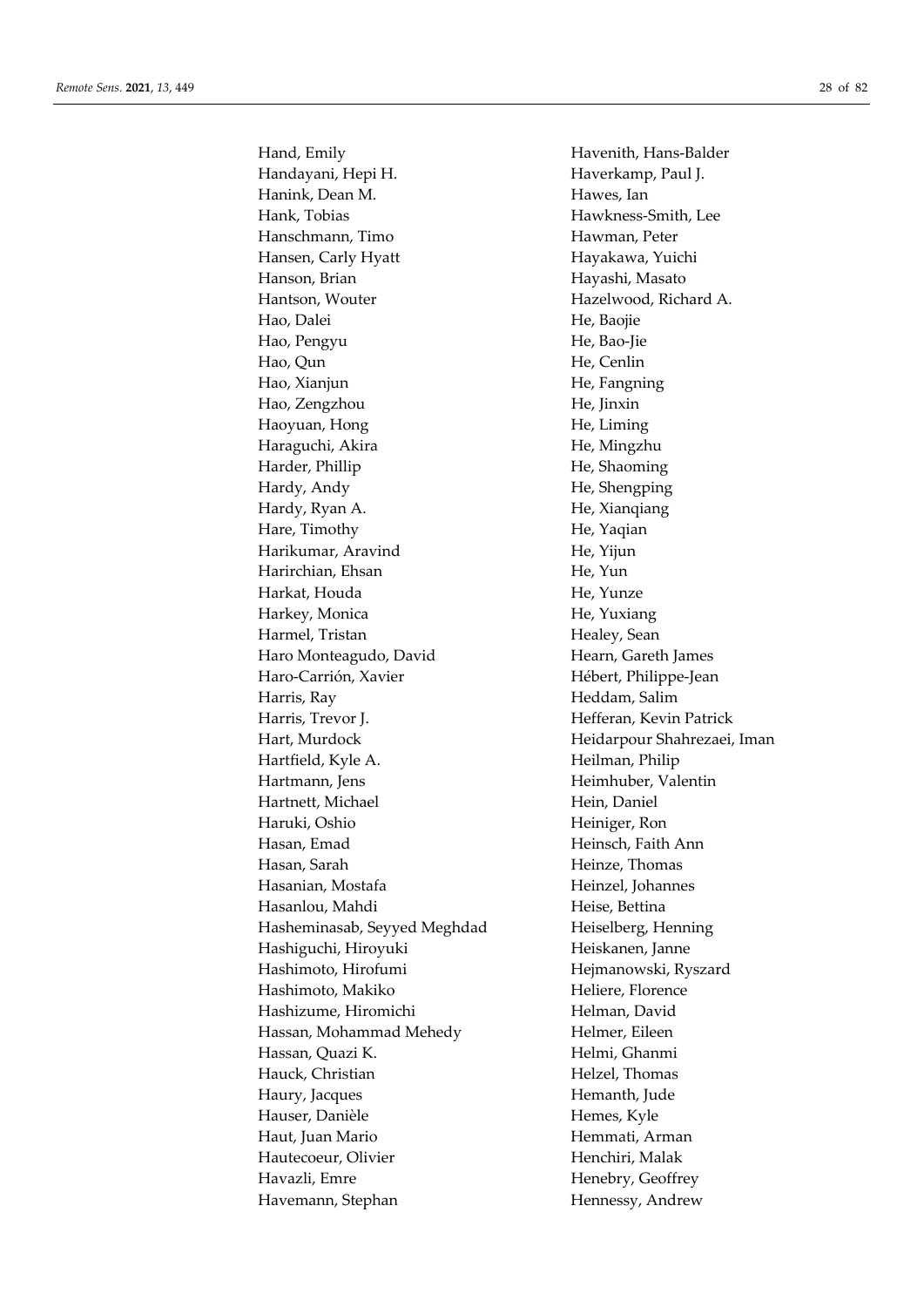Henriques, Renato Filipe Hill, Peter Henry, Corentin Hill, Robert S. Henry, Dave Hill, Ross Henry, Mary **Hill**, Victoria J. Henry, Mary C. **Hirano**, Kohin Hera, Pedro La **Hirata**, Takafumi Heras, Jónathan **Hirata**, Yasumasa Herbut, Piotr Hird, Jennifer Hereher, Mohamed Hiromori, Akihito Heremans, Stien Hirose, Yutaka Herfort, Benjamin Hirschmugl, Manuela Herman, Grigore Hisaki, Yukiharu Herman, Lukáš Hislop, Samuel Hermans, Thomas **Hlaváčová**, Ivana Hermas, El-Sayed Hnilicka, Frantisek Hermon, Sorin Ho Tong Minh, Dinh Hernandez, Monica Ho, Ching-Hsien Hernandez, William J. **Ho. 2006** Ho, Chung-Ru Hernandez-Leal, Pedro A. Ho, Hann Woei Hernández-López, David Hoang, Nguyen Hernández-Stefanoni, José Luis Hoang, Thanh Van Heron, Malcolm **Hochschild**, Volker Herreid, Sam Hocke, Klemens Herrera, Dimitris Hodges, Richard Herrera, Jesus Antonio Sosa Hodgson, Michael Herrera-Alcántara, Oscar Hodul, Matus Herrero, Hannah **Hoeksema**, Bert Herrmann, Ittai Hofer, Julian Herrmann, Marine **Hofer**, Matthias Hervás-Gámez, Carmen Hoff, Valentijn Hesham El, Askary **Hoffmann**, Christa M. Heshmati, Sara **Hoffmann**, Joern Heshmati-alamdari, Shahab Hoffmann, Lars Hesselbarth, Anja **Hoffmann**, Samuel Hesser, Tyler Hoffmeister, Dirk Hethcoat, Matthew Hofhansl, Florian Hetland, Eric Hofmann, Julian Hewison, Tim Hofmann, Peter Hewson, Michael **Hogland**, John Hewson, Robert Hohensinn, Roland Heyduk, Adam Højstrup, Jørgen Heymsfield, Gerry Holata, Lukáš Hicks-Jalali, Shannon Hölbling, Daniel Hidy, George Ho-Le, Thao P. Higginbottom, Thomas Holifield, Chandra Higuchi, Atsushi Holl, Gerrit Hilborn, Andrea **Hollaus**, Markus Hilburn, Kyle A. Holley, Rachel Hill, Chris Holman, Fenner H. Hill, David Holobaca, Iulian Horia Hill, Michael J. Holst, Christoph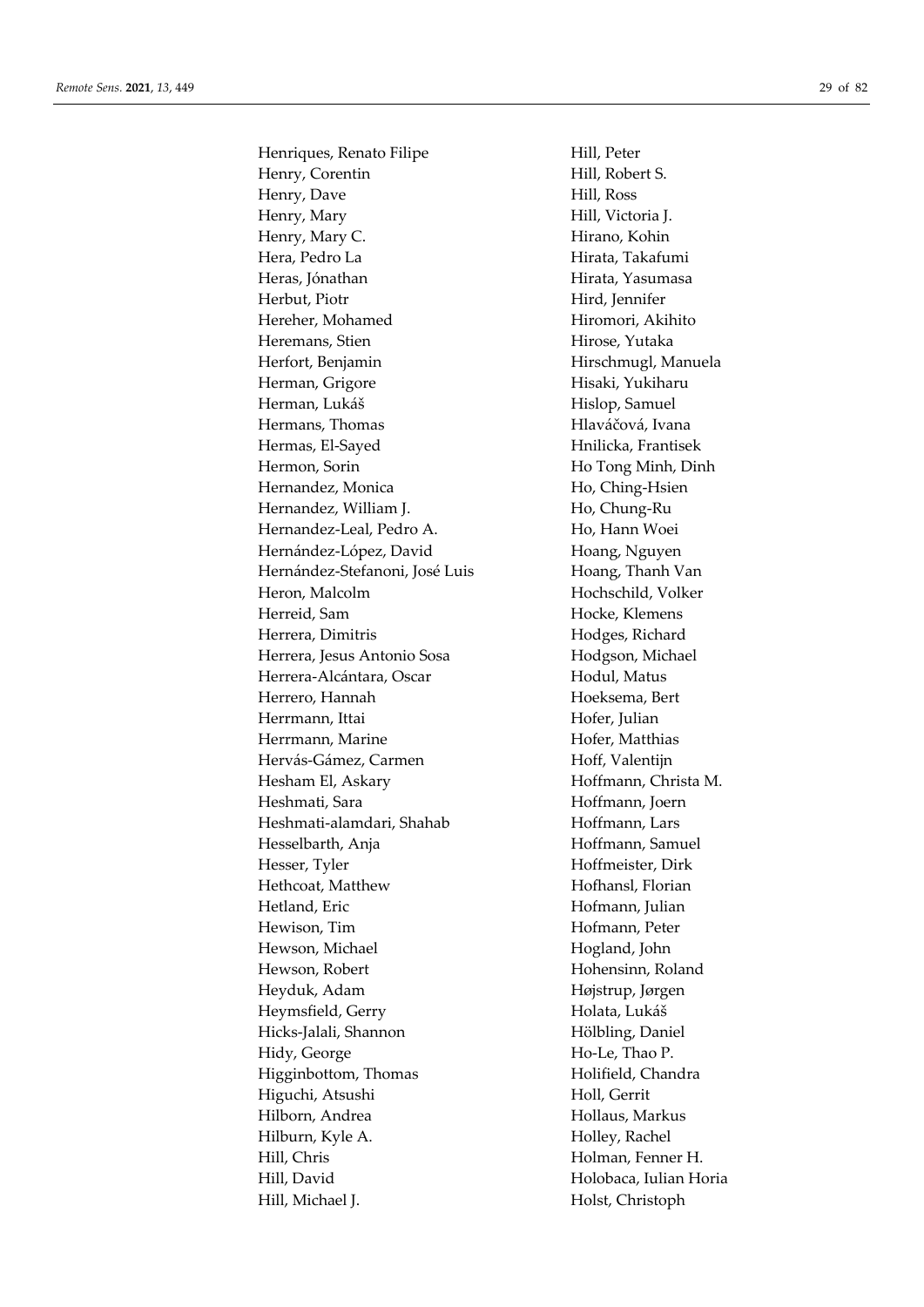Holt, Tom Hu, Shun Holubek, Radovan **Hu**, Tangao Holzwarth, Stefanie Hu, Tianyu Homma, Koki Hu, Xiangyun Homolová, Lucie Hu, Xuke Honda, Kiyoshi **Huang**, Bo Honeine, Paul **Huang**, Chang Hong, Daesik **Huang**, Changchun Hong, Danfeng **Huang**, Chong Hong, Haoyuan **Huang**, Daji Hong, Ilyoung **Huang**, Dian Hong, Liang **Huang** Huang, Faming Hoover, Brendan Huang, Fang Hoover, Brett Huang, Guo-Hao Hoppe, Edward Huang, Guohe Hoque, Muhammad Al-Amin Huang, Haiyan Horan, David **Huang**, Huaguo Hordyniec, Paweł **Huang**, Huanting Horemuz, Milan Huang, Huei-Ping Horn, Ralf **Huang**, Hung-Pin Hornbuckle, Brian Huang, Jor-Man Hornero, Alberto **Huang**, Lingcao Horng, Tzyy-Sheng **Huang**, Shaoguang Horstrand, Pablo **Huang**, Wei Hoseini, Mostafa **Huang**, Xiaodong Hoshikawa, Keisuke **Huang**, Yan Hoshino, Buho **Huang**, Yanbo Höskuldsson, Ármann Huang, Yishuo Hossain, A. K. M. Azad Huang, Yu Hossain, Akbar **Hubacek**, Martin Hossain, Azad Hubbard, Bryan Hossain, Mohammad Shawkat Hudak, Andrew Hosseiny, Hossein Hueni, Andreas Hou, Dongyang Huff, Thomas P. Hou, Tsung-Chin Hugentobler, Urs Hough, Susan E. **Hughes**, Michael Houlié, Nicolas Huh, Sungsik Houskeeper, Henry F. Hultquist, Carolynne Houwelling, Sander **Humpage**, Neil Hovis, Ciara **Hung**, Ho-Lung Hovis, Ciara L. Hung, Li-Wei Hoyhtya, Marko Hung, Ming-Chih Hsiao, Ta-Chih Hung, Yin-Chun Hsieh, Yu-chung Hunova, Iva Hssaine, Bouchra Ait Hunt, E. Raymond Hsu, Feng Chi Hunt, Raymond Hsu, Po-Chun Huntemann, Marcus Hsu, Te-Hua Huo, Langning Hu, Bifeng Huo, Lian-Zhi Hu, Han Huo, Xingliang Hu, Jun Huq, Md. Enamul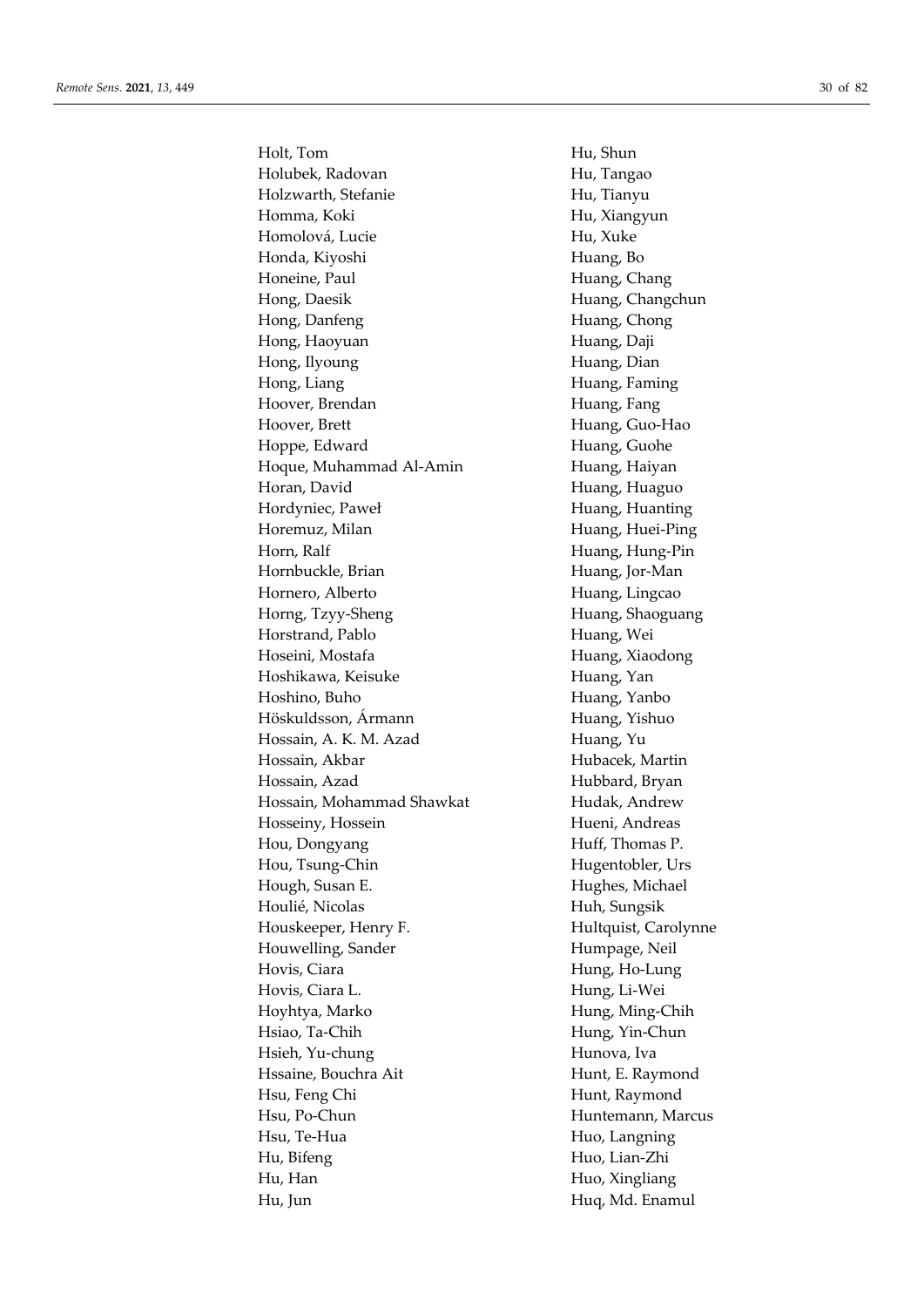Hur, Jina Im, Sergey Hurskainen, Pekka **Imai, Nilton** Hurtík, Petr **Imaki**, Masaharu Hussain, Iftikhar **Imani, Maryam** Hussain, Yawar **Imasu, Ryoichi** Hussein, Hussam Imber, James Huyck, Charles **Imbrenda**, Vito Huynh-The, Thien Immordino, Francesco Hvidegaard, Sine Munk Imperatore, Pasquale Hwang, Byongjun **Inagaki**, Tetsuya Hwang, Cheinway **Ince**, Sinem Hwang, Dong-Hwan **Indamar**, Anand Hwang, Paul **Inglada**, Jordi Hwang, Sunyou Ingrassia, Michela Hwang, Yoola **Innangi**, Sara Hyakawa, Yuichi **Innocent**, Manuel Hysa, Artan Inoue, Ryo Hyun, Chang-Uk Intrieri, Emanuele Hyvärinen, Otto Intzes, Ioannis Ialongo, Iolanda **Inzerillo**, Laura Ianos, Ioan Ioannidis, Charalabos Ibáñez Segura, Deimos **Indice**, Antonio Ibaraki, Yasuomi Ioras, Florin Ibarra-Arenado, Manuel **Iordache**, Marian-Daniel Ibisate, Askoa Ippoliti, Carla Ibrahim, Mohamed R. **Iqbal**, Faheem Ibrahim, Sa'ad Iqbal, Irfan Akhtar Ibrahim, Syahrim Azhan **Iqbal**, Umar Ichii, Kazuhito **Iribarren Anacona**, Pablo Ichikawa, Kaoru **Irie, Mitsuteru** Ichinose, Toshiaki Irimescu, Anisoara Ichirow, Kaihotsu **Irofti**, Paul Ide, Kazuki **Irteza**, Syed M Ielpi, Alessandro Irwin, Louis Ienco, Dino Iryna, Piestova Iervolino, Pasquale **Ishibe**, Takeo Ignacio Arribas, Juan **Ishida**, Haruma Ignatius, Marcel **Ishidaira**, Hiroshi Igoe, Damien **Ishtiaque**, Asif Iguchi, Masato **Isioye**, Olalekan Iizuka, Kotaro **Islam, Kamrul** Iizuka, Satoshi **Islam, Kh Tohidul** Ikawa, Hiroki **Islam, Md Rashadul** Ikeuchi, Daiki **Islam, Mohammad Nurul** Ilieva, Maya **Islam, Raihan Ul** Iliyasu, Abdullah M. Ismail, Adiel Ilori, Christopher Itahashi, Syuichi Ilyushin, Yaroslav A. Itakura, Kenta Im, Jungho Itsukushima, Rei Im, Nam-Kyun Iulia-Alina, Anton

Ilangakoon, Nayani **Islam, Muhammad Aminul**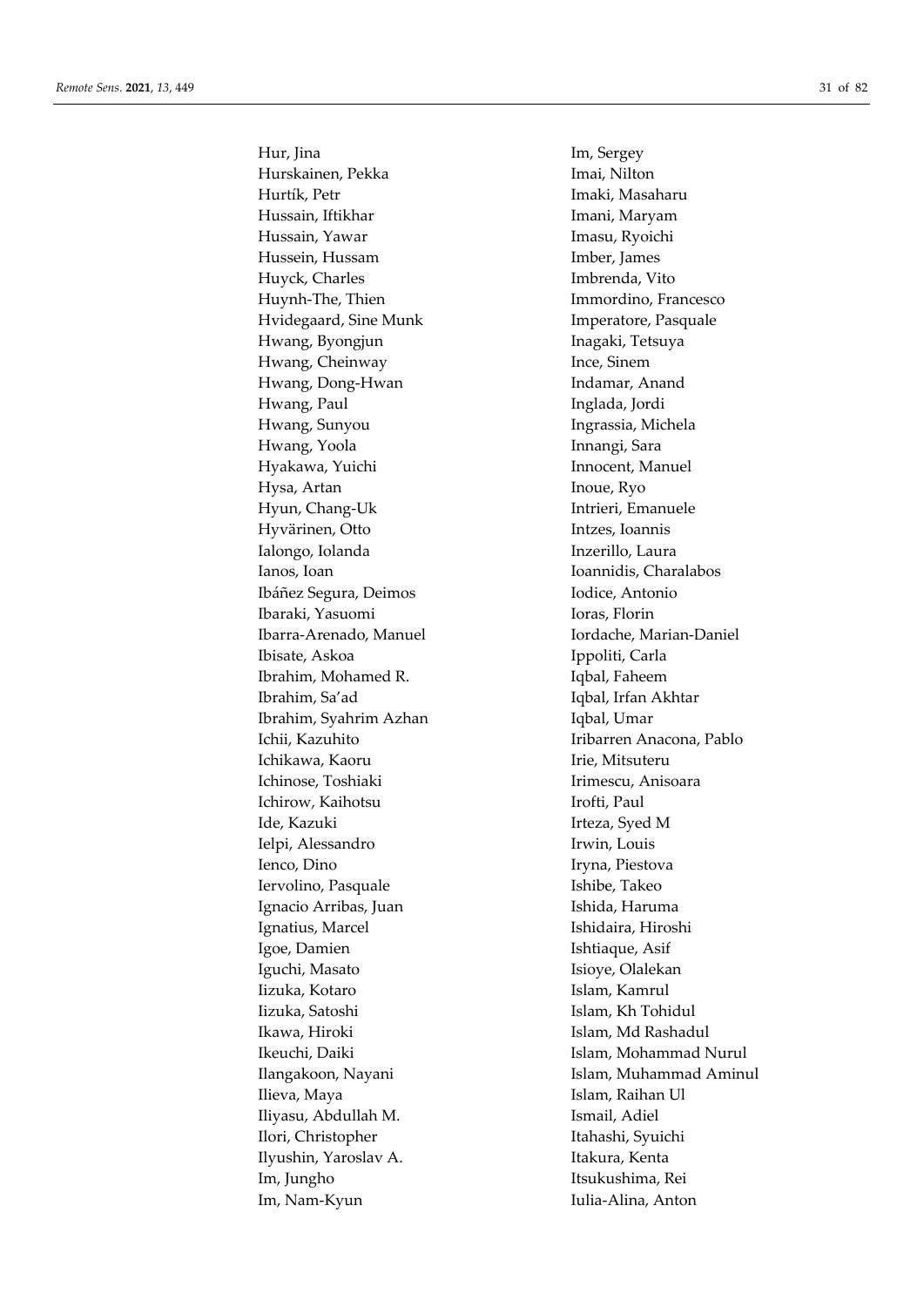Ivan, Kinga Ivan, Pires Ivanescu, Liviu Ivanov, Danil Ivanov, Serguie Ivanov, Vladislav Ivov Ivanovici, Mihai Ivashov, Sergey I. Ivetic, Vladan Ivezic, Vedran Ivic, Igor Ivšinovi ć, Josip Iwahana, Go Izakovi čová, Zita Izhitskiy, Alexander Izquierdo, Estibaliz Martinez Izquierdo-Fuente, Alberto Izumi, Yuta Izydorczyk, Jacek Jaafar, Hadi H. Jabalameli, Amirhossein Jabari, Shabnam Jackisch, Robert Jackson, Toby Jacobsen, Karsten Jadidi, Kazem Jafari, Raheleh Jafarov, Elchin E Jaferzadeh, Keyvan Jagoda, Marcin Jaillais, Benoît Jajac, Nikša Jäkel, Evelyn Jakovels, Dainis Jakovljevic, Gordana Jakuba, Michael V. Jakubiec, Alstan Jales, Philip Jalil, Bushra Jamali, Sadegh James, Mark Jamroziak, Krzyszto f Jamshidi, Sajad Jan, Chyan-Long Janák, Juraj Janardanan, Rajesh Janc, Dejan Janet Elizabeth, Nichol Jang, Jongwook Jangal, Florent Janicki, Grzegorz

Jankovic, Ljubomir Jánosi, Imre M. Janoutová, R ůžena Janowski, Lukasz Jansen, Robert W. Jansen, Vincent S. Jansing, David Janus, Jaroslaw Janza, Mitja Jarlan, Lionel Jarmo łowski, Wojciech Jaroci ńska, Anna Jarvis, Daniel Jasinski, Radoslaw Jasi ński, Tomasz Jat, Prahlad Jaud, Marion Javadi, Saleh Javadian, Mostafa Javadnejad, Farid Javanmardi, Ehsan Javier, Mesas Jawak, Shridhar Jaworowski, Cheryl Jaworska, Tatiana Jayathunga, Sadeepa Jeansoulin, Robert Jebri, Fatma Jechow, Andreas Jedmowski, Christoph Jelének, Jan Jenerowicz, Agnieszka Jeng, Yih Jennifer A., Schulien Jennifer K., Brooke Jensen, Daniel Jensen, Katherine Jensen, Tommy Jeong, Jin Su Jeong, Jong-Hoon Jeong, Ukkyo Jer Jaw, Jen Jeronimo, Sean Jerry, Tagestad Jhan, Jyun-Ping Ji, Kefeng Ji, Lei Ji, Luyan Ji, Shunping Ji, Wei (Wayne) Ji, Wenjie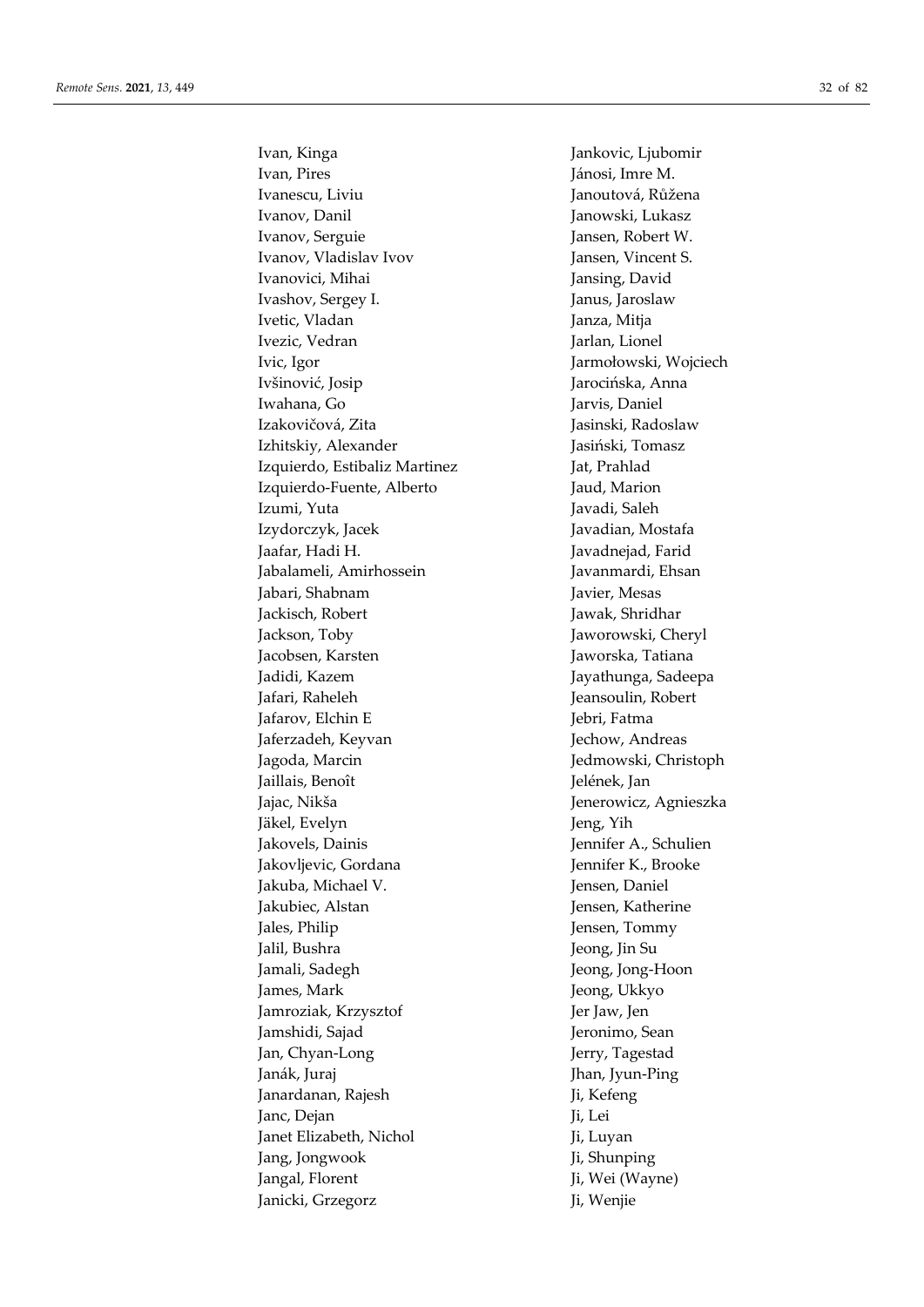Jia, Shaofeng Jones, W. Linwood Jiang, Changhui Jonikavičius, Donatas Jiang, Chongya Jonsson, Bror Jiang, Jonathan H Joo Nagata, Jorge Jiang, Junjun Jordan, Benjamin R Jiang, Junle Jordan, Chris E. Jiang, Liguang Jordan, Peter Jiang, Liming Jordan, Tom A. Jiang, Mi Jorge, Higinio Jiang, Shuihua Jørgensen, Nicolai Hermann Jiang, Yan Jorquera-Lucerga, Juan José Jianjiang, Wang **Jose**, Roberto San Jiao, Licheng Joshi, Pratik Jiao, Ziti Jošić, Hrvoje Jiayong, Liang **Jovanović, Dušan** Jie, Dou Jovičić, Nenad Jigena-Antelo, Bismarck Jozdani, Shahab Eddin Jiménez López, Jesús Ju, Junchang Jimenez, Abner Juan Zornoza, José Miguel Jiménez, Marcos Juan, Pablo Jiménez, Maria Antonia **Jubery**, Talukder Z. Jiménez-Madrid, José Antonio Juez, Carmelo Jiménez-Muñoz, Juan Carlos Juidías, Emilio Ramírez Jiménez-Muñoz, Juan-Carlos Julião, Rui Pedro Jin, Hongxiao Juliev, Mukhiddin Jin, Tian Julrat, Sakol Jin, Xiaobin Jung, Eunsil Jing, Xin Jung, Jaehoon Jo, Young-Heon Jung, Jason J. Joan, Maso Jung, Jungkyo Johansen, Kasper Jung, Kichul Johanson, Ingrid Jung, Martin Johansson, Malin Jung, Wook Rak John, Lenters Junli, Li John, Ranjeet Junttila, Virpi John, Viju Jurado, Juan M. Johnson, Brian Jurišić, Mladen Johnson, Erik Jury, Mark Johnson, Joel T. Juszczak, Radoslaw Johnson, Katharine Juval, Cohen Johnson, Katharine M. Ka, Min-Ho Johnson, Lee F. Kabala, Cezary Johnson, Markes Kačmařík, Michal Joiner, Joanna Kaczmarczyk, Michał Jokinen, Olli Kaczmarek, Adam L. Jolliff, Jason K. Kaczmarek, Halina Jombo, Gbanaibolou Kadir, Tariq Jonah, Olusegun Kagone, Stefanie Jones, John W. Kai, Fuu Ming Jones, Trevor Kai, Qin

Jonckheere, Inge Kahaki, Seyed Mostafa Mousavi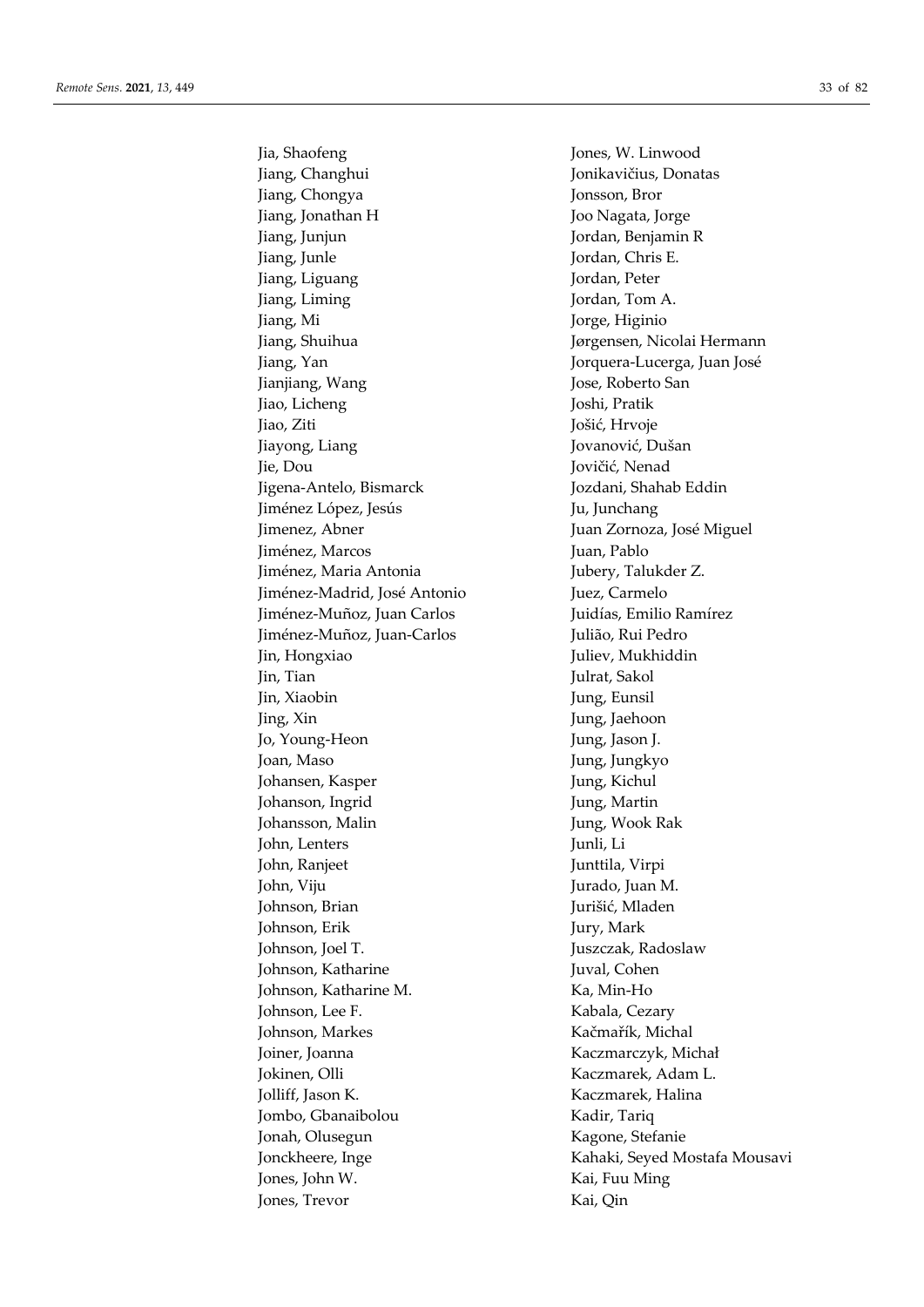Kaimaris, Dimitris **Kaplan, Gordana** Kaivosoja, Jere **Kaplan, Gregoriy** Kaplan, Gregoriy Kalantar, Bahareh Kaplon, Jan Kalantari, Mohsen Kaplun, Dmitrii Kalayci, Tuna Kapuscinski, Tomasz Kalenkov, Georgy **Karabegovic, Almir** Kalia, Andre Karagiannidis, Athanasios Kalinicheva, Ekaterina Karaim, Malek Kalinitchenko, Valery Karakuş, Oktay Kalinnikov, Vladislav Karantanellis, Efstratios Kall, Tarmo Karasiak, Nicolas Kalliatakis, Grigorios Karbou, Fatima Kalogeropoulos, Kleomenis Kargas, George Kalogianni, Eftychia Karim, Fazlul Kalogiros, John Karimi, Mohammad Kalogirou, Vasileios Karimzadeh, Sadra Kaloop, Mosbeh Karki, Sita Kałuża, Tomasz **Karna**, Yogendra Kambezidis, Harry D. Karoui, Sofiane Kamienski, Carlos Alberto Karpowicz, Maciej Kamini, Yadav Karshakov, Evgeny Kaminska-Chuchmala, Anna Karsznia, Krzysztof R. Kamiński, Jacek Wojciech Kartini, Unit Three Kamoutsis, Athanasios Karvonen, Juha Kampel, Milton Karymbalis, Efthimios Kamsu-Foguem, Bernard Kasampalis, Dimitris Kamusoko, Courage Kaselimi, Maria Kanavos, Andreas Kaskaoutis, Dimitris Kandel, Hari Kasser, Michel Kane, Van R. Kästner, Markus Kanellopoulos, Dimitris Kastridis, Aristeidis Kanevsky, Mikhail **Katagis**, Thomas Kang, Byeongkeun Kateris, Dimitrios Kang, Chang-Deok Katila, Matti Kang, Chao Katkovsky, Leonid V. Kang, Doyuk **Katsabanis**, Takis Kang, Jeong Min Katsanos, Dimitris Kang, Jian Katsantonis, Dimitrios Kang, Jung-Yoon Katsenios, Nikolaos Kang, Kevin Katsura, Shota Kang, Li-Wei Kaushik, Abhishek Kang, Xiaoyan Kavats, Olena Kang, Xudong Kawai, Yoshimi Kang, Yanghui Kawalec, Adam Kangro, Kersti Kawata, Yukichika Kanka, Robert Kay, Susan Kantamaneni, Komali Kayad, Ahmed Kantartzis, Nikolaos V. Kayad, Ahmed Galal Kaňuk, Ján Kayetha, Vinay K. Kapetanović, Nadir Kazak, Jan

Kandasamy, Sivasathivel Kasperska-Wołowicz, Wiesława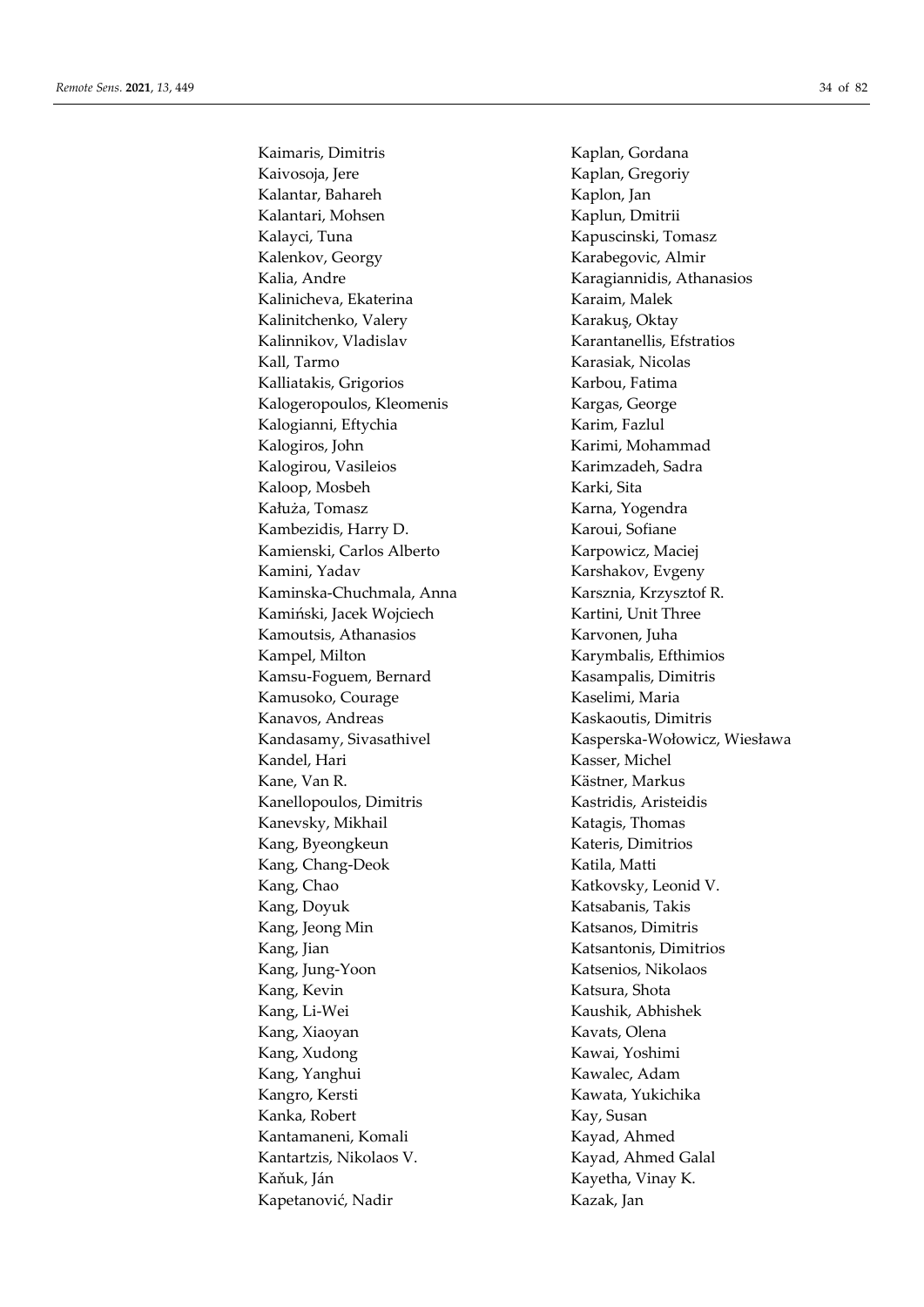Kazanskiy, Nikolay Khoramshahi, Ehsan Kazanskiy, Nikolay L. Khoshelham, Kourosh Kazimierski, Witold Khoshnevisan, Sara Kaźmierczak, Rafał Khosravi, Iman Kechagias-Stamatis, Odysseas Khosravi, Khabat Keckhut, Philippe Khosrawi, Farahnaz Kee, Changdon Khurshid, Shahid Kefauver, Shawn C. Khvorostovsky, Kirill Kefauver, Shawn Carlisle Kiaghadi, Amin Kehrwald, Natalie Kidron, Giora Keith, Darryl Kilikevičienė, Kristina Keller, Aimee Killinger, Dennis K. Kelly, Jacque Kim, Byeong-Uk Kelly, Joshua T. Kim, Dohyeong Kelly, Maggi **Kim**, Do-Hyung Kenderessy, Pavol Kim, Donghwan Kenea, Samuel Takele Kim, Dongkyun Kępski, Daniel Kim, Donguk Kerekes, John Kim, Dongwook Kereszturi, Gabor Kim, Dukhyeon Kerle, Norman Kim, Edward J. Kermarrec, Gaël Kim, Go-Un Kerminen, Veli-Matti Kim, Ho Gul Kern, Stefan Kim, Hyun Cheol Kerner, Hannah Kim, Hyun Goo Keshavmurthy, Shashank Kim, Hyun-cheol Keski-Saari, Sarita Kim, Hyunglok Kettner, Albert Kim, Jeongrae Kettunen, Pyry Kim, Jungho Kganyago, Mahlatse L. Kim, Jungrack Khaki, Saeed Kim, Kyoung Sik Khalaf, Walaa Kim, Kyu-Myong Khaled, Galal Kim, Mijin Khalifa, Muhammad Kim, Pyung-Soo Khalife, Joe Kim, Soontae Khaliq, Aleem Kim, Sooyoul Khamukhin, Alexander Kim, Sungwon Khan, Adil Mehmood Kim, Sunmin Khan, Ahmad Kim, Tae-Jeong Khan, Bilal Kim, Won-Tae Khan, Shuhab Kim, Yongmin Khand, Kul Kim, Youngil Khani, Sina Kim, Young-Rok Khanna, Shruti Kim, Youngwook Kharbouche, Said Kinar, Nicholas J. Khare, Siddhartha Kinch, Kjartan Khelifi, Lazhar Kindel, Bruce Khemmar, Redouane Kindu, Mengistie Khenchaf, Ali King, Diana Khitrov, Nikolay King, Edward A.

Khlopenkov, Konstantin King, Gregory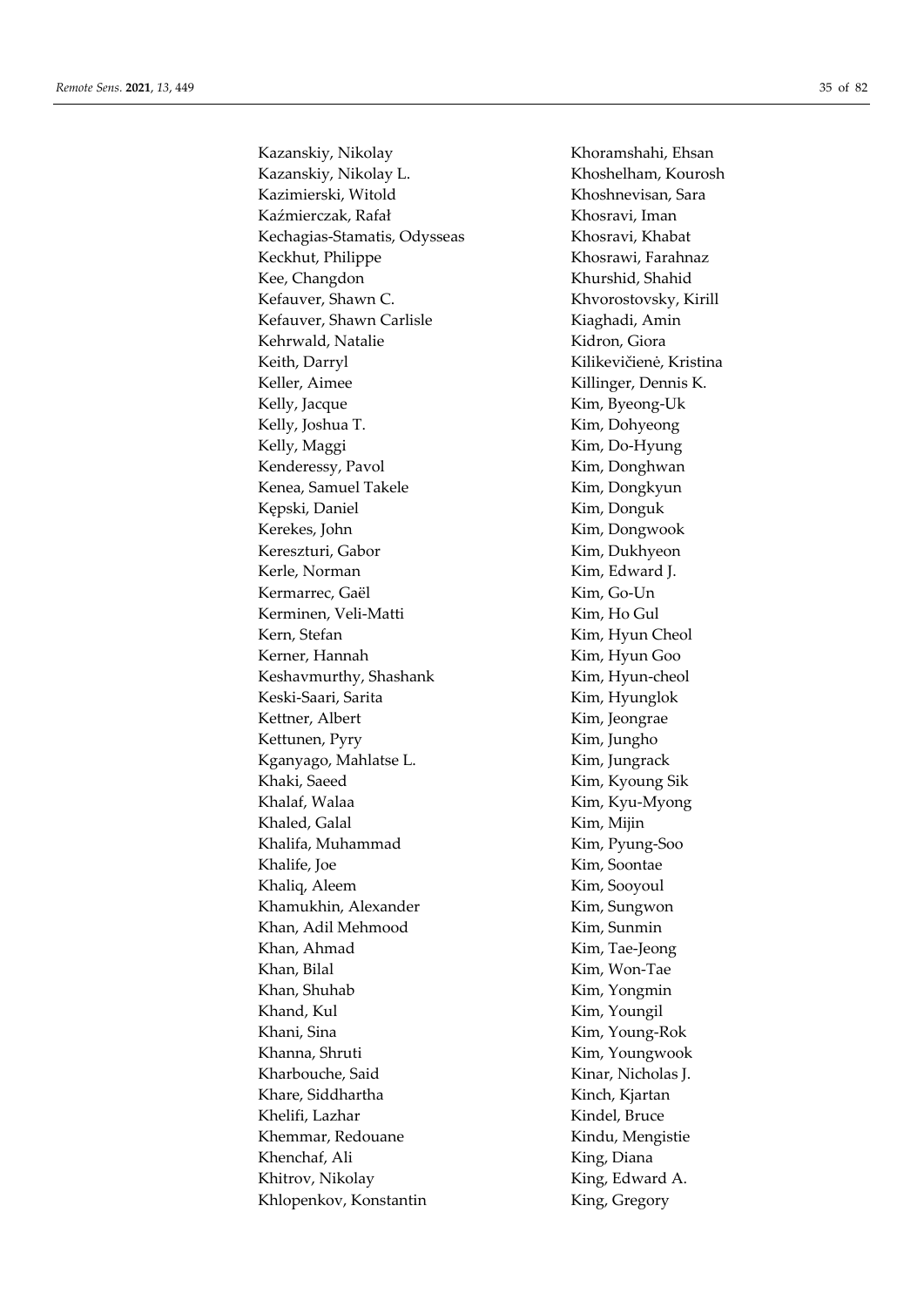King, Michael **Koirala**, Bikram Kingon, Kelly **Koistinen**, Jarmo Kinoshita, Tsuguki Koivisto, Satu Kinzel, Paul J. Kojima, Shoichiro Kirby, Andrew Kok, Roeland De Kirchschlager, Florian Kokhanovsky, Alexander Kirillova, Nataliya (N.P) Kokin, Osip Kirincich, Anthony Kokinou, Eleni Kirk, Randolph Kokkalis, Panagiotis Kirk, Raymond Kokkinaki, Amalia Kirstetter, Pierre Kokkoris, Ioannis P. Kishcha, Pavel **Kolander**, Robert Kisi, Ozgur Koleček, Jaroslav Kitaoka, Satoshi Kolerski, Tomasz Klein, Andrew Kolios, Stavros Kleinherenbrink, Marcel Kolláth, Zoltán Kleinn, Christoph Kolmasova, Ivana Kleiss, Jessica Komac, Blaž Klimas, Christie Ann Komarek, Jan Klimov, Pavel **Komarkova**, Jitka Kljun, Natascha Komarov, Alexander Klouček, Tomáš Komatsu, Teruhisa Knapp, Nikolai Komissarov, Mikhail Knauer, Uwe Konda, Masanori Kniffka, Anke Kondo, Masayuki Knight, Edward Koner, Prabhat K. Knight, Joseph F. Kongoli, Cezar Knipper, Kyle Konovalov, Dmitry A. Knipper, Kyle R. Konovalov, Igor Knoop, Steven Kontakiotis, George Knoth, Christian Kontny, Bernard Knudby, Anders Kontopoulos, Ioannis Knuteson, Robert Koo, Hongmi Knyaz, Vladimir Koo, Ja-Ho Kobayashi, Hideki Koparan, Cengiz Kobayashi, Takao Kopec, Dominik Koc, Ali Bulent Kopeć, Przemysław Kocifaj, Miroslav Kopecká, Monika Kociu, Arben Kopelevich, Oleg Kociuba, Waldemar Koppa, Akash Koco, Štefan Koppanyi, Zoltan Koc-San, Dilek Kordatos, Evangelos Z. Kodors, Sergejs Koreň, Milan Koedsin, Werapong Korets, Mikhail Koehler, Philipp Korkin, Sergey Koeva, Mila Nikolaeva<br>
Korotaev, Gennady Kogut, Tomasz Korrapati, Hemanth Köhl, Michael Korus, Jesse Koike, Yoshikazu Kos, Serdjo

Ko, Connie Kopačková-Strnadová, Veronika Kocur-Bera, Katarzyna Kordi Ghasrodashti, Elham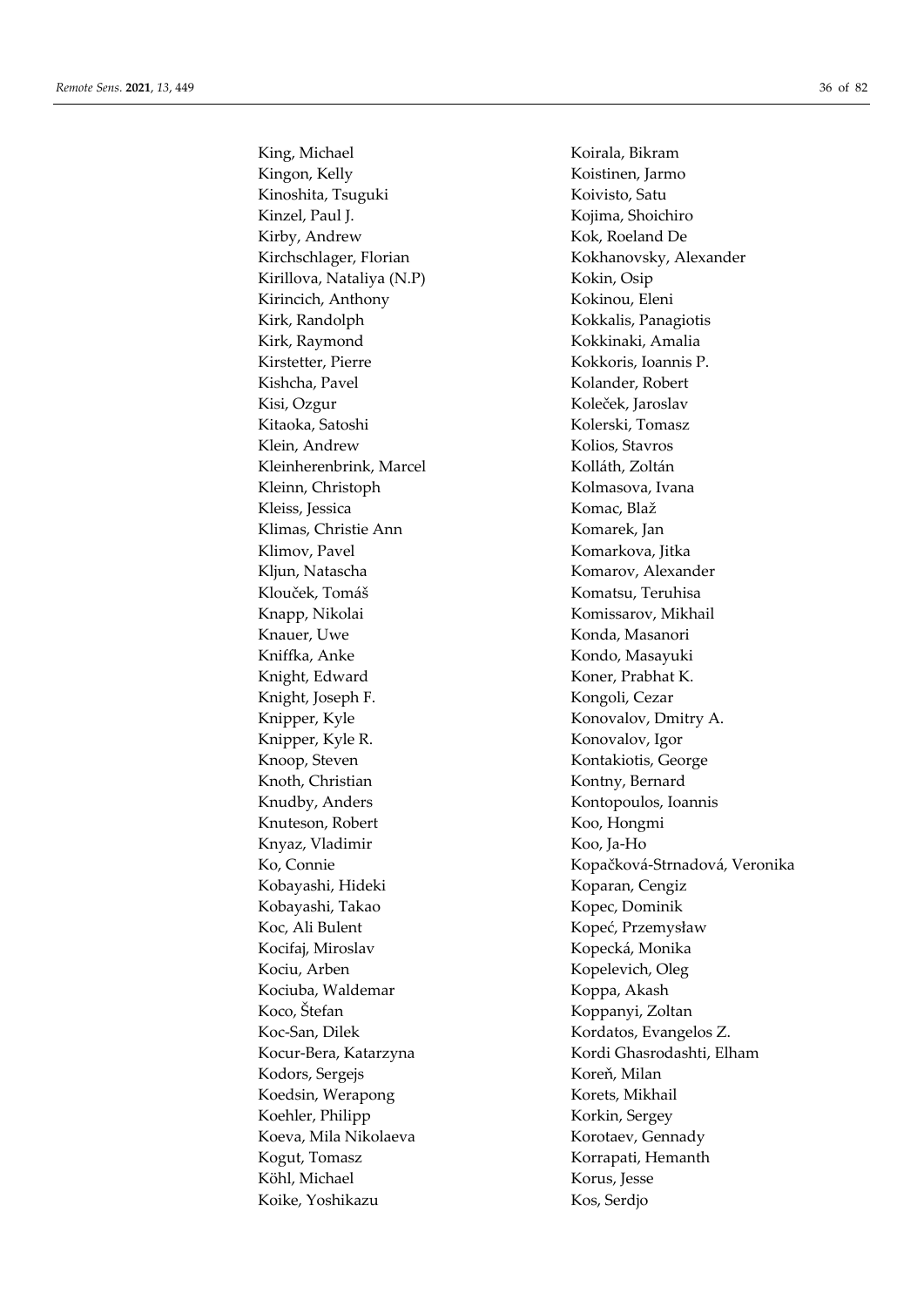Koshel, Konstantin Kristian, Yosi Kossobokov, Vladimir Kritten, Lena Kostelecký, Jakub Krivanek, Vaclav Kotarba, Andrzej Z. Kříž, Jan Kotlov, Ivan Kroczak, Rafal Kouadio, Louis Krtalić, Andrija Kouba, Jan Krylov, Vladimir A. Koubaa, Anis Krynski, Jan Kouketsu, Takeharu Krzyśko, Mirosław Koukiou, Georgia Krzystek, Peter Koukoulas, Sotirios Krzysztofik, Robert Koukouvelas, Ioannis Ku, Nian-Wei (Tony) Koutalakis, Paschalis Kuang, Wenhui Koutroulis, Aristeidis Kubiak-Wójcicka, Katarzyna Koutrouveli, Theofano Kudela, Raphael M. Kõuts, Tarmo Kudriashov, Volodymyr Koutsia, Nikos Kudryavtsev, Vladimir Koutsias, Nikos Kudzotsa, Innocent Kouyama, Toru **Kuffer**, Monika Kouziokas, Georgios N. Kugler, Zsofia Kováč, Daniel Kuhn, Michael Kovács, Ferenc Kukal, Meetpal Kovács-Győri, Anna Kükenbrink, Daniel Kovalyshyn, Oleksandra Kulawiak, Marcin Kovanic, Ludovit Kulawiak, Marek Kowalczuk, Piotr Kuligowski, Robert J. Kowaleski, Alex Kumagai, Etsushi Kowalewska-Kalkowska, Halina Kumamoto, Atsushi Kowalska, Anna **Kumar Batar**, Amit Kowalski, Katja **Kumar, Abhishek** Koyama, Christian Kumar, Jitendra Koyama, Christian N. Kumar, K. Raghavendra Kraev, Gleb Kumar, Kanike Raghavendra Kraff, Nicolas J. Kumar, Rajesh Krall, Jonathan Kumar, Uttam Kramm, Tanja **Kramm, Tanja Kumar, Kramm**, Tanja Kranitis, Nektarios Kumar, Vineet Kranjčić, Nikola Kunert, Norbert Kranjčić3, Nikola Kuntz, Steffen Kraska, Thorsten Kunwar, Anil Krasuski, Kamil Kuo, Chiao-Ling Kratt, Christopher Kuo, Chia-Pang Krause, Keith **Kuo**, Chih-Yu Krawczyk, Artur Kuo, Hsing-Fu Kregar, Klemen Kupidura, Przemysław Kreimer, Joseph Kuras, Przemysław Krejcar, Ondrej Kurdi, Fayez Tarsha Krinitskiy, Mikhail Kurekin, Andriy Krishna Moorthy, Sruthi M. Kuri-Morales, Ángel Fernando Krishna, Mishra **Kuriqi**, Alban Kristensen, Thomas Bjerring Kurkin, Vladimir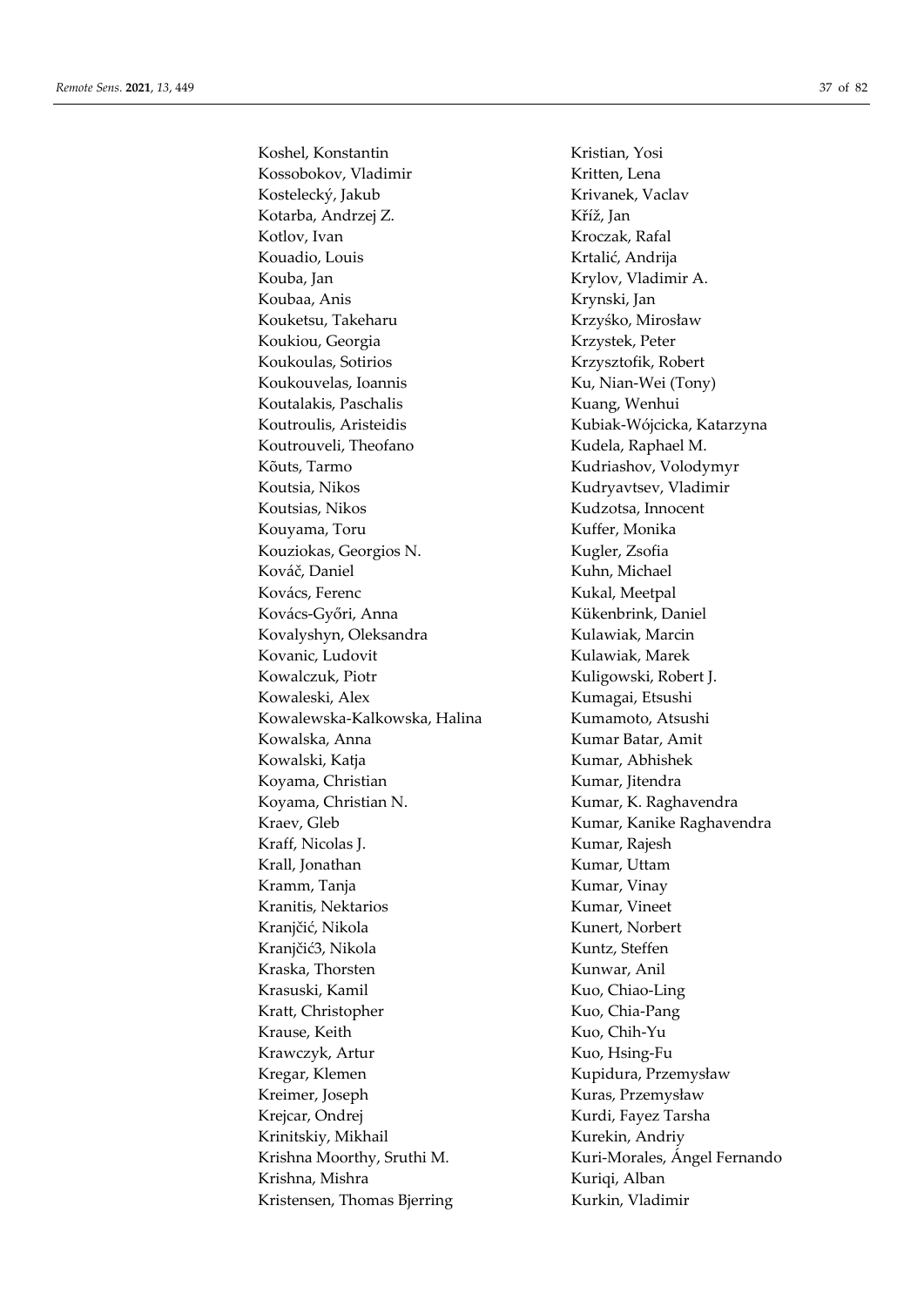Kurte, Kuldeep **Lamelas**, María Teresa Kurum, Mehmet Lami, Ihsan Kurz, Franz **Lamichhane**, Dirga Kumar Kusari, Arpan Lamichhane, Sushil Kusbach, Antonín Lamine, Salim Kussul, Nataliia Lampert, Astrid Küster, Theres Lamquin, Nicolas Kutia, Mykola Lanconelli, Christian Kutnjak, Hrvoje **Land, Peter** Kutser, Tiit Lander, Mark Kutuza, Boris **Landi**, Marco Kuze, Hiroaki Landrieu, Loïc Kuželka, Karel **Landsea**, Chris Kuzevicova, Zofia **Landulfo**, Eduardo Kuznetsov, Sergey Landuyt, Lisa Kwak, Jaewon **Laneve**, Giovanni Kwak, Youngjoo Lanfredi, Maria Kwan, Chiman **Lang**, Fengkai Kwasniewska, Alicja **Lang, Haitao** Kwiatek-Sołtys, Agnieszka Lang, Mait Kwiatkowska, Ewa **Lang**, Michael Kwok, Ngai Ming **Lang**, Timothy Kwon, Hyun Lange, Holger Kwon, Yonghwan Längkvist, Martin Kwon, Young-Woo Lanorte, Antonio Kycko, Marlena **Lapini**, Alessandro Kyere, Isaac Lapka, Piotr Kyriakou, Kalliopi **Lapucci**, Chiara Kyriou, Aggeliki Lara, Carlos Kyrkou, Christos Lara, Luis E. Kyzivat, Ethan D. Lara, Mark Jason La Russa, Mauro Larisa N., Sidorova Laamrani, Ahmed Laroche, Florent Labant, Slavomir Larrinaga, Asier R. Labzovskii, Lev D. Larsen, Yngvar Lacava, Teodosio Larson, Jordan D. Lacaze, Bernard LaRue, Elizabeth Ladrón De Guevara, Mónica Las-Heras Andrés, Fernando Laefer, Debra Lasky, Ty Laffly, Dominique Lassalle, Guillaume Lafforgue, Michel Lathrop, Richard G. Lagrosas, Nofel Latini, Daniele Lagüela López, Susana Laugier, Elise Jakoby Lai, Cristian Laukamp, Carsten Lai, Jhe-Syuan Launeau, Patrick Laiolo, Marco Laureano-Rosario, Abdiel E. Laks, Ireneusz Laurila, Hannu Lam, Cho Kwong Charlie Laurini, Eleonora Lamb, Brian Lauter, Adrienne

Kuroda, Hiroshi Lambertini, Alessandro Kusk, Anders Lamparelli, Rubens Augusto Camargo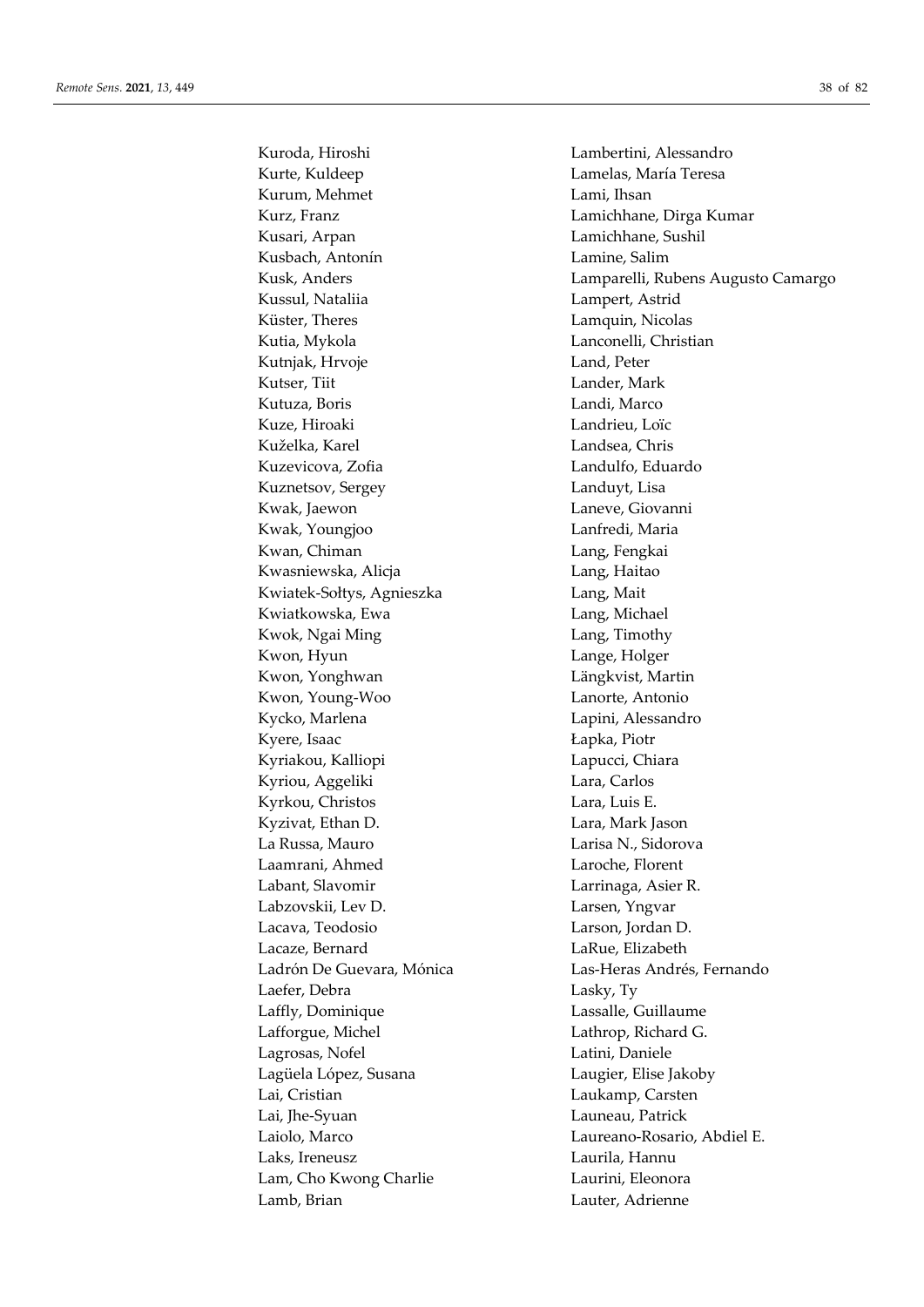Lauterbach, Helge Lee, Moon-Hwan Lavadiya, Dayakar Naik **Lee**, Moonjin Laves, Max-Heinrich Lee, Moungjin Lavine, Barry **Lee**, Sang Heon Lavrova, Olga **Lee**, Sang Jun Lawes, Roger A and Lee, Sanggyun Lawniczak-Malińska, Agnieszka Lee, Sang-Moo Lay, Erin H. Lee, Sanguk Lazar, Michael **Lee**, Sangwoo Lazaridou, Maria A. **Lazaridou**, Maria A. **Lee**, Sang-Woo Lázaro, Antonio Lee, Saro Lázaro, José **Lee, Seongwook** Lazarov, Andon Dimitrov Lee, Suan Lazecky, Milan Lee, Sukho Lazzeri, Giacomo Lee, Sunmin Le Bris, Arnaud Lee, Wen-Chau Le Courtois, Florent Lee, Woo-Kyung Le, Anh Tuyen Lee, Yang-Won Le, C. T. Lee, Young Hee Lee, Dinh Thuan Lee, Yun Gon Le, Manh Hung Lefèvre, Sébastien Le, Manh-Hung Legaard, Kasey Lebart, Ludovic **Leger**, Jean-Michel Lebedev, Sergey Legleiter, Carl Lechner, Alex Legleiter, Carl J. Lecours, Vincent Lehmann, Moritz Leder, Nenad Lehmann, Rüdiger Lednev, Vasily N Lehmann, Volker Lee, Bora Lehner, Arthur Lee, Cameron C. **Lehnert**, Lukas Lee, Changno Lehnert, Michal Lee, Chang-Ryeol Lehr, Bill Lee, Changwook Lehtonen, Ilari Lee, Dong-Hoon Lei, Fangni Lee, Geunseop Lei, Manchun Lee, Hai-Tien Lei, Ruibo Lee, Hanlim Lei, Tao Lee, Hongtak Leibman, Marina Lee, Hoonsoo Leibovici, Didier G Lee, Hyoseong Leibovici, Didier G. Lee, Jae One Lekic, Nikola Lee, Jiwan Lemmens, Mathias Lee, Jong-Jae Lemoine, Guido Lee, Jun Hak Lemos Cid, Edgar Lee, Junghee Leń, Przemysław Lee, Keunhwa Lennert, József Lee, Kichun Lennert, Moritz Lee, Ki-Sun Lensky, Itamar M. Lee, Kiwon Leo, Marco Lee, Kyoo-seock Léon, Jean-francois Lee, Kyuman Leon, Jose Raul Romo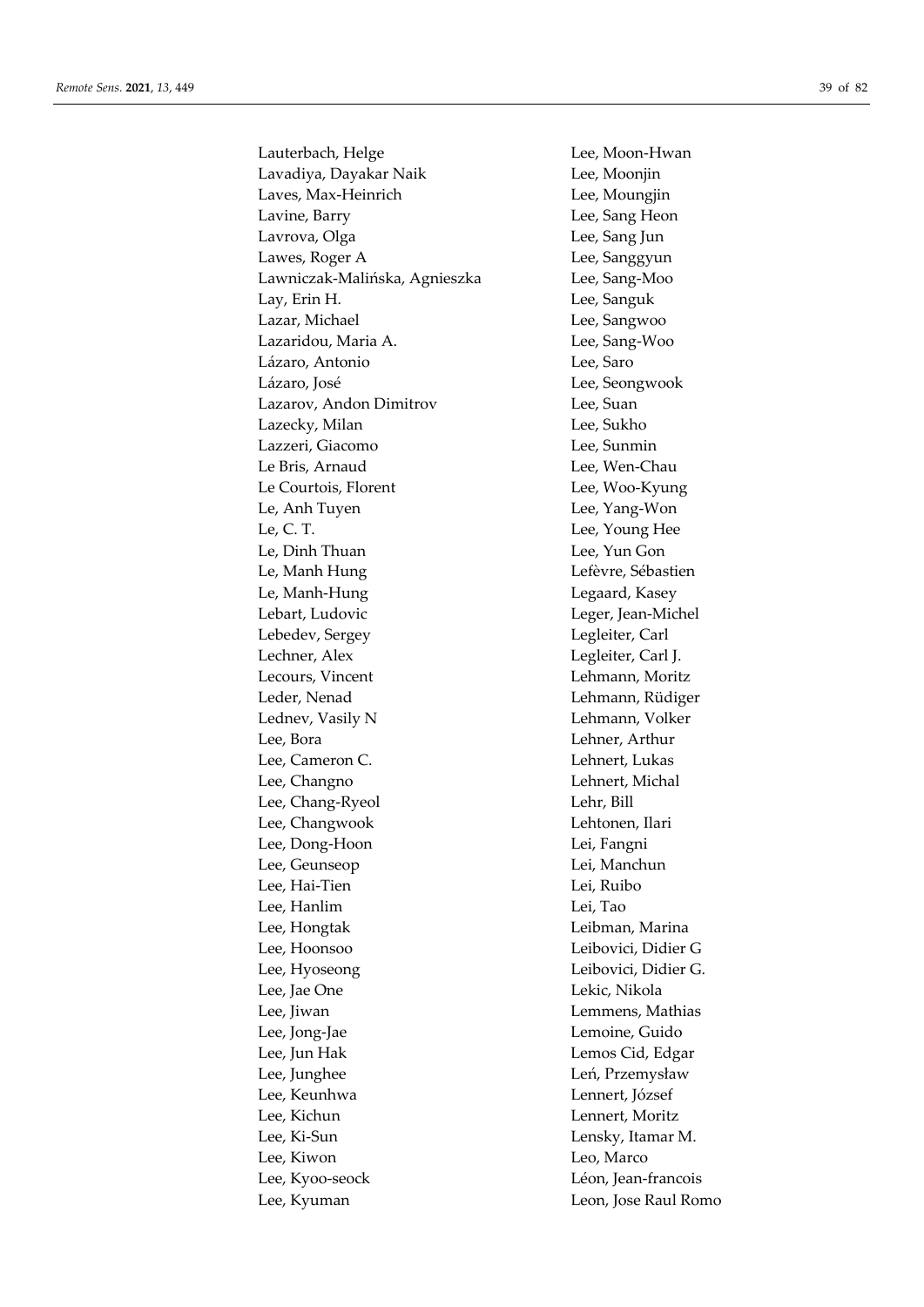| Leonardi, Mauro              | Li, Li                           |
|------------------------------|----------------------------------|
| Leone, Antonio Pasquale      | Li, Lin                          |
| Leone, Natalia               | Li, Long                         |
| Leopold, Philip              | Li, Longlei                      |
| Leppänen, Leena              | Li, Mingshi                      |
| Lerga, Jonatan               | Li, Pan                          |
| Lerma, José Luis             | Li, Peijun                       |
| Leroux, Louise               | Li, Qiaosi                       |
| Leroy, Stephen               | Li, Rui                          |
| Letchov, George              | Li, Ruopu                        |
| Letu, Husi                   | Li, Shaoyang                     |
| Leucci, Giovanni             | Li, Shicheng                     |
| Leuliette, Eric              | Li, Shuang                       |
| Leung, Carson                | Li, Siwei                        |
| Levashova, Natalia           | Li, Tao                          |
| Levchenko, Igor              | Li, Teng                         |
| Levick, Shaun                | Li, Tiancheng                    |
| Levin, Eugene                | Li, Wei                          |
| Levin, Gregor                | Li, Weihai                       |
| Levin, Noam                  | Li, Weiqiang                     |
| Levine, Judah                | Li, Wenjuan                      |
| Levy, Clara                  | Li, Wenliang                     |
| Levy, Gad                    | Li, Xi                           |
| Lewandowicz, Elżbieta        | Li, Xianju                       |
| Lewandowska-Gwarda, Karolina | Li, Xiaodong                     |
| Lewińska, Paulina            | Li, Xiaolu                       |
| Lewiński, Stanisław          | Li, Xiaomeng                     |
| Lewis, Sarah A.              | Li, Xiaorun                      |
| Lhissou, Rachid              | Li, Xing                         |
| Lhotska, Lenka               | Li, Xinghua                      |
| Li, Chao                     | Li, Xueke                        |
| Li, Congcong                 | Li, Yansheng                     |
| Li, Danny Hin Wa             | Li, Yao                          |
| Li, Deshi                    | Li, Ying-Chun                    |
| Li, Fangjun                  | Li, Yixing                       |
| Li, Fei                      | Li, Yu                           |
| Li, Fengqiang                | Li, Yuanhao                      |
| Li, Gen                      | Li, Yundong                      |
| Li, Guiying                  | Li, Zengke                       |
| Li, Hao                      | Li, Zhan                         |
| Li, Hongliang                | Li, Zhe (Syracuse University)    |
| Li, Hongyi                   | Li, Zhe (University of Oklahoma) |
| Li, Hua                      | Li, Zhenglong                    |
| Li, Hui                      | Li, Zhenlong                     |
| Li, Huidong                  | Li, Zhongwu                      |
| Li, Jian                     | Li, Zishen                       |
| Li, Jingjing                 | Li, Zuchuan                      |
| Li, Jiwei                    | Liang, Boyi                      |
| Li, Justin                   | Liang, Cunren                    |
| Li, Kaitao                   | Liang, Jian                      |
| Li, Lanhai                   | Liang, Liang                     |
|                              |                                  |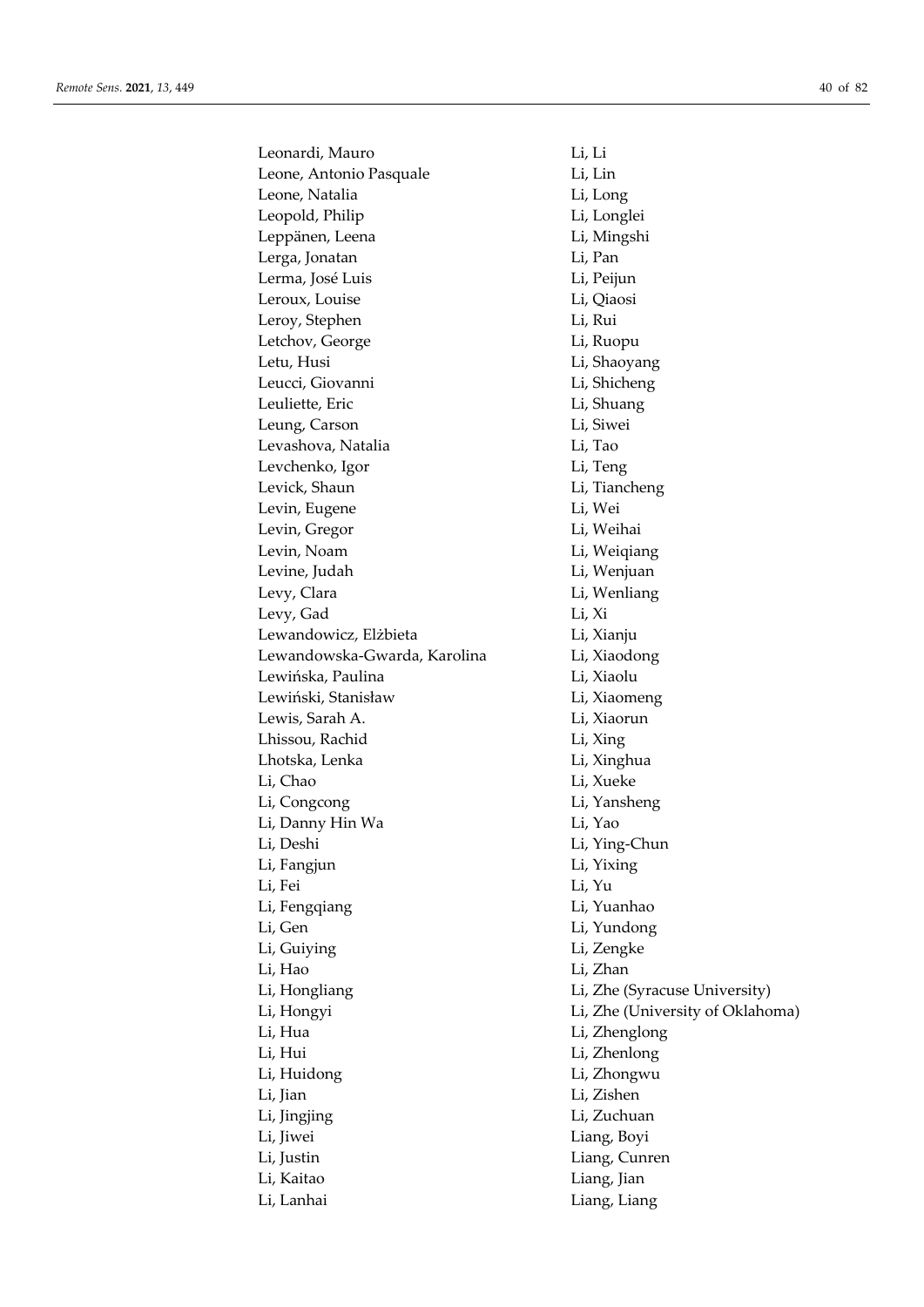Liang, Shin-Jye Lisec, Anka Liang, Wanwan Lisetskii, Fedor Liang, Xingming Lisi, Mariano Liao, Chunhua Lisowski, Józef Liao, Jianxing Lister, Andrew Liao, Tien-Hao **Litkey**, Paula Liaw, Jiun-Jian Liu, Bin Liaw, Shyue-Cherng Liu, Binxin Liberato, Margarida L.R. Liu, Changjun Libonati, Renata Liu, Chao Lierstuen, Lars Liu, Chuntao Liesenberg, Veraldo Liu, Congliang Lievens, Hans Liu, Fei (Canada) Ligi, Martin Liu, Fei (China) Lihavainen, Heikki Kanning Liu, Ganming Lim, Deok Won Liu, Guang Lim, Gilbert Liu, Hailong Lim, Hong Soo Liu, Hongfu Lim, Kyosun Liu, Hongyan Lim, Nancyjoy Liu, Hua Lim, Sanghun Liu, Huanjun Lima, João Paulo Liu, Huizeng Limongiello, Marco Liu, Jialin Limp, W. Fred Liu, Jianhong Lin, Beiyu Liu, Jinjie Lin, Chao-Hung Liu, Junmin Lin, Chia-Hsiang Liu, Kai Lin, Chien-Chou Liu, Keng-Hao Lin, Hanzhi Liu, Liangyun Lin, Jianzhe Liu, Lin Lin, Lin Liu, Linshan Lin, Meimei Liu, Meiling Lin, Pay-Liam Liu, Ning Lin, Tang-Huang Liu, Peng Lin, Yen-Heng Liu, Qi Lin, Zihan Liu, Qian Linck, Roland Liu, Qiang (Belgium) Lindsay, Emily Liu, Qiang (China) Lindsay, Ian Liu, Saiyan Lindsley, Richard Liu, Shaoqing Linford, Neil Liu, Sien Ling, Feng Liu, Suxing Ling, Pui-Yu Liu, Wei Lipnickas, Arunas Liu, Weibo Lippe, Melvin Liu, Wei-Min Lipping, Tarmo Liu, Wen Lipuš, Bogdan Liu, Xiang Lira, Cristina Liu, Xiaoming Liran, Oded Liu, Xi-chuan Liritzis, Ioannis Liu, Xinan Lisco, Stefania Liu, Xing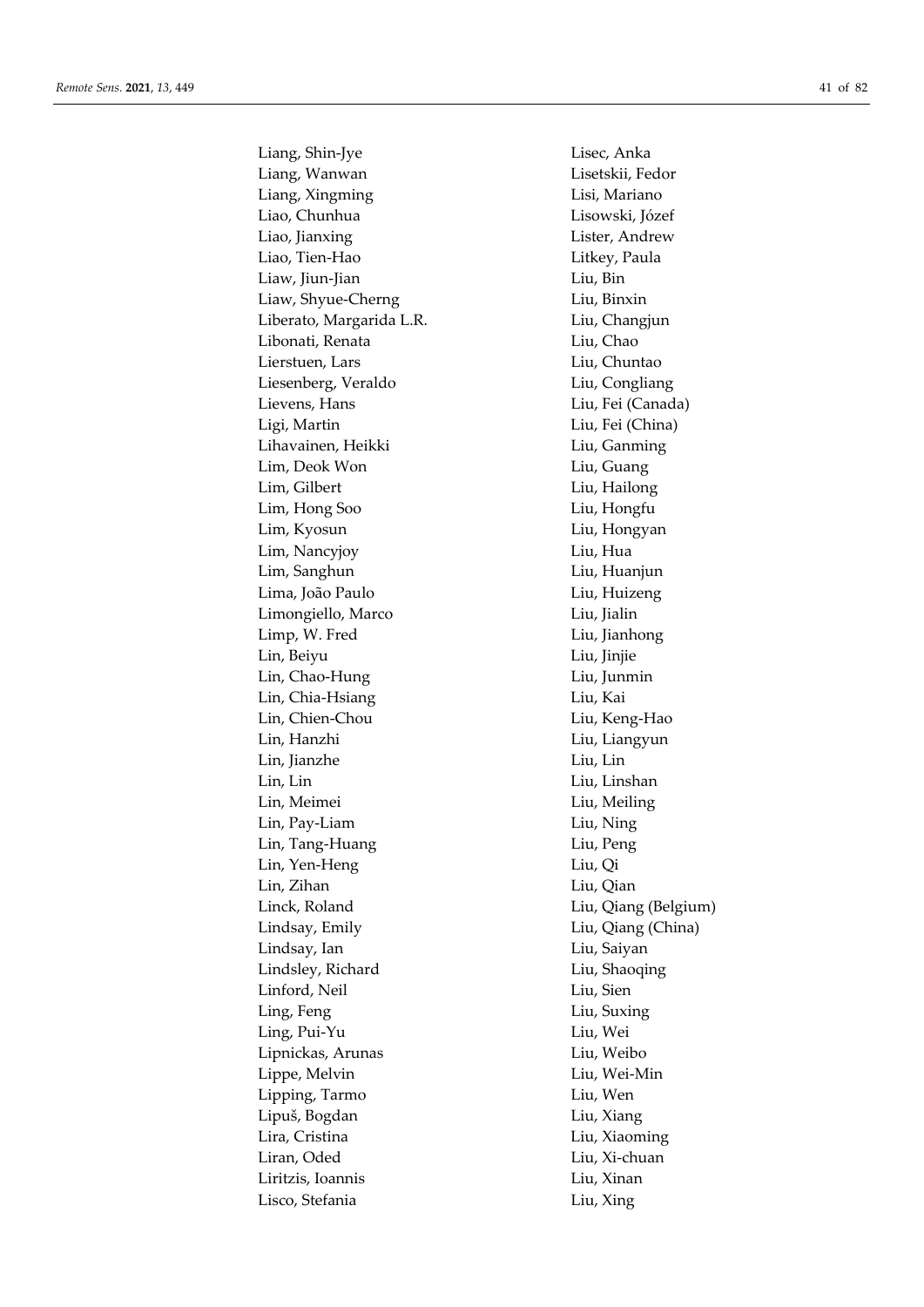Liu, Yan-An Loppi, Stefano Liu, Yang Loranger, Scott Liu, Yaqun Loranty, Mike Liu, Yi Lord, Etienne Liu, Yonggang Lorenz, Sandra Liu, Yubao Loreto, Maria Filomena Liu, Zhen Loria, Eric Liu, Zheng Lorite, Ignacio Liu, Zhixin Los, Sietse Liu, Zhuo Lottering, Romano Liuzzi, Giuliano Louis, Jérôme Livens, Stefan Louka, Panagiota Liversage, Kiran Loukas, Athanasios Livieris, Ioannis E. Loupasakis, Constantinos Livio, Franz A. Lovas, Tamas Lizarralde, Iñigo Lovas, Tamás Lo Brutto, Mauro **Lowe**, Roger C. Lo Feudo, Teresa Lozano Parra, Javier Loaiciga, Hugo Lu, Biao Lobanov, Vyacheslav Lu, Bing Lobo, Agustin Lu, Dengsheng Łobocki, Lech Lu, Guojun Loddo, Andrea Lu, Jianzhong Lofgren, Brent M. Lu, John C.-C. Log, Torgrim Lu, Minjiao Logan, Timothy Lu, Shan Loh, Andrew Lu, Xinzheng Lohr, Christophe Lubac, Bertrand Lohrenz, Steven Lucà, Federica Loizos, Andreas Lucas De Paula, Veronese Lojek, Oliver Lucas, Christopher Lolli, Simone Lucas, Steven Lombardi, Federico Lucchesi, David Lombardo, Luca Lucieer, Arko Lombardo, Valerio Lucille, Alonso Long, Jonathan W. Lück-Vogel, Melanie Long, Nathalie Luffman, Ingrid Loomis, Bryant D. Luhmann, Thomas Lopatin, Anton Luigi, Cucci Lopes Rosa, Renata Luis Alvarez-Perez, Jose Lopes, Fernando Luiz, Alfredo José Barreto López, Ainara Lukac, Martin López, Eduard Gregorio Lukač, Niko Lopez, Jaime Lukas, Vojtěch Lopez, Yuri Alvarez Lukashin, Constantine Lopez-Baeza, Ernesto Lukić, Sara López-Carr, David Lukin, Vladimir López-Espinoza, Erika Luleva, Mila Ivanova López-Serrano, Pablito M. Lund, Sandra

Lizurek, Grzegorz Lovergine, Francesco Paolo López García, María José Luján-Álvarez, Concepcion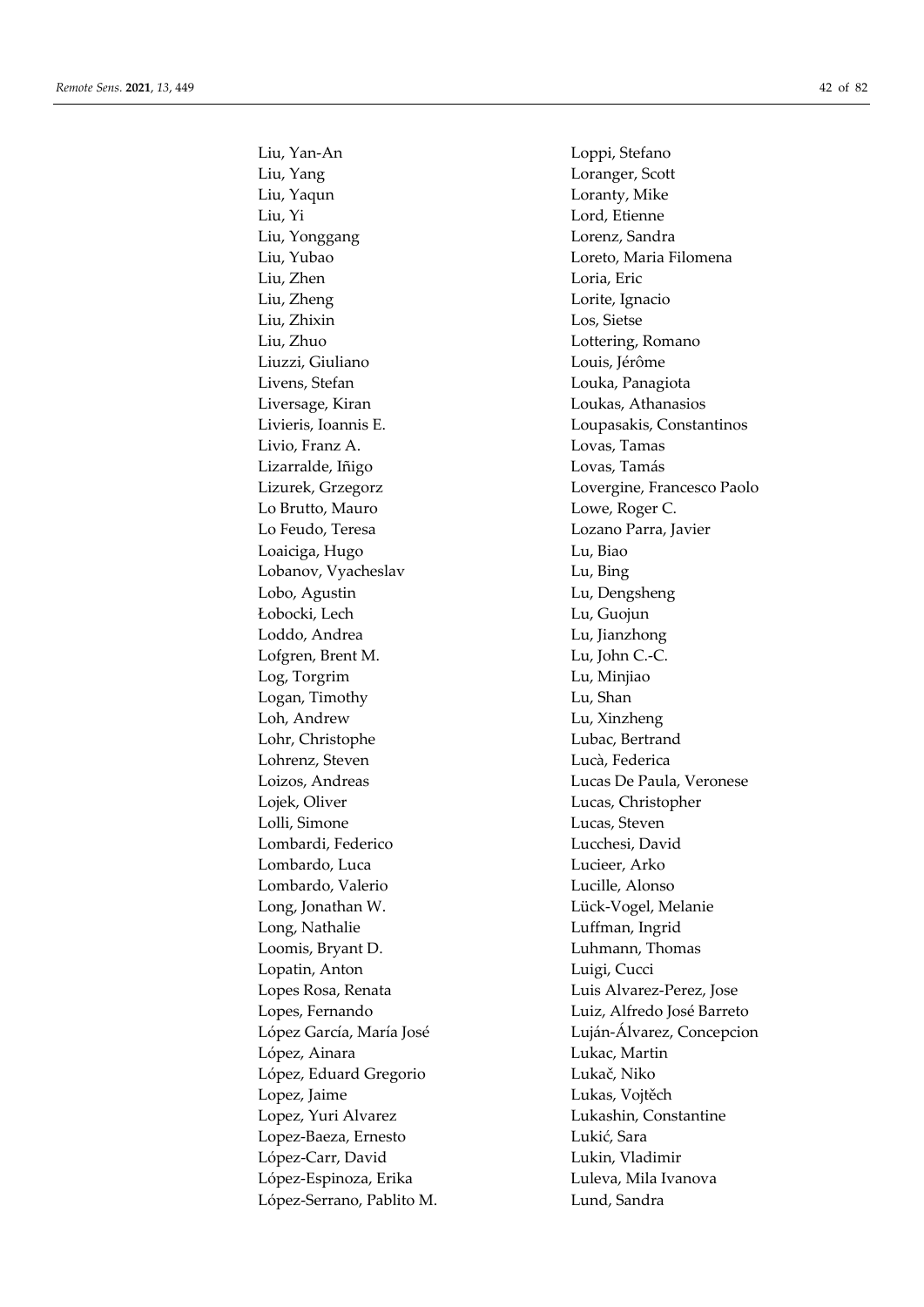Luo, Bingkun MacAyeal, Douglas R. Luo, Min Machado, Elia A. Luo, Pingping **Machai**, Juraj Luo, Tao (China) Macher, Hélène Luo, Tao (USA) Machidon, Alina L. Luo, Tony T. Machwitz, Miriam Luo, Yi (China) Maciuk, Kamil Luo, Yunpeng Mackovjak, Simon Luo, Zhengzhao Maddock, Ian Luppino, Luigi **Madeira**, Sergio Luthje, Mikael Madewell, Charles Lykhovyd, Pavlo Magalhaes, Joana Lynch, Mervyn Magdon, Paul Lynch, Thomas B. Maggio, Agata Lynn Speiser, Jaime Magidi, James Lynn, Barry H. Magliulo, Paolo Lyons, Ashley Magno, Ramona Lyons, Seán Magruder, Lori Lyszkowicz, Adam Magruder, Lori A. Ma, Andong Mahan, J. Robert Ma, Chen Mahapatra, Pooja Ma, Dongdong Mahmoodi, Ali Ma, Leiming Mahmud, Kashif Ma, Mingguo **Mahoney**, Robert Ma, Peifeng Mahour, Milad Ma, Qin Mahre, Andrew Ma, Ronghua Maier, Philipp M. Ma, Weigiang Maillard, Philippe Ma, Yingying Main, Russell Ma, Yingzhao Mainali, Kumar P Ma, Zhenling Maingi, John Maas, Hans-Gerd Majeed, Yaqoob

Luo, Fulin Macdonald, Andrew J Luo, Lei Macedo, Carina Regina De Luo, Yi (Canada) Maciel, Adeline Marinho Luzi, Guido **Madricardo**, Fantina Lv, Zhi-Yong Madurapperuma, Buddhika Ly, Ngoc Q. Maestrini, Bernardo Lynch, Heather J. **Magalhães**, Paulo Sérgio Graziano Lyons, Marta P. Magnuszewski, Artur Lyulyukin, Vasily S. Maguire, Andrew J. Lyzenga, David Mahalingam, Rubini Ma, Chunfeng **Manufers** Mahdianpari, Masoud Ma, Der-Ming Mahmood, Taufique Ma, Hongyang **Mahmoodian**, Naghmeh Ma, Lei Mahmoud, Mahmoud Ibrahim Ma, Lingling Mahmud, M. Rizaludin Ma, Xuanlong Maimaitijiang, Maitiniyazi Ma, Yaoming Maimaitiyiming, Maimaiti Ma, Yingtao **Maimaitiyiming, Matthew** Määttä, Ilari Majidi Nezhad, Meysam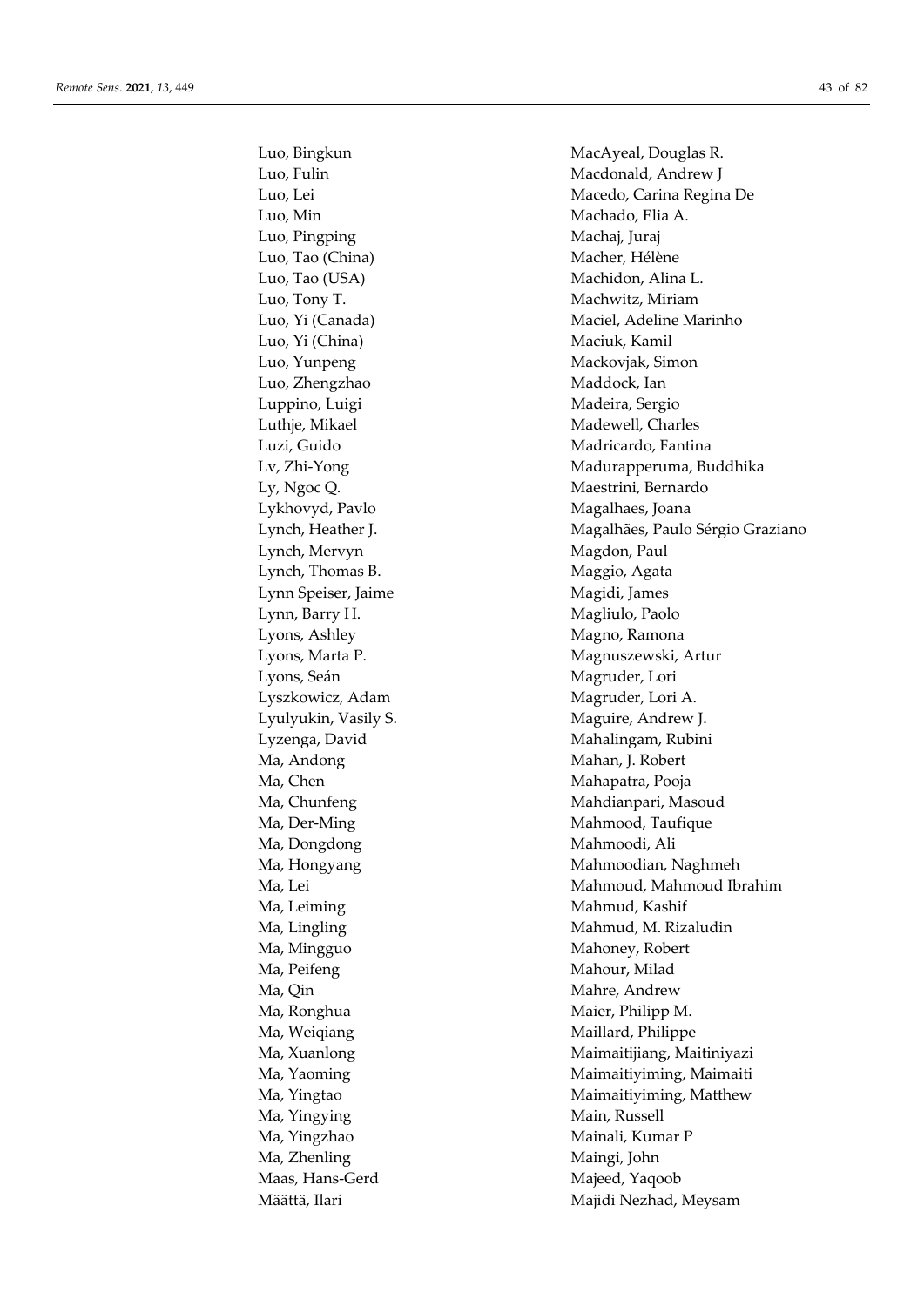Makar, Artur Manzano-Sarabia, Marlenne Maki, Masayasu **Manzo**, Manzo, Mario Makino, Yoshio Manzu, Ciprian Claudiu Makowski, Lukasz Mao, Feiyue Maktabi, Marianne Mao, Jiafu Mäkynen, Marko Mao, Jian Ping Malakar, Arindam Maradin, Mladen Malakar, Nabin Marais, Juliette Malambo, Lonesome Marais, Willem Malaterre, Pierre-Olivier Marangon, Gabriel Malatesta, Eduardo Herrera Marapareddy, Ramakalavathi Malekian, Arash Marcantonio, Matteo Maliki, Ali Al Marcato Júnior, José Malinowska, Agnieszka Marcato, José Malinowski, Radek Marcello, Javier Malinska, Alicja March, Rosaleen Malinverni, Eva Savina Marcheggiani, Ernesto Mallast, Ulf Marchese, Fabio Mallick, Javed Marchese, Francesco Mallinis, Georgios Marchesini, Luca Belelli Mallinis, Giorgios Marchetti, Dedalo Mallorqui, Jordi Marchetti, Francesca Mallorquí, Jordi J. Marchi, Michela Malmgren-Hansen, David Marciniak, Michael Malone, Andrew Marciotto, Edson Roberto Malone, Brendan Marco, Falocchi Malone, David Marcolin, Enrico Maltezos, Evangelos Marcon, Caroline Mamede, Jorge Marcotegui, Beatriz Manandhar, Prajowal Marcu, Ioana Manandhar, Shilpa Marcuccio, Salvo Mancinelli, Enrico Mård, Johanna Manconi, Andrea Mărgărint, Mihai Ciprian Mandal, Dipankar Marian, Dacian-Paul Mandanici, Emanuele Mariani, Guido Stefano Mandapaka, Pradeep Marinelli, Daniele Mander, Ülo Marinello, Francesco Mandlburger, Gottfried Marino, Raffaele Manfreda, Salvatore Marino, Stefano Mangold, Alexander Mario Edoardo, Bertaina Manich, Salvador Mario, Muštra Mannaerts, Chris Mariotti, Mauro Männel, Benjamin Marjanović, Hrvoje Manninen, Antti Markert, Kel N. Manoj Kumar, Nallapaneni Markiewicz, Jakub Mansberger, Reinfried Markis, Dimitrios Mantellini, Simone Markovic, Goran B. Manton, Michael **Markovinović**, Danko Mantovani, Fabio Marks, David A. Mantovani, Matteo Markušić, Snježana

Mak, Hugo Wai Leung Manuel, De La Torre Juarez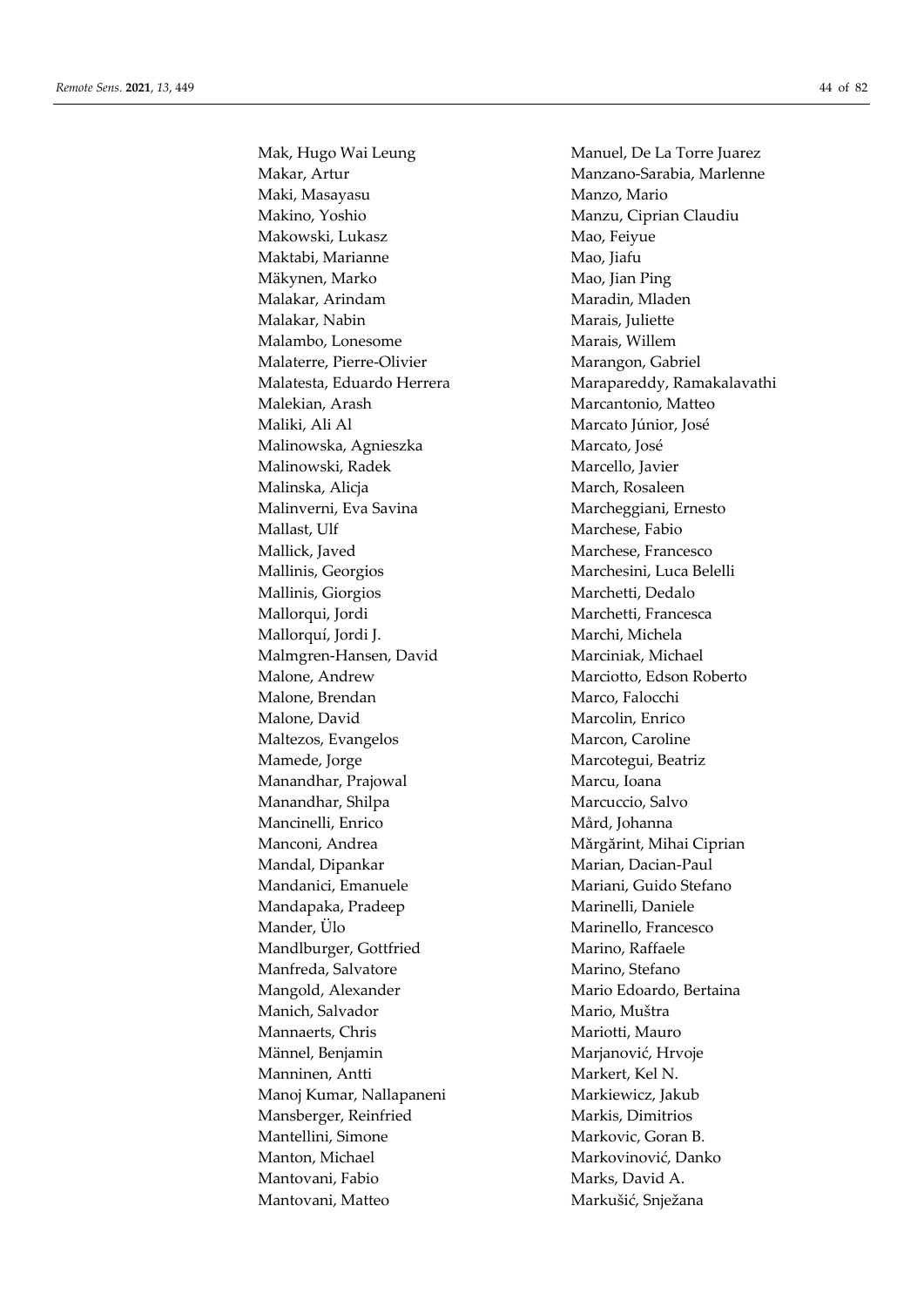Markus-Michalczyk, Heike Marucci, Alessandro Marmorino, George Marucco, Gianluca Marpu, Prashanth Mas Caussel, Jean-François Marpu, Prashanth Reddy Mas, Eric Marquardt, Christian Masayuki, Mukunoki Marques, Fernando Mascarenhas, Veloisa J. Marques, Haroldo Mascitelli, Alessandra Marques, Pedro **Mascolo**, Lucio Marquis, Guy Mascort-Albea, Emilio J. Marr, Kenneth D. Masetti, Giuseppe Marrinan, Timothy Mashimbye, Zama Eric Marsh, Stuart Masiero, Andrea Marsouin, Anne Masina, Marinella Marszałek, Henryk Masini, Nicola Martel, Ernestina Maskeliunas, Rytis Märtens, Marcus Maskell, Lindsay C. Martin Pomares, Luis Masný, Matej Martin, Maria Mason, Eric Martín, María Pilar **Mason**, Lacey Martin, Tara J. Mason, Philippa J. Martinaitis, Steven M. Masoud, Alaa Martín-Alcón, Santiago Masoumi, Salim Martinelli, Giovanni Masri, Bassil El Martínez Castro, Daniel Masrur, Arif Martínez Gila, Diego Manuel Massari, Christian Martinez Villegas, Nadia Masse, Antoine Martinez, Beatriz Massie, Steven Martinez, Jean-Michel Masson, Théo Martinez, Joaquin Mastelić Ivić, Siniša Martínez-Arias, Rosa Masters, Dallas Martínez-Carricondo, Patricio Mastriani, Mario Martinez-Espejo Zaragoza, Isabel Mastrogiuseppe, Marco Martinez-Izquierdo, Estibaliz Matamoros, David Martínez-Vega, Javier Matano, Fabio Martin-Herrero, Julio Matasaru, Petre Daniel Martini, David Matasović, Brunislav Martin-Pomares, Luis Maté-González, Miguel Martin-Puig, Cristina Matei, Basarab Martins, Ana Mateo-Lázaro, Jesús Martins, Bruno Mateo-Pérez, Vanesa Martins, Fernando Ramos<br>
Materna, Kathryn Martins, João P. A. Mateus, Pedro Martins, Joao Paulo Afonso **Mathieu**, Lucie Martins, Marcos Silva Matic, Frano Martins, Meike Sena **Marting Mation**, Mir Martins, Rui Costa Matin, Shafique Martins, Wallace Alves Matiu, Michael Martinuzzi, Sebastian Matoš, Bojan Martone, Michele Matricciani, Emilio Martucci, Matteo **Matrone**, Francesca

Martino, Alessio **Mataveli, Guilherme Augusto Verola**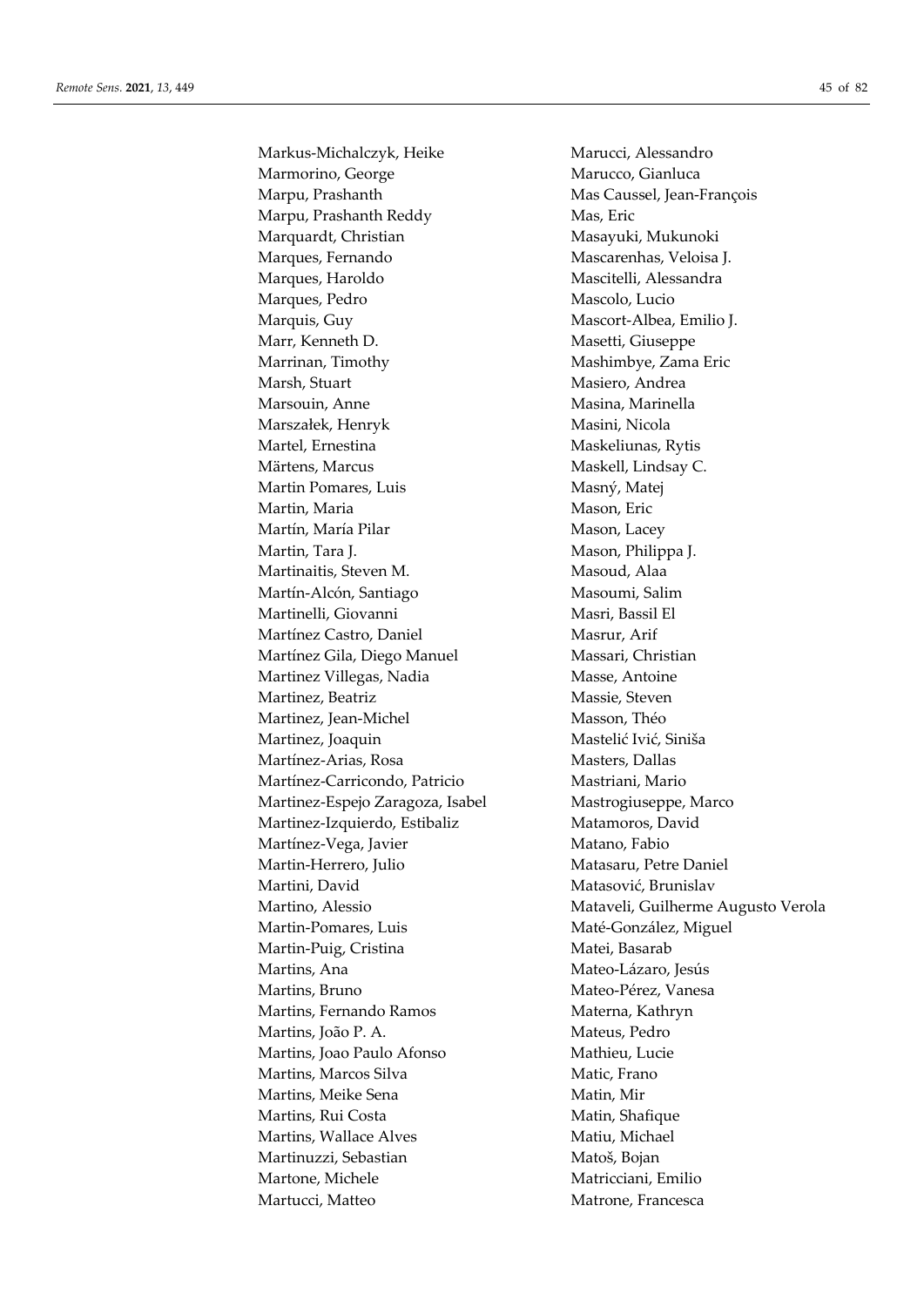Matsubara, Edson Takashi McGory, Robert Matsunaga, Tsuneo McGovern, Eugene Matsuoka, Masayuki McGrath, Heather Matsushima, Dai McGraw, Robert L. Mattar, Cristian McGuire, Patrick Mattar, Mohamed Mcintyre, Nancy Matte, Pascal McKenna, Phillip Mattei, Gaia **McKerrow**, Alexa Matthews, Grant McMahon, William Matthews, Jessica McNabb, Robert W Maturi, Eileen McRoberts, Ronald E. Matusch, Tobias Mead, Stuart Matuszewski, Jan Mecikalski, John R. Matveev, Alex Medak, Damir Mätzler, Christian Medellin-Azuara, Josue Matzner, Shari Mederski, Piotr S. Maune, David Medic, Tomislav Maurício, José Medina, Daniel Mauro, Giorgio Sebastiano Medina-Lopez, Encarni Maus, Victor Meersmans, Jeroen Mauser, Wolfram Meggio, Franco Mauya, Ernest William Mehan, Sushant Mavraeidopoulos, Athanasios K. Mehmood, Faizan Mavrakou, Thaleia Mei, Alessandro Mavromatis, Sebastien Mei, Liang Maxwell, Aaron Mei, Linlu May, Jackie C. Mei, Yiwen Mayr, Andreas Meier, Watlter Mayr, Stefan Meijerink, Allard Mayra Alejandra, Roman-Rivera Meirink, Jan-Fokke Mazher, Abeer Meister, Gerhard Maznev, Stepan Mejías Vera, Miguel Angel Mazur, Andrzej Melani, Samantha Mazur, Stanisław Melchiorre, Andrea Mazza, Antonio Méléder, Vona Mazzeo, Giuseppe Melendez-Pastor, Ignacio Mazzoglio, Paola Melillos, George Mazzoleni, Maurizio Melis, Maria Teresa Mboga, Nicholus Mellouli, Nédra McCaffery, Rebecca Melnichenko, Oleg McCallum, Adrian Melnikov, Valery McCallum, Lucia Melo, Davi C. D. McClinton, J. Timothy Melo, Pedro Mccormick, Niall Meloni, Fernando McCoy, Mark D. Melvin, William L. McEvoy, Daniel J. Mémin, Anthony McGaughey, Robert Memon, Imran McGaughey, Robert J. Memon, Muhammad Sohail McGaughey, Robert W. Mendes, Virgilio Brito McGinty, Chris Mendes, Yhasmin

Mauro, Giovanni **Meenakshi Sundaram, Balamurugan**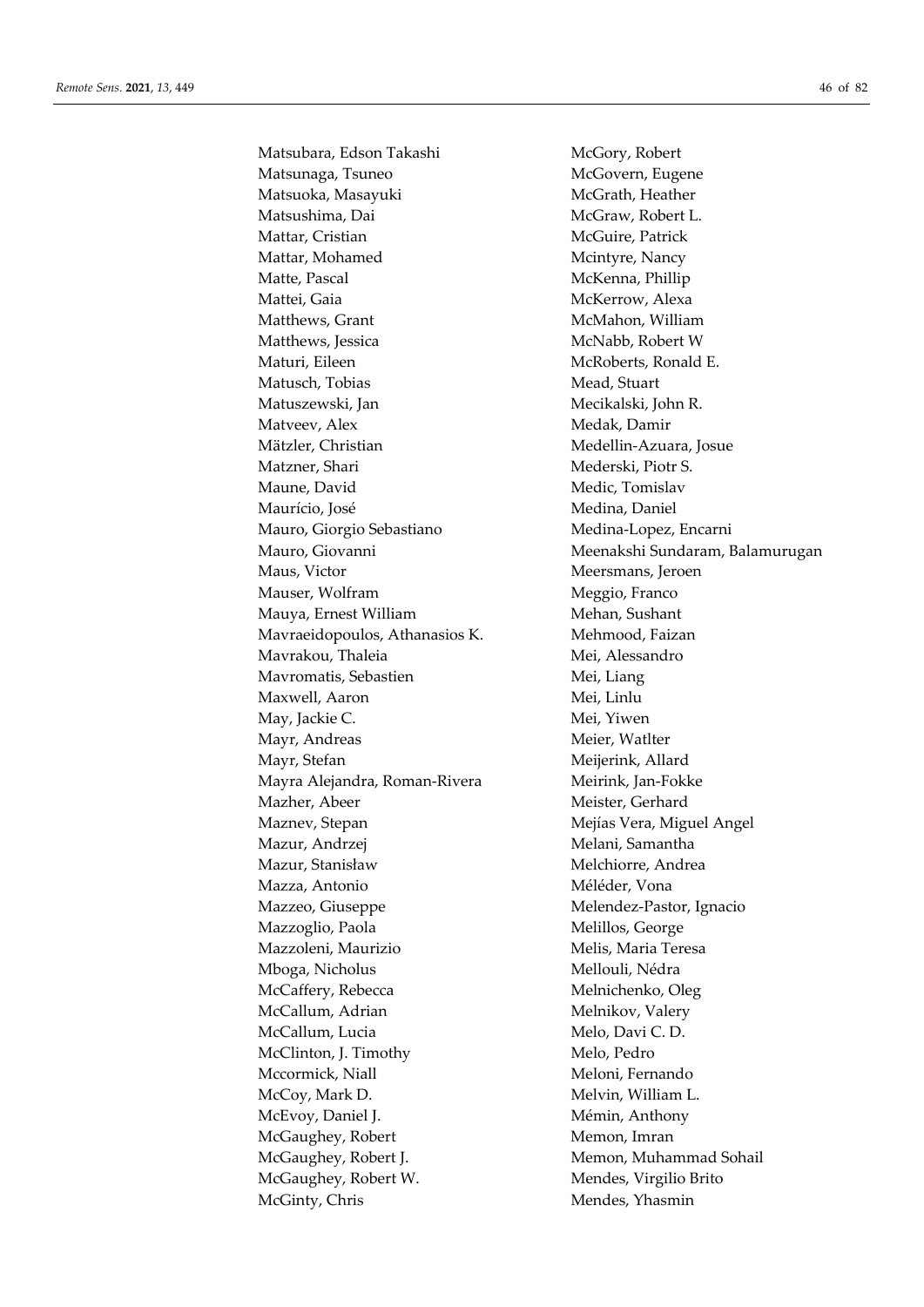Mendez-Vazquez, Andres Michaelsen, Eckart Mendham, Daniel Michailidis, Emmanouel T. Mendizabal, Jaizki Michał, Kędzierski Mendoza, Daniel Michalis, Panagiotis Mendoza, Luciano Pedro Oscar Michałowska, Krystyna Mendoza-Fernández, Antonio Michel, Aurélie Menegoni, Niccolò Michel, Jaqueline Menendez, Hector D. Michieli, Umberto Menéndez, Héctor D. Michler, Oliver Menendez, Jose Manuel Mickler, Robert A. Meng, Jihua Micklin, Philip Meng, Qingmin Micu, Dana Meng, Qingyan Middleton, Nick Meng, Ran Mielke, Christian Meng, Yu Mietzner, Jan Mengistu, Samson G. Migallón, Héctor Menichetti, Marco Migliaccio, Federica Menna, Fabio **Miglio**, Antonio Menna, Milena **Migliorini**, Stefano Mentaschi, Lorenzo Migoya-Orue, Yenca Mera, David **Mihai**, Bogdan Andrei Mercado, Jesús M. Mihai, Ilie Valentin Mercatoris, Benoit Mihai, Laura Merciol, François Mihu-Pintilie, Alin Merino, Eder Mikelsons, Karlis Merlin, Olivier Mikhailova, Elena Mermoz, Stephane Mikheeva, Anna Meron, Moshe Mikita, Tomáš Meroño, Jose Emilio Miklós, László Merrick, Trina Mikrut, Slawomir Merry, Krista Milčinski, Grega Mertikas, Stelios Milczarek, Wojciech Mertzimekis, Theo Mildrexler, David J. Merwe, Deon Van Der Milenković, Milan Merz, Torsten Milenkovic, Milutin Mesa, Oscar Miles, Bertie Mesa-Mingorance, José Luis Miles, Evan Mesas Carrascosa, Francisco Javier Milillo, Pietro Meschini, Alessandra Milinevsky, Gennadi Mesev, Victor Milisavljevic, Vladimir Meshesha, Tesfa Worku Militino, Ana Fernández Mesias, Gustavo Millan Almaraz, Jesus Roberto Meyer, Victoria **Millán, Luis** Mezei, Pavel Millar, Phillip Mhawej, Mario Millard, Koreen Miano, Andrea Miller, Douglas Miccadei, Enrico Miller, Gregory Miccinesi, Lapo Miller, Gwen J. Michael Contarino, Vincent Miller, Jarrod O. Michael, Greg Miller, Peter Michaelides, Roger Miller, Scot M.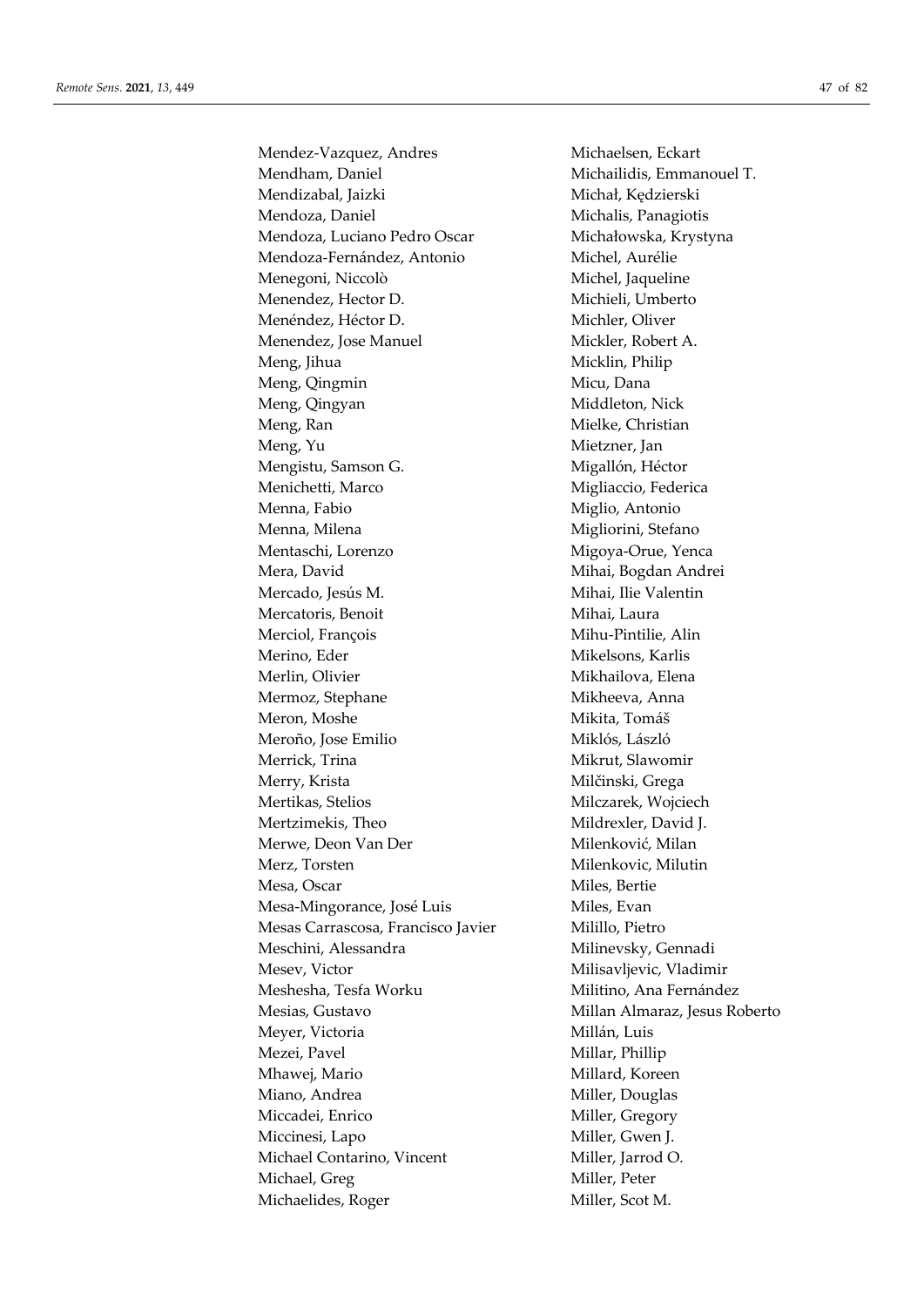Milosavljević, Aleksandar Modanesi, Sara Milosevic, Dragan Modica, Giuseppe Miltenberger, Annette K. Moeller, Chris Miltiadou, Milto Moghadas, Davood Milz, Stefan Mohajane, Meriame Mimić, Gordan Mohamed, Ajmal Min, Ki-Hong Mohamed, Elsayed Min, Kyungha Mohamed, Hassan Minaee, Shervin Mohammadi, Babak Minamikawa, Takeo Mohammadzadeh, Ali Minchew, Brent Mohan, Midhun (Mikey) Mineo, Carmelo Mohapatra, Sarat Minetto, Alex Mohino-Herranz, Inma Minschwaner, Kenneth R. Moise, Cristian Miranda, Luis Moldovanu, Simona Miranda, Pedro M. A. Molero, Francisco Mirás-Avalos, José Manuel Molin, Jose Paulo Mirjalili, Seyedali Molina, Inigo Miró, Josep Ramon Molina, José-Luis Miščević, Predrag Molina, Juan Ramón Mishne, David Molina, Maria Mishra, Bhogendra Molinier, Matthieu Mishra, Deependra Molkov, Alexander Mishra, Kumar Vijay Mollalo, Abolfazl Misiuk, Benjamin Möller, Gregor Misra, Gourav Möller, Markus Misra, Prakhar Møller-Jensen, Lasse Mitamura, Muneki Molowny-Horas, Roberto Mitchell, Catherine Moltchanova, Elena Mitev, Valentin Mon, Yi-Jen Mitka, Bartosz **Monahan, Edward** Mitraka, Zina **Mondal**, Dhiman Mittempergher, Silvia Mondal, Pinki Miura, Hiroyuki Mongus, Domen Miura, Tomoaki Monica, Riccardo Miwa, Takahiro Monserrat, Oriol Miyama, Toru **Montagnani**, Leonardo Miyazaki, Hiroyuki Monte-Moreno, Enric Mleczko, Magdalena Montes, Fernando Mlekuz, Dimitrij Montes, Marcos Mlynczak, Martin Montgomery, Jack Młyński, Dariusz Montgomery, Joshua Mobley, Curtis Monti, Paolo

Minamide, Masashi Mohammadi, Mohammad Ebrahim Minematsu, Tsubasa Mohandes, Mohamed Ahmed Mirhashemi, Arash Molina Martínez, José Miguel Mishra, Akhilesh Molina-Martínez, José Miguel Miyaoka, Kengo Montalvan-Burbano, Nestor Miyazaki, Kazuyuki Montereale-Gavazzi, Giacomo Mizuochi, Hiroki Monterroso-Checa, Antonio Mobasheri, Amin Monti Guarnieri, Andrea Virgilio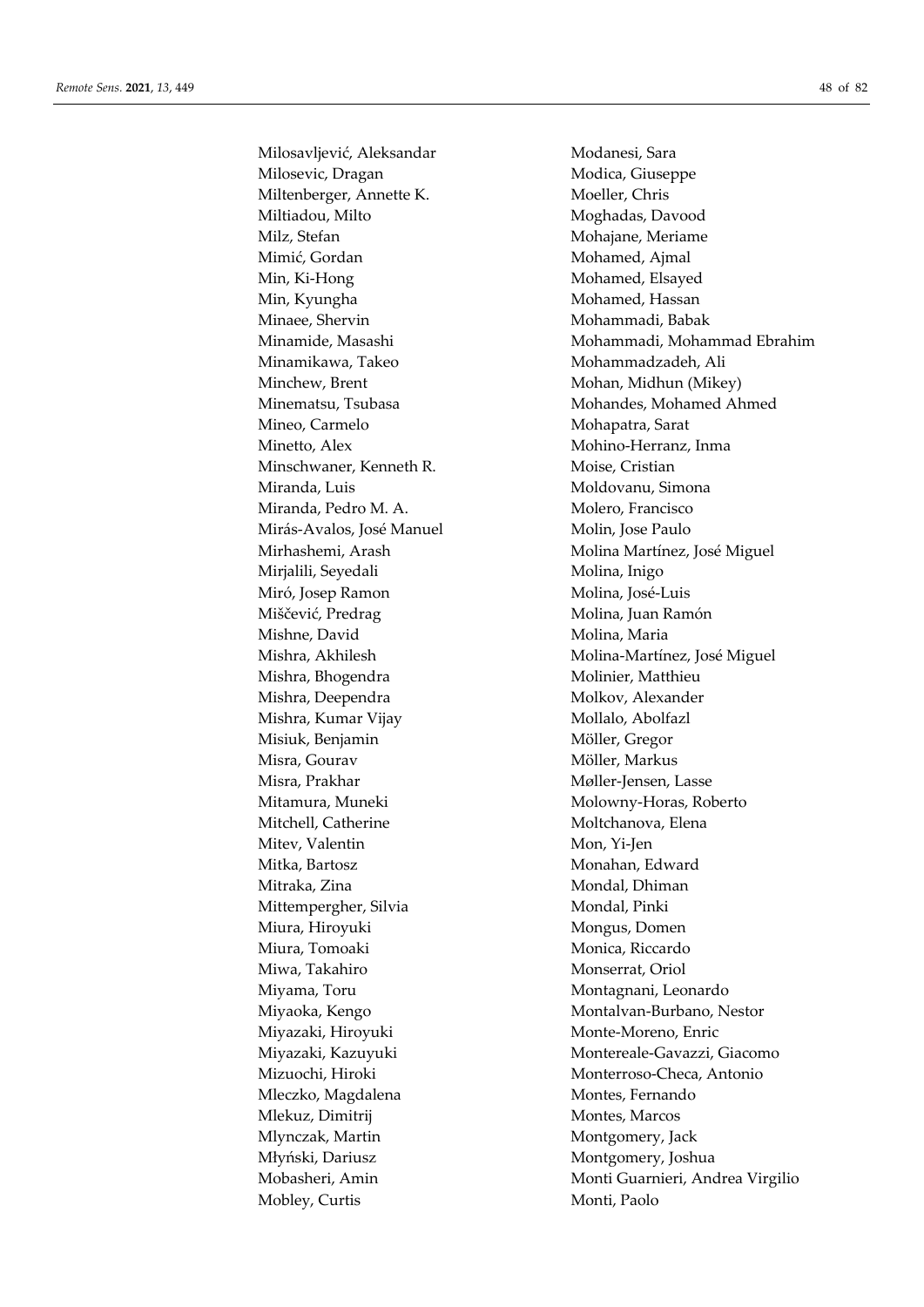Monton, Enrique Moukomla, Sitthisak Montopoli, Mario Mouratidis, Antonios Moon, Hyeonjoon Mousavi Kahaki, Seyed Mostafa Moon, Minkyu Mousivand, Ali Moore, Nathan Mouzourides, Petros Moore, Pete Moya, Daniel Mora, Andre Moya, Luis Morabito, Marco Moyano Campos, Juan José Morales Maqueda, Miguel Angel Moyer, Jonathan D. Morales, Antonio Mozgeris, Gintautas Morales, Carlos Mozos, Daniel Morales, Lucia **Michael Mrabet**, Otman Morales-Ferre, Ruben Mrokowska, Magdalena Moraru, Paula Mróz, Marek Moravec, David Mrozik, Karol Dawid More, Jordi Mrukiewicz, Mateusz Moreau, Alejandro Mu, Mu, Mingquan Moreau, Thomas Mubea, Kenneth Moreira, Joao **Mudbhatkal, Amogh** Morel, Julien Mugiraneza, Theodomir Moreno, Adam Muhammad, Khan Moreno, Jose Muharfiza, Muharfiza Moreno, Miguel Ángel **Muhuri**, Arnab Moretti, Sandro Mui, Amy Morey, Steven Mukai, Sonoyo Morgado, Fernando Mukherjee, Saumitra Morgan, G. A. Mulahusić, Admir Morgan, Graham Mulas, Marco Morgans, Courtney Mulatu, Kalkidan Mori, Saverio Mulianga, Betty Moriarty, Daniel P. Müller, Hartmut Moritsuka, Naoki Müller, Richard Moroń, Tomasz Mullerova, Jana Moroni, Davide Mullissa, Adugna G. Morozov, Evgeny Münch, Zahn Morozova, Anna Mund, Jan-Peter Morris, Mary Munir, Khushboo Morris, Tim Munir, Tariq M. Morrison, Keith Munjy, Riadh Morrow, Ivor **Münnich**, Ralf Morsy, Salem Muñoz, David F. Mosavi, Amir Muñoz, Juan Jose Moschitta, Antonio Muñoz-Marí, Jordi Moshou, Alexandra Munschy, Marc Moshou, Dimitrios Muntendam-Bos, Annemarie Mosorov, Volodymyr Mura, Claudio Mota, Guilherme Lucio Abelha Murböck, Michael Motagh, Mahdi Murfitt, Justin Motahhir, Saad Murillo-Sandoval, Paulo Mougenot, Isabelle Muro, Javier Mouillot, Florent Murphy, James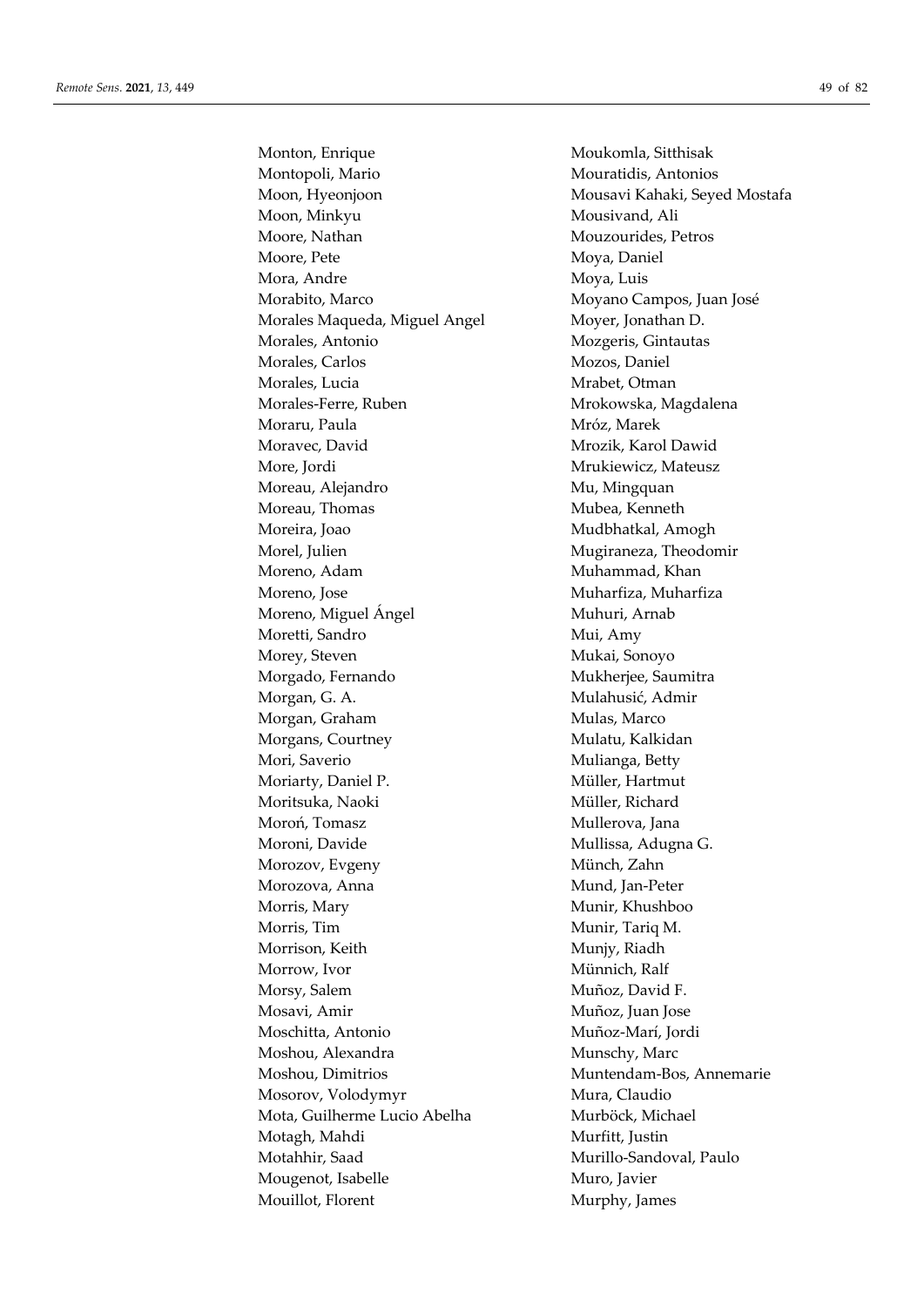Murphy, Maurice Nardi, Fernando Murray, Bryan Nardini, Andrea Murray-Bruce, John Nardinocchi, Carla Murtiyoso, Arnadi Narine, Lana Landra Musacchio, Massimo Nasahara, Kenlo Nishida Musayev, Sardorbek Nashwan, Mohamed Salem Musco, Francesco Nasonova, Sasha Muskett, Reginald Nastula, Jolanta Muskett, Reginald R. Natale, Antonio Mussumeci, Giuseppe Natalia, Kablak Mustafa, Ahmed Nataliani, Yessica Mustapha, Meftah Natsuaki, Ryo Mutiibwa, Denis Naud, Catherine M. Mutshinda, Crispin Nauman, Travis Muzirafuti, Anselme Nauroze, Syed Abdullah Mynett, Arthur Nava-Baro, Enrique Myronidis, Dimitris Navarro Ferreira, Ana Myroniuk, Viktor Navarro, Andrés Nabavi, Seyed Omid Navarro, Gabriel Nabil, Bachagha Navarro, Omar Gutierrez Naccarato, Kleber Pinheiro Navas-Carrillo, Daniel Nađ, Đula Navon, Michael Nadai, Akitsugu Nayak, Sridhara Naderpour, Reza Nazeer, Majid Nafis, Ahmed Nazki, Haseeb Nagai, Hiroto Nduati, Eunice Nagai, Shin Neasham, Jeffrey Nagatani, Izumi Neckel, Niklas Naghibi, Seyed Amir Nedbal, Václav Nagirner, Dmitrij I. Nedjai, Rachid Nagy, Balázs Nee, Jan B Naik, Sambit Prasanajit Negri, Rogério Galante Najibi, Nasser Negron-Juarez, Robinson Nakalembe, Catherine Negusini, Monia Nakamura, Kenji **Netikalar Kenderala Neinavaz, Elnaz** Nakamura, Ryota Nelson, Jake Nalej, Marta Nelson, Robert R. Nalepa, Jakub Nemeth, Karoly Nalewajko, Joanna Sekulska Nemś, Artur Nania, Leonardo Nepal, Ramesh Nanni, Loris Neres, Marta Nanni, Marcos Neri, Paolo Napierala, Tomasz Neris, Jonay Napoli, Mariano Di Nesbitt, Steve Naqvi, Rizwan Ali Nesje, Atle Naranjo, José Manuel Nestlerode, Janet A. Narapusetty, Balachandrudu Netzel, Paweł Narayanan, Barath Neudegg, David Narayanan, Ram Neuenschwander, Amy Narazaki, Yasutaka Neumann, Carsten

Murugan, Deepak Narouei-Khandan, Hossein A.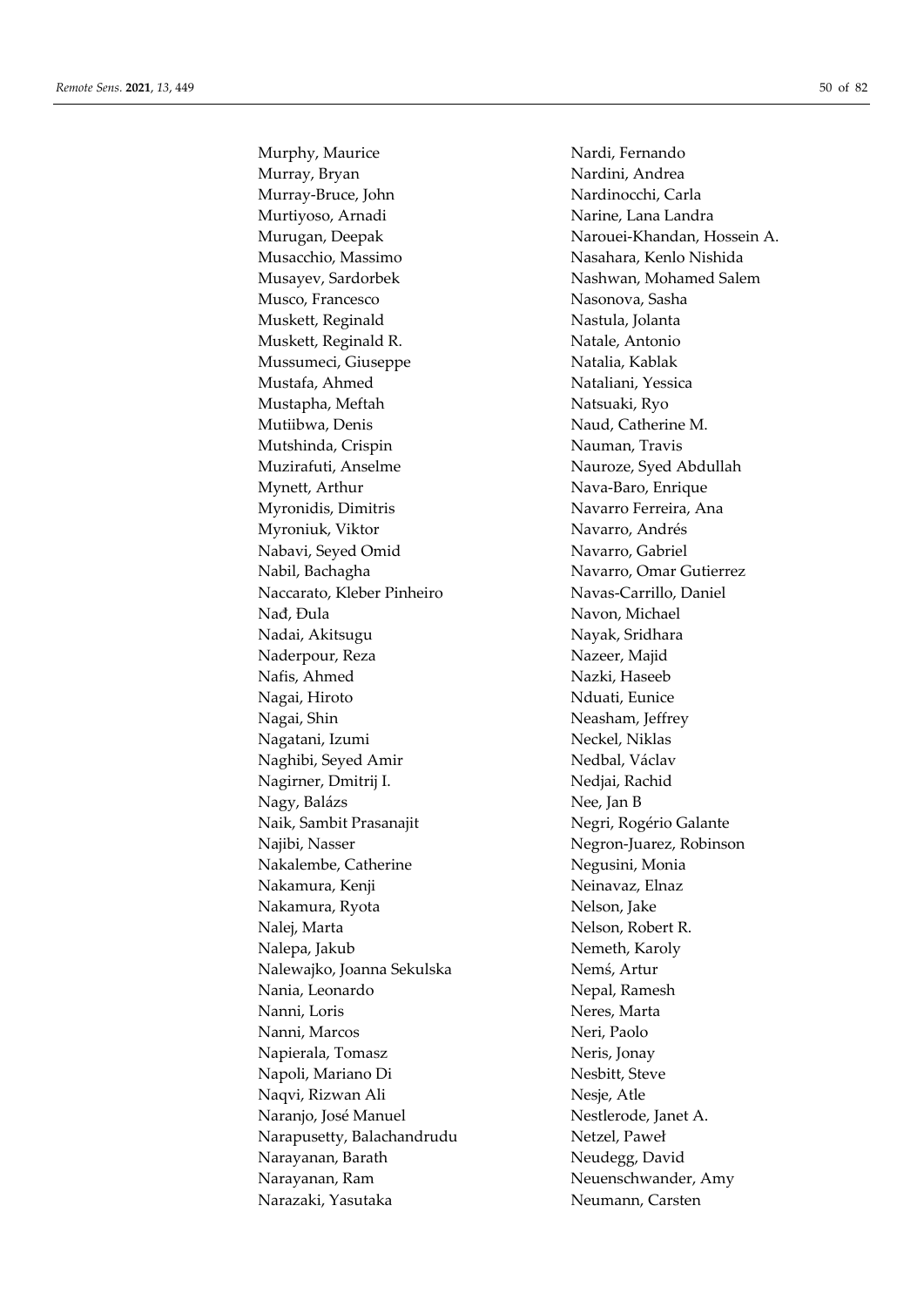Neuville, Romain Ning, Jifeng Nevalainen, Paavo Ningthoujam, Ramesh Nevas, Saulius Nino, Pasquale Newlands, Nathaniel K. Niño-Ruiz, Elias David Newsom, Rob Niro, Fabrizio Newson, Alasdair Niroumand-Jadidi, Milad Nežerka, Václav Nishi, Yoshiki Ngo, Dat Nistor, Sorin Ngoy, Kikombo Nita, Mihai Nguyen Tien, Dat Nitze, Ingmar Nguyen, Canh Niu, Zhenguo Nguyen, Duy Ba Niwano, Masashi Nguyen, Huong Thu Niyogi, Dev Nguyen, Kim-Anh Noardo, Francesca Nguyen, Lan Nobile, Adriano Nguyen, Lan Hoang Nocelo Lopez, Ruben Nguyen, Mai H. Nocerino, Erica Nguyen, Tam V. Noda, Hibiki Nguyen, Thanh Huy Noe, Steffen M. Nguyen, Trung H. Nof, Ran Ni, Chuen-Fa Nogueira, Miguel Ni, Jun Nogueira, Sandra Furlan Ni, Zhijiang Noh, Jae Hoon Nicely, Julie Noh, Junhyug Nichol, Janet Noh, Seong Jin Nicholson, Kerry Cawse Noh, Soowoong Nickels, Kevin Noh, Young-Chan Nico, Giovanni Nölke, Nils Nicodemo, Gianfranco Nomura, Keiko Nicola, Masini Nones, Michael Nicolet, Pierrick Nooni, Isaac Nicu, Ionut Cristi Noordermeer, Lennart Niculita, Mihai Nordman, Maaria Nie, Sheng Norris, Joel Nieber, John Norton, Mike Nielsen, Morten Holtegaard Nosenko, Gennady A. Niemann, Olaf Noszczyk, Tomasz Nieto, Marcos Nothdurft, Arne Nievinski, Felipe Notti, Davide Niki-Maleki, Khashayar Novák, Andrej Nikolakopoulos, Konstantinos Novelli, Antonio Nikolaos Pagonis, Dimitrios Novellino, Alessandro Nikolic, Dejan Novillo, Carlos Nikolopoulos, Dimitrios Novo, Ana Nikonorov, Artem Novo, Evlyn Nikoohemat, Shayan Novo, Evlyn Moraes Nilfouroushan, Faramarz Novoa, Stéfani Nilo, Saverio Teodosio Nowak, Aleksander Nils Caroletti, Giulio Nowak, Maciej Nilsson, Tobias Nowakowski, Artur

Neumann, Wiebke Nina, Aleksandra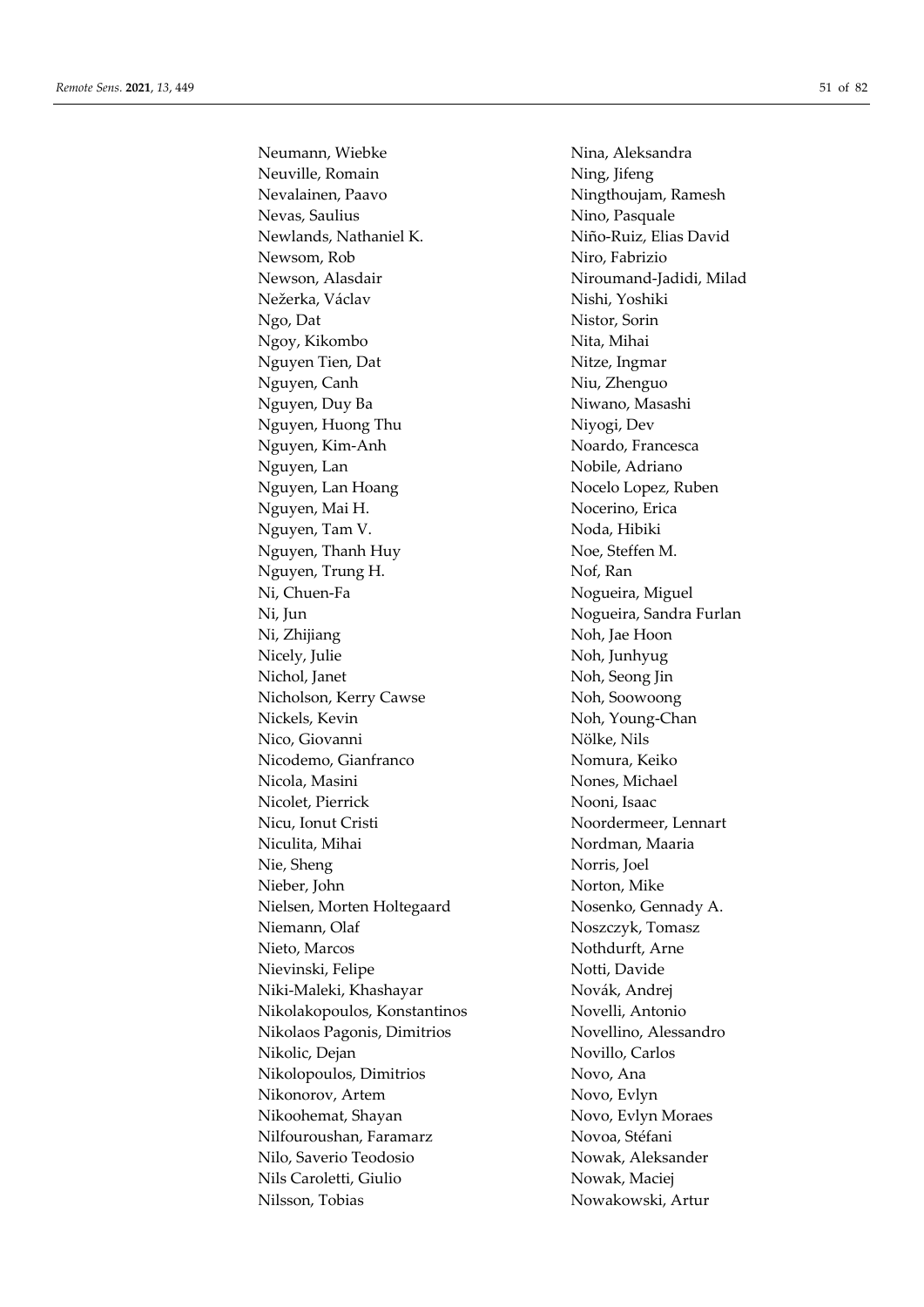Numata, Izaya Oksanen, Elina Numbisi, Frederick N. Oktem, Rusen Nummelin, Aleksi Okuyama, Arata Nunes, Leonel Jorge Ribeiro Okyay, Unal Nuñez-Andrés, Amparo Olah, Branislav Núñez-Ramírez, Fidel Olaizola, Igor García Nurmemet, Ilyas **Olander**, Timothy L. Nusenu, Shaddrack Yaw Olaszek, Piotr Nykiel, Grzegorz Olchev, Alexander Nyland, Kelsey Oliphant, Adam O'Banion, Matt Oliveira, Henrique O'Byrne, Michael Oliveira, João F. O'Connell, Jerome Ololade, Olusola O'Leary III, Donal S. Olsen, Michael J. O'Loughlin, Declan Olson, Brita O'neil-Dunne, Jarlath Olsson, Håkan Obanawa, Hiroyuki Olszewski, Robert Obata, Kenta Olthof, Ian Obermeier, Wolfgang **Olugbara**, Oludayo Obland, Michael Olyazadeh, Roya Obringer, Renee **Omani**, Nina Ødegård, Øyvind Omar, Nibouche Odintsov, Sergei L. Ombadi, Mohammed Offringa, André **Omitaomu**, Olufemi A. Ogashawara, Igor Omranian, Ehsan Ogawa, Daisuke Onaca, Alexandru Ogen, Yaron Onencan, Abby Ogilvie, Andrew Oniga, Valeria-Ersilia Ogryzek, Marek Onyia, Nkeiruka Nneti Oguchi, Takashi Onyutha, Charles Ogushi, Fumitaka Oppelt, Natascha Ogut, Mehmet Opromolla, Roberto Ogutu, Booker Orasi, Arianna Ogwang, Tom **Orberger**, Beate Oh, Byung Tae Ordoñez, Celestino Oh, Ju-Hyeon Orenstein, Eric Oh, Sungchan **Orgeira-Crespo**, Pedro Oh, Sungmin Chimoloye, Israel Ohashi, Hiroki Orlando, Danilo Öhman, Teemu Orosei, Roberto Ohyama, Hirofumi Orović, Irena Oishi, Kazato Orsolini, Yvan J. Oishi, Yu Ortega, Samuel Ojha, Chandrakanta Ortega-Huerta, Miguel Ojha, Nitu Ortenzi, Luciano Ojo, Adegbola Ortiz, Luis Okada, Tatsuaki Ortiz-Amezcua, Pablo Okada, Yoshihiro Ortiz-Coder, Pedro

Nucci, Mayra Zurbaran **Okhrimenko**, Maxim Oakley, Brian A. Olszewska-Guizzo, Agnieszka Ogohara, Kazunori Onojeghuo, Alex Okiemute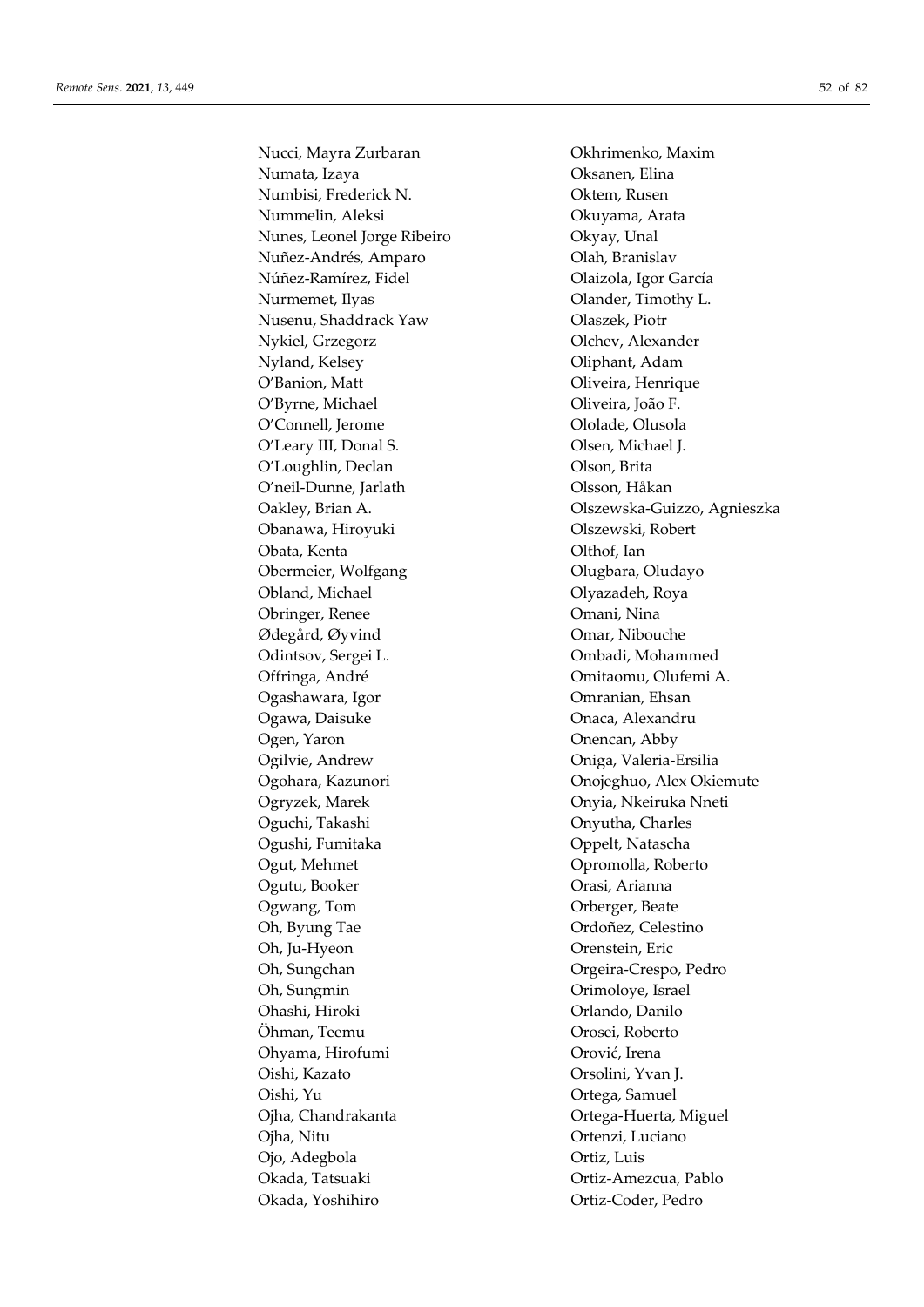Ortolani, Sergio Paek, Sung Wook Ortuño, José María **Pagán**, Brianna R. Osadchiev, Alexander Pagay, Vinay Osco, Lucas Prado Paget, Aaron Osem, Yagil Paheding, Sidike Oshtorjani, Ehsan Kiani Paidamwoyo, Mhangara Osińska-Skotak, Katarzyna Painter, Stuart C. Osmond, Paul Pairman, David Ospina, Raydonal **Pajak, Katarzyna** Ostapowicz, Katarzyna Pajares, Manuel Hernández Ostovari, Yaser Pajić, Vladimir Ostrowski, Wojciech Pal, Mahendra Osuna-Coutiño, J. A. De Jesús Pal, Mahesh Osuna-Enciso, Valentín Palafox, Leon Oszust, Mariusz Palamà, Riccardo Otero, Viviana Palaseanu-Lovejoy, Monica Othman, Arsalan Palazzo, Francesco Otis, Daniel Palenzuela, José A. Otosaka, Inès Paliaga, Guido Otremba, Zbigniew Palipana, Sameera Otsuka, Yuichi Pallas, Benoît Ottaviano, Marco Pallikarakis, Aggelos Ottlé, Catherine Pallotta, Luca Otuka, Akira **Pallottino**, Federico Ou, Tinghai Palme, Massimo Ouahabi, Abdeldjalil Palmer, Diane Ouellette, Jeffrey D. Palmerini, Giovanni Ouimet, William B. Palombi, Lorenzo Oukarroum, Abdallah Palombo, Angelo Ouyang, Zutao Paloscia, Simonetta Ouzounov, Dimitar Palubinskas, Gintautas Own, Chung-Ming **Pamplona** Segundo, Maurício Owsley, Braden Pamucar, Dragan Oxoli, Daniele Pamuła, Teresa Oyama, Ryo Pamuła, Wieslaw Ozbil, Ayse Pan, Baoxiang Ozdemir, Ibrahim Pan, Feifei Paar, Rinaldo Pan, Jiayi Paavel, Birgot Pan, Jinmei Pabi, Opoku Pan, Lu Pablos Hernández, Miriam Pan, Tao Pacheco-Martínez, Jesús **Pan, Xiaohua** Pachidis, Theodore Pan, Yanqun Pacuta, Vladimir Pan, Zhigang Padhye, Nikhil Panagiotakis, Costas Padmanaban, Rajchandar Panagiotidis, Dimitrios Padokhin, Artem Panagopoulos, Thomas Padovan, Sebastiano Panagopoulos, Yiannis Padua, Luis Panahi, Mahdi Paduan, Jeff Panda, Sudhanshu Sekhar

Oszutowska-Mazurek, Dorota Palanisamy Vadivel, Suresh Krishnan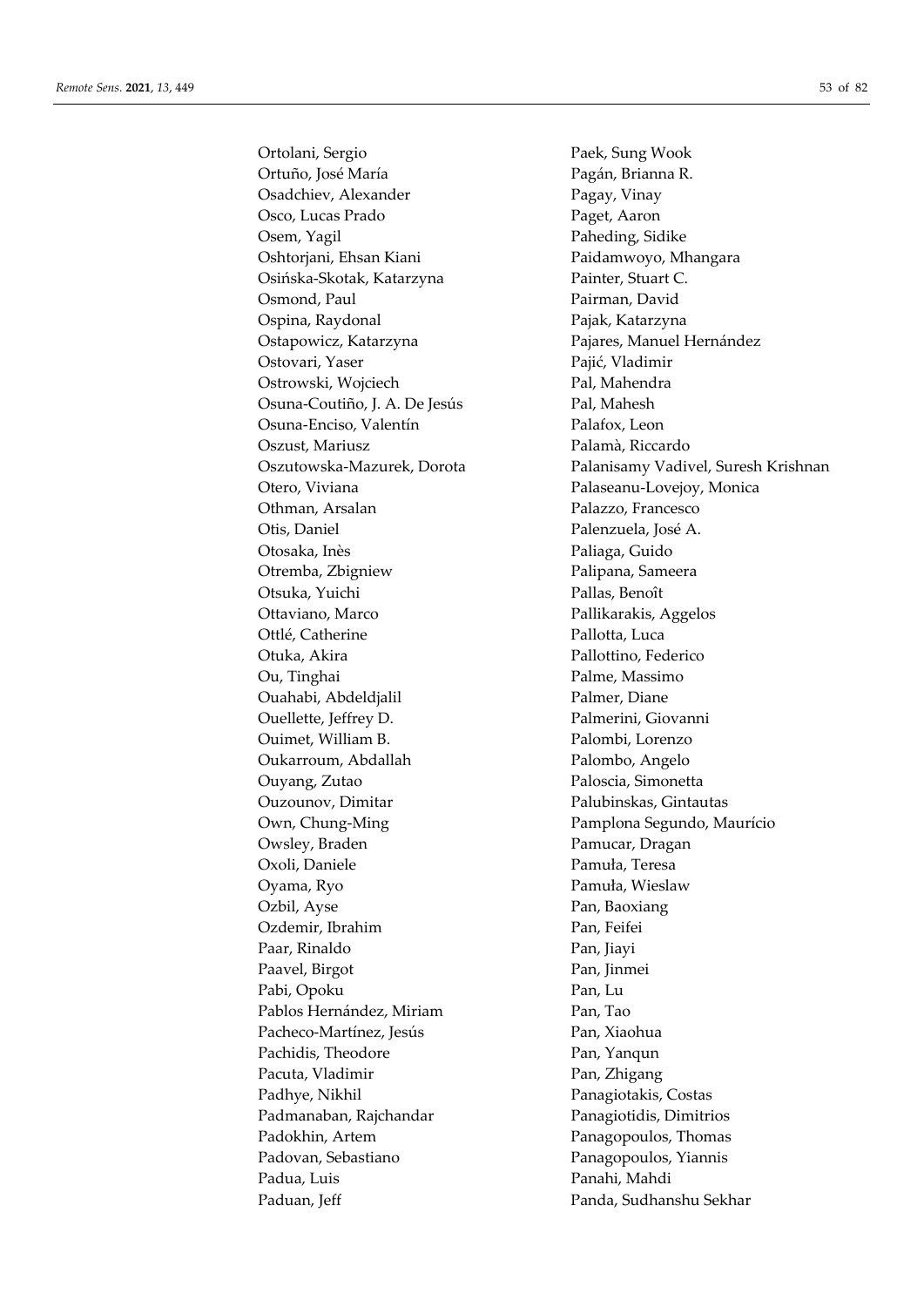Panday, Dinesh Park, Chuljin Pandey, Prem Chandra Park, Edward Paneque, Manuel **Park**, Eun-woo Pani, Shantanu Kumar Park, Haemi Panić, Branislav Park, Hoonyoung Panicker, Sabita Park, Jaehwa Panneton, Bernard Park, Jeonghwan Pantaloni, Marco Park, Jeong-Soo Pantazi, Xanthoula Eirini Park, Jihoon Pantazis, George Park, Kyung-Ae Paoletti, Mercedes E. Park, Kyunghun Paoletti, Mercedes Eugenia Park, Mincheol Papa, Ivica Park, Piljae Papacharalampous, Georgia Park, Sang Seo Papadimitriou, Fivos Park, Seong-Ook Papadimitriou, Kimon Park, Seonyoung Papadopoulos, Nikos Park, Won Kwang Papagiannopoulos, Nikolaos Park, Yongeun Papakonstantinou, Apostolos Park, Youn Shik Papakostas, George A. Park, Young-Je Papalitsas, Christos Park, Yujin Papanikolaou, Ioannis Parkinson, William Papatheodorou, Constantine Parlagreco, Luca Papatsimpa, Charikleia Parlow, Eberhard Papayannis, Alexandros Parmehr, Ebadat Ghanbari Papco, Juraj Parmes, Eija Papic, Vladan Paronis, Dimitrios Papić, Vladan Parra, Lorena Papoutsis, Ioannis Parra, Rene Pappalardo, Giovanna Parrella, Giuseppe Pappas, Odysseas A. Parrens, Marie Paraforos, Dimitrios S. Parrish, Chris Parajka, Juraj Parro-Jiménez, Juan Manuel Paranunzio, Roberta Paršeliūnas, Eimuntas Parard, Gaëlle Partsinevelos, Panagiotis Paraskevopoulou, Angeliki Pascual, Adrian Parcero-Oubiña, César Pascucci, Simone Parcharidis, Issaak Pascucci, Vincenzo Pardini, Matteo **Pashaei**, Mohammad Pardo Martínez, Clara Inés Pashova, Lyubka Pardo, Mario Pasolli, Edoardo Paredes, Jose A. Pasquali, Paolo Paredes-Trejo, Franklin Pasqualotto, Nieves Parent, Léon-Étienne Passerini, Giorgio Parente, Claudio Passy, Paul Parente, Joana Pasternak, Mateusz Parente, Leandro Pastor-Escuredo, David Parida, Bikash Rajan Pastucha, Elzbieta Parisi, Alessandro Pastur, Guillermo Parisi, Alfio Paszto, Vit Park, Chang-Hwan Pásztor, László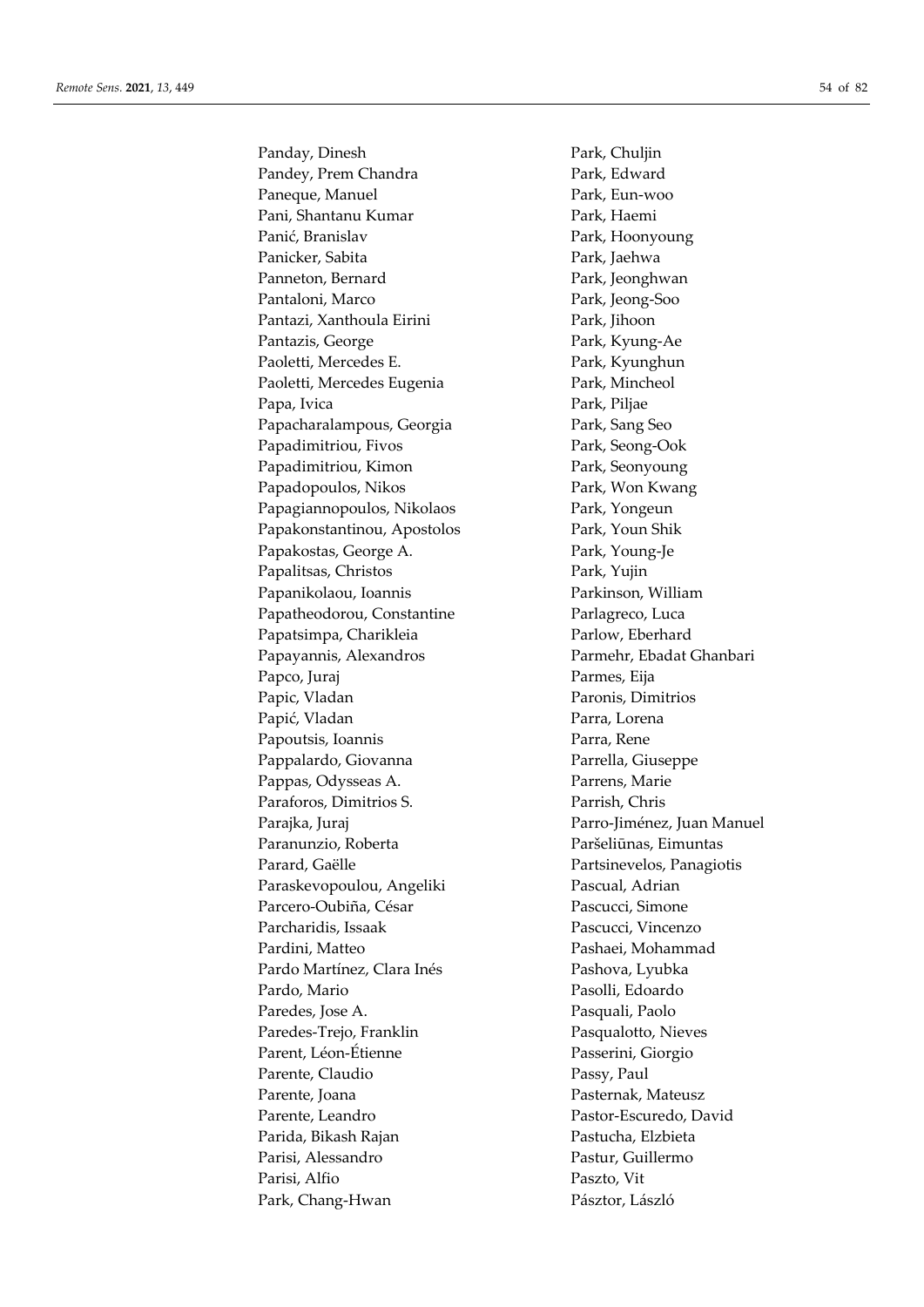Patel, Nirav Nikunj Peeters, Luk Patel, Piyushkumar Pegau, Scott Patias, Petros Peik, Bijan Patidar, Sandhya Peiman, Rihana Patil, Ashok Kumar Pelc-Mieczkowska, Renata Patil, Madhav Pelevin, Vadim V. Patil, Sopan D. Pellegrinelli, Alberto Patino, Jorge Peller, Joseph A. Patočka, Zdeněk Pelletier, Charlotte Patou, Maximilien Pelletier, Mathew G. Patrone, Fabio **Pellitero**, Ramon Patrucco, Giacomo Pelta, Ran Pătru-Stupariu, Ileana Pelto, Mauri Patterson, Paul Penchev, Stoyan Patti, Bernardo Peng, Bin Paudel, Basanta Peng, Chuang Paudyal, Dev Raj Peng, Dao-Li Paul, George Peng, Jia Paul, Seema Peng, Jian Paul, Siddhartho Shekhar Peng, Jingjing Paul, Stephan Peng, Xi Pauley, Patricia M. Peng, Zhengyu Paulino, Igo Penna, Nigel Pauliquevis, Theotonio Penny, Stephen G. Paulus, Mark Penta, Bradley Pauly, Klaas Penttilä, Antti Pavanelli, Donatella Peón, Juanjo Pavasović, Marko Pepe, Antonio Pavel, Svec Pepe, Massimiliano Pavelka, Karel Pepe, Monica Pavičić, Ivica Peralta, Gloria Pavlic, Kresimir Percoco, Gianluca Pavlidou, Efthymia Pereira, Alcides Pavloudakis, Francis Pereira, Eduardo Pavlovčič-Prešeren, Polona Pereira, Jose Pavoni, Gaia Pereira, Luisa Gomes Pawluszek, Kamila Perera, Asanka Pawłuszek-Filipiak, Kamila Perera, Kithsiri Paynter, Ian Peres, Emanuel Payo, Andres Perez Cruzado, Cesar Peacock, David Pérez, Juan Peano, Daniele Pérez-Bueno, Marisa Pearlman, Aaron Pérez-Cabello, Fernando Peaucelle, Marc Perez-Gracia, Vega Pechanec, Vilem Pérez-Martín, Enrique Pedersen, Leif Toudal Pérez-Peña, José Vicente Pedreño, Jose Navarro Pérez-Planells, Lluís

Paz, Igor Pérez De Prado, Rocío Josefina Paziewski, Jacek Pérez González, Elena María Pazzi, Veronica **Pérez González, María Eugenia** Peckhaus, Andreas **Pérez-Meana**, Héctor Manuel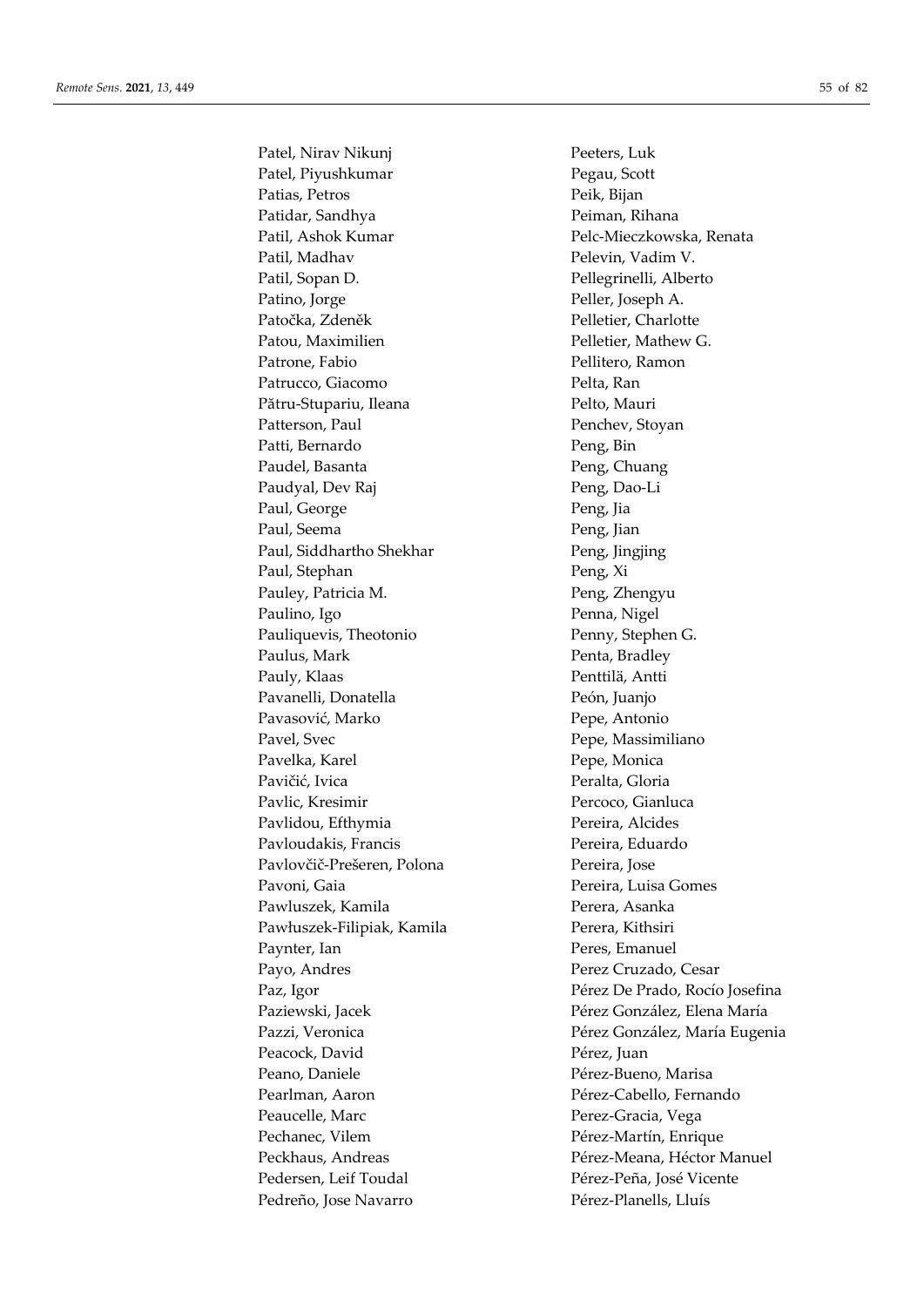Pérez-Ramírez, Daniel Phyo, Cho Nilar Pérez-Rodríguez, Fernando Pi, Huawei Pergola, Nicola Piacentini, Daniela Perhinschi, Mario Piasecki, Michael Perikos, Isidoros Picchio, Rodolfo Pering, Tom Piccini, Chiara Perkovic, Marko Piccoli, Ilaria Perotto, Humberto L. Picos, Juan Perović, Veljko Picotte, Joshua J. Perroy, Ryan L. Pidanič, Jan Perry, Eileen M. Piechota, Thomas C. Perry, Mike Piegari, Ester Perry, Stuart Piekarczyk, Jan Persad, Ravi Ancil Pielke Sr., Roger Persico, Raffaele Piemonte, Andrea Persson, Henrik J. Pieraccini, Massimiliano Pervez, Shahriar **Pieralice**, Francesca Pesaresi, Simone Pierce Jr, Kenneth B. Pesci, Arianna Pierdicca, Roberto Petcu, Dana Piersanti, Mirko Peter, Heike Pietron, Marcin Peters, Dennis K. Pignalberi, Alessio Peters, Ravi Pignatti, Stefano Petersen, Gudrún Nína **Pilarska**, Magdalena Peterson, Birgit Pilaš, Ivan Peterson, Sean D. Pillai, Priya Peterson, Seth H. Piloyan, Artak Petkov, Boyan Pimm, Stuart L. Petlicki, Michal Pina, Pedro Petrasova, Anna Pinault, Florian Petrich, Jan Pineda, Mónica Petrini, Paolo Pinedo-Alvarez, Alfredo Petrisor, Alexandru-Ionut Pinheiro, Marisa Petritan, Ion Catalin Pinho, José Petropoulos, George P. Pinker, Rachel Pettinari, María Lucrecia Pinkovykiy, Maxim Pettinato, Simone Pintelas, Panagiotis Petty, Grant W. Pintilii, Radu-Daniel Peuhkurinen, Jussi Pinto, Francisco Pfeffer, Julia Pinto, Joseph Pfeffer, Karin Pintore, Giovanni Pfeifer, Christian Pinto-Roa, Diego P. Pfeil, Isabella Pio D'Adderio, Leo Pflug, Bringfried Piovan, Silvia E. Pham, Binh Thai Pires De Lima, Rafael Pham, Giao Piringer, Martin Pham, Lien Thi Hong Piroddi, Luca Pham, Minh-Tan Pirotti, Francesco Pham, Tien Dat Pirovano, Guido Phan Cao, Duong Pirrone, Davide Phan, Thanh-Noi Pisano, Andrea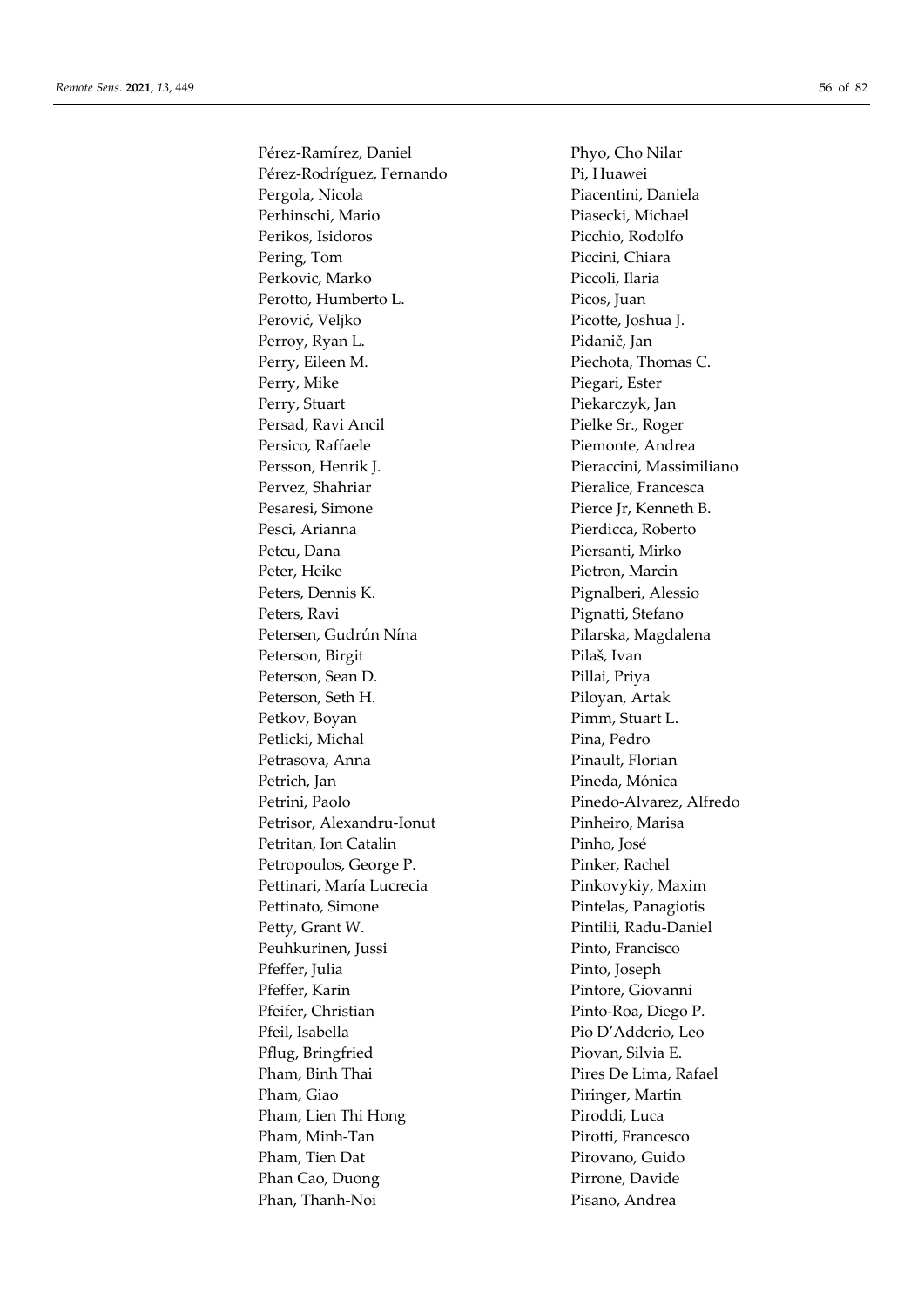Pisello, Anna Poncet, Aurelie M. Pishchalnikov, Roman Y. Ponchak, George E. Piskozub, Jacek Ponciano, Jean-Jacques Pisoni, Enrico Ponomarev, Eugene Pitalúa-Díaz, Nun Ponpandi, Swamy Pitkänen, Timo Pons, Xavier Pitonak, Martin Ponsford, Anthony Pivarčiová, Elena Ponte, Salvatore Planque, Carole **Properties** Poortinga, Ate Platov, Gennady Popa, Mihaela Platt, Ulrich Popescu, Dan Playne, Daniel Popov, Alexei V. Plaza, Antonio Popov, Sergey V. Plescia, Jeffrey Popovic, Marija Pleskachevsky, Andrey Popowicz, Adam Plinke, Burkhard Popstefanija, Ivan Plonis, Darius Porcù, Federico Plummer, David M. Poreh, Davod Plusquellic, David F. Poropat, Lea Plutino, Manuela Portapila, Margarita Poblete-Echeverria, Carlos Portelli, Raechel Podd, Frank J.W. Porter, John Poděbradská, Markéta Portnov, Boris Podhrázská, Jana Portnov, Boris A. Podobnikar, Tomaž Posada, Enrique Pogačnik, Željko Pospichal, Bernhard Poggi, Giovanni Postacchini, Matteo Poggi, Jean-Michel Postylyakov, Oleg V. Poggiali, Valerio Potes, Miguel Pohl, Eric Potgieter, Andries Pohl, Walter Leopold Pottier, Eric Pokharel, Binod Pottier, Julien Pokonieczny, Krzysztof Potůčková, Markéta Pokswinski, Scott Potvin, Corey K. Połap, Dawid Pouliot, George A. Policelli, Frederick Poulose, Alwin Polidori, Laurent Pour, Amin Beiranvand Polishchuk, Yury Pourghasemi, Hamid Reza Polivka, Milan **Pourkand**, Ashkan Polkowska, Zaneta Pourreza, Alireza Pollino, Maurizio Poursanidis, Dimitris Polo-Gómez, María José Poux, Florent Pölönen, Ilkka Povey, Adam Polyakov, Alexander Povilanskas, Ramūnas Polykretis, Christos Powers, Jordan Pomara, Lars Y. Powis, Terry Poméon, Thomas Pradhan, Biswajeet Pompeu, João Pradhanang, Soni Pompilio, Loredana Prakash, Satya Ponce De León, Sonia Prampolini, Mariacristina

Pizzolante, Raffaele Pontes, Montcharles Da Silva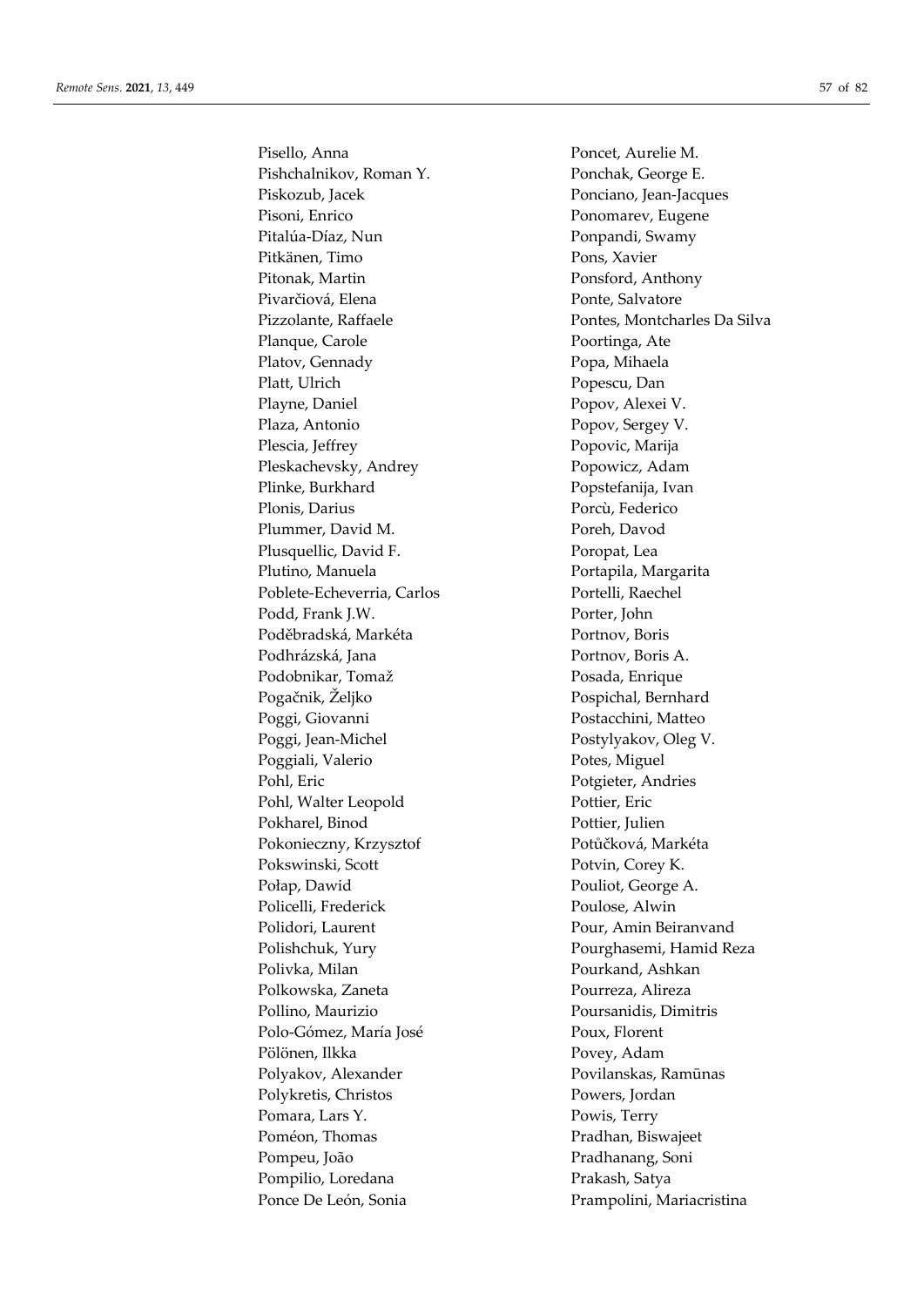Prasad, Abhnil Prasad, Abhnil Pulido Fernández, Manuel Prasad, Dilip K. Pulighe, Giuseppe Prasad, Mukesh Pulinets, Sergey Prasicek, Günther Puliti, Stefano Prata, Fred Pullanagari, Reddy Prates, Gonçalo Pun, Iam-Fei Prati, Claudio Puniach, Edyta Prati, Ronaldo Puntel, Laila Praticò, Salvatore Purca, Sara Prechtel, Nikolas Puschell, Jeff Prestininzi, Pietro Puthukkudy, Anin Preußer, Andreas Puziene, Ruta Prey, Lukas Pyka, Krystian Prezioso, Giuseppina Pyne, Budhaditya Pribadi, Didit Okta Pyo, Jongcheol Pricope, Narcissa Pytharoulis, Ioannis Prieto Guerrero, Alfonso  $Qadir$ , Abdul Prieto Herráez, Diego  $Q$ amar, Faisal Mueen Prieto, Juan F. Qayyum, Abdul Prikhodko, Valentina Qi, Guanqiu Pringle, Matthew Qi, Jianbo Prinz, Torsten Qi, Wenlu Priyankara, Prabath Qi, Youcun Pro Muñoz, Carmen Qian, Budong Prochniewicz, Dominik Qin, Cheng-Zhi Proctor, Cameron Qin, Hongde Prokešová, Roberta  $Q$ in, Yi Prokhorov, Mikhail Evgenevich Qiu, Yubao Prokop, Paweł Qu, Feifei Prol Ledesma, Rosa María **Qu, Ying** Prol, Fabricio Quackenbush, Lindi Proud, Simon **Quan, Xingwen** Prudente, Victor Hugo Rohden Quartulli, Marco Prudnikova, Elena Quast, Raphael Prugel-Bennett, Adam Quej, Victor H. Prus, Barbara Quevedo, Miguel Przyborski, Marek Quevedo-Gutiérrez, Eduardo Psomiadis, Emmanouil Quinn, John E. Ptak, Mariusz Quinta-Nova, Luís Pu, Ruiliang Quiros, Elia Pu, Wei **Rabah, Hassan** Pu, Yu-Chi Rabbel, Wolfgang Puchalka, Radoslaw Rabbi, Jakaria Pudelko, Rafal Rabby, Yasin Wahid Pueppke, Steven Raber, George Pugliese Carratelli, Eugenio Rabiee, Ramtin Pukanská, Katarína **Rabin, Bob** Rabin, Bob Pulatov, Alim Rachakonda, Prem Pulella, Andrea Raczka, Brett Puletti, Nicola Rączkowski, Włodzimierz

Psychas, Dimitrios **Quinn**, Nigel William Trevelyan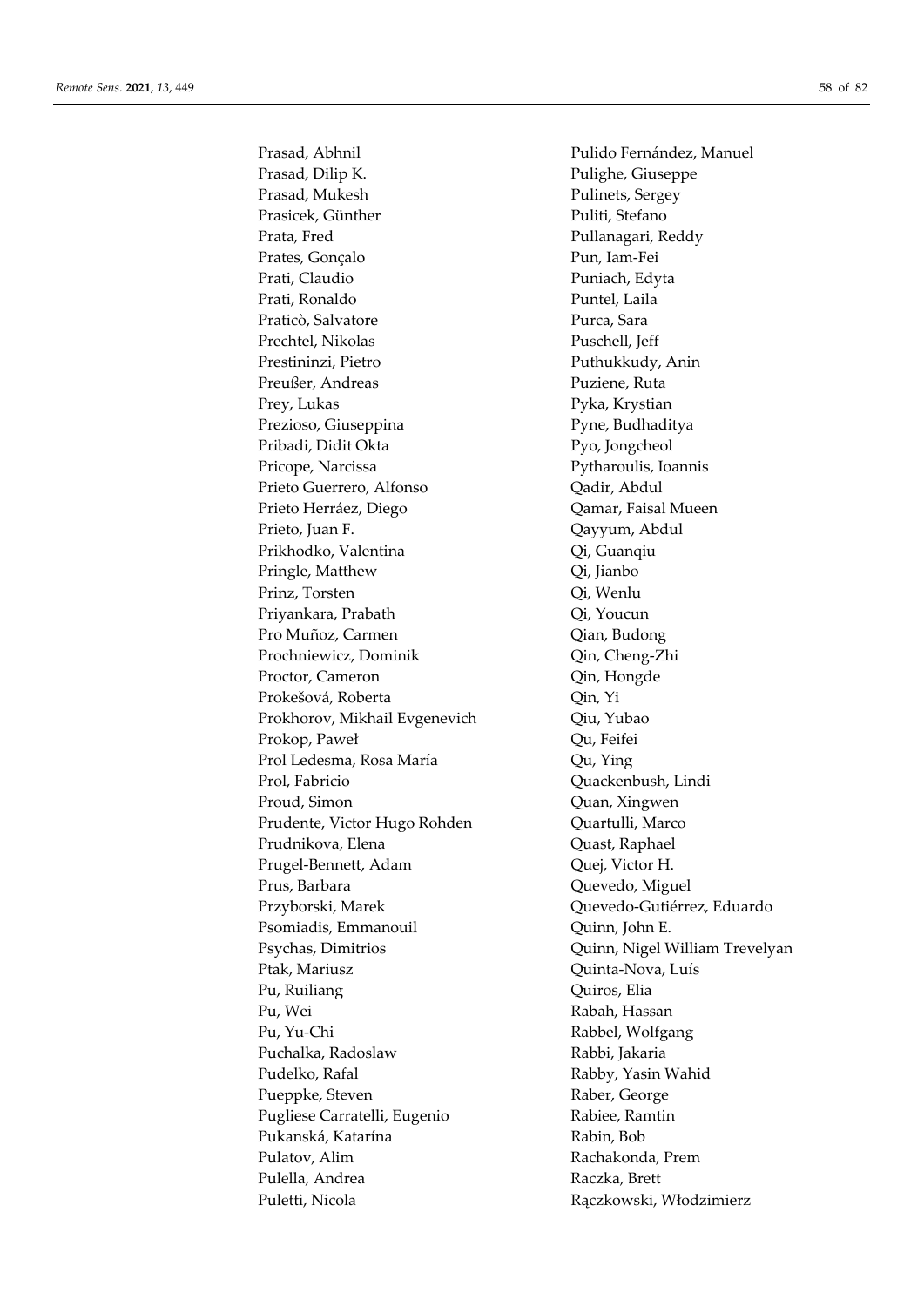Radecki-Pawlik, Artur **Ramos**, Ana Paula Marques Radhakrishnan, Chandrasekar Rampa, Vittorio Radicioni, Fabio **Ramsey**, Michael Radivilova, Tamara Ran, Youhua Radkevich, Alexander V. Rana, Fabio Michele Radočaj, Dorijan Rana, Soumya Prakash Radoi, Anamaria **Ranagalage, Manjula** Radovic, Matija **Randazzo**, Giovanni Radulescu, Adrian T. Kanndal, Heidi Radulescu, Virgil Mihai Rao, Jian Radwan, Taher M. **Rao, Yuhan (Douglas)** Rafa, Mickey Raouf, Abdul Raffa, Francesco Rapant, Petr Ragaglini, Giorgio **Rapinchuk, Ekaterina** Ragettli, Silvan Rapinel, Sebastien Raghavendra, Ajay **Rapiński, P. Jacek** Ragi, Shankarachary Rapoport, Yuriy G. Ragia, Lemonia **Raptis, Panagiotis Ioannis** Ragon, Thea **Räsänen**, Aleksi Rahaghi, Abolfazl Irani Rashid Niaghi, Ali Rahaman, Khan **Raši, Rastislav** Rahimpour, Alireza Rasmy, Mohamed Rahman, Habib **Raspini**, Federico Rahman, Md. Shahinoor Rastogi, Anshu Rahman, Moshiur Raszka, Beata Rahman, Muhammad Rateb, Ashraf Rahman, Muhammad Tauhidur Ratha, Debanshu Rahman, Muhib Ur **Rattigan**, Oliver V. Rahnama, Mehdi Raulin, Jean-Pierre Rahnemoonfar, Maryam Raupach, Timothy H Raida, Zbynek Rauste, Yrjo Raimondi, Valentina Rautiainen, Miina Rairoux, Patrick Raval, Simitkumar Räisänen, Petri Kavanelli, Michela Raissouni, Naoufal Ravankar, Abhijeet Raj Meena, Sansar **Ravindran**, Prabu Rajapakshe, Chamara Raybaut, Myriam Rajasekaran, Eswar **Raynal, Matthias** Rajner, Marcin Rayne, Louise Rajwa-Kuligiewicz, Agnieszka **Raynolds, Martha K.** Rakun, Jurij Re, Cristina Rallo, Giovanni **Realmuto, Cincent** Raman, Aishwarya **Reboul, Serge** Ramanauskaitė, Simona Reddy Marpu, Prashanth Ramapriyan, Hampapuram Redweik, Paula Ramella, Giuliana Reed, Carl Ramezai, Habib **Rees, Gareth** Ramezan, Christopher Reese, Heather Ramírez-Rojas, Alejandro Refaat, Tamer F. Ramoelo, Abel Refice, Alberto Ramondini, Massimo Regnard, Jean-Luc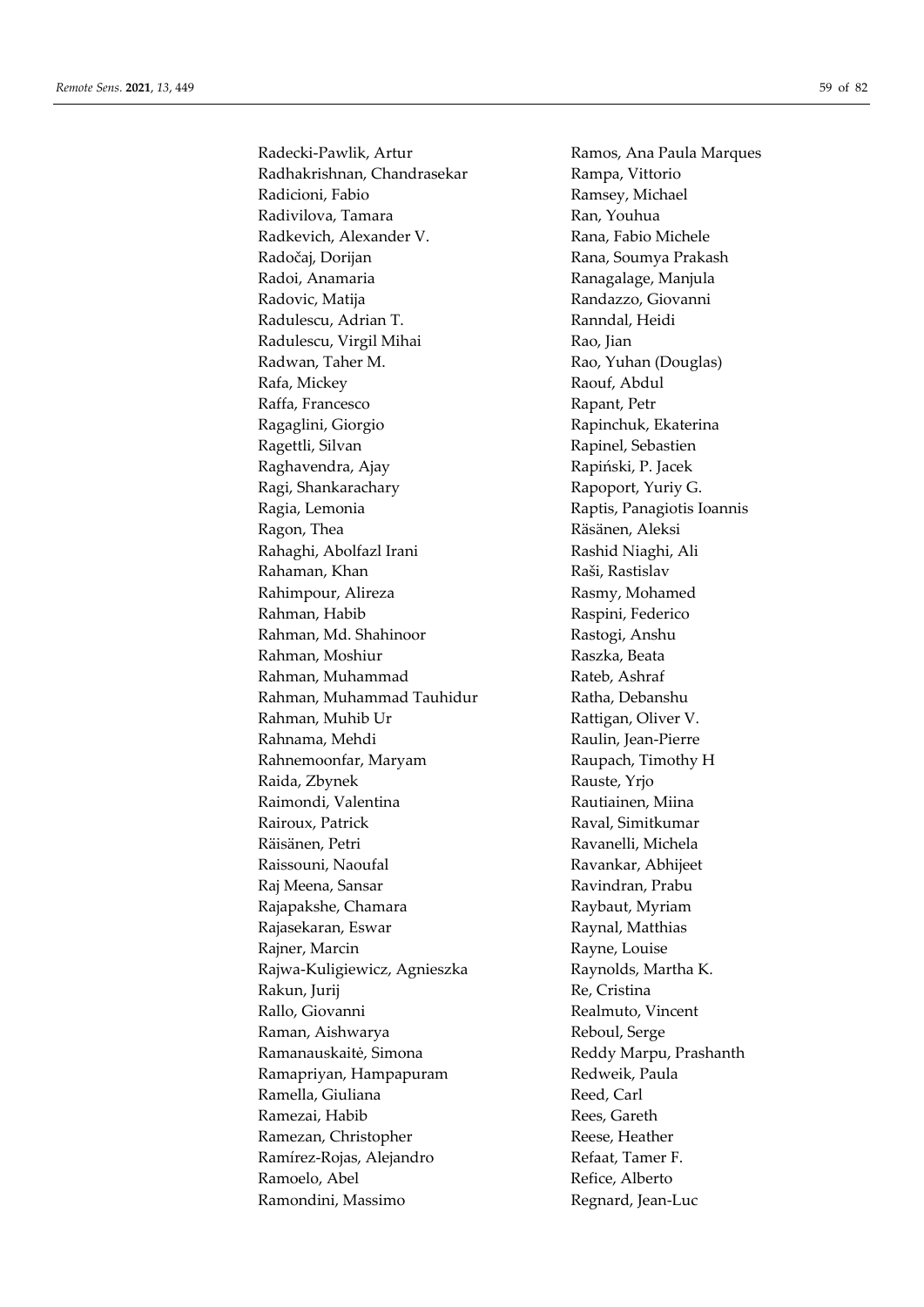Reguzzoni, Mirko Ribeiro Neto, Alfredo Reimann, Jens **Ribeiro, Matheus Henrique Dal Molin** Reimer, Andreas Ribeiro, Sergio Silva Reineix, Alain Ribeiro, Tiago Reinhardt, Jason Ribo Vedrilla, Serni Reinisch, Elena C. Kibodetti, Alessandra Reinoso Gordo, Juan Francisco Ribolini, Adriano Rejas Ayuga, Juan Gregorio Riccardi, Umberto Rejfek, Lubos Ricchi, Antonio Remelgado, Ruben Ricci, Giovanni Francesco Remmel, Tarmo K Ricciardelli, Elisabetta Remund, Jan Richardson, Murray Rémy, Samuel Richardson, Walter Ren, Chunying **Richetti**, Jonathan Ren, Lei Richter, Goetz Ren, Wenqi Richter, Rudolf Ren, Yuzhuo Ricko, Martina Renard, Florent Riczu, Peter Renard, Jean-Baptiste Riddick, Caitlin Rendenieks, Zigmārs Riede, Klaus Rene, Forsberg Rieg, Lorenzo Renga, Alfredo Rienow, Andreas Renné, David S. **Rienzi**, Eduardo A. Renner, Bernd-Christian Rigge, Matthew Rennie, Susan Riggi, Ezio Renza, Diego Righi, Marco Repasky, Kevin Rigo, Tomeu Requena-Mullor, Juan M. Kiguzzi, Federica Resio, Don Riihelä, Aku Rešković, Stoja **Rijal, Santosh** Resop, Jonathan Riley, James Restaino, Rocco Rimal, Bhagawat Restás, Ágoston Rinaldi, Michele Reszka, Pedro **Rinaudo**, Fulvio Retterer, John Michael Ringerud, Sarah Reuter, Hannes Rinke, Karsten Revill, Andrew Rios Do Amaral, Lucas Revuelta, María Aránzazu Rios, Carlos Reyes-Aldasoro, Constantino Carlos Riquelme, Sebastian Reyes-González, Arturo Risbøl, Ole Reynolds, Gregory J. Risch, Eric Rezaee, Mohammad Ristić, Aleksandar Rezaei, Ehsan Eyshi **Ritter**, Christoph Řezník, Tomáš Ritter, Tim Rhea, Lee K. Rius, Antonio Rhinane, Hicham Riva, Carlo Rhodes, Edward Rivalland, Vincent Riaza, Asuncion Rizaev, Igor G. Ribal, Agustinus Rizaldy, Aldino Ribas, Salvador Rizos, Dimitris Ribas, Salvador J. Rizwan, Muhammad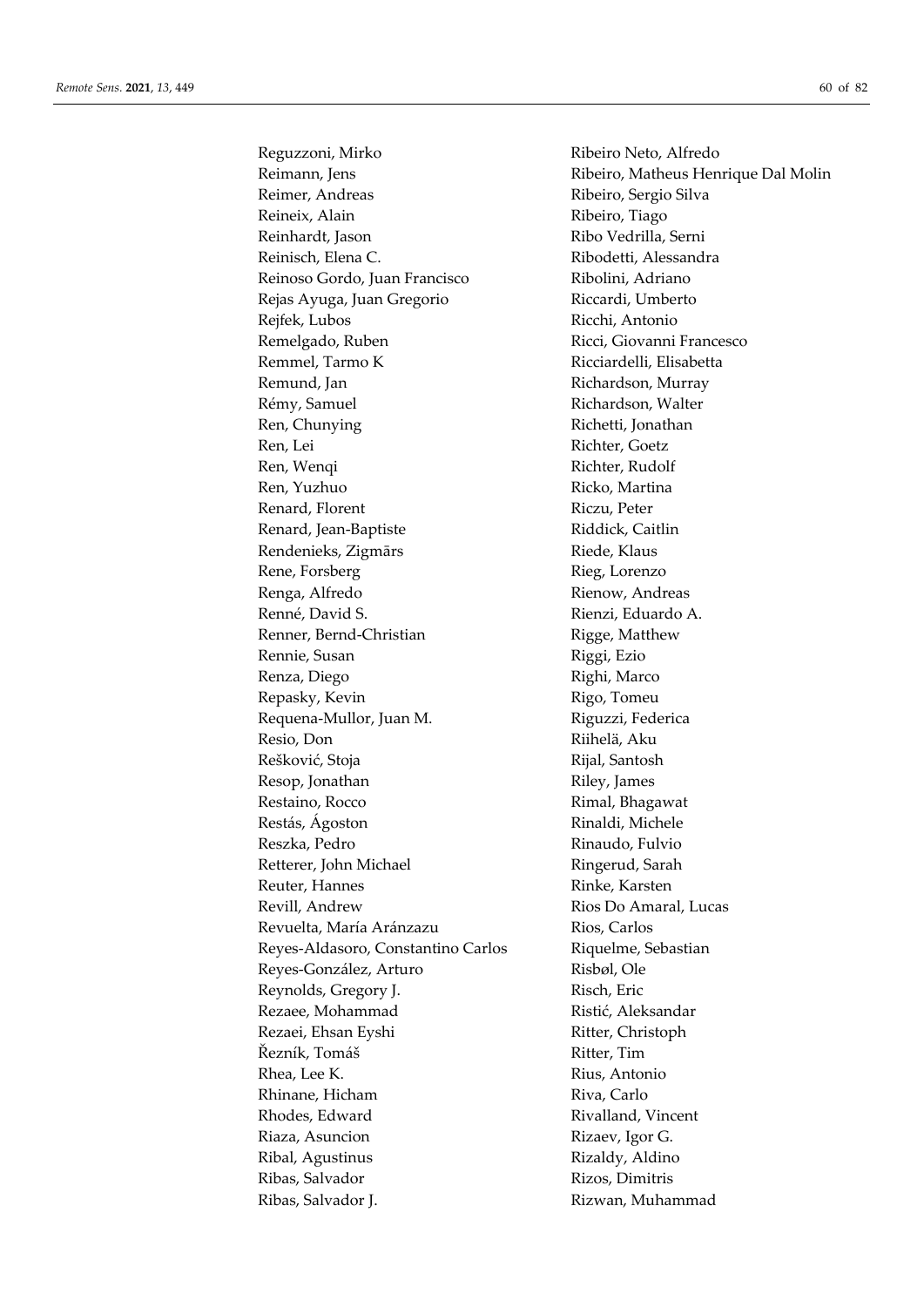Rizza, Umberto Rojhani, Neda Rizzo, Enzo **Rojo Baio, Fábio Henrique** Robert, Tenzer Rollins, Chris Roberto, Corizzo Roma-Dollase, David Roberts, Allen D. **Romano**, Filomena Roberts, Dar Romano, Salvatore Roberts, Gareth Romanov, Andrey Roberts, J. Brent Romanov, Peter Roberts, Jason Roman-Rangel, Edgar Roberts, John Roman-Stork, Heather L. Robinson, Nathaniel Romatschke, Ulrike Robinson, Peter Romero, Adrian Gracia Robles, Ramiro Romero-Cano, Victor Rocca, Fabio **Rommel**, Tobia Roccheggiani, Matteo Roncella, Riccardo Rocha, Alfredo Ronchetti, Giulia Rocha, Cesar Ronen, Shuki Rocha, Jorge Ronga, Domenico Roda, Jean-Marc **Rongier**, Guillaume Rodger, James Ronglin, Tang Rodning, Chris Rönnholm, Petri Rodrigo, Juan Fernando Rontu, Laura Rodrigo-Comino, Jesus Ropelewska, Ewa Rodrigues, Abel Rosa, Alessandro De Rodrigues, Armanda Rosa, Eric Rodrigues, Carla Pimental Rosa, Katia Rodrigues, Thanan **Rosca**, Sanda Rodriguez Diaz, Camilo Arturo Rose, Stine Kildegaard Rodríguez Martín, José Antonio Roselli, Luca Rodríguez Sousa, Antonio Alberto Rosenkranz, Philip Rodriguez, Andres Rosi, Ascanio Rodriguez, Dionisio Rositsa, Miteva Rodríguez, Francisco Ross, Jeremy Rodriguez, Georgina Rossato, Luciana Rodriguez, Sergio Rossi, Cristian Rodriguez-alvarez, Nereida Rossi, Lorenzo Rodríguez-Avi, José Ross-Smith, Viola Rodriguez-Fernandez, Nemesio Rostami, Mohammad Rodríguez-Gómez, Alejandro **Rostkier-Edelstein, Dorita** Rodríguez-Gonzálvez, Pablo Roșu, Adrian Rodriguez-Moreno, Victor M. Roth, Achim Rodríguez-Navarro, Pablo Roth, Bernhard Wilhelm Rodríguez-Peces, Martín Jesús Roth, Guy Rodriguez-Perez, Daniel Roth, Peter Rodriguez-Pulido, Francisco J. Rotman, Stanley Rodriguez-Rastrero, Manuel Rott, Helmut Roessler, Sebastial and Rotta, Luiz Roger, Jean-Claude Rotter, Pawel Roić, Miodrag Rotunno Filho, Otto Corrêa Roig, Ignacio Bosch Roueff, Antoine

Robustelli, Umberto **Romero-Sanchez, Martin Enrique**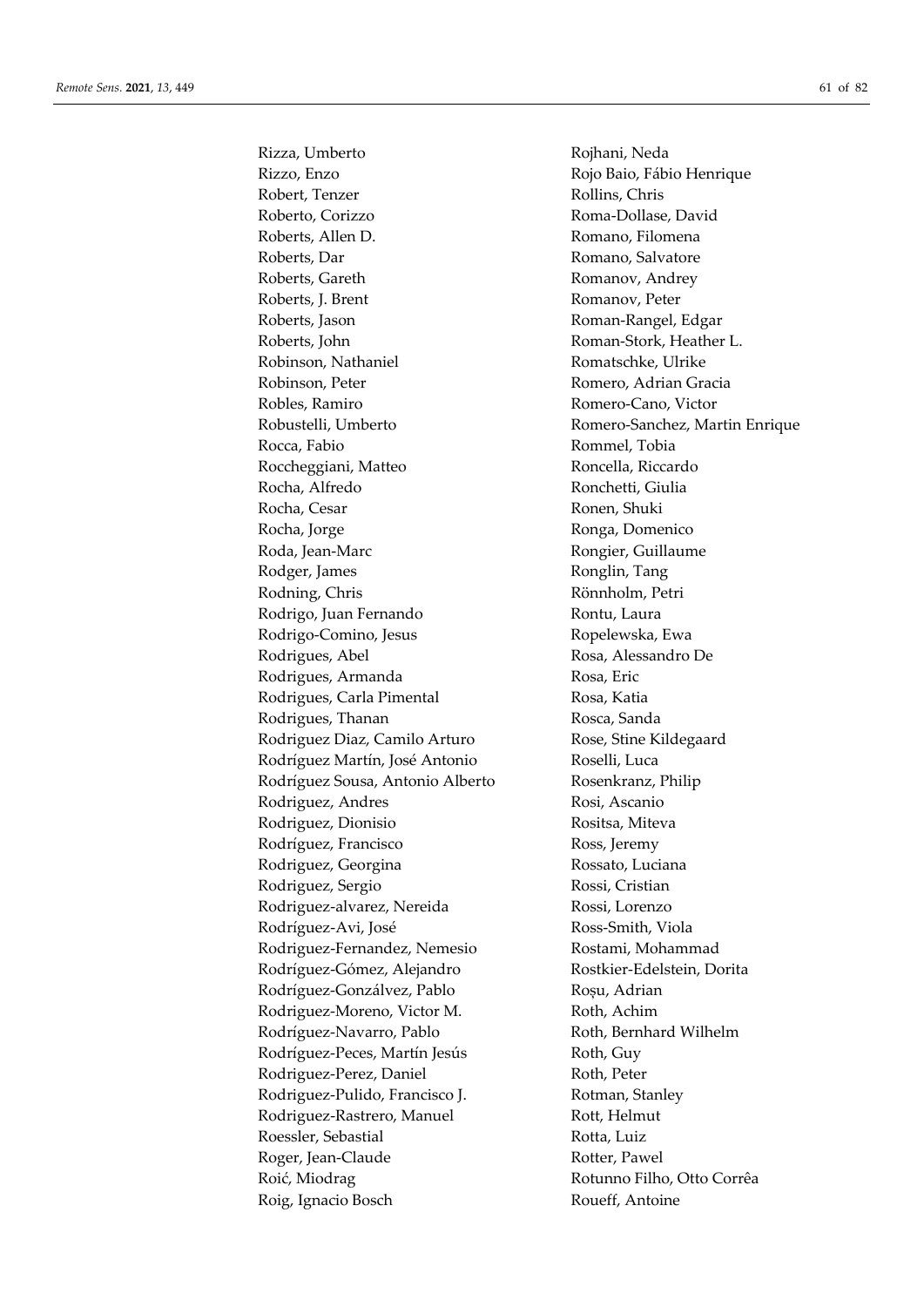Roupioz, Laure Ružić, Igor Rousseau, David **Ruzmaikin**, Alexander Roussel, Jean Romain **Ruzza**, Giuseppe Roussos, Evangelos Rybansky, Marian Roux, Emmanuel Rybnikova, Nataliya A. Rowland, Clare Ryerson, Robert A. Rowley, Nathan Ryu, Hyejeong Roy, Alexandre Ryu, Jae Hyeon Roy, Parth Sarathi Ryzhii, Maxim V. Roy, Richard Rzepecka, Zofia Royo, Santiago **Richards** Rzętała, Mariusz Rozos, Evangelos Rzhanov, Yuri Rozsa, Zoltan Sá, Ana C. L. Różycki, Sebastian Saadane, Rachid Ruban, Dmitry Sabchevski, Svilen Petrov Ruberti, Daniela Saber, Mohamed Rubini, Santha Saberioon, Mohammadmehdi Rucci, Alessio Sabol, Donald Rudemo, Mats Sačkov, Ivan Rudenko, Sergei Sadeghi, Mojtaba Ruecker, Gernot Sadeghi, Morteza Ruescas, Ana B. Sadjadi, Firooz Ruescas, Ana Belen Sadovnikov, Alexandr Ruessink, Gerben Sadowski, Maciej Rüfenacht, Rolf Saenz, Jon Ruff, Steve Safari, Mehdi Ruhtz, Thomas Safonov, Ilia Ruiz Armenteros, Antonio Miguel Safronov, Alexander N. Ruiz Fernández, Jesús Sagan, Vasit Ruiz Perez, Guiomar Saha, Auromeet Ruiz, Darío Domingo Saha, Korak Ruiz, Luis A. Saha, Sudipan Ruiz, Oscar Sahajpal, Ritvik Ruiz-De-Azúa, Joan Adrià Sahin, Caner Ruiz-Etcheverry, Laura A. Saho, Kenshi Ruiz-Munoz, Jose Francisco Sahoo, Alok Rumora, Luka Sahour, Hossein Ruohoniemi, John Michael Sahu, Netrananda Ruokolainen, Kalle Said, Faozi Rusnák, Miloš Saifuzzaman, Md Russ, John Saintenoy, Albane Russell, Brandon Saitoh, Kenji Russell-Smith, Jeremy Sajeva, Angelo Russo, Michele Sakai, Akiko Russo, Paolo Sakai, Takeyasu Rusu, Corneliu Sakamoto, Maiko Rusu, Liliana Sakkas, Vassilis Rusu, Teodor Sakpere, Wilson Rüthrich, Frank Sakuno, Yuji Rutishauser, Ervan Sala, Florin Rutten, Jantien Salamanis, Athanasios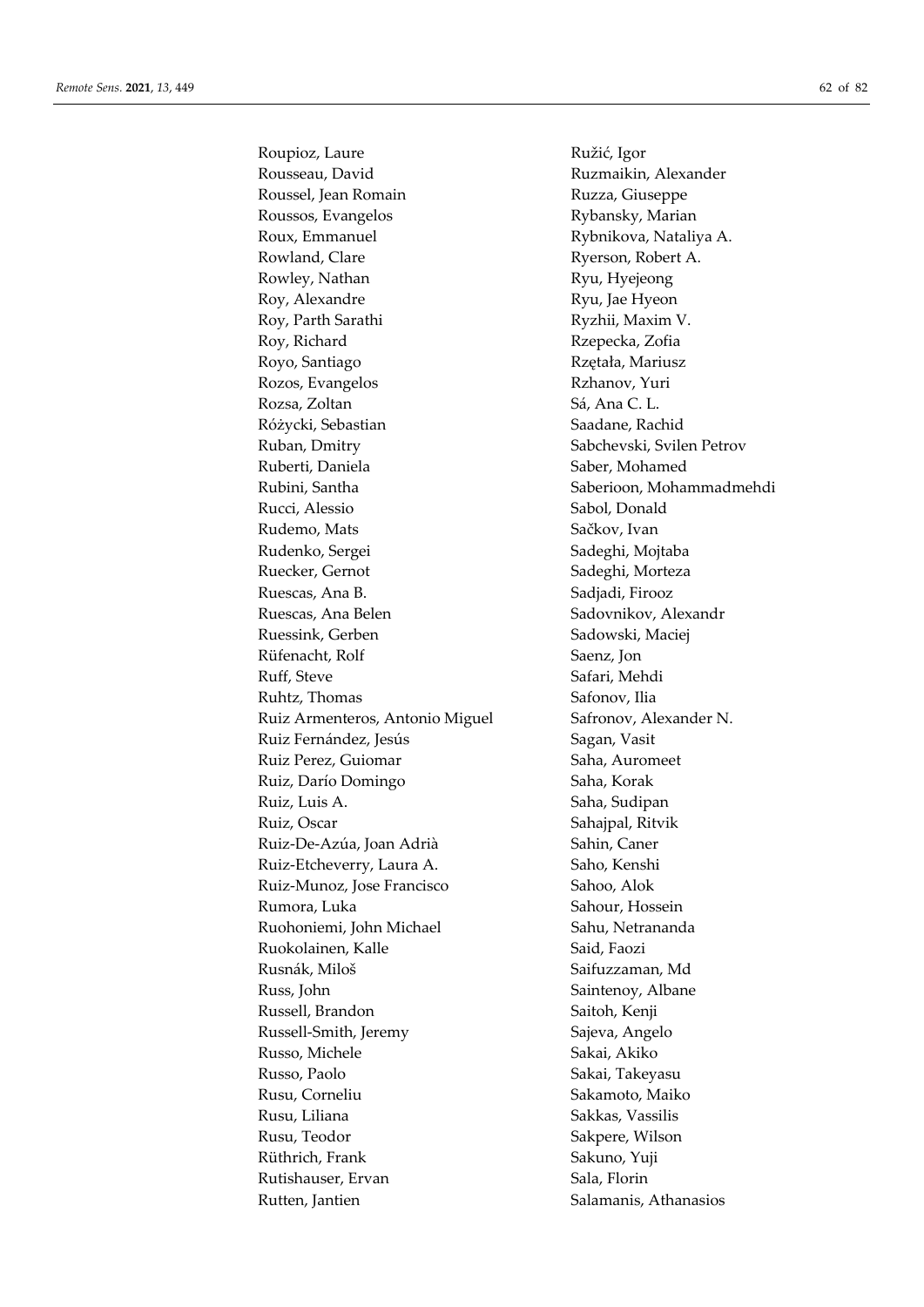Salameh, Edward Sanchez-Lopez, Nuria Salamí, Esther Sánchez-Molina, Jorge Antonio Salas, Eric Sanchez-Moya, Yolanda Salata, Stefano Sánchez-Rodríguez, Ana Salati, Sanaz Sánchez-Rodríguez, David Salazar, Addisson Sánchez-Ruiz, Sergio Saldias, Gonzalo Sánchez-Sastre, Luis Fernando Saleem, Nayyer Sandberg Sørensen, Louise Salekin, Serajis Sander De Carvalho, Lino Augusto Salem, Ali Sandlersky, Robert Salem, Salem Ibrahim Sándor, Lenk Saleous, Nazmi Sandoval-Herazo, Luis Carlos Salerno, Emanuele Sandric, Ionut Salgadoe, Arachchige Surantha Ashan Sangirardi, Marialuigia Salgueiro Romero, Luis Sanli, Fusun Salomon, Valério Antonio Pamplona Sanna, Andrea Salvador, Pablo Sanna, Francesca Salvadori, Giacomo Sano, Edson Eyji Salvati, Luca San-Segundo, Ruben Salvatori, Rosamaria Sansosti, Eugenio Salvi, Maria Cristina  $\qquad \qquad$  Santamaria, Carlos Salvini, Riccardo Santamaria, José Salzano, Roberto Santamaria-del-Angel, Eduardo Sam, Lydia Santamaría-Peña, Jacinto Sama, Michael Santana-Cedrés, Daniel Samanta, Dhrubajyoti Santangelo, Michele Samanta, Sailesh Santi, Fabrizio Samardžić-Petrović, Mileva Santopuoli, Giovanni Samat, Alim Santoro, Mattia Samek, Lucyna **Santos**, Angela Samia, Jalal Santos, Daniel Rodrigues Dos Samimi-Namin, Kaveh Santos, Florentino Sampath, Dissanayake Santos, Lucana Sampietro, Daniele Santos, Rodrigo M. Sams, Brent Sanuy Vazquez, Marc Samsonov, Sergey V. Sapana, Lohani Samsonov, Timofey E Sapountzis, Marios San Martin, Narkis Morales Sapp, Joseph Sanath Kumar, Sathyachandran Saprykina, Yana Sánchez De Miguel, Alejandro Sapucci, Luiz Fernando Sanchez, Alejandro Sara, Pensieri Sanchez, Esperanza Saraceno, Martin Sanchez, Juanma Lopez Saracin, Aurel Sánchez, Luis A. Saragadam, Vishwanath Sanchez, Nilda Santraz, Muhammad Shahzad Sanchez, Noelia Sargent, Isabel Sánchez, Yolanda Sarker, Chandrama Sanchez-Alzola, Alberto Sarkissian, Alain Sanchez-Azofeifa, Arturo Šarlah, Nikolaj Sánchez-Carnero, Noela Sarmiento, Alvaro Lau Sánchez-Gómez, Mario Saroli, Michele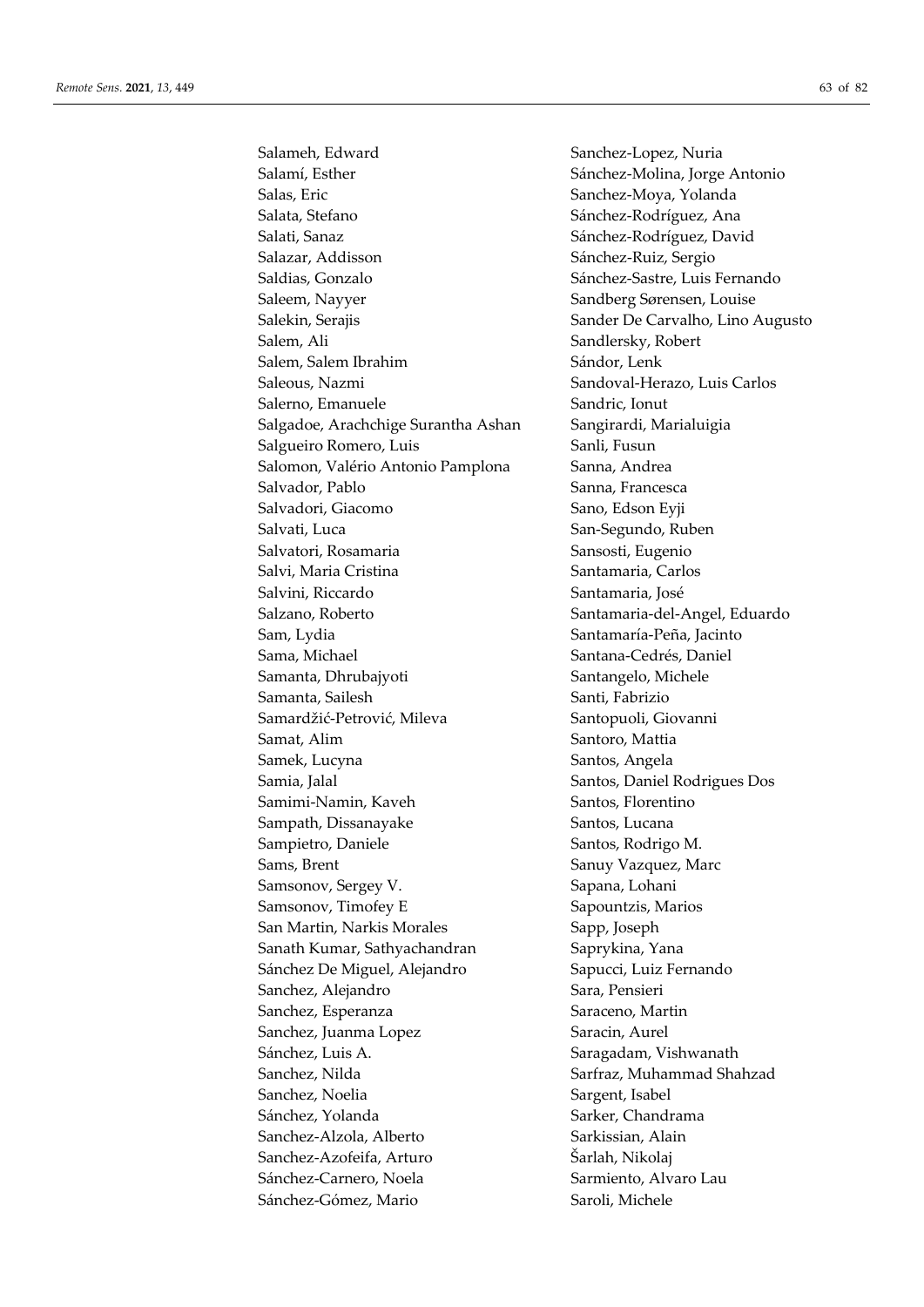Sarría, Francisco Alonso Scheres, Babette Sasgen, Ingo Schiappacasse, Paulina Sasi, Sruthy Sasi, Sruthy Schiavulli, Domenico Sassani, Alireza Schiffer, Christian Sateriano, Adele Schillaci, Calogero Sathyachandran, Sanath Kumar Schimalski, Marcos Benedito Satmari, Alina Schimel, Alexandre Sato, Kazutoshi Schindler, Mirjam Satriano, Valeria **Schirinzi**, Gilda Saulino, Luigi Schirrmann, Michael Saumard, Matthieu Schirru, Luca Saunders, Roger Schlaepfer, Daniel Saux Picard, Stephane Schleeweis, Karen Savastano, Giorgio Schleiss, Marc Savchuk, Stepan Schlembach, Florian Saveliev, Anatoly Schlund, Michael Savelyev, Ivan Schmeitz, Antoine Savi, Patrizia Schmid, Baptiste Saviano, Simona Schmid, Moritz S. Savin, Igor Schmidhalter, Urs Savran, William Schmidt, Armin Savtchenko, Andrey K Schmidt, Carsten Sawada, Yohei Schmidt, Johannes Sawicki, Piotr Schmidt, Kersten Sawyer, Virginia Ruth Schmidt, Lilian Saxe, Samuel Saxe, Samuel Schmidt, Louise Steffensen Sayab, Mohammad Schmidt, Sebastian Saylam, Kutalmis Schmitt, Andreas Sayol, Juan M. Schmitt, Michael Sayyouri, Mhamed Schmitt, Thierry Sazib, Nazmus Schneider Von Deimling, Jens Sberveglieri, Veronica Schneider, Andreas Scafetta, Nicola Schneider, Mathias Scala, Barbara **Schofield**, Gail Scalenghe, Riccardo Scholtz, Rheinhardt Scalera, Lorenzo Schönbrodt-Stitt, Sarah Scambos, Ted Schönhuber, Michael Scanavino, Matteo Schreck, Carl Scardapane, Simone Schröder, Dietrich Scardi, Michele Schroer, Sibylle Scarelli, Frederico Schubert, Henry Scaringi, Gianvito Schubert, Matthias Scarnati, Theresa Schulthess, Urs Scavuzzo, Carlos M. Schultz, Johannes Schaaf, Crystal B. Schultz, Richard Schäfer, Klaus Schumacher, Johannes Scharff, Lea Schumann, Guy J.-P. Scharien, Randall Schuur, Terry J. Scheiber, Rolf Schwaab, Jonas Scheirer, Ronald Schwarz, Gottfried Schepers, James Schwenk, Jon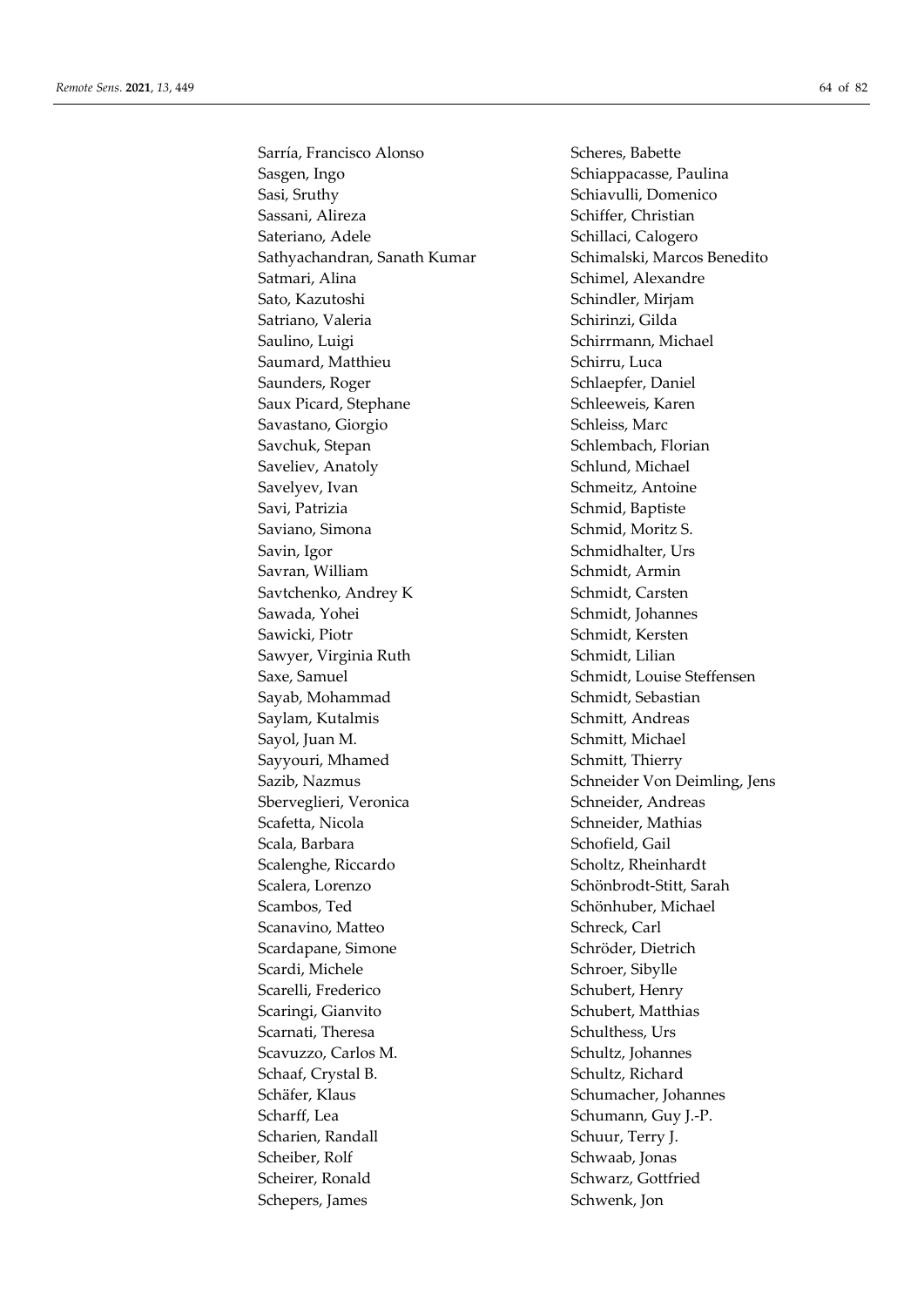Scordo, Facundo Sequeira, Jean Scorzini, Anna Rita Serafino, Francesco Scott, Andrea Serban, Gheorghe Scott, Joel P. Sergi, Pier Nicola Scott, Waymond Sergieieva, Kateryna Scotti, Roberto Sergievskaya, Irina Scuderi, Louis Serio, Carmine Scully, Brandan Serra, Yolande Sebari, Imane Servadio, Pieranna Sebastian, Rizal Sessa, Salvatore Šebeň, Vladimír Šestak, Ivana Sedaghat, Nima Sestras, Paul Seddon, Philip J. Sestraș, Paul Sedliak, Maroš **Sethi**, Harpreet See, Linda See, Linda Setiawati, Martiwi Diah Seed, Alan Seed, Alan Seed, Alan Seed, Alan Seed, Alan Seed, Alan Seed, Alan Seed, Alan Seed, Alan Seed, Alan Seed, Alan Seed, Alan Seed, Alan Seed, Alan Seed, Alan Seed, Alan Seed, Alan Seed, Alan Seed, Alan Seed, Alan Se Seehaus, Thorsten Sevara, Christopher Seepersad, Garrett Seyednasrollah, Bijan Sefercik, Umut Güneş Seymour, Alexander Segers, Laurent Seymoure, Brett M Segoni, Samuele Seyoum, Wondwosen Seguini, Lorenzo Sfetsos, Athanasios Seidel, Felix Sgouros, George Seidel, Peter Sha, Zongyao Seier, Gernot Shaaban, Ibrahim Seijmonsbergen, Arie C. Shadaydeh, Maha Seijo, Francisco Shafiei Shiva, Javad Seip, Knut L<br>Shafique, Muhammad Sekertekin, Aliihsan Shah, Adil Seleiman, Mahmoud F. Shahab, Sina Seletković, Ante Shahabfar, Alireza Sellami, Akrem Shahgedanova, Maria Sellitto, Pasquale Shahian Jahromi, Babak Selva, Massimo Shahid, Imran Semedo, Alvaro Shahidi, Reza Semenov, Alexander Shahrestani, Seyed Semeraro, Teodoro **Shahri, Abbas** Semmling, Maximilian Shahzad, Faisal Sena, Elisa Thome Shajahan, Sunoj Senčić, Tomislav Shamshiri, Redmond R. Senécal, Jean-Francois Shan, Mao Senyurek, Volkan Shang, Jiali Senyurek, Volkan Yusuf Shang, Rong Seo, Bong-Chul Shang, Songhao Seo, Eunkyo Shang, Xiaoxia Seo, Eunkyoung Shankar, Mohan Seo, Ki-Weon Shao, Guofan Seoane, Lucia Shao, Xi Seppänen, Jaakko Shao, Zhenfeng

Sciancalepore, Savio Sepúlveda Allende, Andrés Semmens, Caitlin Shahtahmassebi, Amirreza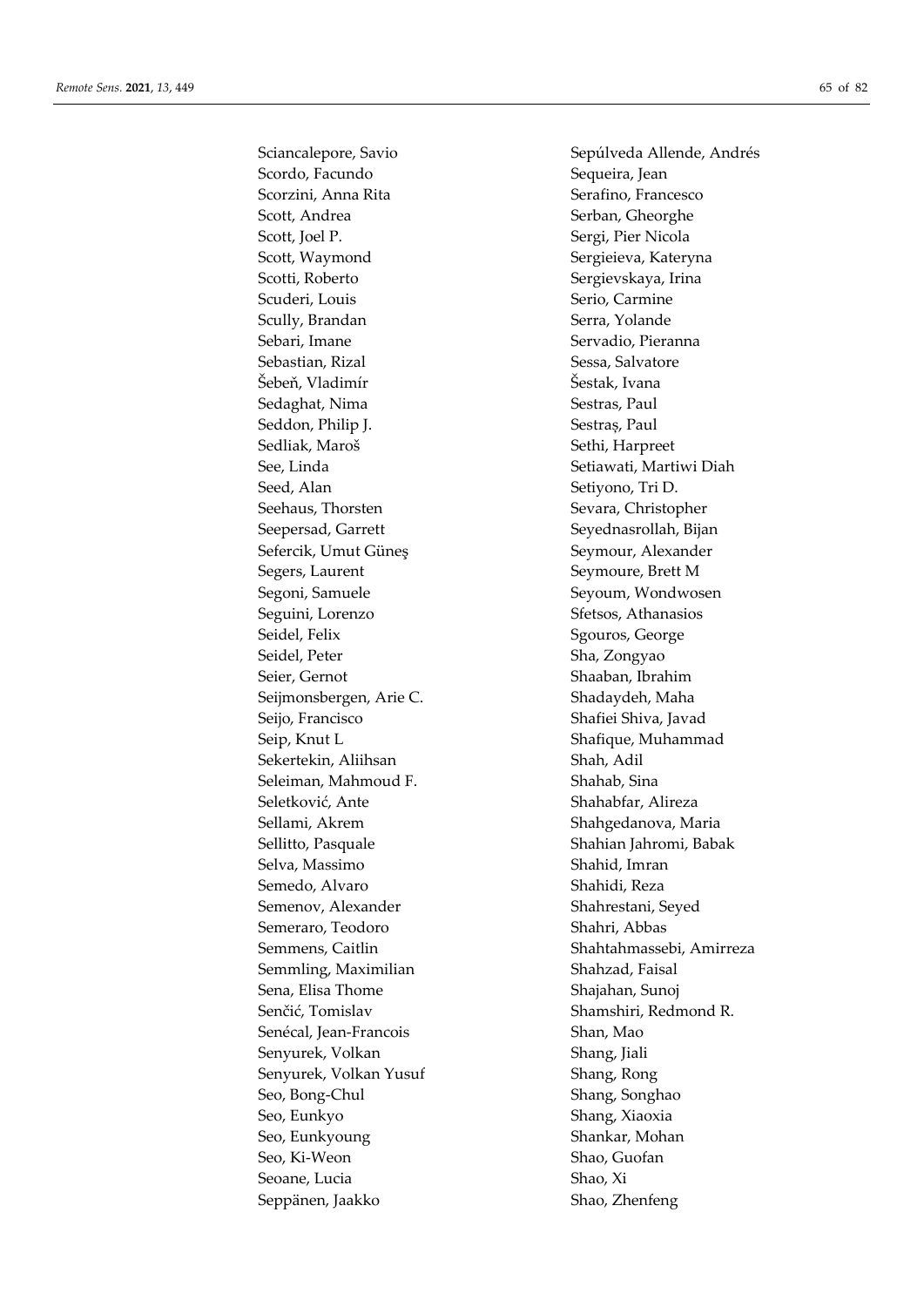Sharifi, Ayyoob Shokri, Ashkan Sharifi, Ehsan Shomvanshi, Shivangi Sharifzadeh, Sara Shore, Jennifer A. Sharma, Abhishek Short, Naomi Sharma, Ashish Shrestha, Milan Sharma, Puneet Shrestha, Raju Sharma, Ram Krishan Shu, Song Sharma, Ram P. Shuai, Wang Sharma, Sonisa Shults, Roman Sharma, Suvash Shvetsov, Evgeny Sharma, Vishal Sharma, Vishal Sibanda, Mbulisi Sharpe, Shaun M. Sibikova, Maria Sharples, Ray Sica, Francescopaolo She, Jiangfeng Siddiqui, Rehan Sheekela, Baker-Yeboah Sidik, Frida Sheffield, Kathryn Sidorchuk, Aleksey Shehata, Mohammad Sieberth, Till Shelestov, Andrii Siegmund, Alexander Shemer, Amir Siejka, Monika Shen, Guangrong Siejka, Zbigniew Shen, Jianxiu Sieradzki, Rafał Shen, Kai Siewert, Matthias Shen, Li Siewert, Sam Sheng, Jianxiong Sheng, Sigauke, Caston Sheng, Zheng Signoroni, Alberto Sheppard, Jonathan Silibello, Camillo Sherwood, Steven Sillero, Neftalí Sheu, Ruey-Kai Silow, Eugene Shi, Hua Silva, Angelo Shi, John Silva, Carlos Alberto Shi, Xuguo Silva, Ivanovitch Shibusawa, Sakae Silva, João M. N. Shih, Hsiao-Chien Silva, Luís Shih, Tianyuan Silva, Valdson J. Shikhovtsev, Artem Silvestri, Sonia Shikwambana, Lerato Simard, Marc Shimabukuro, Yosio Simarro, Gonzalo Shimizu, Katsuto Simas Filho, Eduardo F. Shimkin, Pavel E. Simic, Anita Shin, Jung-il Simmonds, Ian Shipley, Jeremy Ryan Simon, Francois-Xavier Shiratsuchi, Luciano Simon-Chane, Camille Shirvani, Zeinab Simone, Alessio Shiu, Yi-Shiang Simoniello, Tiziana Shoko, Cletah Simonov, Nikolai

Shapiro, Aurelie Shokr, Mohammed Shartova, Natalia Sicilia-Montalvo, Juan Antonio Shastry, Apoorva Siddique, Muhammad Adnan Shevnina, Elena Silva Junior, Carlos Antonio Da Shi, Chuang Silva Junior, Celso Henrique Leite Shi, Xiaoqing Silva, Hieda Adriana Nascimento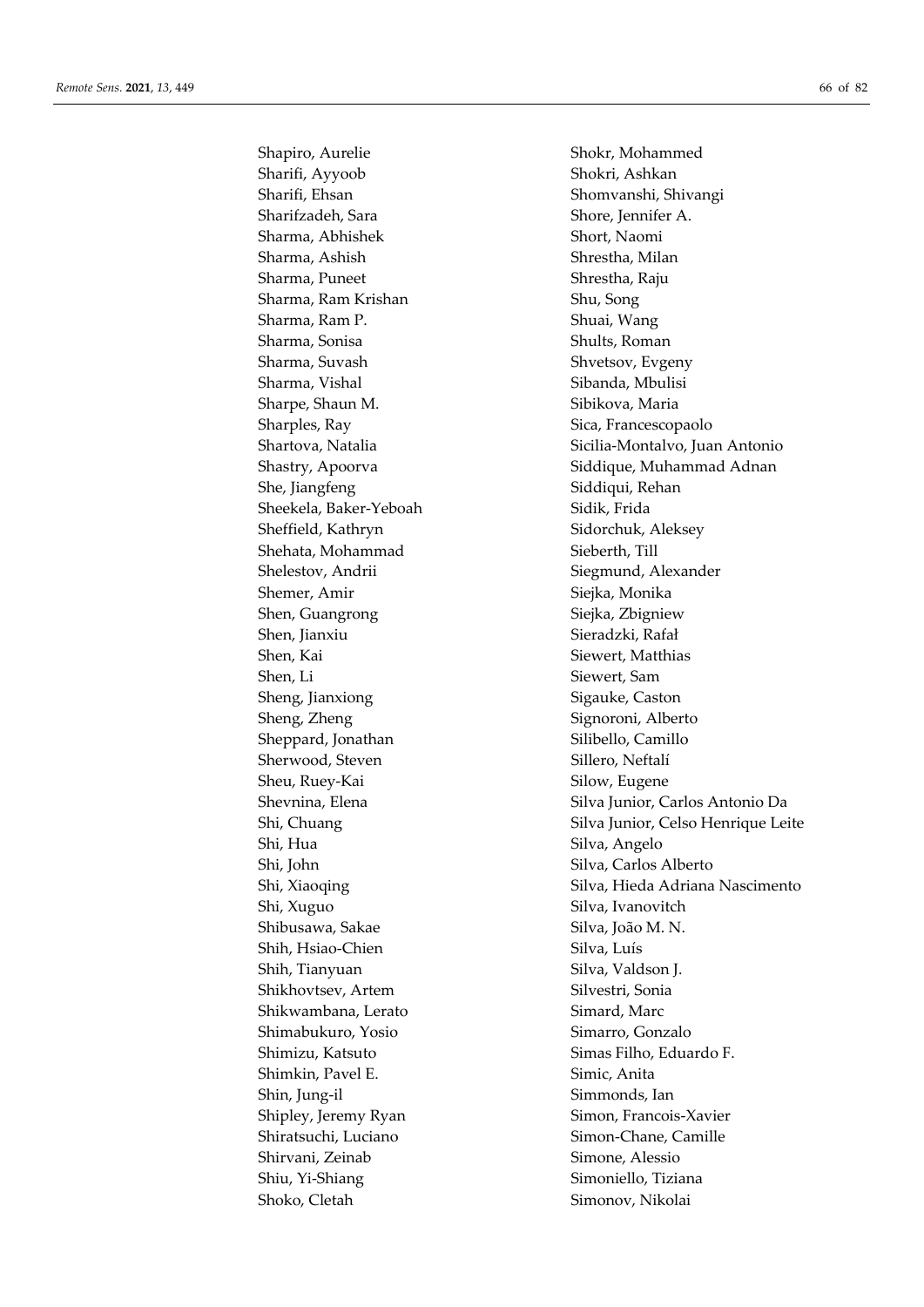Simpson, Jamesina Smith, Dave L. Simson, Alan Smith, James Singh, Aditya Smith, Kathryn Singh, Ajit Singh, Ajit Smith, Kevin T. Singh, Daljit Singh, Daljit Smith, Madison Singh, Gurdeep Smith, Nadia Singh, Keshav D. Smith, Stefan L. Singh, Minerva Smith, Taylor Singh, Ramesh P. Smith-Flueck, Jo Anne Singh, Shaktiman Smittarello, Delphine Singh, Sushant Smreczak, Bożena Singh, Vijay So, Byungjin Singh, Yogang Sobiech-Wolf, Jennifer Sinica-Sinavskis, Juris Šobr, Miroslav Sioris, Christopher Sobue, Shinichi Sipelgas, Liis Söderström, Mats Šipoš, Danijel Sogacheva, Larisa Šipoš, Martin Sohel, Ferdous Sirin, Andrey Soilán, Mario Sirmacek, Beril Soja, Benedikt Sirodoev, Igor Soja-Woźniak, Monika Siroux, Monica Sojka, Mariusz Sismanidis, Panagiotis Sokol, Zbyněk Sivarajan, Saravanan Sokolova, Nadezda Sjöholm, Mikael Sola, Yolanda Skaggs, Sheldon Solano, Federico Skakun, Sergii Solano, Francesco Skarstein, Frode Solari, Lorenzo Skiba, Marta  $S$ olaro, Giuseppe Skidmore, Andrew Solberg, Svein Skilodimou, Hariklia D. Solbrig, Jeremy Skokanová, Hana Soldatenko, Sergei A. Skopeliti, Andriani Soldovieri, Francesco Skorokhod, Andrey I. Sole, Aurelia Sladić, Dubravka Soliman, Abdel-Hamid Slámová, Martina  $\qquad \qquad$ Solla, Mercedes Sloan, Jhon Somkuti, Peter Slonecker, Terry Somov, Yevgeny Smaczyński, Maciej Son, Seunghyun Small, Christopher Son, Youngsun Small, David Sona, Giovanna Smallman, Thomas Luke Song, Bonggeun Smardon, Richard Song, Chang-Keun Smedley, Andrew Song, Cholho Smekens, Jean-François Song, Chunqiao Smirnov, Maxim Song, Conghe

Simpson, Greg D. Smith Guerra, Pamela Sinha, Ayan Sobieranski, Antonio Carlos Skarlatos, Dimitrios Solano-Correa, Yady Tatiana Sleewaegen, Jean-Marie Soltaninejad, Mohammadreza Sloan, Kenneth Somos-Valenzuela, Marcelo A.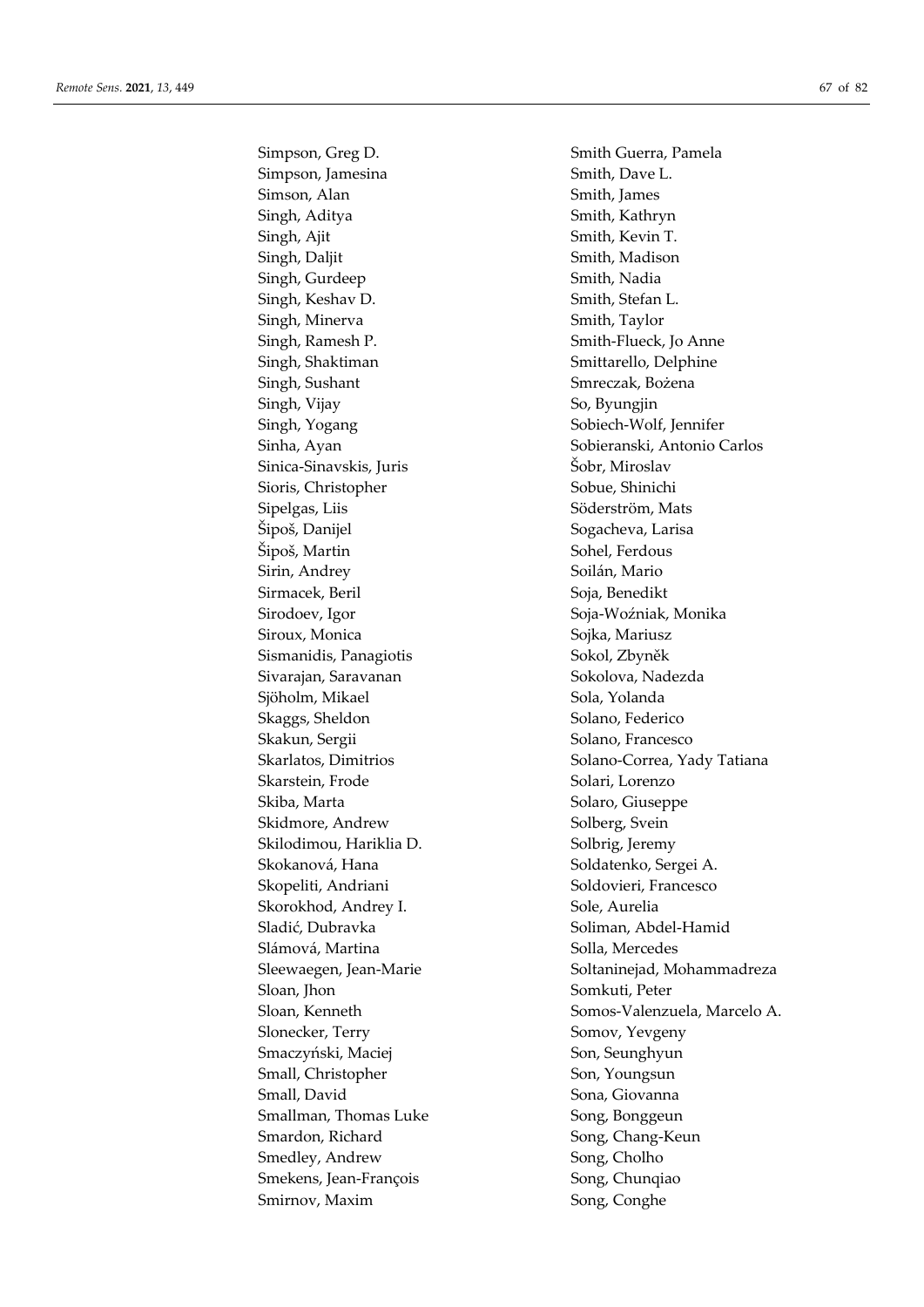Song, Jie Spizzichino, Valeria Song, Rui Splinter, Kristen Song, Seungwon Splinter, Robert Song, Shalei Spoorenberg, Thomas Song, Xiaoyu Spracklen, Benedict Song, Xuehang Song, Xuehang Sprintsin, Michael Song, Yongze Špulerová, Jana Song, Yuhe Tony Spyridon, Mavroulis Sonnemann, Till F. Squires, Victor Sonnessa, Alberico Sreckovic, Vladimir A. Sonobe, Rei Srinath, Indumathi Sontakke, Atul D. Srinivasan, Shruthi Soomets, Tuuli Sroka, Wojciech Sorek-Hamer, Meytar Srur, Ana M. Soria Garcia, Juan Miguel Stach, Alfred Soria, Xavier Soria, Xavier Stachlewska, Iwona Soria-Ruiz, Jesus Stack, Kathryn Sorichetta, Alessandro Staentzel, Cybill Sorooshian, Soroosh Stahl, Goran Sorriso-Valvo, Luca Ståhl, Göran Sośnica, Krzysztof Stajnko, Denis Sothe, Camile Stamatopoulos, Constantine A. Soubervielle-Montalvo, Carlos Stampoulis, Dimitrios Soulis, Konstantinos Stancalie, Gheorghe Souri, Amir Hossein Stancic, Ivo Sousa, António Stanič, Samo Sousa, Daniel Stanichny, Sergey Sousa, Joaquim J. Staniek, Marcin Sousan, Sinan Stanier, Charles Souverijns, Niels Stanislawska, Iwona Souza, Carlos Stankevich, Sergey Souza, Rodolfo Stankovic, Ljubisa Souza-Martins, Vitor Stanković, Ranka Sowden, Miles Stankovski, Stevan Sowinska, Barbara Stanley, Thomas Sozzi, Marco Stanton, Michelle Spacher, Peter Starosolski, Roman Spada, Marco Stateczny, Andrzej Spaete, Lucas Staten, Paul W. Spang, Reinhold Stavn, Robert H. Spanhove, Toon Stavros, E. Natasha Spano, Antonia St-Charles, Pierre-Luc Sparks, Kevin Stearns, Leigh A. Spaulding, Malcolm Steele, Michael Specht, Mariusz Stefan, Markiewicz Jakub Spencer, David Mark Stefan, Ovidiu Spencer, Edmund Stefan, Ovidiu Spencer, Michael W. Stefan, Schlaffer Sperdouli, Ilektra Stefan, Vivien Spezzi, Loredana Stefańczyk, Maciej Spiller, Dario Stefanescu, Razvan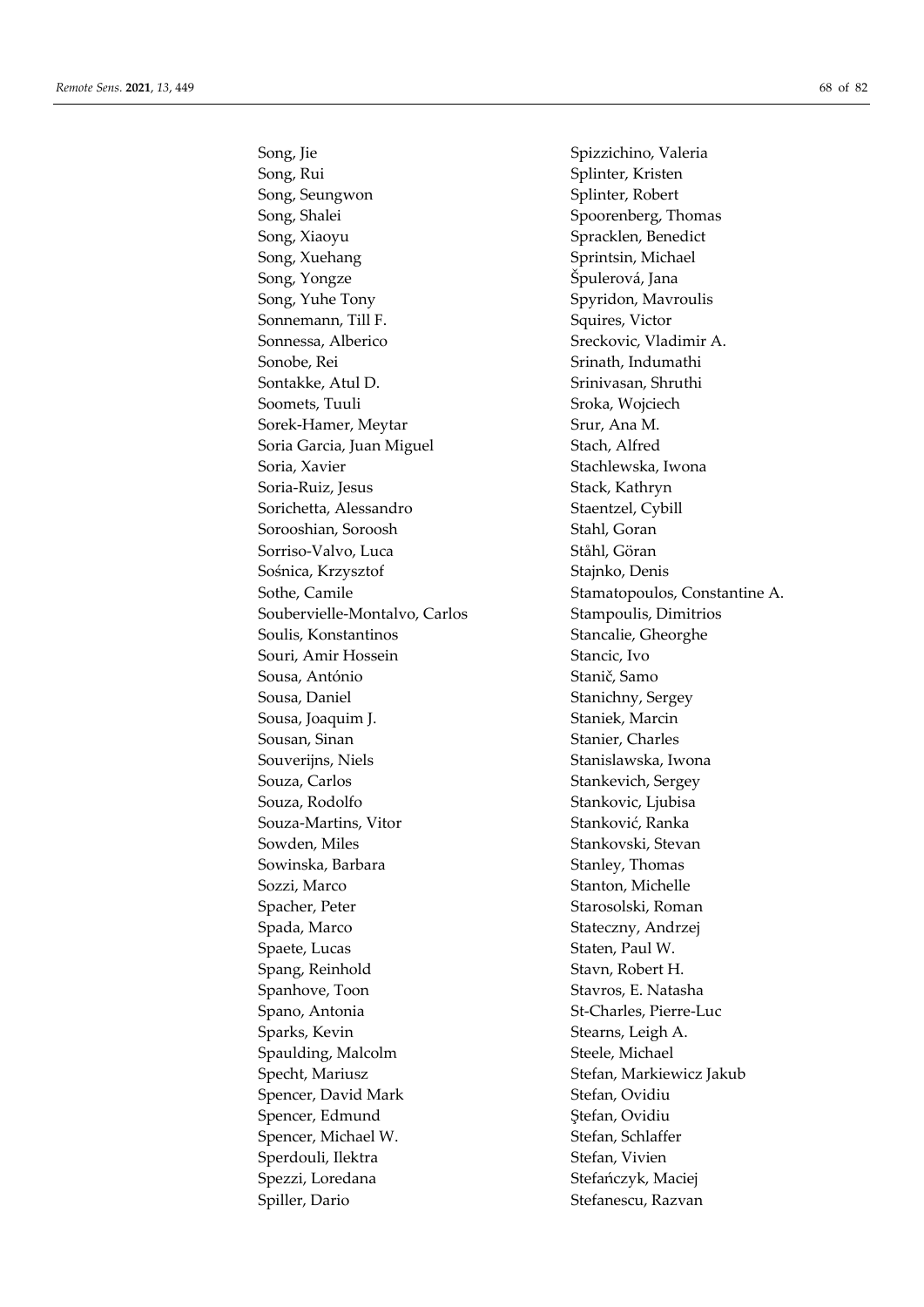Stehman, Stephen Strunk, Jacob L. Stein, Alfred Strzelecki, Michał Stein, Thorwald Stein, Thorwald Steiner, Jean Stupar, Aleksandra Steiner, Nicholas Stupariu, Mihai-Sorin Steinke, Valdir A. Štych, Přemek Stejskal, Jan Styers, Diane M. Stepanov, Oleg A. Su, Hongbo Stephan, Klaus Su, Hua Stephani, Henrike Su, Lihong Stępień, Michał Su, Nan-Jay Stępniak, Katarzyna Su, Shiliang Sterckx, Sindy Su, Tung-Ching Stereńczak, Krzysztof Su, Yanjun Sterle, Oskar Su, Yuan-Fong Stern, Harry L. Suárez, Juan Stern, Michelle Suarez-Garcia, Andres Stesina, Fabrizio  $Subedi$ , Praveen Steve, Scheidt Sublime, Jeremie Stewart, J. Scott Sublime, Jérémie Stewart, Scott Suchocki, Czeslaw Sthel, Marcelo Silva Sudakov, Ivan Stienne, Georges Suen, Jian-Ping Stiles, Bryan Sugimoto, Nobuo Stillman, Susan Sugiyama, Shin Stillwell, Robert Sui, Haigang Stjern, Camilla Suir, Glenn Stoch, Tomasz Sukhov, Vladimir Stöcker, Claudia Suliman, Ala Stocker, Erich Franz Sulpizio, Roberto Stockmann, Keith D. Sultana, Rebeka Stojić, Andreja Sumets, Maxim Stoker, Jason Sumnall, Matthew Stolfi, Daniel H. Sun, Baoqi Stone, Tom Sun, Bing Stoneviĉius, Edvinas Sun, Chang-Guk Stopforth, Riaan Sun, Chao Storey, Emanuel Sun, Danfeng Storto, Andrea Sun, Dawei Stoyanov, Borislav Sun, Hongbo Strati, Virginia  $\qquad \qquad \text{Sun, Iia}$ Stratoulias, Dimitris Sun, Jian Straub, Jeremy Sun, Jimin Strengbom, Joachim Sun, Kang Strimbu, Bogdan M. Sun, Leqiang Strimbu, Vlad C. Sun, Liang Strobl, Eric Sun, Ling Štroner, Martin Sun, Luyi Strow, Larrabee Sun, Shanlei Strozzi, Tazio Sun, Shikun

Stojcsics, Daniel Sumbwanyambe, Mbuyu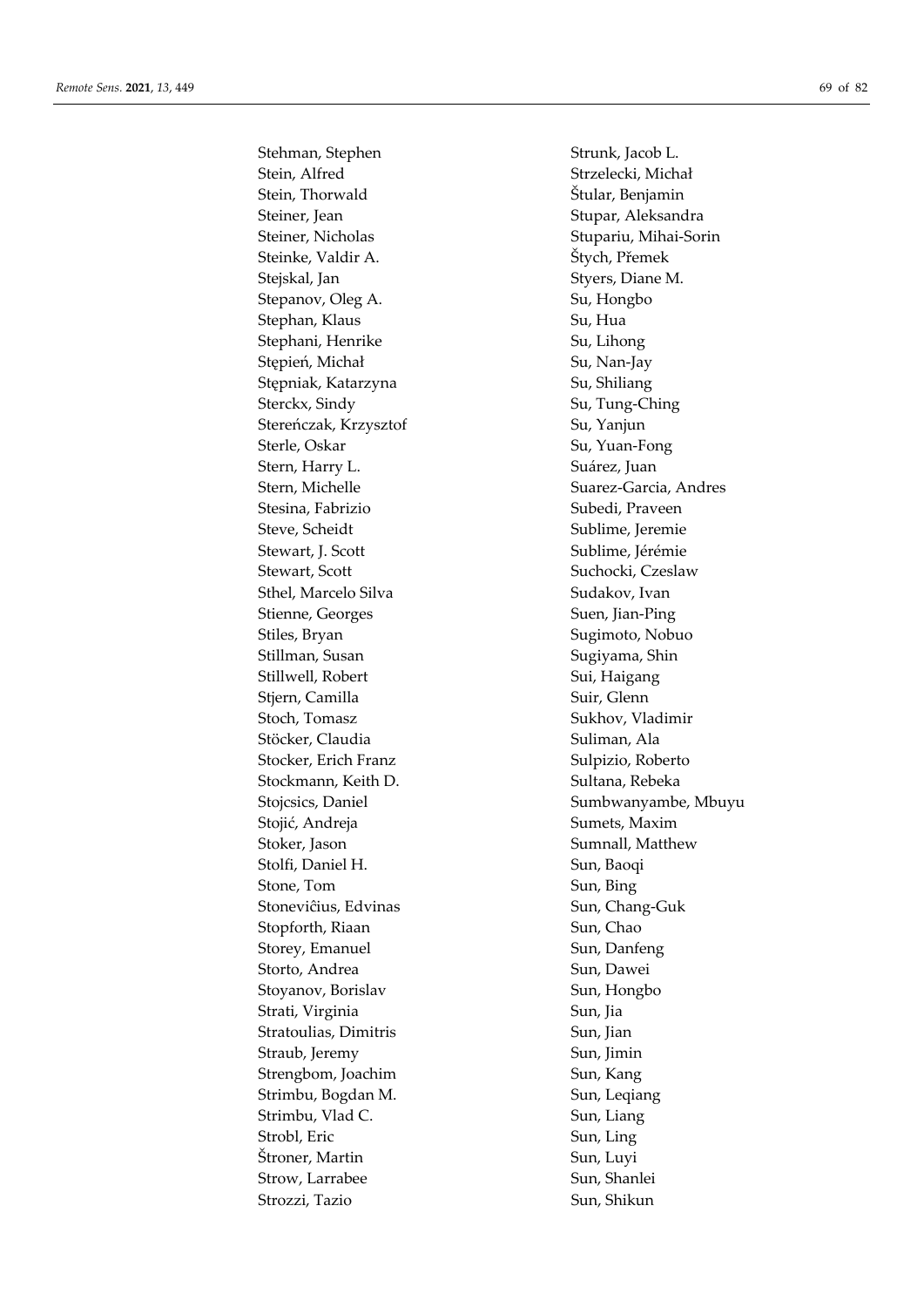Sun, Xia Taboada, Fernando Sun, Yushan Taboada, Fernando González Sun, Zhibin Taborda, Rui Sun, Zhongchang Tachella, Julián Sundberg, Robert Taddeucci, Jacopo Sundström, Anu-Maija Tadić, Lidija Sur, Chanyang Tagarakis, Aristotelis Surabuddin, Mondal M. Taghizadeh-Mehrjardi, Ruhollah Surovy, Peter Tagliabue, Giulia Susaki, Junichi Tahami, Hoda Susca, Tiziana Tahsin, Sabrina Suto, Hiroshi Tai, Sheng-Lun Sužiedelytė-Visockienė, Jūratė Takada, Youichiro Suzuki, Kazuyoshi Takahashi, Kazunori Suzuki, Yujiro Takahashi, Tomoaki Svatek, Martin Takamatsu, Jun Svigkas, Nikos Takashi, Machimura Swails, Nahid Takebayashi, Hideki Swanson, Dave Takewaka, Satoshi Sweeney, Kathryn Talchabhadel, Rocky Swenson, Erik T. Talei, Amin Swindle, Timothy Talianu, Camelia Symeonaki, Eleni G. Talich, Milan Syrris, Vasileios Talone, Marco Szabó, Gergely Talpe, Matthieu J. Szabó, Szilárd Talucci, Anna Szafarczyk, Anna Tama, Bayu Adhi Szakall, Miklos Tamas, Eniko Anna Szalai, Sandor Tampucci, Marco Szantoi, Zoltan Tan, Chun Kiat Szatten, Dawid Tan, Jackson Szczerska, Malgorzata Jędrzejewska Tan, Jing Szewczak, Kamil **Tan**, Junxiang Szewrański, Szymon Tan, Kun Szilard, Szabo Tan, Mou Leong Szilassi, Peter Tan, Weixian Szirányi, Tamás Tanaka, Hitoshi Szkop, Artur Tananaev, Nikita Szmańda, Jacek Tang, Guanglin Szostak, Marta **Tang, Guoqiang** Szporak-Wasilewska, Sylwia Tang, Hao Szturc, Jan Tang, Jingyin Szurgacz, Dawid Tang, Longteng Szymak, Piotr Tang, Qiuhong Szymanowski, Mariusz Tang, Wenwu Szymczyk, Magdalena Tang, Xiaojing Szymczyk, Piotr Tang, Xu Szypłowska, Agnieszka Tang, Yunchao Szypuła, Bartłomiej **Tang, Zhiguang** Szyszkowicz, Mieczyslaw Tangdamrongsub, Natthachet

Sun, Weiwei Tabei, Fatemehsadat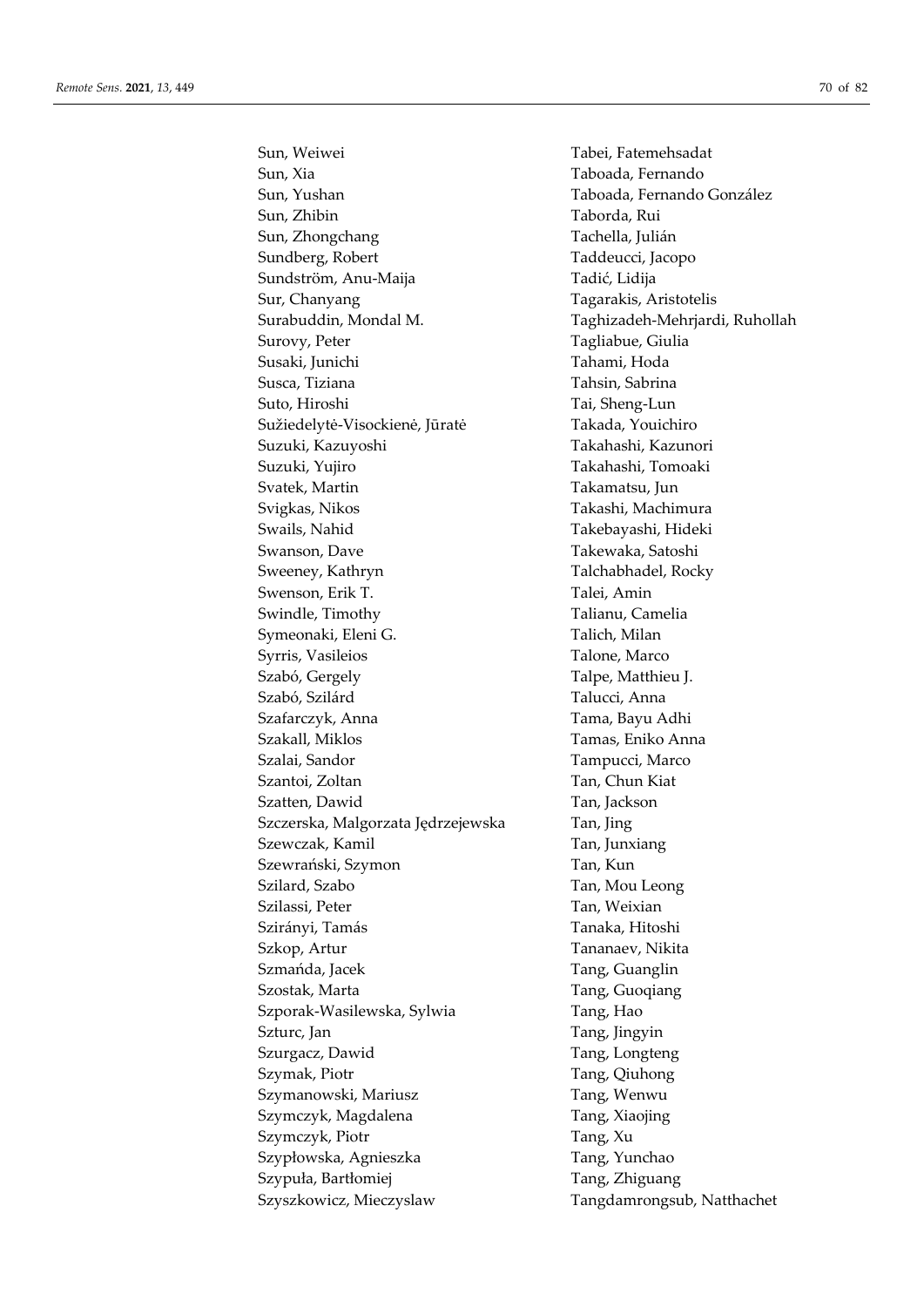Tanguy, Maliko Teodoro, Paulo Eduardo Tanikawa, Tomonori Teppati Losè, Lorenzo Tao, Bo Terefenko, Paweł Tao, Dandan Terenzio Gizzi, Fabrizio Tao, Mingliang Terra, Fabricio Da Silva Tao, Ran Tesche, Matthias Tao, Shengli Teschl, Franz Tao, Xin Testoni, Nicola Tao, Yu Teunissen, Peter Tapete, Deodato Tewes, Andreas Tapiador, Francisco J. Težak, Denis Taramelli, Andrea Thakur, Balbhadra Tarantino, Cristina Thakuri, Sudeep Tarantino, Eufemia Thaler, Evan Tarasenkov, Mikhail V. Thalman, Ryan Taravat, Alireza Thalmann, Tomas Tarchiani, Vieri Thapa, Rajesh Bahadur Tardaguila, Javier Thau, David Tardif, Pierre Martin Thejll, Peter Tarolli, Paolo Theocharis, John Tarpanelli, Angelica Theodoropoulos, Christos Tateishi, Ryutaro Theodoulidis, Nikos Tavani, Stefano Thiele-Bruhn, Sören Tavares, Matheus Henrique Thiery, Yannick Taylor, Patrick T. Thoma, David Taylor, Phil Thomas Ambadan, Jaison Tchindjang, Mesmin Thomas, Jeremy N. Tebakari, Taichi Thomas, Stefan Tebaldini, Stefano Thompson, Rod Teggi, Sergio Thomson, Bradley Tegos, Aristoteles Thomson, Bradley J. Tegowski, Jaroslaw Thonfeld, Frank Tehrani, Faraz Thron, Christopher Teixeira Pinto, Cibele Thurai, Merhala Teixeira, Adunias Dos Santos Tian, Feng Teixeira, Danielle Cardozo Frasca Tian, Jia Teixeira, Fernando Tian, Jiaojiao Teixeira, Francisco Curado Tian, Jing Teixeira, Marco Antonio Tian, Weiming Teixeira, Zara **Tian, Yingwei** Telfer, Matthew Tibebe, Degefie Templin, Tomasz Tiberius, Christian Ten Caten, Alexandre Tiburzi, Caterina Tenace, Valerio Ticehurst, Catherine Tenedório, José António Tichavsky, Radek Tenjo, Carolina Tiebe, Carlo Tenneson, Karis Tiefenbacher, John P. Tenveldhuis, Marie-Claire Tiesi, Alessandro Teodor, Rusu Tigkas, Dimitris Teodoro, Ana Cláudia Tikhonov, Vasiliy

Teixidó Ullod, M. Teresa Tibaduiza Burgos, Diego Alexander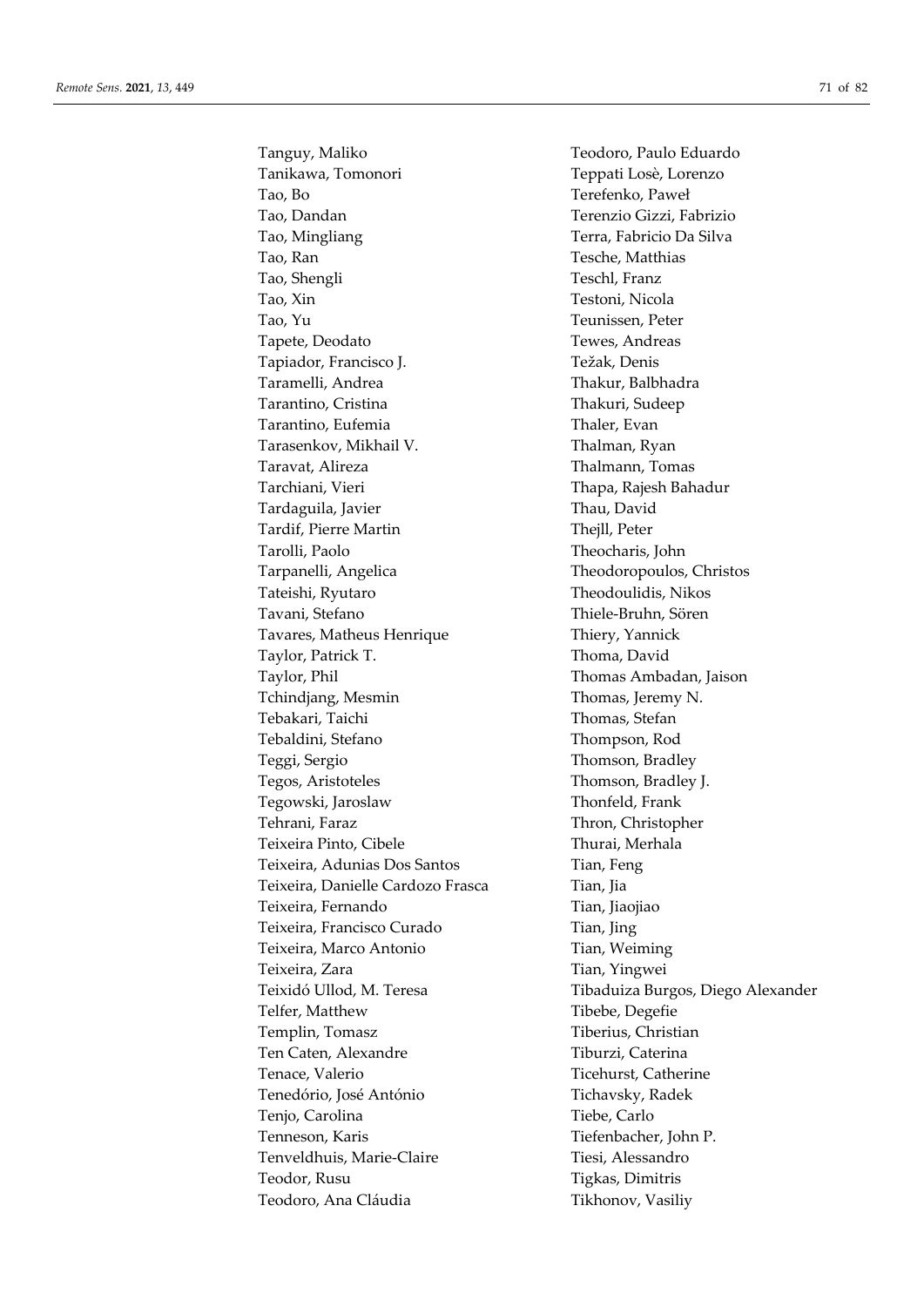Tilling, Rachel Torres, Sergio Timm, Oliver Torres-Gonzalez, Arturo Tingwell, Chris Torres-Perez, Juan Tinto, Kirsteen Torres-Rua, Alfonso Tiscornia, Guadalupe Torres-Sospedra, Joaquín Tisseyre, Bruno Torti, Emanuele Tiwari, Surya Prakash Tortini, Riccardo Tizzani, Pietro Toscano, George Tobak, Zalán Toscano, Piero Tobin, David Tosti, Fabio Tobin, Kenneth J. Totems, Julien Todisco, Francesca Toth, Charles Todoroff, Pierre Tóth, Gergely Tofael Ahamed, Tofael Tóth, Tibor Togliatti, Kaitlin Toth, Travis D. Toh, Hiroaki Tóth, Zsolt Toker, Onur Toure, Sory Tokola, Timo Tournadre, Jean Tolle, Florian Tradowsky, Jordis Tolleson, Doug Traganos, Dimosthenis Tollner, Ernest W. Trammell, E. Jamie Tolomei, Cristiano Tramontana, Gianluca Tom, Manu Tran Anh, Duong Tomasello, Agostino Tran, Gia Khanh Tomasicchio, Giuseppe Tran, Hoang Tomaszewska, Monika Anna Tran, Ngoc Nguyen Tomaszewski, Dariusz **Tran, Nguyen Bang** Tomczak, Arkadiusz **Tratt, David** Tomé, Ana Trautz, Dieter Tomelleri, Enrico Trépos, Ronan Tomita, Hiroyuki Tresaco Vidaller, Eva Tommaso, Diomede Trevisan, Rodrigo Tomppo, Erkki Triay-Portella, Raül Tonello, Kelly Tribbia, Joseph Tong, Craig Tong, Craig Trinks, Immo Tong, Xiaohua Tripolitsiotis, Achilleas Tonkin, Toby Tonkin, Toby Triviño-Tarradas, Paula Tonooka, Hideyuki Troglia Gamba, Micaela Toporkov, Jakov V. Trogu, Antonio Torabi Haghighi, Ali Troisi, Salvatore Toratani, Mitsuhiro **Trolese**, Matteo Tordoni, Enrico Tronin, Andrew A. Tornatore, Vincenza Trotsiuk, Volodymyr Tornow, Florian Trott, Corinne Torregrosa, Alicia Troyo Diéguez, Enrique Torres Sánchez, Jorge Trung, Ngo Thanh Torres, Javier Martínez Truong-Hong, Linh Torres, Miguel Garcia Trusel, Luke Torres, Ricardo Da Silva Trzcinska, Karolina

Tinoco, Hector A. Torres-Roman, Deni Librado Torbick, Nathan Troncoso-Pastoriza, Francisco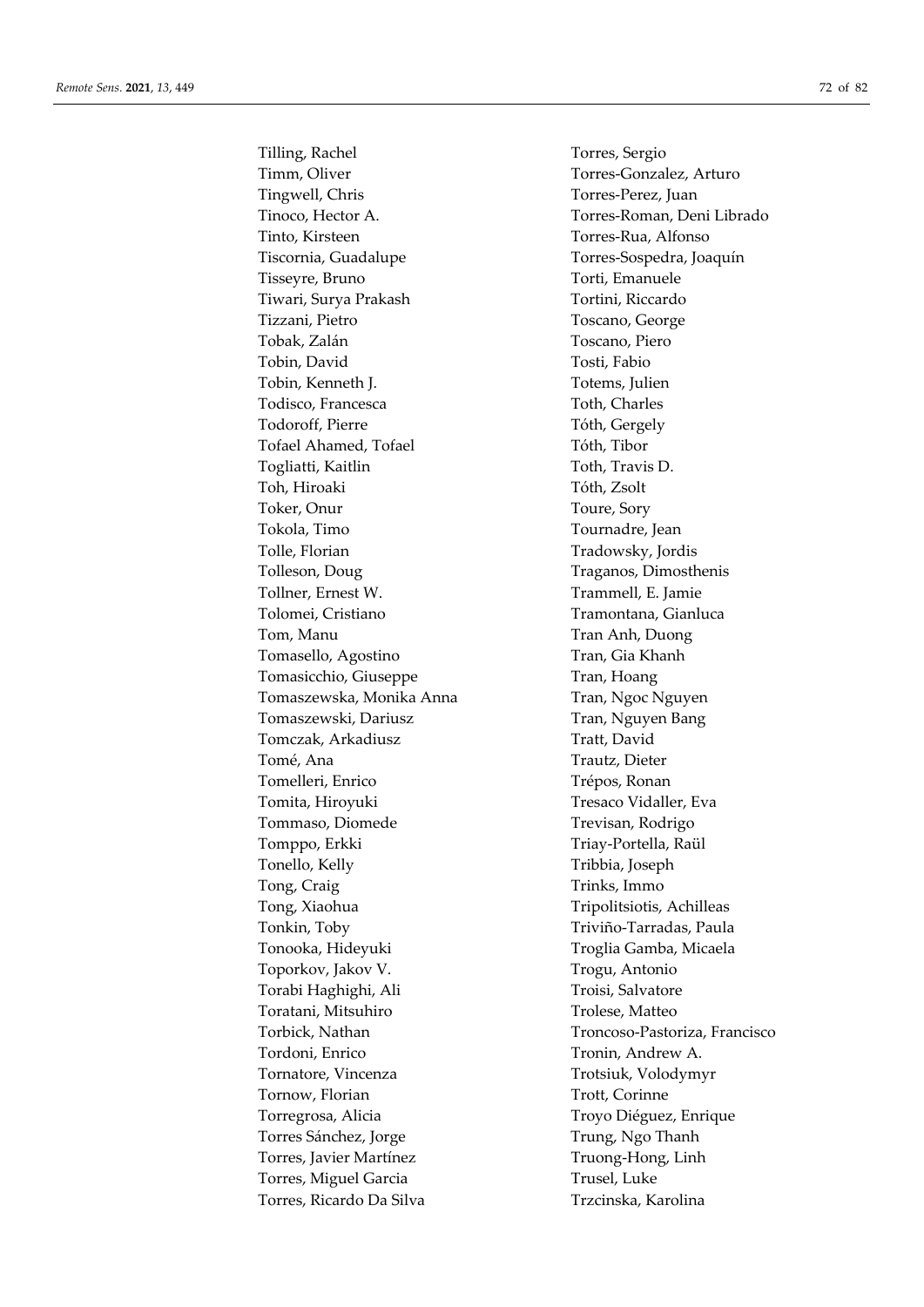Tsai, Hui Ping **The Communist Communist Communist Communist Communist Communist Communist Communist Communist Communist Communist Communist Communist Communist Communist Communist Communist Communist Communist Communist Co** Tsakanikas, Panagiotis Ullmann, Tobias Tsangaratos, Paraskevas VIIIo, Silvia Tsarouchi, Gina Um, Myoung-Jin Tsatsaris, Andreas Unnithan, Vikram Tscharf, Alexander Unwin, Martin Tsegaye, Seneshaw Upreti, Deepak Tseng, Yi-Hsing Urban, Otmar Tsenova, Boryana Urbančič, Tilen Tsiamis, Nikolaos Ursu, Adrian Tsiaras, Stefanos Uss, Mykhail Tsilika, Kyriaki Ustuner, Mustafa Tsimpiris, Alkiviadis Usui, Norihisa Tsioukas, Vassili Usui, Yoichi Tsoulis, Dimitrios Utkin, Andrei Tsuruta, Aki Uttieri, Marco Tsutsumi, Daizo Uudeberg, Kristi Tsutsumida, Narumasa Vabson, Viktor Tu, Chuan-Chi Vaca-Castano, Gonzalo Tu, Min-cheng Václavovic, Pavel Tu, Wei Vahidi, Hossein Tu, Yu-Hsuan Vahtmäe, Ele Tu, Zhigang Vain, Ants Tucek, Jan Vakhitov, Alexander Tufarolo, Emanuele Vakkari, Ville Tuladhar, Dinesh Valcarce-Diñeiro, Rubén Tulaikova, Tamara V. Valcke, Roland Tullis, Jason Valderrama, Carlos Tuna, Kalayci **Valdez**, Jose Tuominen, Sakari Valdez-Lazalde, Rene Turk, Goran Valente, Antonio Tuttle, Samuel Valentin, Herbei Mihai Twisa, Sekela Valentin, Melissa M. Tychkov, Ivan I. Valentini, Emiliana Tyler, Anna Christina Valentini, Nico Tyralis, Hristos Valeria, Osvaldo Tysiac, Pawel **Valerio**, Emanuela Tyystjärvi, Esa Valero, Francisco Tzagkarakis, George Valery, Vishnevskiy Tzanis, Chris G. Valette, Jean-Jacques Tzifas, Ioannis Väli, Germo Tziolas, Nikolaos Valiente, David Tzouvaras, Marios Valipour, Mohammad Uddin, Kabir Valkaniotis, Sotirios Uddin, Md Azher Vallebona, Chiara Ueda, Kyohei Vallet, Bruno Uhl, Florian Vallone, Mariangela Ulaby, Fawwaz Valor, Enric

Tsai, Guang-Je Ulacha, Grzegorz Tschudi, Mark Upadhyaya, Shruti Ashok Turconi, Laura Valencia-Palomo, Guillermo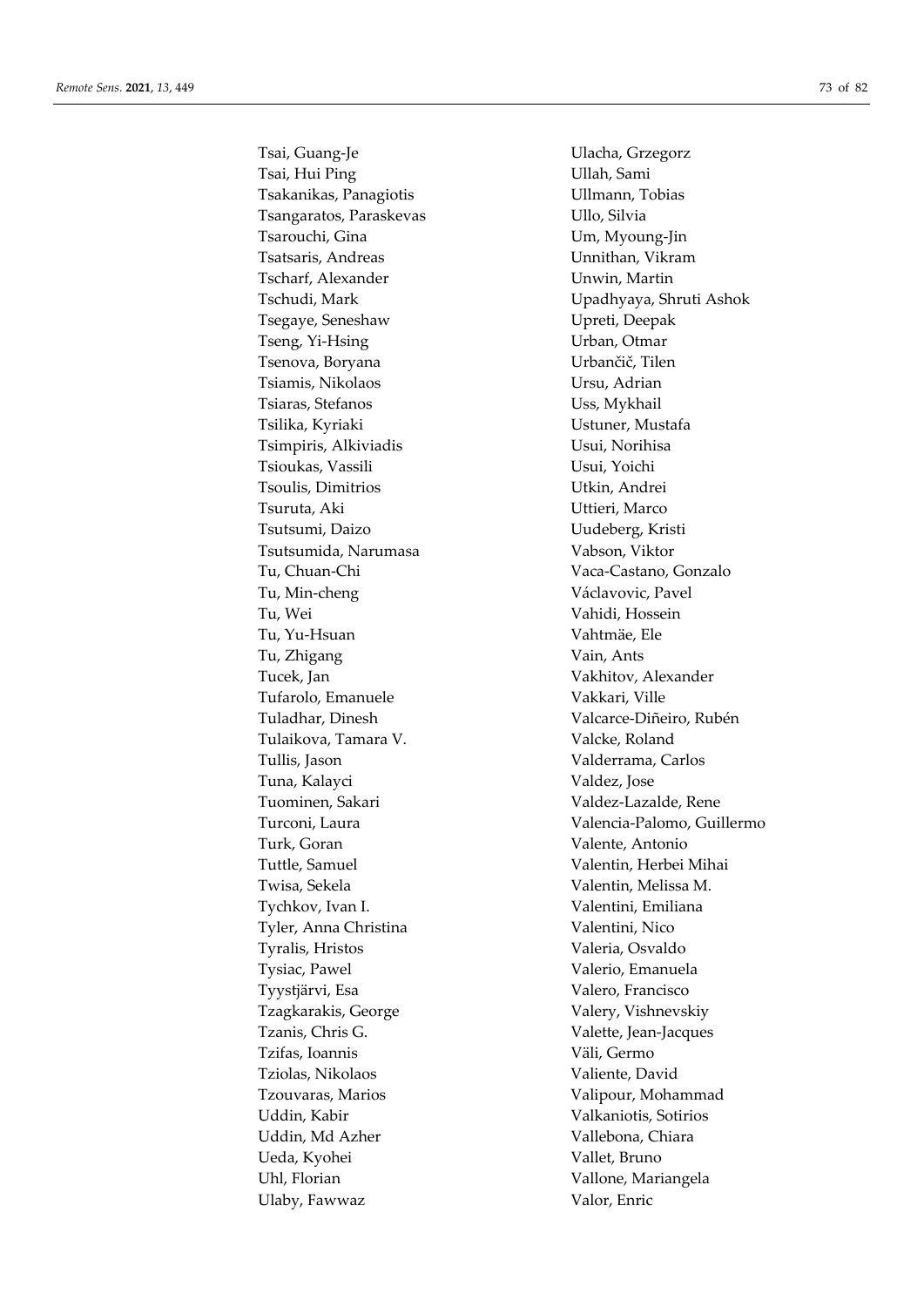Valova, Iren Véga, Cédric Valozic, Luka Vega, Daniel J. Valsesia, Diego Veganzones, Miguel A. Van Buer, Nicholas Velázquez, Javier Van De Poll, Willem H. Velden, Chris Van De Wiel, Marco Vélez, Sergio Van Der Kwast, Hans Veljanovski, Tatjana Van Der Kwast, Johannes Vemuru, Krishnamurthy Van Der Meer, Freek Venanzi, Rachele van der Meijde, Mark Venegas, Pablo Van Der Werff, Harald M.A. Venetsanou, Panagiota Van Doninck, Jasper Ventura, Daniele Van Doren, Benjamin Venturini, Virginia Van Etten, Eddie Venuti, Giovanna Van Gasselt, Stephan Veraverbeke, Sander Van Laarhoven, Twan Verbesselt, Jan Van Leeuwen, Boudewijn Verbiest, Joris Van Nha, Pham Verbois, Hadrien Van Sebille, Erik Verde, Natalia Van Tricht, Kristof Verde, Simona Van Wesemael, Bas Verdonck, Lieven Van, Nguyen Thi Phuoc Verdun, Jérome Vandemeulebrouck, Jean Vergauwen, Maarten Vanderhoof, Melanie Vergiev, Stoyan Vanderwel, Mark Vergne, Jérôme Vandewalle, Patrick Vergopolan, Noemi Vanino, Silvia and Vergos, George VanLooke, Andy **Verhagen**, Henk Jan Vanneschi, Claudio Verhagen, Sandra Vannocci, Pietro Verhagen, Willem Vaquero-Martinez, Javier Verhoeven, Geert Varela, Sebastian Verhulst, Tobias Varga, Pal Verhulst, Tobias G.W. Vargas-Luna, Andrés Vermeer, Martin Varlamov, Sergey M. Verrelst, Jochem Varley, Nick Versaci, Antonella Varquez, Alvin Christopher Galang Verstraeten, Willem W. Varvia, Petri Vervatis, Vassilios Vasco-Olmo, Jose Manuel Vespe, Francesco Vaseashta, Ashok Vezzetti, Enrico Vasilakos, Christos Via, Stephen Vasilateanu, Andrei *Vialetto, Giulio* Vasilescu, Jeni Vian, André Luis Vasilyev, Roman Viana, Cláudia M. Vasko, Ivan Y. Viana, Helder Vassallo, Paolo Vicario, Saverio Vassallo, Roberto Vicent, José F. Vaughan, Geraint Vicente, Luiz Eduardo Vaughn, Nicholas Vicent-Servera, Jorge Vázquez-Cuervo, Jorge Víctor, Molina García

Várnai, Tamas Verschoof-van Der Vaart, Wouter Baernd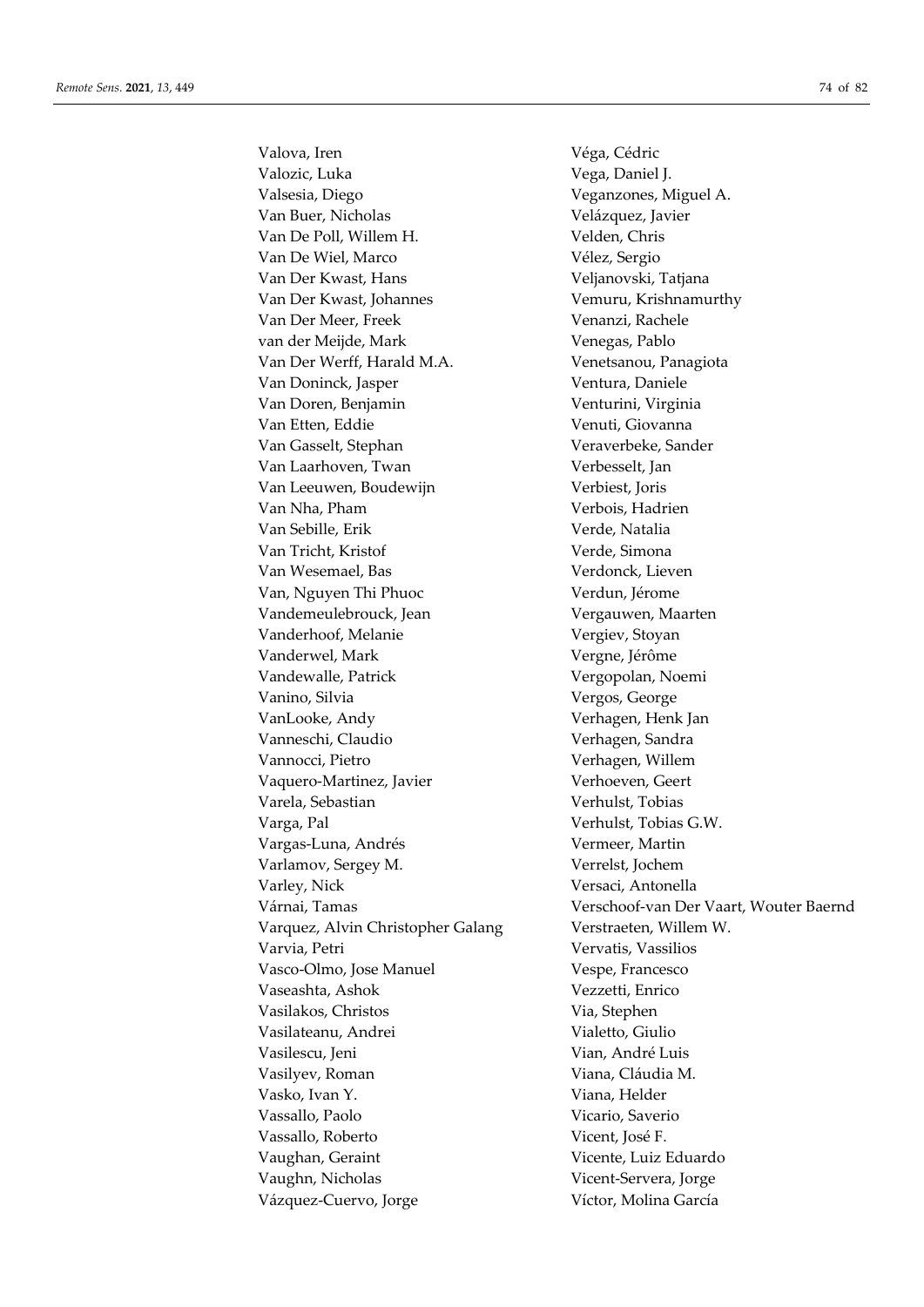Vieira, Douglas Alexandre Gomes Vuković, Josip Viennois, Gaëlle Vuletic, Dijana Vigliotti, Marco Vulfson, Leonid Vignola, Frank Vuolo, Francesco Vignudelli, Stefano Wada, Akiyoshi Vigo, María Isabel Wadsworth, Richard A. Vila, Daniel Waga, Hisatomo Vilimek, Vit Wagner, Beatrice Villalón Turrubiates, Iván Esteban Wagner, Fabien Villalon-Turrubiates, Ivan E. Wahiduzzaman, Md Villarreal-Guerrero, Federico Waine, Toby W Villarroya, Ana **Wainwright, Charlotte** Villegas, Dolors Wakamatsu, Tsuyoshi Vincent, Nicole Wakayama, Toshitaka Vincenzo, Levizzani Walawender, Jakub Vinciguerra, Sergio C. Walczykowski, Piotr Vindel, José María Waldman, Robin Vinhas, Lubia Waldner, Francois Virlet, Nicolas Waldner, Franz Virtanen, Juho-pekka Waldteufel, Philippe Virtanen, Tarmo Wałęga, Andrzej Virtanen, Timo H. Walker, Catherine C. Vishwakarma, Bramha Dutt Walker, Elisabet Visser, Fleur Walker, Nan Vitagliano, Eleonora Walker, Nick P. Vitale, Sergio Walker, Victoria Vitali, Alessandro Walker, Victoria A. Vitek, Stanislav Wallace, Carlington W. Vittuari, Luca Wallerstein, Nicholas P. Vittucci, Cristina Wallner, Mario Vivero, Sebastián Walter, Thomas Vizzari, Marco Walter, Todd Vladimir, Badenko Walter-Shea, Elizabeth Vo, Phong Walther, Sophia Voda, Mihai Wan Mohd Jaafar, Wan Shafrina Vogel, Sebastian Wandowski, Tomasz Vogeler, Jody C. Wandsnider, Luann Vogelzang, Jur Wang, Aining Voiculescu, Mirela Wang, Caixia Vojtek, Matej Wang, Cao Volkwein, Axel Wang, Changcheng Volpe, Gianluca Wang, Chao (China) Vora, Ankit Wang, Chao (USA) Voudouri, Antigoni Wang, Cheng Voudouri, Kalliopi Wang, Chenghao Vozár, Ľuboš Wang, Chenxing Vozel, Benoit Wang, Chi-Kuei Vreugdenhil, Mariette Wang, Dalei Vučić, Nikola Wang, Di Vuillaume, Jean-Francois Wang, Die Vujović, Igor Wang, Dingkang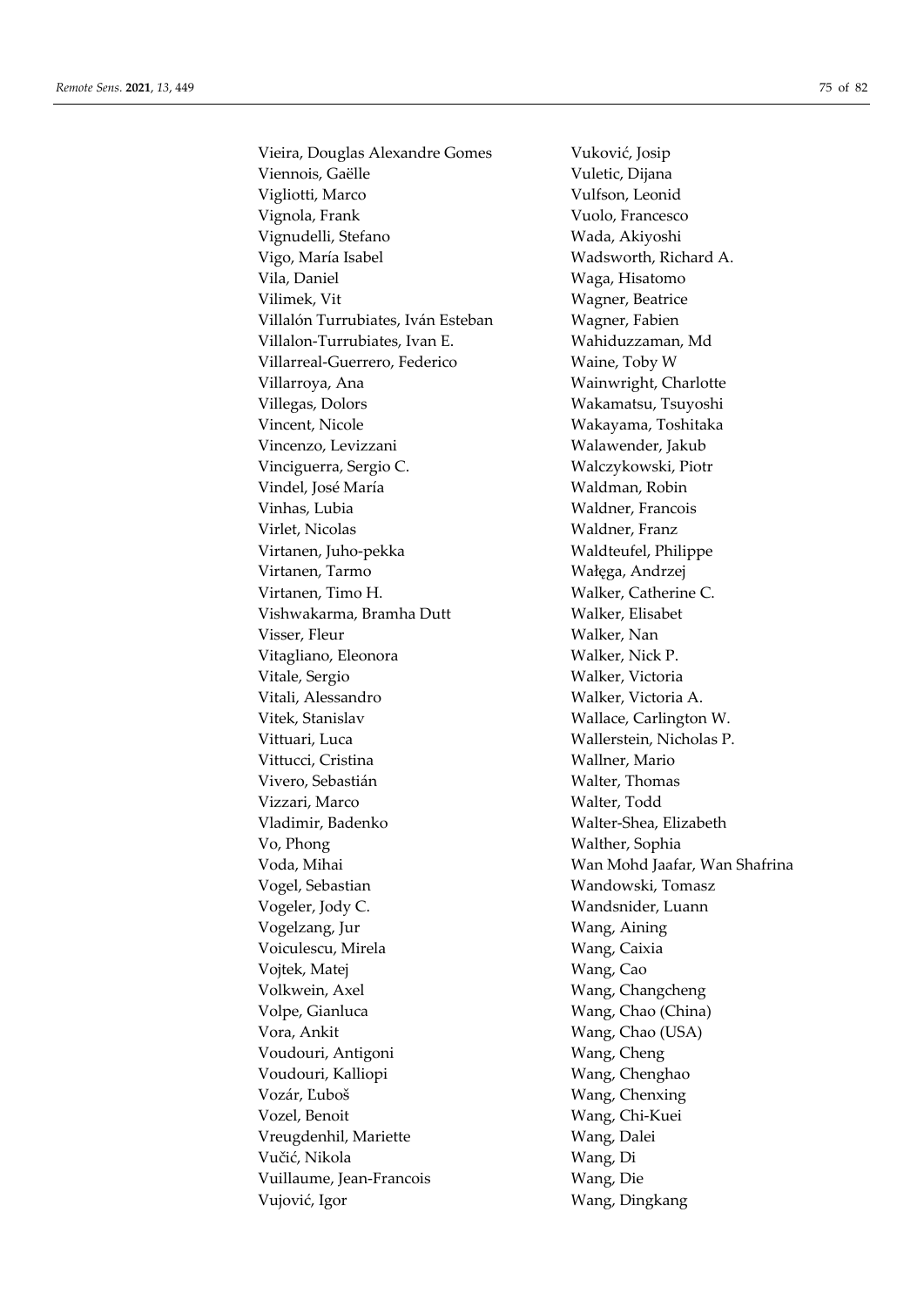Wang, Dingyi Wang, Xianwei (China) Wang, Dongyi Wang, Xianwei (USA) Wang, Fu-Kang Wang, Xinyuan Wang, Guifen Wang, Xuan Wang, Guoquan Wang, Xuantong Wang, Haibo Wang, Yafei Wang, Hao Wang, Yi (China) Wang, Harry Haoxiang Wang, Yi (USA) Wang, He-sheg Wang, Yonghe Wang, Heshun Wang, Yonghui Wang, Hongquan Wang, Yu Wang, Hsueh-Ching Wang, Yuanbing Wang, Hua Wang, Yujie Wang, Jia Wang, Yunheng Wang, Jie Wang, Zhe Wang, Jinbo Wang, Zhuosen Wang, Jingyu Wang, Zongming Wang, Jinhu Wang, Zuyuan Wang, Jiong Wanyama, Dan Wang, Jun Waqas, Qazi Wang, Junbang Ward, Raymond Wang, Kan Warfield, Angus D. Wang, Kuo-nung Warnock, April Wang, Lanhui Warren, Mark Wang, Lei (China) Warren, Stacy Wang, Lei (USA) Warren, Stephen G. Wang, Libo Wassmer, Thomas Wang, Mi Watanabe, Fernanda Wang, Mingshu **Watkins**, James Wang, Minjuan Watson, Christopher J. Wang, Pei Watson, Dennis Wang, Peng Watson, Des Wang, Ping (China) Watson, Elizabeth Burke Wang, Ping (The Netherlands) Waxman, Eleanor Wang, Qian Waz, Mariusz Wang, Qiaosong Webb, Ryan Wang, Ran Weber, Christiane Wang, Rong Weber, Keith Wang, Ruci Weber, Konradin Wang, Rui Weber, Robert Wang, Sheng Wedge, Daniel Wang, Shengqiang Wegehenkel, Martin Wang, Sherrie Wei, Dongyan Wang, Shuo Wei, Jianwei Wang, Shusheng Wei, Shanshan Wang, Taiping Wei, Xinyuan Wang, Taoyang Wei, Ye Wang, Teng Weidinger, Tamas Wang, Tianxing Weigand, Matthias Wang, Wenhui Weinstein, Ben G. Wang, Xander Weiskittel, Aaron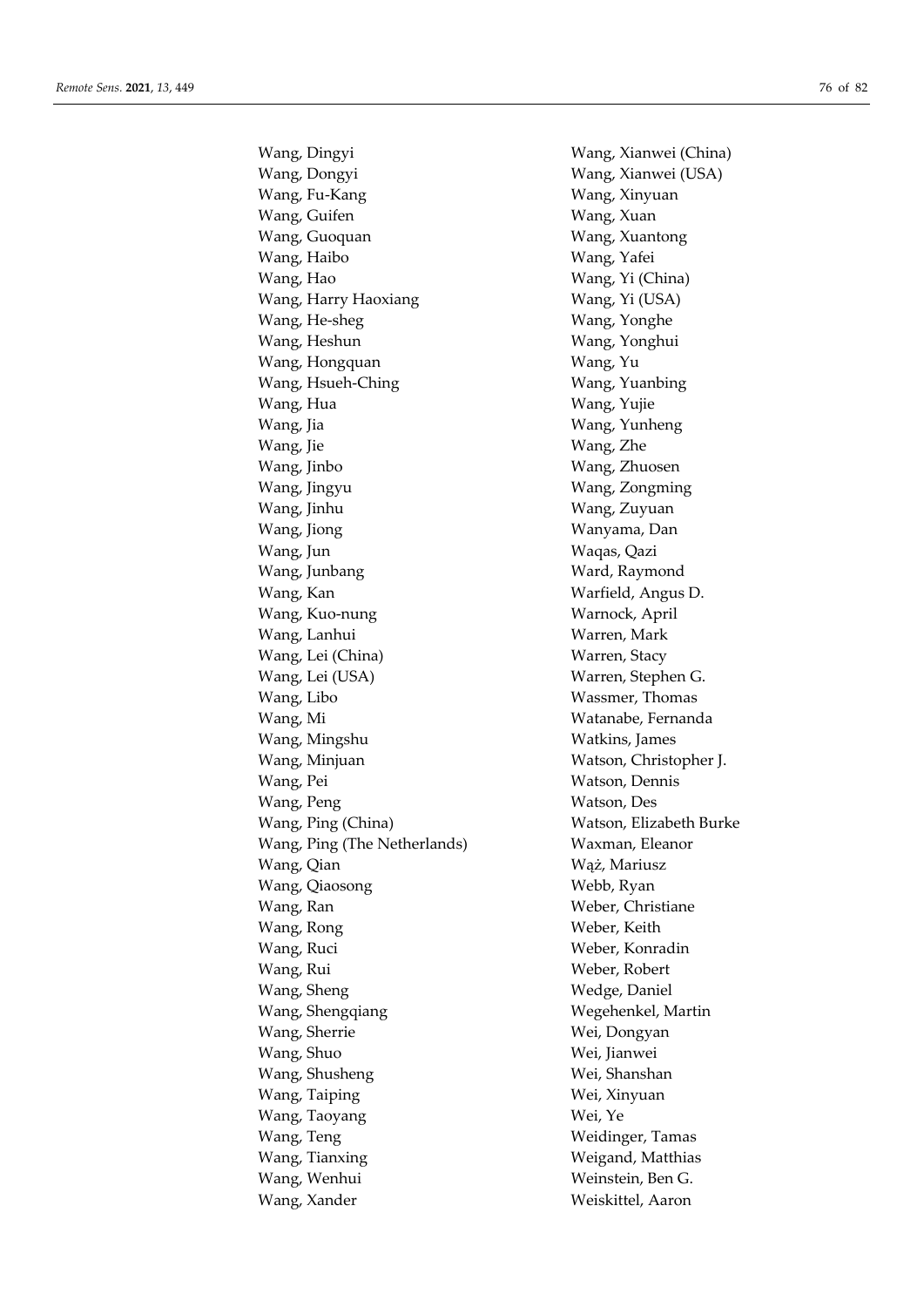Weiss, Anthony J. Willmes, Sacha Weisz, Elisabeth Wilson, Barry Wells, Kelley Wilson, Cara Wen, Berry Wilusz, Daniel Wen, Jianguang Wimberly, Mike Wendel, Jan Wing, Robin Wendleder, Anna Winiwarter, Lukas Wendt, Anja Winkler, Hartmut Wenzel, Helmut Wirion, Charlotte Weres, Jerzy Witkowski, Wojciech Werhahn, Olav Witlox, Frank Werle, Dirk Witthuhn, Jonas Werner, Piotr A. Wlodarczyk-Sielicka, Marta Wessel, Birgit Woche, Susanne K. Wester, David B. Wojaczek, Philipp Westergaard-Nielsen, Andreas Wojciechowski, Tomasz Westerhoff, Rogier Wójcik-Leń, Justyna Westley, Kieran Wojtasiewicz, Bozena Westwood, Alana Wollschläger, Jochen Wetterlind, Johanna Wolny, Ada Wheeler, Kathryn I. Wolters, Erwin Whelley, Patrick Won, Jong-Hoon White, Raechel Won, Joong-Sun White, Scott Wong, Christopher Wickham, James Wong, Frankie Kwan Kit Widerski, Tadeusz Woo, Heesung Widhalm, Barbara Wood, Kieran Widodo, Joko Wood, Melissa Wiehle, Stefan Wood, Richard L. Wiejaczka, Łukasz Woodfill, Brent Wieland, Marc Woodgate, Will Wielgosz, Pawel Worqlul, Abeyou Wierzbicki, Damian Woubishet, Taffese Wiesner, Susanne Woźniak, Edyta Wigneron, Jean-Pierre Woźniak, Marek Wijesingha, Jayan Wozniak, Slawomir B. Wijewardane, Nuwan Wrenger, Burkhard Wijnhoven, Rob Wright, David Wiktor, Tracz Wróżyński, Rafał Wiley, Robert Wu, Changshan Wilken, Florian Wu, Chao-Cheng Wilkes, Graham Wu, Chaofan Wilkes, Thomas C Wu, Chen Wilkin, John Wu, Chensheng Willén, Erik Wu, Chih-Da John Williams, Gustavious Paul Wu, Dong Williams, Roger Wu, Fan Williamson, Grant Wu, Guofeng Williamson, Jennifer Wu, Hangbin Willis, Ian Wu, Hao-Tian

Weston, Peter Woldemariam, Gezahegn Weldu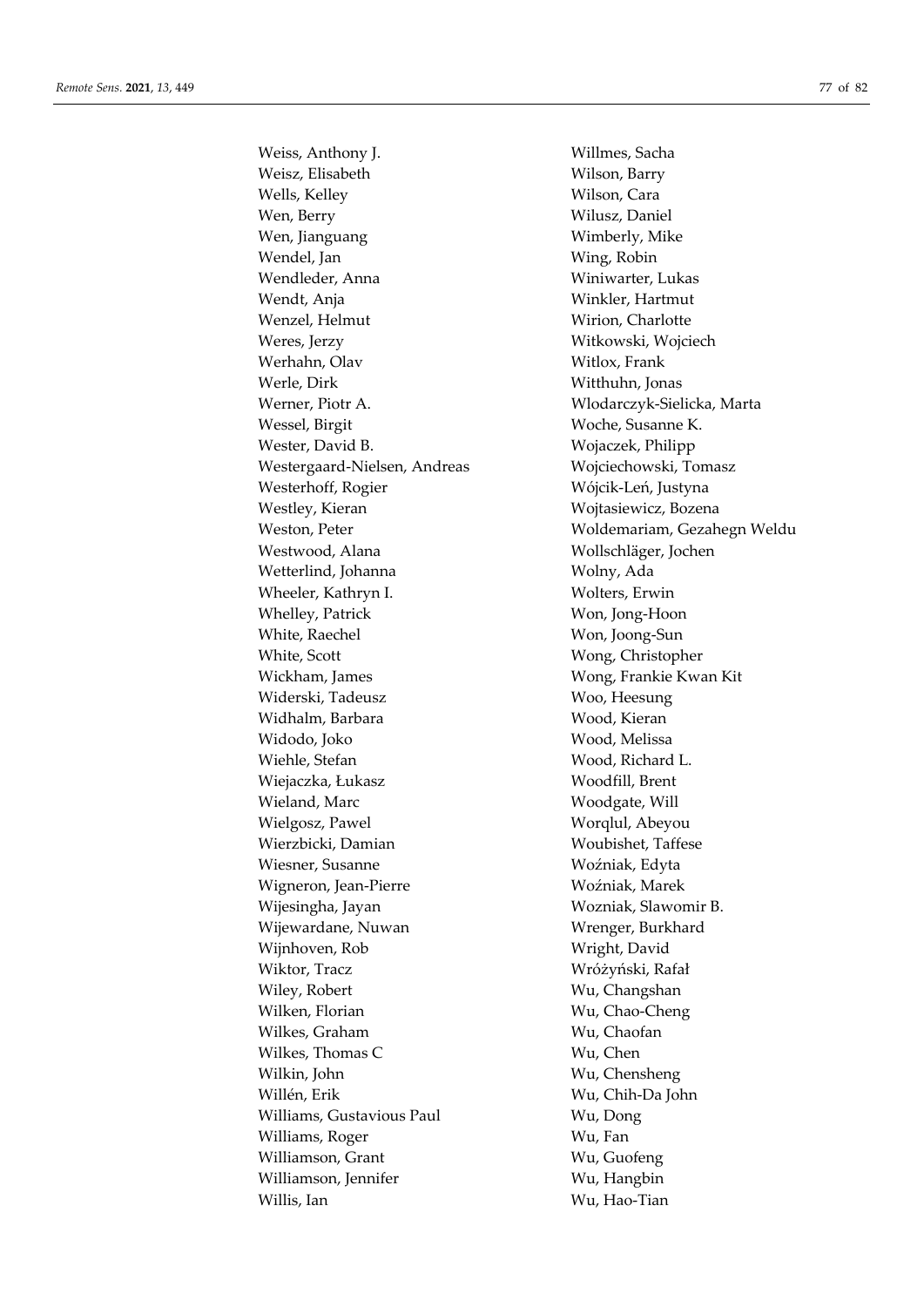Wu, Hua  $\qquad \qquad \text{Xu}$ , Jian Wu, Jianping **Xu**, Jingzhong Wu, Lianhui Xu, Jun-Li Wu, Mengquan Xu, Kai Wu, Shengbiao Xu, Min Wu, Taixia Xu, Qiang Wu, Tonghua Xu, Qing Wu, Wei Xu, Shengyong Wu, Wenjin Xu, Tianfang Wu, Xiaocui Xu, Vega Wu, Zebin Xu, Xiangyang Wu, Zhu  $Xu$ , Xiaochuan Wu, Zhuoting Xu, Xiaohua Wuite, Jan Xu, Xiaolan Wunderle, Stefan Xu, Xiaoming Wurm, Michael Xu, Xin Wyatt, Lucy Xu, Yaping Wychen, Wesley Van Xu, Yongming Wypych, Agnieszka Xu, Yusheng Wyszkowska, Patrycja Xu, Zewei Xanthopoulos, Georgios Xu, Zhen Xavier, António M. S. Xu, Zhihua Xian, George Xuan, Yunqing Xiang, Deliang Xue, Cunjin Xiang, Yan Xue, Kun Xiao, Chaowei Xue, Yishu Xiao, Chiwei Xue, Yong Xiao, Guorui Yaacoub, Charles Xiao, Kai Yabuki, Masanori Xiao, Ruya Yackel, John Xiao, Yang Yadav, Kamini Xiaoying, Ouyang Yairi, Ikuko Eguchi Xie, Donghui Yamaguchi, Hisato Xie, Fei Yamaguchi, Yasushi Xie, Hongjie Yamamoto, Hirokazu Xie, Yanhua Yamamoto, Kristina Xie, Zunyi Yamamoto, Yuhei Ximenes, Arimatéa Yamano, Hiroya Ximenes, Arimatéa C. Yamanouchi, Takashi Xin, Xiaozhou Yamazaki, Fumio Xiong, Fengchao Yamazaki, Hidekatsu Xiong, Siting Table 2014, Siting Table 2014, Suangjian Xofis, Panteleimon Yan, Jining Xu, Baodong Yan, Kai Xu, Chi Yan, Lei Xu, Chong Yan, Lin Xu, Dandan Yan, Waiyeung Xu, Hao Yan, Yijun Xu, Huaping Yan, Yingwei Xu, Hui Yan, Yu Xu, Jia Yandún, Francisco J.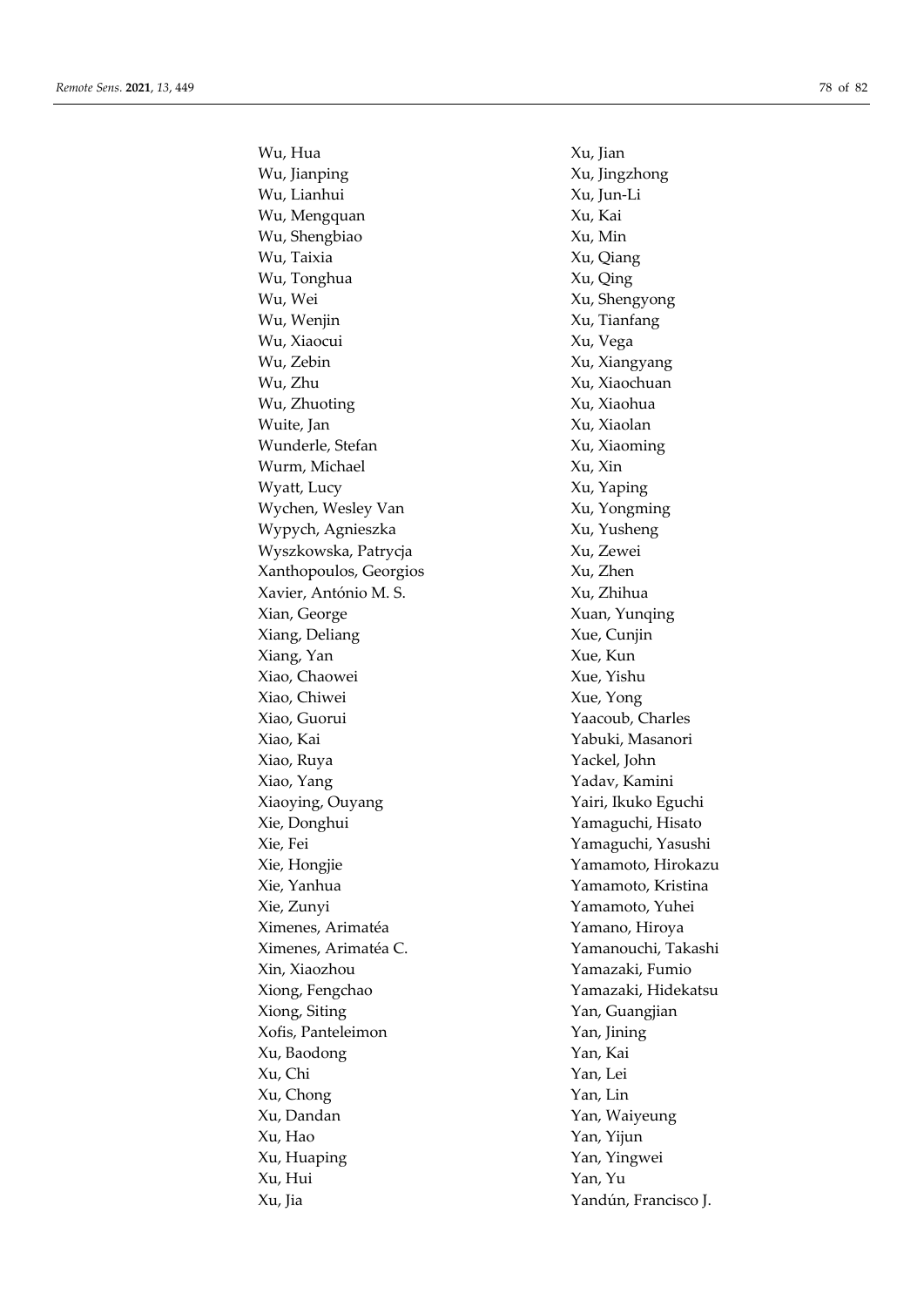Yang, Bo Yasyukevich, Yury Yang, Chansu Yavitt, Joseph Yang, Chan-Su Ye, Nan Yang, Chaowei Ye, Yu Yang, Chunxue Ye, Yufang Yang, Ci Jian Yeasmin, Alea Yang, Di Yee, Susan Yang, Dingtian Yeh, Sheng Lih Yang, Dong Yen, Tianming Yang, Fan Yen, Tian-Ming Yang, Haoping Yepez, Santiago Yang, Heng Yermolaev, Oleg Yang, Jason Yesou, Hervé Yang, Jeong Seok Yesuf, Gabriel Yang, Jian Yettella, Vineel Yang, Jinn-Min Yeum, Chul Min Yang, John Xun Yi, Shuang Yang, Jong-Ryul Yiǧini, Yusuf Yang, Jun Yilmaz, Tugrul Yang, Jungang Yin, Bangsheng Yang, Kang Yin, Gaofei Yang, Liping Yin, Jifu Yang, Long Yin, Junjun Yang, Mingder Yin, Xiaobin Yang, Ming-Der Yin, Zun Yang, Oscar Ying, Qing Yang, Ping Yokobiki, Takashi Yang, Qi Yonel, Bariscan Yang, Qiang Yoo, Cheolhee Yang, Ruixin Yoon, Seong-Sim Yang, Wei Yoshioka, Akira Yang, Wen Yoshioka, Hiroki Yang, Wenze You, Cheol-Hwan Yang, Xiaofeng You, Yanan Yang, Yang Youichi, Kamae Yang, Yun Young, Adam Yang, Zhe Young, John Yang, Zhiqiang Young, Mary Yang, Zutao Young, Matthew Yankovich, Elena Petrovna Young, Ruth Yanxiong, Liu Young, Sean G. Yao, Jian Young, Sierra Yao, Tian Yousefi, Bardia Yaqian, He Yousif, Jabar H. Yasrab, Robail Youssef, Ahmed M. Yastika, Putu Edi Yu, Anthony Yasuhiro, Yoshikawa Xu, Anxi Yasunaka, Sayaka Yu, Chen

Yang, Aixia Yasyukevich, Anna S. Yang, Hu Yermolaev, Oleg Petrovich Yang, Peiqi Yitayew, Temesgen Gebrie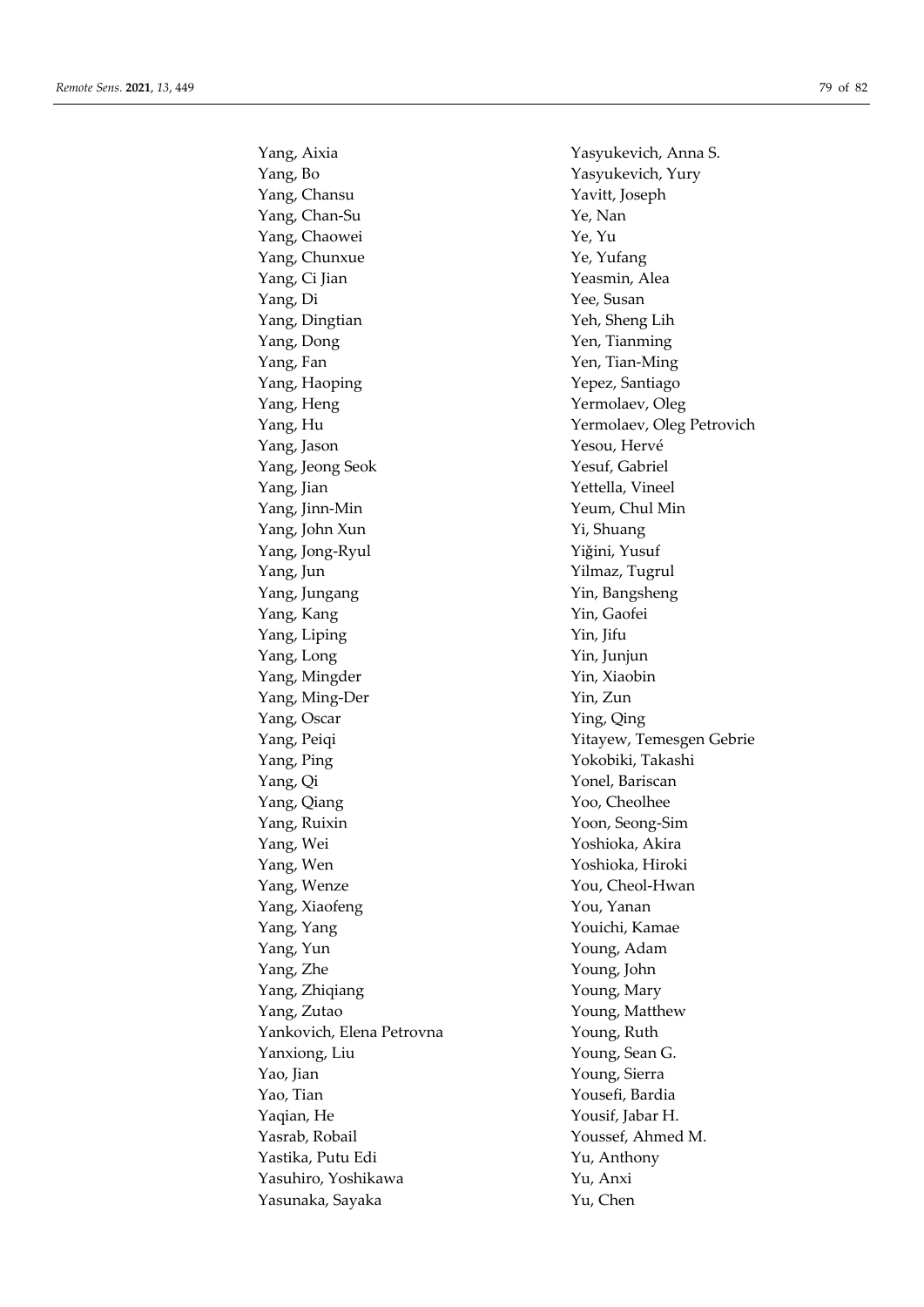Yu, Chih-Chang Zambrano, Francisco Yu, Fangfang **Zamfira**, Constantin Sorin Yu, Fangjie Zamorano, Jaime Yu, Hanwen Zamorano, Luis R. Murillo Yu, Huapeng Zang, Xiaoqin Yu, Jaehyung **Zang, Zengliang** Yu, Jinhai Zanimonskiy, Yevgen M. Yu, Kefu Zanutta, Antonio Yu, Kegen Zarayskaya, Yulia Yu, Se-young Zaron, Ed Yu, Shuo Zaugg, Evan Yu, Xiang Zavorotny, Valéry Yu, Yan Zavorotny, Valéry U. Yu, Yang Zawadzka, Anna Yu, Yifan Zawadzki, Jarosław Yuan, Cui Zawadzki, Lionel Yuan, Fei Zazo, Santiago Yuan, Hua Zec, Josko Yuan, Peng Zeferino, Cesar Albenes Yuan, Qiangqiang Zehtabian, Amin Yuan, Wei Zekoll, Viktoria Yuan, Wenan Zelensky, Nikita Yuan, Xiaojing **Zembaty**, Zbigniew Yuchechen, Adrián Zemek, František Yue, Jibo Zemp, Delphine Clara Yun, Ting Zen, Simone Yun, Youngsun Zeng, Chuiqing Yunus, Ali P. Zeng, Jiangyuan Yurganov, Leonid Zeng, Rong Yurovsky, Yury Zeng, Runqiang Yuzugullu, Onur **Zeng, Wei Sheng** Yüzügüllü, Onur **Zeng, Xiangming** Zabalza, Jaime Zeng, Yelu Zaborowska, Magdalena  $\qquad \qquad$  Zeng, Zhao-Cheng Zaccheo, T. Scott Zeraatpisheh, Mojtaba Zagajewski, Bogdan Zeri, Marcelo Zagorščak, Renato Zervakis, Michalis Zagórski, Piotr Zhai, Zhaoyu Zahiri, Zohreh Zhan, Wenfeng Zaimes, George Zhan, Xiwu Zajkowski, Maciej **Zhan, Yizhe** Žák, Michal Zhang, Banglin Zakharov, Alexander I Zhang, Baocheng Zakharov, Victor Zhang, Bin Zakhvatkina, Natalia Zhang, Bob Zakinyan, Robert Zhang, Caiyun Zálabský, Tomáš Zhang, Ce Zalidis, George Zhang, Chao Zambanini, Sebastian Zhang, Charlie Zambon, Ivan Zhang, Chen Zambrano Bigiarini, Francisco Zhang, Chunhua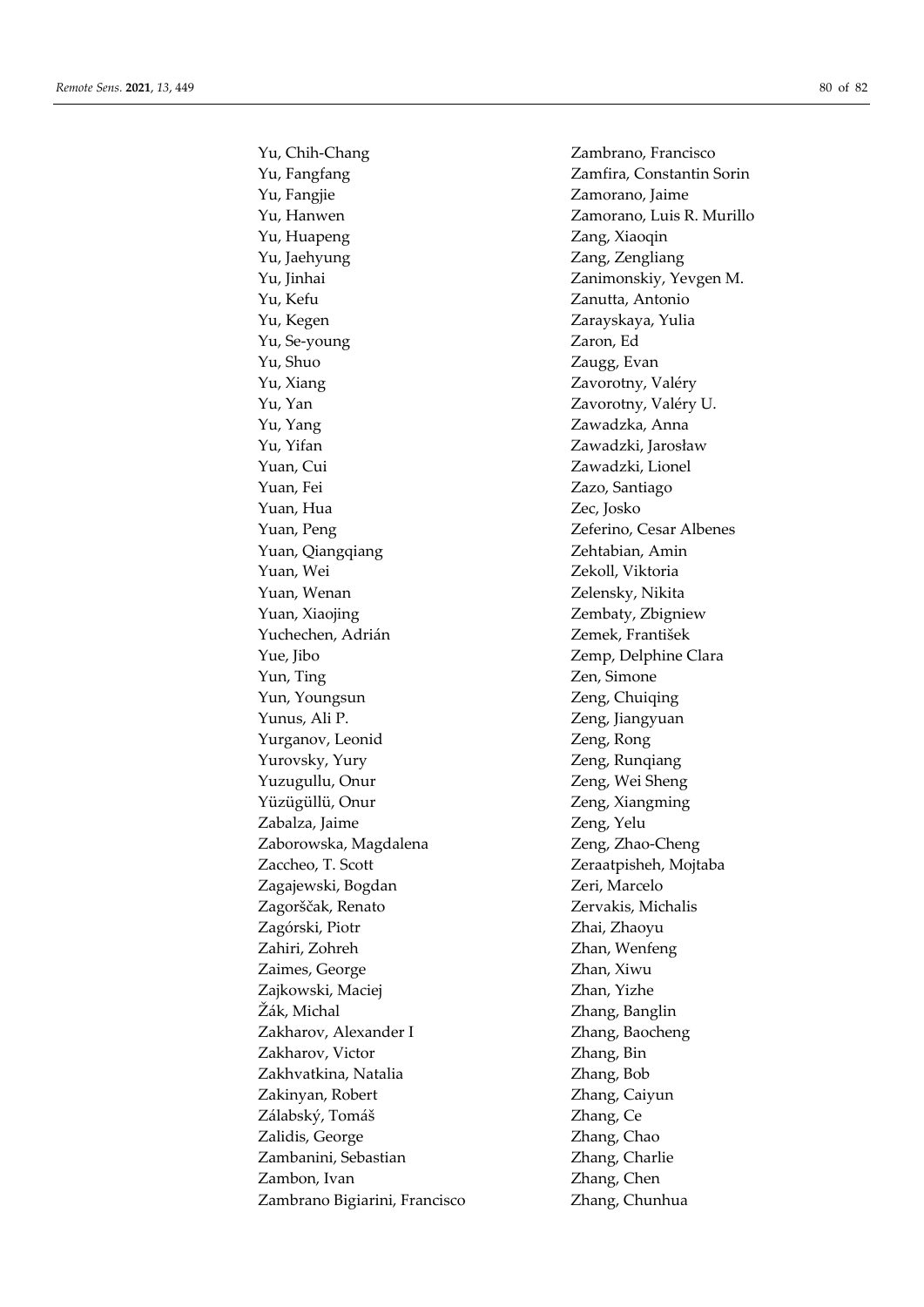Zhang, Fangzhao Zhang, Xuguang Zhang, Frank Zhang, Yakun Zhang, Guiming Zhang, Yanchao Zhang, Guohua Zhang, Yao Zhang, Guoqing Zhang, Yi Zhang, Haifeng Zhang, Yinsuo Zhang, Hao Zhang, Yong Zhang, Haopeng Zhang, Yonghong Zhang, Hong Zhang, Yu Zhang, Hongsheng Zhang, Yuanchong Zhang, Hua Zhang, Yuanzhi Zhang, Huanxin Zhang, Yueting Zhang, Jiachen Zhang, Zenghui Zhang, Jiahua Zhang, Zhenwei Zhang, Jianglong Zhang, Zhenxin Zhang, Jiashu Zhao, Chaoying Zhang, Jingxiong Zhao, Chen Zhang, Jun Zhao, Chuanfeng Zhang, Junzhe Zhao, Chunhong Zhang, Lei Zhao, Feng Zhang, Leo Zhao, Gang Zhang, Libao Zhao, Guosong Zhang, Lifu Zhao, Jiangsan Zhang, Lin Zhao, Jinqi Zhang, Lu Zhao, Lingli Zhang, Miao Zhao, Long Zhang, Mingyang Zhao, Meng Zhang, Pengfei Zhao, Pengxiang Zhang, Penglin Zhao, Qinpei Zhang, Qingjun Zhao, Qinzhi Zhang, Qingyuan Zhao, Shuhe Zhang, Qixing Zhao, Tianjie Zhang, Ruixiong Zhao, Tiebiao Zhang, Shengkai Zhao, Wei Zhang, Shuai Zhao, Wenzhi Zhang, Su Zhao, Xile Zhang, Tingbin Zhao, Xin Zhang, Wanchang Zhao, Xuepeng Zhang, Wei Zhao, Yaolong Zhang, Weixing (China) Zhao, Yi Zhang, Weixing (USA) Zheludev, Valery Zhang, Wen Zhen, Zhen Zhang, Wenjuan Zheng, Duan Zhang, Xi Zheng, Gang Zhang, Xianfeng Zheng, Jiafeng Zhang, Xiang Zheng, Ke Zhang, Xiaodong Zheng, Minzhang Zhang, Xiaopeng Zheng, Weizhong Zhang, Xiying Zheng, Xingming Zhang, Xuebo Zheng, Youtong

Zhang, Fan Zhang, Xuedong